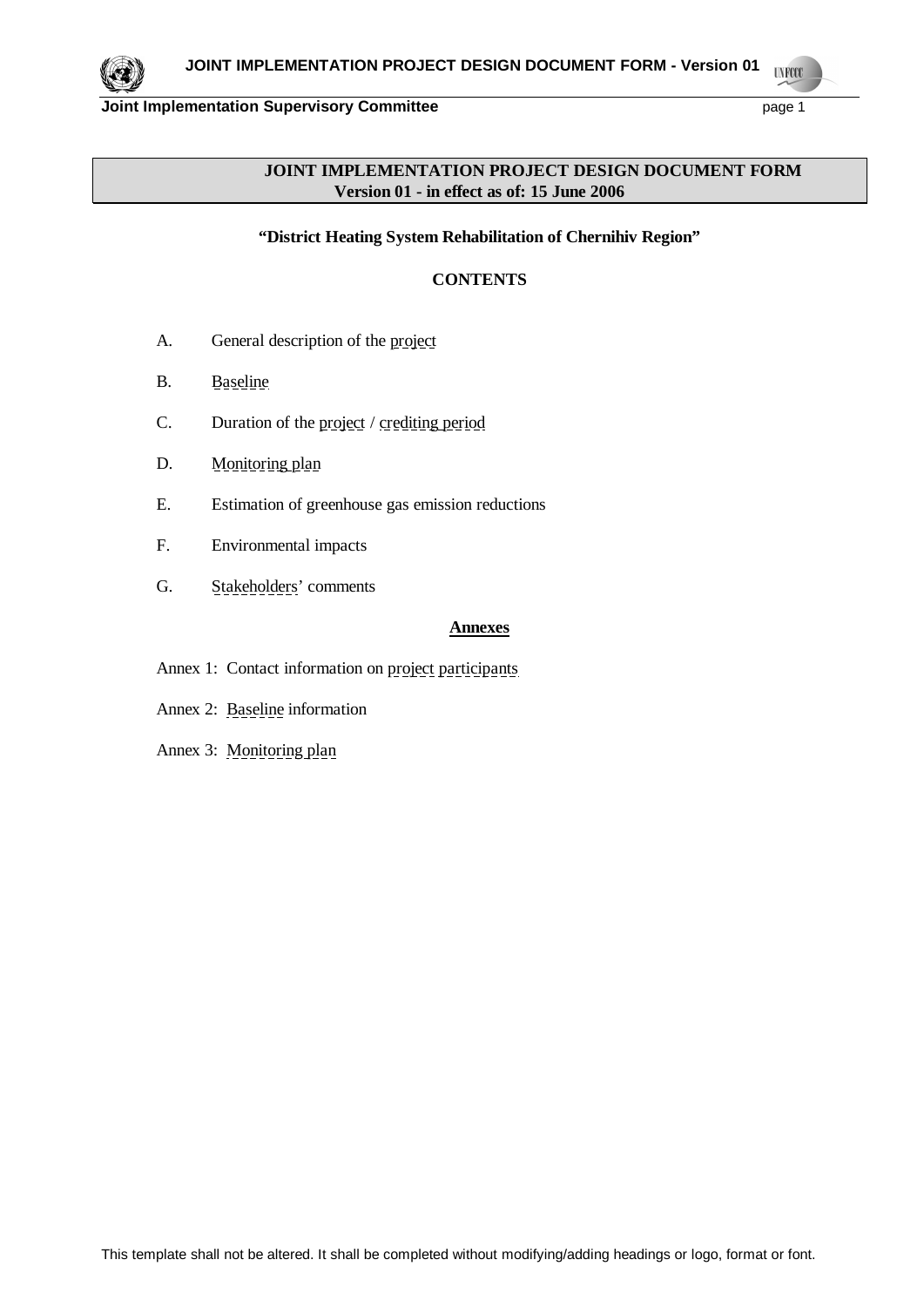## **SECTION A. General description of the project**

### **A.1. Title of the project:**

"District Heating System Rehabilitation of Chernihiv Region"

PDD Version: 11, dated July 09, 2009

### **A.2. Description of the project:**

The project main goal is fuel consumption reduction, in particular reduction of natural gas consumption (which is imported to Ukraine), coal and fuel oil consumption by means of district heating system rehabilitation in the Chernihiv region. Such fuel consumption reduction will result in decrease of greenhouse gas emissions  $(CO<sub>2</sub>)$ mainly). The purpose of the project is sustainable development of the region through implementation of energy saving technologies.

Chernihiv region's district heating (DH) utility (system of heat supply enterprises) supplies and sells heat energy in forms of heat and hot water to local consumers, namely households, municipal consumers and stateowned organizations. It is a natural monopolist of heat production in the region. Heat supply market in the region is stable for years.

The project was initiated in 2002 to rehabilitate Chernihiv region's district heating system, including boiler and distribution network equipment replacement and rehabilitation.

The 124 boiler-houses with 458 boilers (total maximal connected load 423.9 Gkal/hour, 2002) and 227 km of heat distributing networks in Chernihiv city and Chernihiv Region, which belong to "Oblteplocomunenergo" are involved in the project as well as the 65 boiler-houses with 223 boilers (total maximal connected load 173.8 Gkal/hour, 2002) and 125 km of heat distributing networks in Chernihiv Region, which belong to other heat supply enterprises that empowered JSC "Oblteplocomunenergo" to represent their interests in this project.

The total number of boiler-houses which are involved in the project is 189 with 681 boilers (435 of which are for reconstruction and replacement within this project) and 352 km heat distribution networks (198 of which are for reconstruction and replacement within this project). This is approximately 80% of Chernihiv regional DH system, and project may be expanded by including the other DH objects in the region.

After complete project implementation 32.8 mln.  $Nm<sup>3</sup>$  of natural gas, 890 tons of heavy oil and 6358 tons of coal will be saved annually. Such reduction of fuel consumption is based on increase of the boiler efficiencies and reduction of heat losses in networks. The following activities will ensure fuel saving:

- Replacement of old boilers by new highly efficient boilers;
- Upgrading of boilers,
- Upgrading of boilers' burners;
- Installation of heat utilizers, including condensation ones;
- Fuel switch from coal and fuel oil to gas;
- Decreasing pipelines length and replacing the 4-pipe lines by 2-pipe lines, with application of the new insulation and the pre-insulated pipes.

Estimated project annual reductions of GHG emissions, in particular  $CO<sub>2</sub>$ , increase from 6.2 thousand tons to 66.7 thousand tons during 2003 – 2010, and will be about 79 thousand tons per year starting from 2011, comparing to business-as-usual or baseline scenario.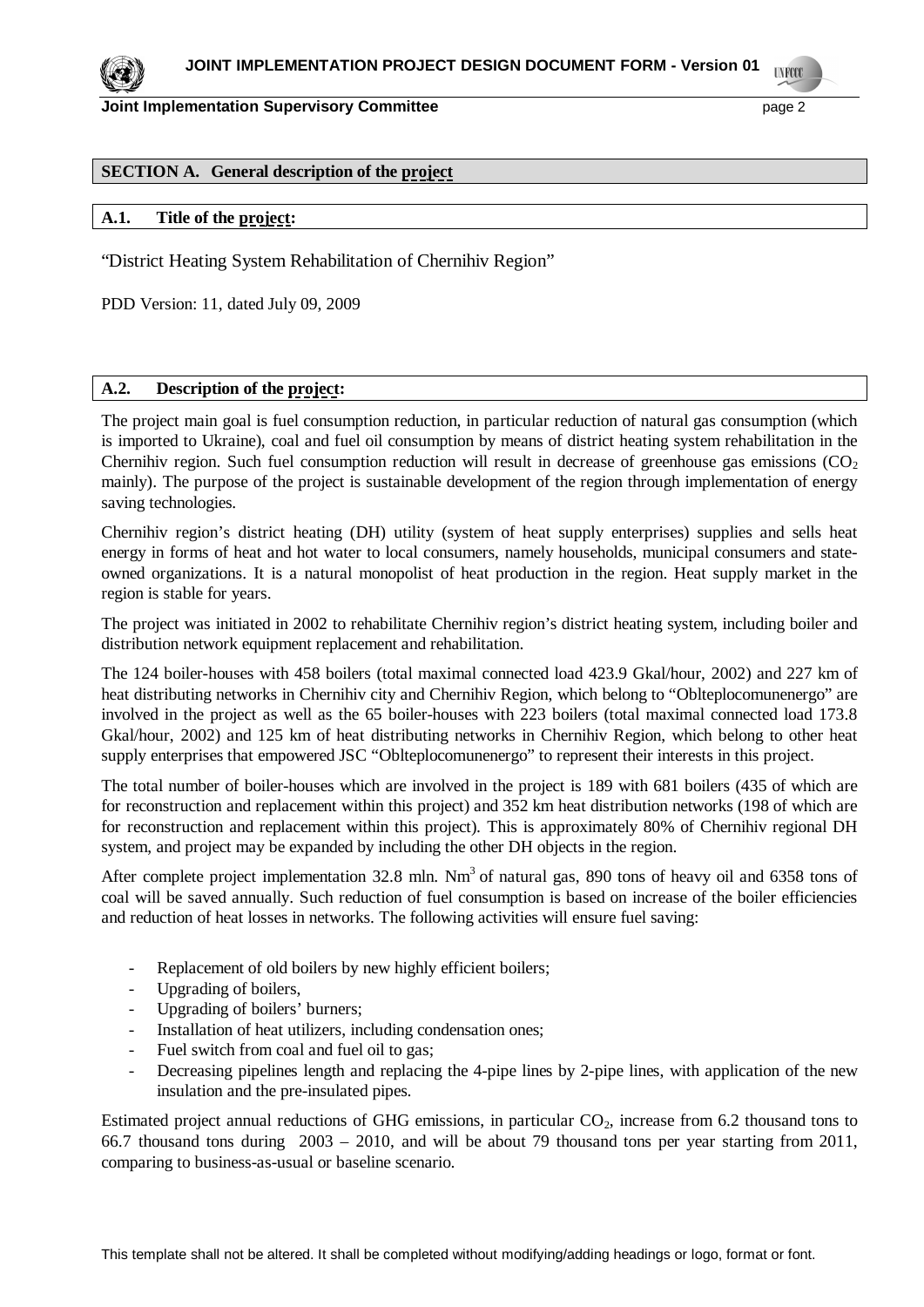

#### **Joint Implementation Supervisory Committee** *page 3* **and the page 3**

Implementation of the project will provide substantial economic, environmental, and social benefits to the Chernihiv region. Social impact of the project is positive since after project implementation heat supply service will be improved and tariffs for heat energy will not be raised to cover construction costs. Environmental impact of the project is expected to be very positive as an emission of the greenhouse and toxic gases such as  $CO<sub>2</sub>$ , NOx, and CO will be reduced. Also due to a better after-implementation service, some part of population will cease to use electric heaters thus reducing electricity consumption, which is related to power plants emissions of  $CO<sub>2</sub>$ ,  $SO<sub>x</sub>$ ,  $NO<sub>x</sub>$ ,  $CO$  and particulate matter.

JSC "Oblteplocomunenergo" fulfils annual minimal repairing of the DH system to keep it working. Particularly it executes repairing of network's parts and boilers that might cause accidents. More economically feasible and realistic scenario without carbon credits sales is a baseline scenario with very slow reconstruction activities than to make a major overhaul of the heating system. Tariffs for heat do not include the resources for prospective reconstruction of the district heating system, only the resources for probable necessary repairing after possible accidents. Minimal annual repairing doesn't lead to drooping of baseline emissions because of degradation of the whole system with efficiency droop at other objects, the overall actual emissions of Supplier would stay on the same level. This scenario is less environmentally favorable for the near future (including first commitment period 2008-2012), since GHGs emissions of Supplier will continue to be kept at the same level or even higher, but economically such scenario is more attractive

Estimated project risks are limited and minimized. Ukraine has claimed district heating and municipal energy sector as a priority for the national energy-saving development.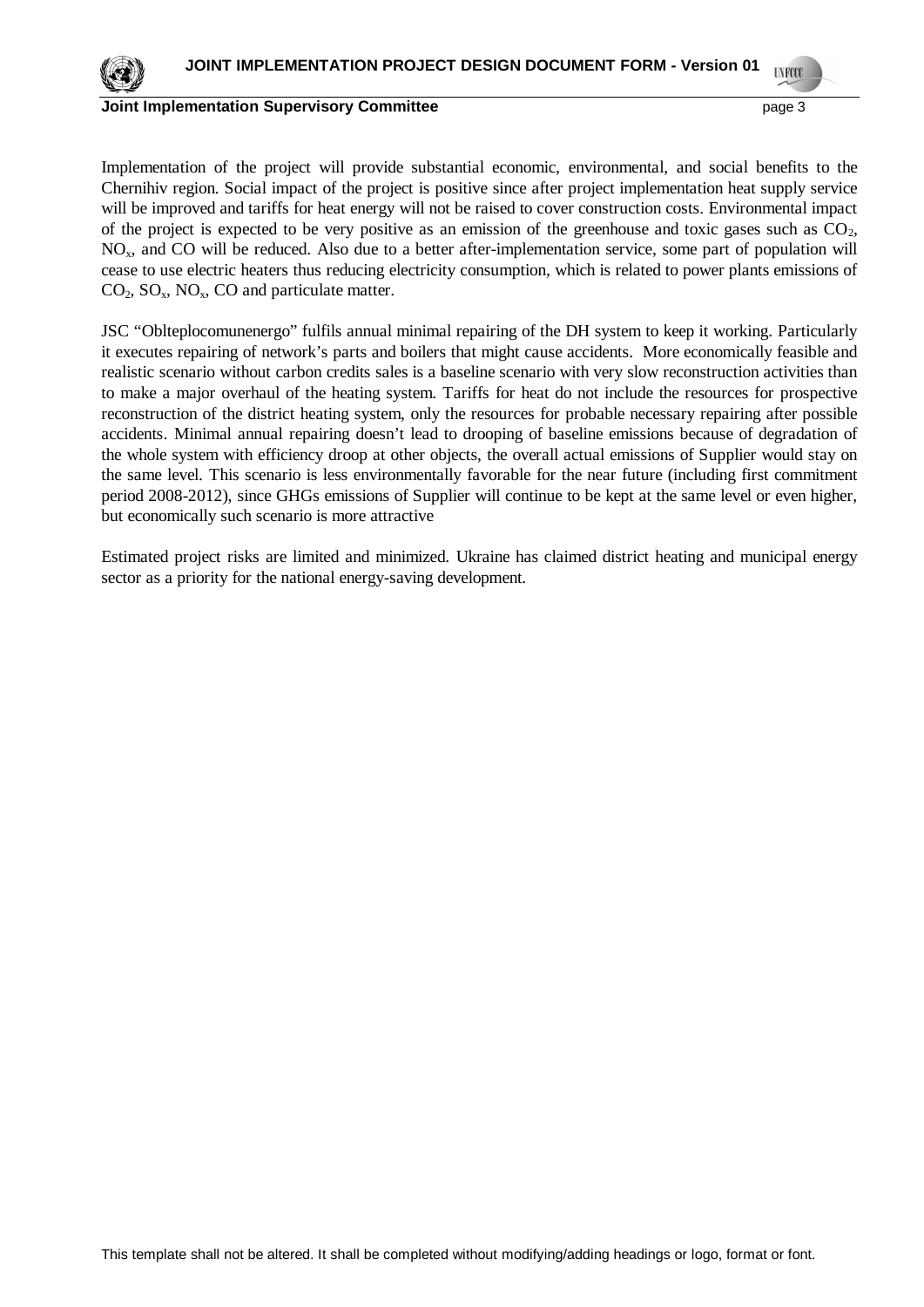

# **A.3. Project participants:**

| Party involved          | Legal entity project participant<br>(as applicable)                                                             | Please indicate if the Party<br>involved wishes to be considered<br>as project participant<br>(Yes/No) |
|-------------------------|-----------------------------------------------------------------------------------------------------------------|--------------------------------------------------------------------------------------------------------|
| Ukraine<br>(Host Party) | JSC "Oblteplocomunenergo";<br>Chernihiv Regional State Administration;<br>Institute of Engineering Ecology, Ltd | No                                                                                                     |
| Germany                 | Deutsche Bank AG                                                                                                | No                                                                                                     |

The project is initiated by three partners that distribute their functions in the project as follows:

x *JSC "Oblteplocomunenergo":* is a project implementation agency (**Supplier**), which represents heat supply enterprises of Chernihiv region. It operates equipment for heat production and distribution, and renders the heat supply services. As far as this organization purchases all the necessary inputs, including fuel, electricity, water, etc., it has the primary interest in the reduction of specific fuel consumption that can be achieved by the implementation of the project. Besides, this enterprise has all licenses and permissions, required under Ukrainian legislation, to perform designing and rehabilitating of the equipment. It is responsible for designing, engineering and installation works execution by its own personnel or with the aid of subcontractors. It finances this project (partly on credit base) and receives profits.

Historical details:

The Enterprise "Chernihivteplomerezha" was founded on the basis of Order No. 353 of the Minister of Municipal Housing of USSR and Decision No.#714 of the Executive committee of the City Council of Deputies from December 31<sup>st</sup>, 1968. It has started its work on January 1<sup>st</sup>, 1969, with 4 boiler-houses and 32 km of heat networks. To the end of 1969 the set load was increased up to 120.5 Gkal/hour, heat network length - up to 52.9 km. The number of employers achieved 187. The main tasks of the enterprise's activity were:

 - qualified operation of boiler-houses, central heating points, heat networks and other equipment with the purpose of continuous heat and hot water supply;

 - mechanization, automatization of technical processes with simultaneous liquidation of small and ineffective boiler-houses, first of all of the built-in ones;

- switching of boiler-houses to gas fuel with simultaneous increasing of its load.

The newly created operational units in Nizhyn and Pryluki towns and district centers inside the region joined the enterprise. Since 1982 the enterprise has become the regional production association "Chernihivteplomerezha". On the 27-th of August, 1985, the enterprise was re-named to the Oblast Production Association (OPA) «Chernihivteplocomunenergo». On 25.03.1992 the enterprise has become State Municipal Enterprise (SME)"Oblteplocomunenergo".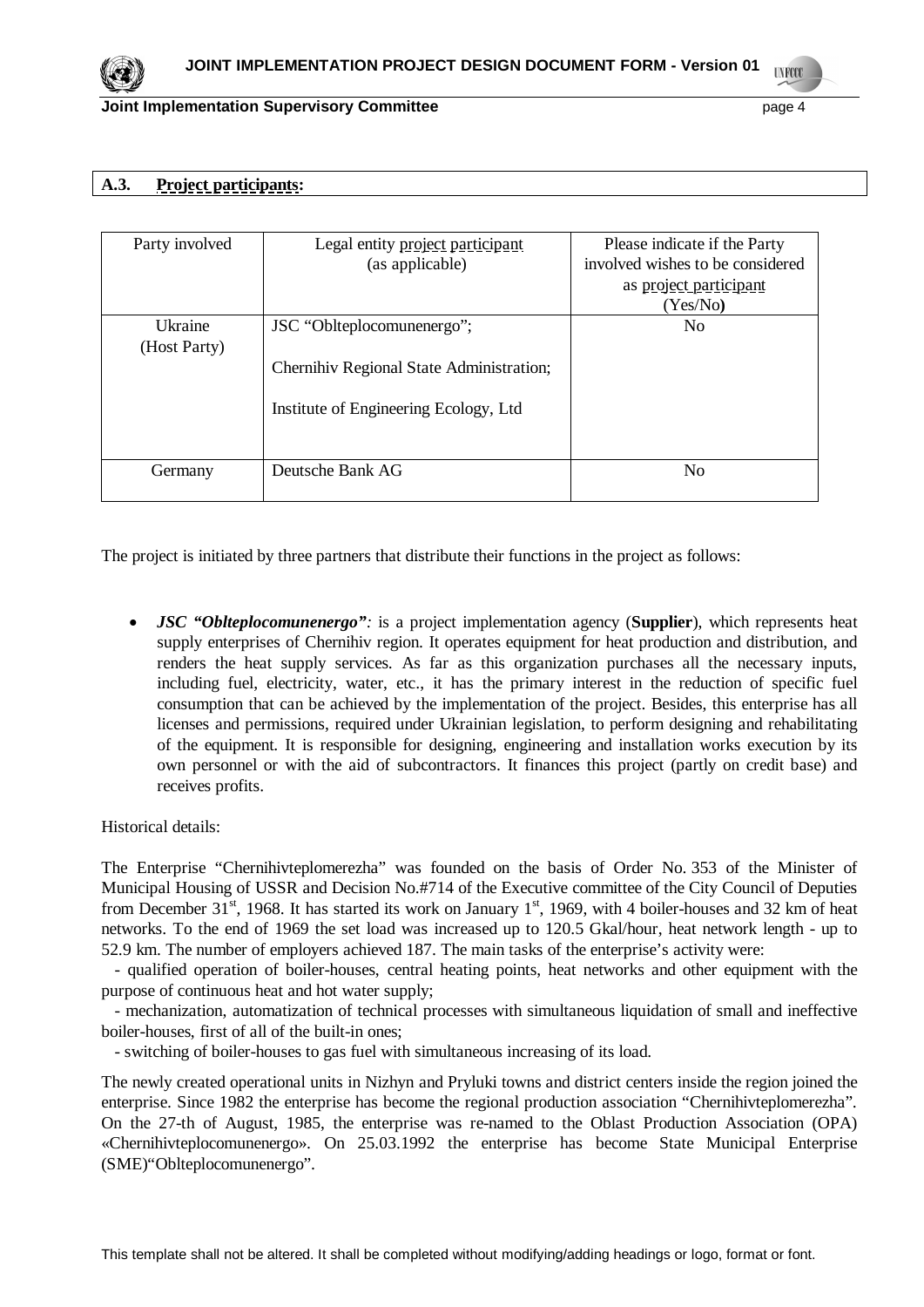

In 1990 all boiler-houses on the enterprise were switched to gas fuel.

In 1990 separate enterprises were allocated from the structure of the union. They are "Nizhynteplocomunenergo", "Prylukiteplocomunenergo", "Bahmachteplocomunenergo", "Varavateplocomunenergo", "Nosovkamezhraygas" and Korop PMU.

In 1995 the privatization of enterprise objects was hold. On 31.07.95 the SME "Oblteplocomunenergo" was renamed to the Joint Stock Company "Oblteplocomunenergo". By the data of 1998 the enterprise included 108 boiler-houses and 103 central heating points, the length of heat networks is 297.1 km in 2-pipe lines. Load on the boiler-house was 518.6 Gkal/hour.

According to the data of 1.10.98, the enterprise includes 20 operational sites in the following districts of the region:

Kulykovsky district, Gorodnyansky district, Koryukivsky district, Schorsky district, Novgorod-Seversky district, Sosnytsky district, Semenivsky district, Kozeletsky district, Ostersky district, Repkynsky district, Ichnyansky district, Sribnyansky district, Talalayivsky district, Lubechsky district, M. Kotsubinskoho district, Koropsky district, Kyensky district, Kolychivsky district, Khmelnytsya district, Mensky district.

Today the JSC "Oblteplocomunenergo" is one of the powerful heat supply enterprises in Ukraine; it supplies heat and hot water to over 270 thousands of personal accounts in Chernihiv Region.

The stuff of the enterprise consists of about 1,5 ths workers. They provide continuous operation of the heat generating, transporting and distributing equipment.

At present the JSC "Oblteplocomunenergo" includes 18 exploitation districts in the region: Koryukivsky district, Sosnytsky district, Mensky district, Schorsky district, Gorodnyansky district, Ichnyansky district, Semenivsky district, Novgorod-Seversky district, Sribnyansky district, Talalayivsky district, Lubechsky district, Koropsky district, Kulykovsky district, Kozeletsky district, Ostersky district, Repkynsky district, Zamglajsky district, Ladan district.

JSC "Oblteplocomunenergo" has all the necessary permissions and licenses, issued by the State Inspection on Labor Safety, that allow performing of the following activities:

- 1. to operate, repair and install the steam and hot-water boilers, steam and hot-water pipelines;
- 2. to perform building and installation works;
- 3. to perform designing works;
- 4. to conduct adjustment and alignment of fuel-using equipment.
- *Chernihiv Regional (Oblast) State Administration:* is a legal representative of territorial communities that are the owners of the equipment under consideration. It is the governmental authority responsible for project administration. It is also responsible for in-time payments for heat supply services consumed by state-owned organizations. It will be the co-financer for the project.

Chernihiv Regional State Administration has about 110 employers in the central staff, and manages the activity of 22 district (regional inside Chernihiv oblast) state administrations with over 600 employers.

Chernihiv RSA initiated the intensive activity in Chernihiv region on gasification of inhabited localities and switching boiler-houses from solid and liquid fuel to the natural gas (e.g.: in Bakhmach district  $-4$  boilerhouses were switched during 1998-2002; in Borzna district – 3 boiler houses during 2000-2002). It also encourages liquidation of inefficient and low-loaded boiler houses, which are then replaced by new more effective ones, including the individual boilers.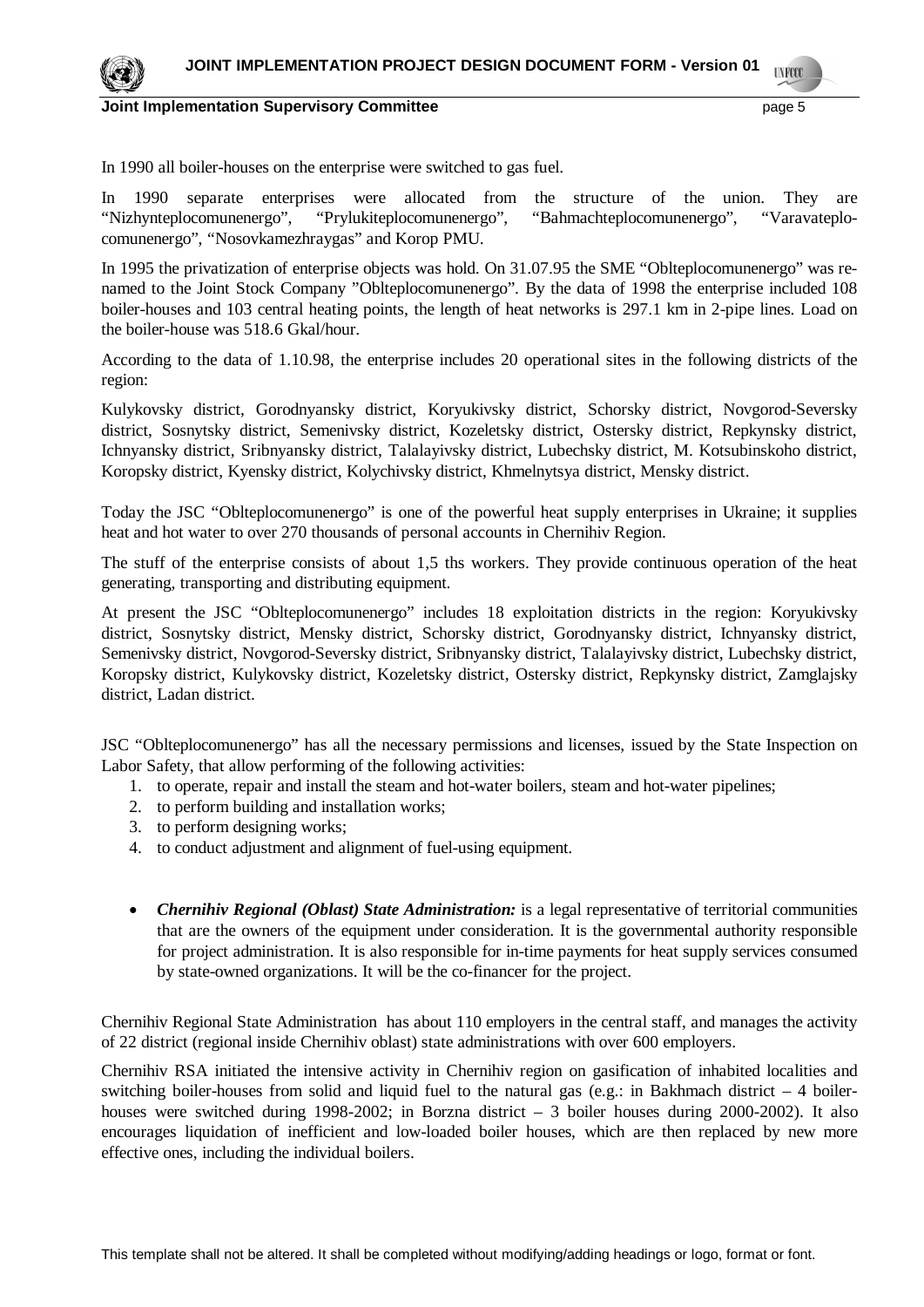

Also, after the initiative and support of Chernihiv RSA, the heat supply networks are upgraded by the replacement of heat supply networks, which have traditional low-efficient heat insulation, by the modern preinsulated pipes. Private and municipal buildings are being equipped with heat meters and regulation devices. It also initiated rehabilitation or replacement of low-efficiency boiler's equipment by the modern one (replacement of boilers, burners, installation of additional heating surfaces, air heaters and economizers, etc.)

Chernihiv RSA also manages all other fields of region economy. Thus, for example, in the region there is intensive renovation of auto roads, including approaches to inhabited areas, in particular the main bridge via Desna was reconstructed; the modern road junctions and overpasses were built, also, roadways in the central part of the Chernihiv city are under renovation.

• *Institute of Engineering Ecology, Ltd:* is a research and engineering organization. It is responsible for development of project feasibility study, development of the Joint Implementation project, choice and development of appropriate technologies, and further selection of necessary equipment. It will also take part in project validation, monitoring and verification processes

Historical details:

Institute of Engineering Ecology (IEE), Ltd., is the independent nongovernmental professional organization, created in February, 1992. It deals mainly with the engineering ecological problems in industrial sphere. Its activity is aimed at development, production and application of the new ecologically clean technologies and various equipment for fuel and energy saving and environmental protection, as well as at carrying out ecological and energetic investigations and examinations, development of Joint Implementation projects on GHG emissions reduction in industry and district heating systems according to the Kyoto Protocol mechanisms.

Institute's activity is being executed by well-qualified and experienced specialists, including possessing DrSci and PhD degrees, in fields of heat power engineering, industrial and municipal heat supply, district heating, gas cleaning, toxic substances formation and decomposition in burning processes, waste utilization, etc.

Among the Institute's developments there are such new technologies and equipment as hot water boilers (with heat capacity of 0.63 and 2.0 MW), heat utilizers (condensation, contact, contact-surface), air-heaters, modernized hearth radiation burners, intensification of furnace heat-exchange, increasing of dust and gascleaning efficiency, etc.

IEE has accomplished a number of projects on development and application of the technologies for energy saving in the processes of heat generation and reduction of toxic and greenhouse gas emissions. Such projects are applied, in particular, in the municipal district heating systems of the cities of Kyiv, Zhytomyr, Vinnytsia, Sumy, Luhansk, Yalta, Khmelnytsky, Odesa, Sevastopol, Simferopol, etc., as well as at industrial enterprises in Kharkiv, Lviv, Kyiv, Donetsk and Khmelnytsky regions, and also in Moscow and Moscow region.

IEE deals with questions related to the global climate change, greenhouse gas mitigation and Kyoto protocol, since 1998.

IEE is the main scientific and engineering organization of the Ministry of Housing and Municipal Economy of Ukraine (under the management of which there are all district heating enterprises of the country, that consume over 30% of total fuel consumption by the country) in field of control and reduction of  $CO<sub>2</sub>$  emission, and by the order of this Ministry (previously the State Committee) has executed the expert estimation of potential and possibilities for reduction of  $CO<sub>2</sub>$  emission into atmosphere from the municipal district heating utilities of Ukraine.

To date, IEE has prepared the Project Idea Notes (PINs) for the JI projects on the rehabilitation of the district heating systems for several cities (Vinnitsa, Khmelnytsky, Luhansk, Chernihiv, Donetsk, Rivne, Kharkiv, etc) and regions (Chernihiv and Donetsk regions, Autonomous Republic of Crimea) of Ukraine, under preparation there are the Project Design Documents (PDDs) for some of these projects and PINs for cities Dnipropetrovsk,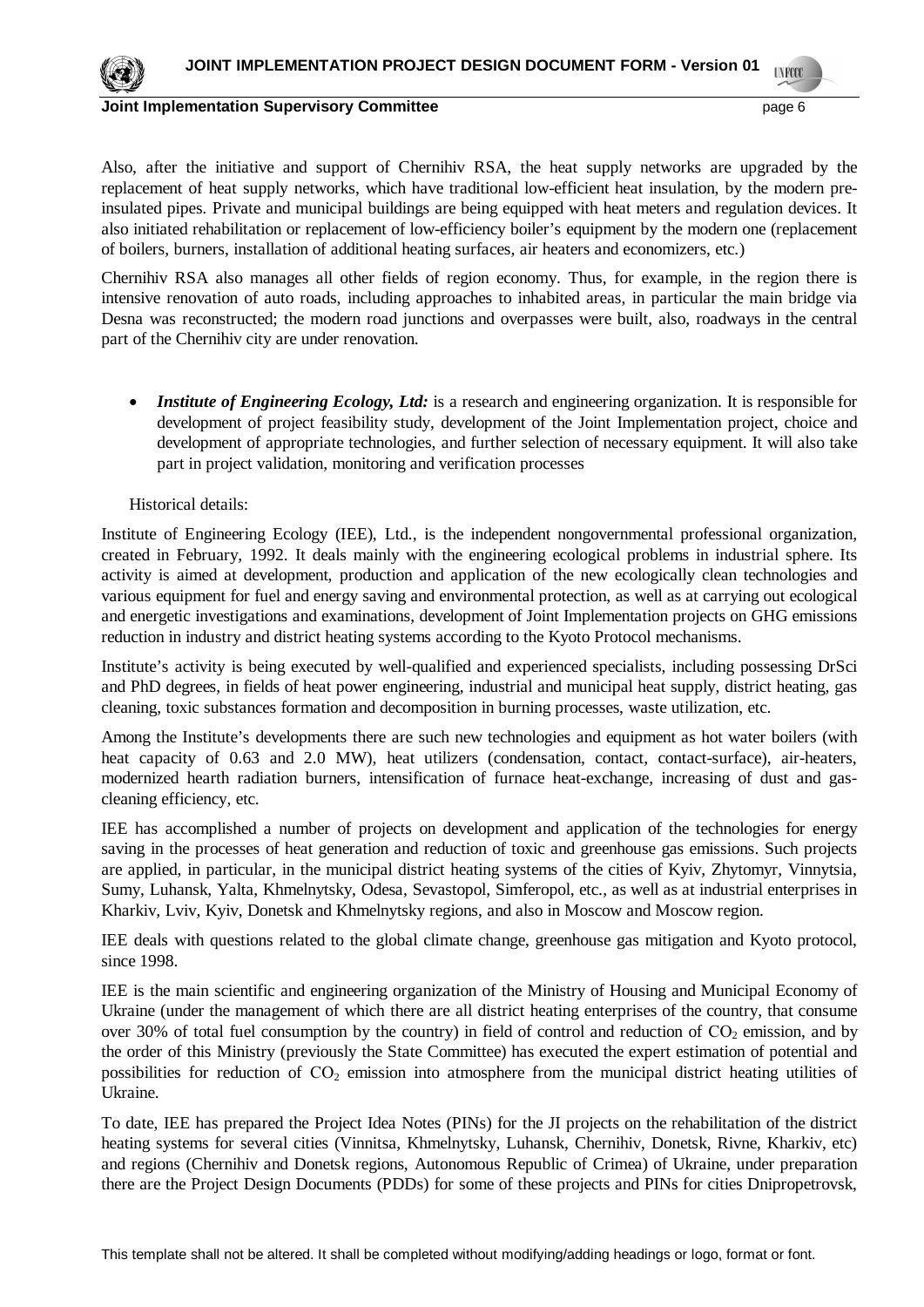

**Joint Implementation Supervisory Committee** *page 7* **and the page 7** 

Zhytomyr, Odesa and several industrial enterprises. The complete PDDs developed for Chernihiv region (the first in Ukraine JI project), Donetsk region and AR Crimea, already successfully passed the international validation process and received the Letters of Approval from Ukrainian government.

Questions of energy saving and reduction of GHG traditionally take the considerable part of reports at International conferences «Problems of ecology and exploitation of energy objects», annually held by IEE in Crimea.

IEE was the co-organizer of the First (October 3-5, 2005, Kyiv, Ukraine) and the Second (October 23-25, 2006, Kyiv, Ukraine) International Conferences on JI Projects in Ukraine "Climate Change and Business".

• *Deutsche Bank AG*: is the purchaser of emission reduction units generated from this project. It is a corporation domiciled in Franfurt am Main, Germany, operating in the United Kingdom under branch registration number BR000005, acting through its London branch located at Winchester House, 1 Great Winchester Street, London EC2N 2DB, United Kingdom.

Founded in Berlin in 1870 to support the internationalization of business and to promote and facilitate trade relations between Germany, other European countries, and overseas markets, Deutsche Bank has developed into a leading global provider of financial services.

A leader in Germany and Europe, the bank is powerful and growing in North America, Asia and key emerging markets.

As of March 31, 2009, Deutsche Bank has over 80 thousand employees in 72 countries.

Deutsche Bank won a series of important awards, e.g. IFR "Bank of the Year" twice in three years.

Deutsche Bank's presence in the UK dates back to 1873, when it opened a branch in London. This became the Bank's most important foreign branch, until its closure at the outbreak of the First World War in 1914. Deutsche Bank returned to London in 1973 with a representative office, which was converted into a branch in 1976.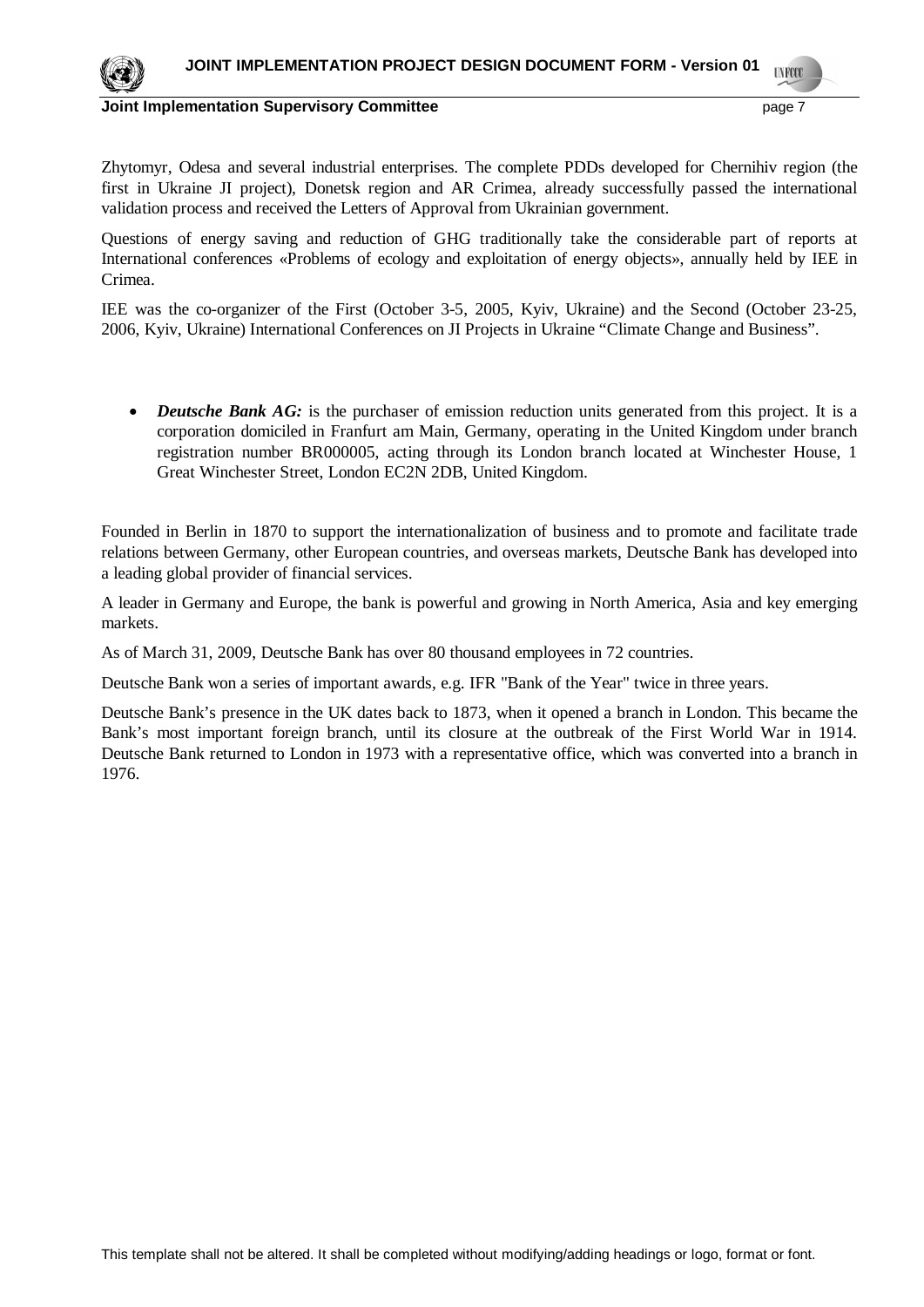

# **A.4. Technical description of the project:**

# **A.4.1. Location of the project:**

The Project is located in Chernihiv Region of Ukraine, in the Northern part of Ukraine (**Fig.1**).



*Fig. 1. The map of Ukraine with dividing into regions and with neighboring countries*

# **A.4.1.1. Host Party(ies):**

Ukraine is an Eastern European country that ratified the Kyoto Protocol to UN FCCC on February 4, 2004, is listed in the Addition 1 to it and thus is eligible for the Joint Implementation projects.

## **A.4.1.2. Region/State/Province etc.:**

The Project is situated in Chernihiv Region (Oblast). Chernihiv Region is located in the Northern part of Ukraine. Its territory is 31.9 ths  $km^2$  (5.3% of the total area of Ukraine), and it's a second largest region in Ukraine. Chernihiv region has a mild-continental climate with average temperatures:  $-7\degree$ C in January, and  $+19$  ${}^{0}C$  in July. Average annual precipitation is 550-660 mm.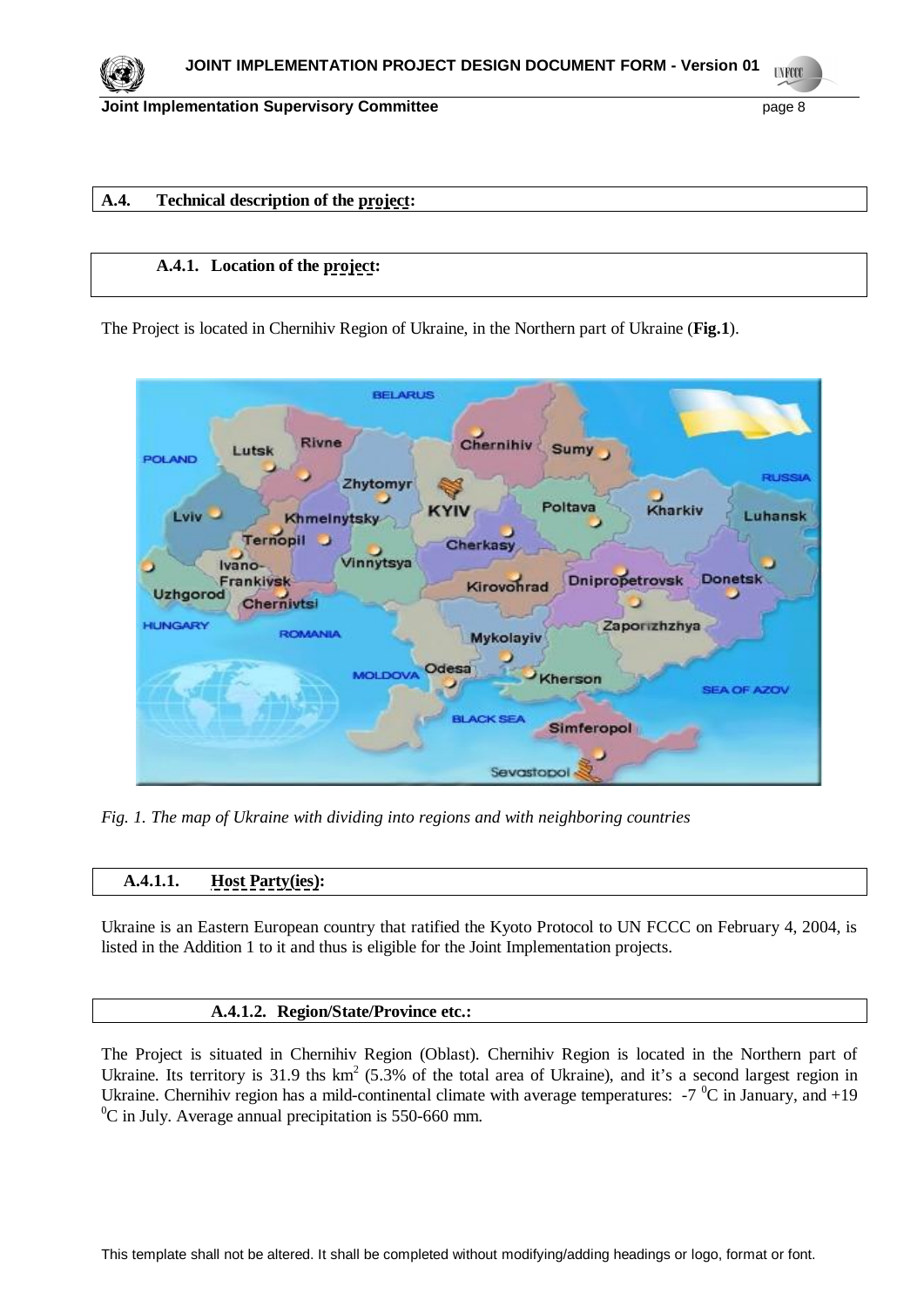

### **A.4.1.3. City/Town/Community etc.:**

Chernihiv city, towns and villages of the Chernihiv Region.

# **A.4.1.4. Detail of physical location, including information allowing the unique identification of the project (maximum one page):**

On January  $1^{st}$ , 2002, Chernihiv region accounted for 394617 residential buildings, 175 boiler houses and 386.5 km of heat and steam networks that belong to the communal property. Population was 1299.8 ths, with slight negative dynamics – 1206.8 ths on 1.01.2004.

Chernihiv region borders in the north with Russian Federation, in the north-west – with Belarus, in the east – with the Sumy region, in the south – with Kyiv and Poltava regions. There are three cities of regional submission in Chernihiv region: Chernihiv, Nizhyn and Pryluky. The territory is divided into 22 districts: Bahmachsky, Bobrovitsky, Borznansky, Varvynsky, Gorodnyansky, Ichnyansky, Kozeletsky, Koropsky, Koryukivsky, Kulykivsky, Mensky, Nizhynsky, Novgorod-Siversky, Nosivsky, Pryluksky, Ripkynsky, Semenivsky, Sosnytsky, Sribnyansky, Talalaivsky, Chernihivsky, Schorsky.

In total Chernihiv region covers 1539 inhabited localities, including 15 cities and towns, 30 urban villages and other small villages.

It should be noted that the district heating systems from almost all territorial districts (excluding Bobrovitsky) of the Chernihiv Region are involved in the project in question (**Fig. 2**). Places involved in the project are marked with circles; Chernihiv city and other places where the boiler-houses belong to JSC "Oblteplocomunenergo" (Project Supplier) are marked with red circles, the other places where the Project Supplier is empowered to represent the owners of boiler-houses are marked with blue circles.

JSC "Oblteplocomunenergo" is empowered to represent the interests of other heat-supply enterprises of Chernihiv Region. The enterprises "Nizhynteplomerezhi" Ltd., Municipal enterprise (ME) "Prilukiteplovodopostachannya", ME "Bahmachteplomerezhi", Production enterprise of heating networks (PEHN) "Borznateplocomunenergo", ME "Nosivski teplovi merezhi" and Varva filial of JSC "Volodar" are included to the project also. Short characterization of these enterprises is given in Table 1.

| $N_2$          | Enterprise                        | Number of<br>boiler-<br>houses<br>included in<br>project | Number<br>of boilers<br>included<br>in project | Installed<br>capacity of<br>boilers<br>included in<br>project,<br><b>MW</b> | <b>Scheduled GHG</b><br>emission<br>reduction after<br>complete<br>implementation of<br>the project,<br>t $CO2$ |
|----------------|-----------------------------------|----------------------------------------------------------|------------------------------------------------|-----------------------------------------------------------------------------|-----------------------------------------------------------------------------------------------------------------|
| $\mathbf{1}$   | JSC "Oblteplocomunenergo"         | 124                                                      | 458                                            | 847.8                                                                       | 44005                                                                                                           |
| 2              | "Nizhynteplomerezhi" Ltd.         | 15                                                       | 81                                             | 163.2                                                                       | 18606                                                                                                           |
| 3              | ME "Prilukiteplovodopostachannya" | 22                                                       | 69                                             | 159.7                                                                       | 10151                                                                                                           |
| $\overline{4}$ | ME "Bahmachteplomerezhi"          | 5                                                        | 10                                             | 37.0                                                                        | 1353                                                                                                            |
| 5              | PEHN "Borznateplocomunenergo"     | 7                                                        | 24                                             | 9.4                                                                         | 3767                                                                                                            |
| 6              | ME "Nosivski teplovi merezhi"     | 11                                                       | 24                                             | 34.8                                                                        | 1158                                                                                                            |
| 7              | Varva filial of JSC "Volodar"     | 5                                                        | 15                                             | 18.6                                                                        | 593                                                                                                             |
|                | <b>Total</b>                      | 189                                                      | 681                                            | 1270.4                                                                      | 79632                                                                                                           |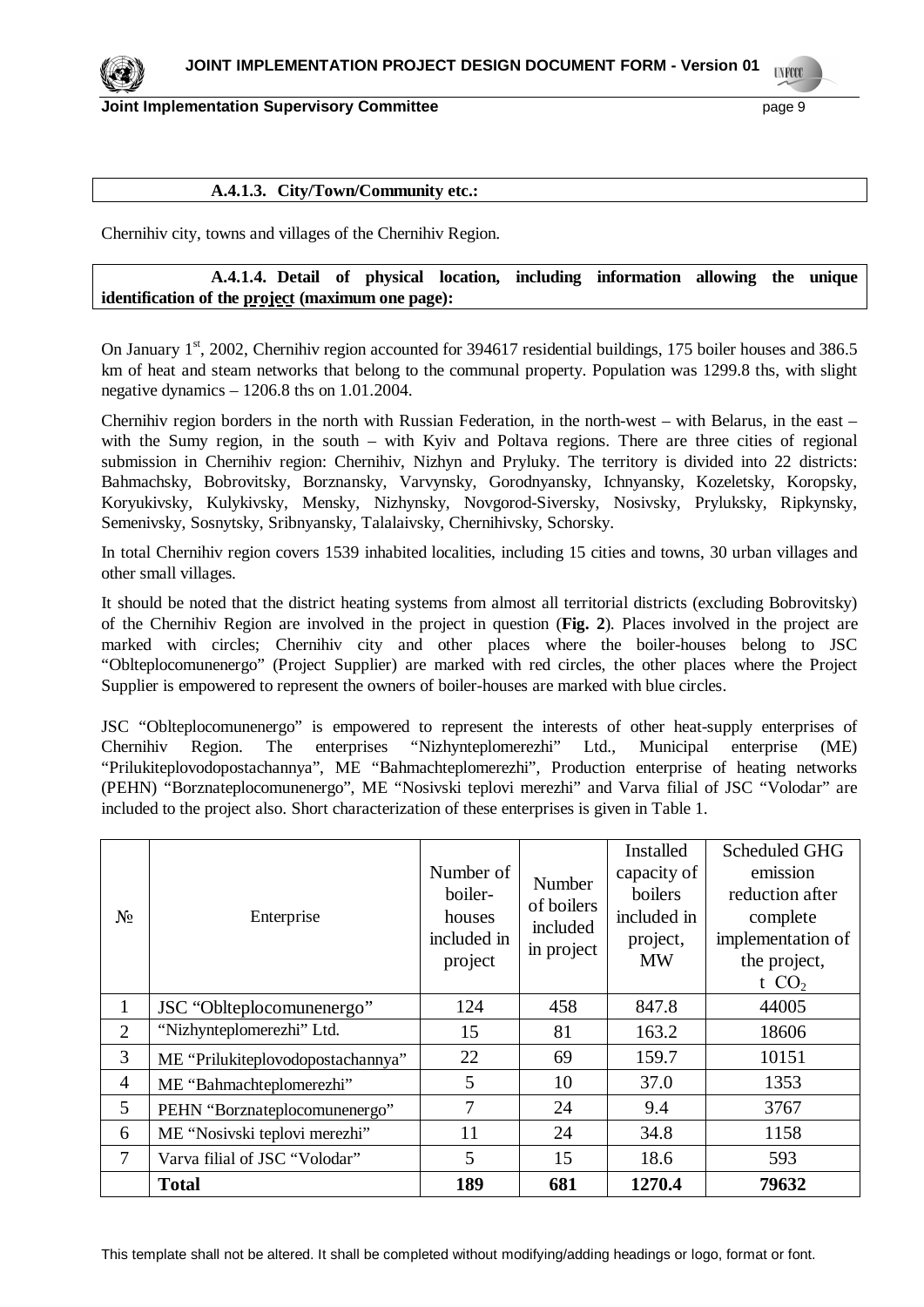

# *Table 1.Heat-supply enterprises included in the project*

*Fig. 2. Location of Chernihiv Region's major cities and towns where project will be implemented.*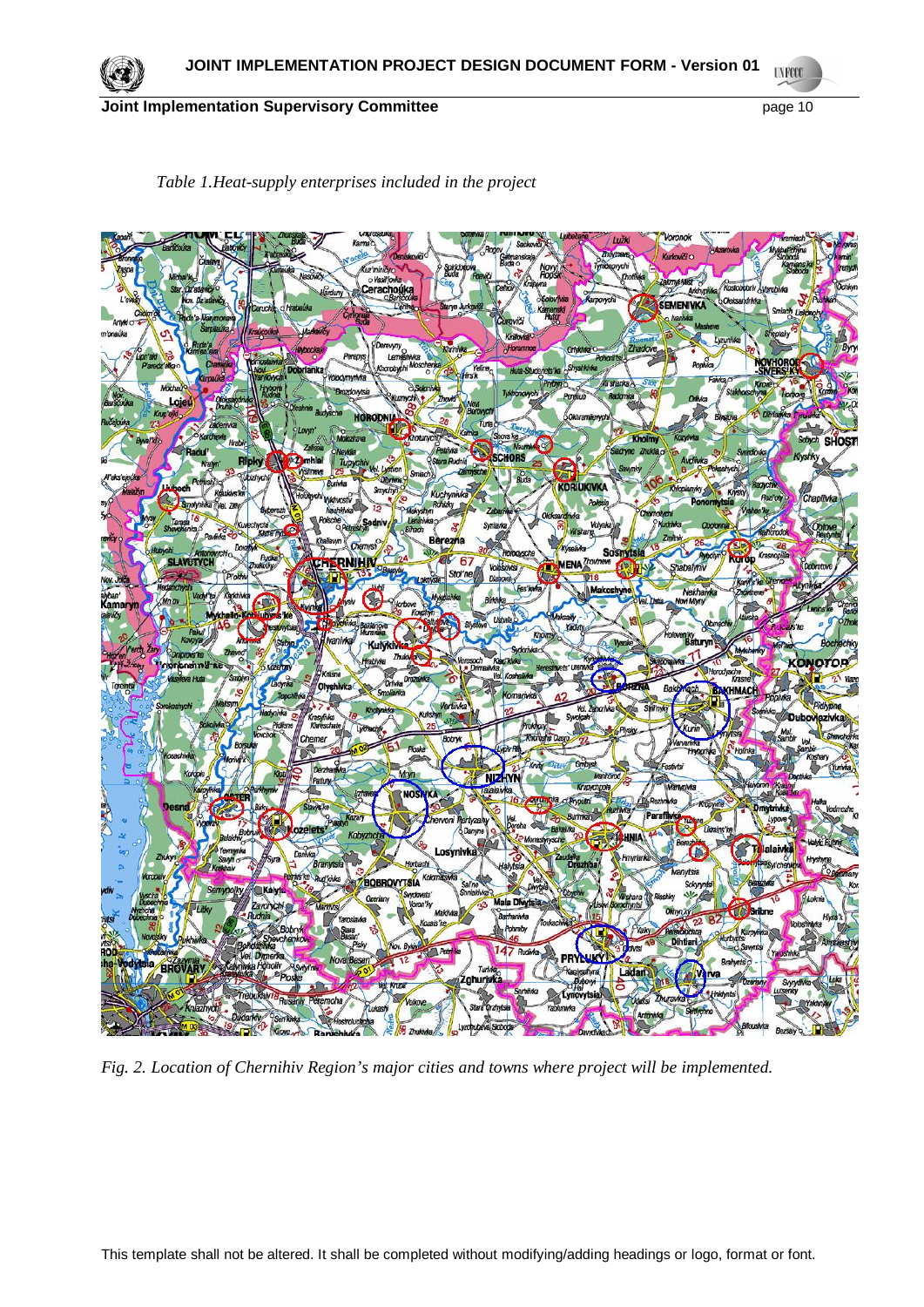

# **A.4.2. Technology (ies) to be employed, or measures, operations or actions to be implemented by the project:**

Sectoral scope related to approved CDM methodologies and DOEs (version 18 Jan 08) are:

- $\bullet$  Energy industries (renewable / non-renewable sources);
- $\bullet$  Energy distribution;
- Energy demand.

Measures that will be used to improve the efficiency of Chernihiv DH utility are the follows:

- Obsolete boilers will be replaced by new highly efficient ones that will result in efficiency increase from 55-70% up to 91-93%.
- Obsolete coal-fired and fuel oil-fired boilers will be partially switched to or replaced by gas-fired ones.
- Upgrading of boilers' burners will increase the efficiency by 3-5% due to improved combustion with excess air coefficient decreasing and reducing  $CO$  and  $NO<sub>x</sub>$  emissions.
- Rehabilitation of obsolete but able to work boilers with using various technologies, including developed by the Institute of Engineering Ecology (project partner), will lead to 6-9% increase in efficiency. Particularly, existing burners will be replaced by modernized ones, intensity of furnace heat exchange and heat transfer will be raised due to increasing of the radiant component, excess air inflows will be diminished due to improving of the gas impermeability of boilers, etc.
- Contact and surface heat-recovery gas-cleaning apparatuses (utilizers), including developed by the Institute of Engineering Ecology, will be installed in order to utilize and recover the exhaust gases heat as well as the additional heat of steam condensation, occurring when the temperature of exhaust gases fall below dew point. The implementation of this technology will result in increasing the fuel consumption efficiency by 7-9%.
- The efficiency of distribution networks system will be considerably increased by:
	- decreasing pipelines length (moving heat generating source closer to consumer);
	- improving of network organization (replacing 4-pipe lines by 2-pine ones with simultaneous installation of heat exchangers directly at the consumers);
	- replacing of the main network pipes with diameter 57 mm and more by the pre-insulated ones;
	- improving of pipes insulation (JSC "Oblteplocomunenergo" has already mastered serial production of modern insulating parts).

The measures from this list will be implemented at boiler-houses subject to rehabilitation.

The generalised schedule of their implementation will be the following:

- $\bullet$  boiler-houses rehabilitation 2003 2007;
- x network rehabilitation 2003 2010.

Achieved results of employing of these technologies and measures are listed in the **Appendixes 1 – 4.**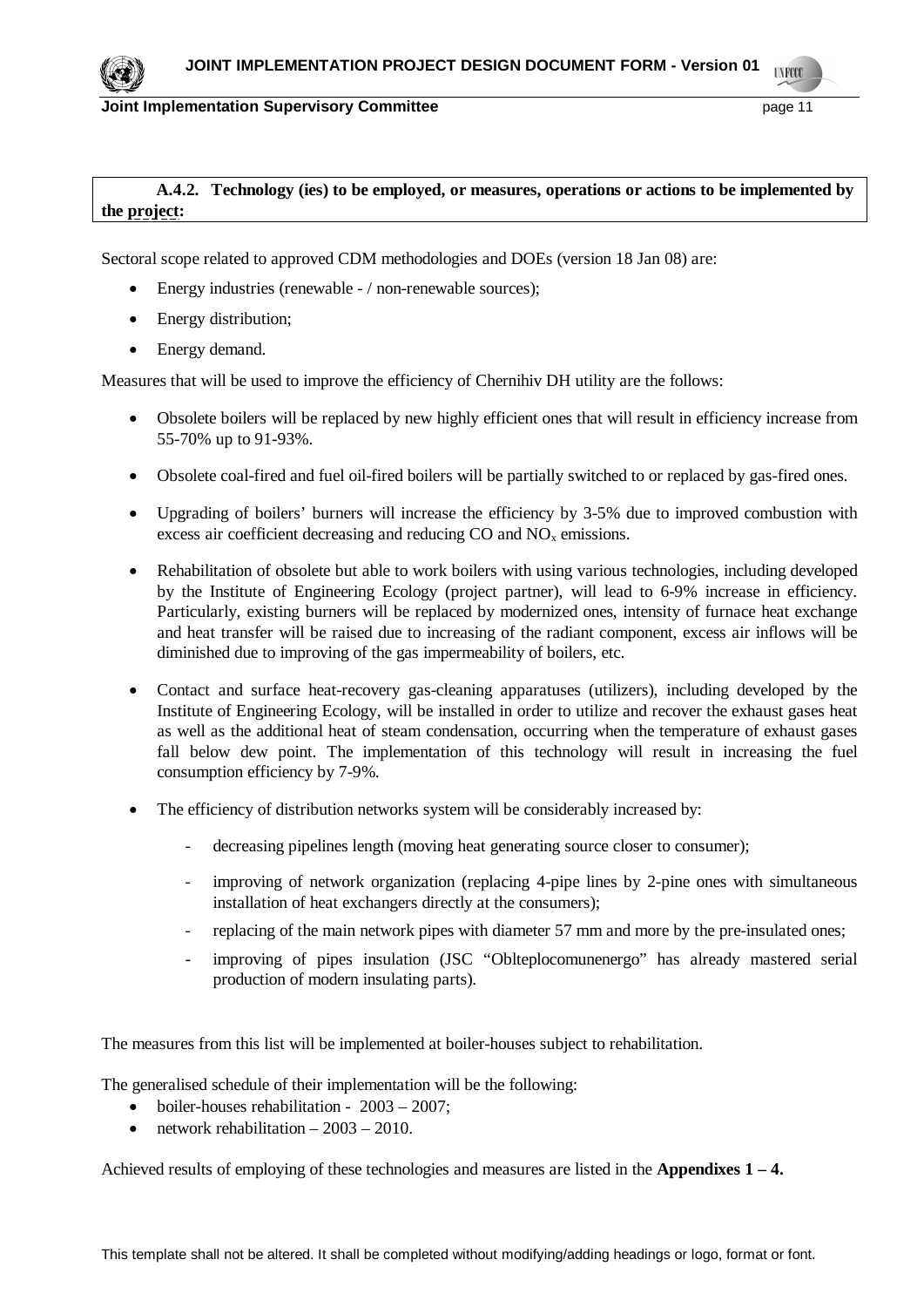#### **Joint Implementation Supervisory Committee page 12 page 12 page 12**

These technologies are already approved but some of them are not widespread. Therefore, there might be some bottlenecks, which are typical when implementing new technologies and equipment.

In the basic situation, DH systems included in the project consumed 152.2 mln Nm<sup>3</sup>/yr of natural gas. Project implementation allows reducing of this amount by more than  $32.8$  mln Nm<sup>3</sup>/yr (by about 21.5%).

# **A.4.3. Brief explanation of how the anthropogenic emissions of greenhouse gases by sources are to be reduced by the proposed JI project, including why the emission reductions would not occur in the absence of the proposed project, taking into account national and/or sectoral policies and circumstances:**

The project activities, including rehabilitation of boilers and heat distribution networks, will increase energy efficiency of Chernihiv Region DH system, thus enabling it to produce the same amount of heat energy with less fuel consumed. Reduced fuel consumption will make lower  $CO<sub>2</sub>$  emissions.

In the absence of the proposed project, all equipment, including the old one, low efficient but still workable for a long life period, will operate in as-usual mode, and any emission reductions would not occur.

Ukraine has claimed district heating and municipal energy sector as a priority of the national energy-saving development. This is pointed out in the State Program for Reformation and Development of municipal economy for 2004-2010 (Law of Ukraine from 24.06.2004  $\mathcal{N}_2$  1869-IV), The Law of Ukraine from 01.07. 1994 Nº 74/94-VR "On energy saving" and The Law of Ukraine from 22.12.2005 №3260- IV "On changes in The Law of Ukraine "On energy saving". The law of Ukraine "On heat energy supply" ( $\mathcal{N}$ <sup>o</sup> 2633-IV from 02.06.2005) regulates all relations in the heat supply market. It does not considerably change the previously existing practices in the market, but stimulates the more rigid energy saving and implementation of energyefficient technologies.

## **A.4.3.1. Estimated amount of emission reductions over the crediting period:**

In course of project implementation, the following emission reductions will be achieved, at the stages of project implementation (by the years to the first commitment period of the Kyoto Protocol):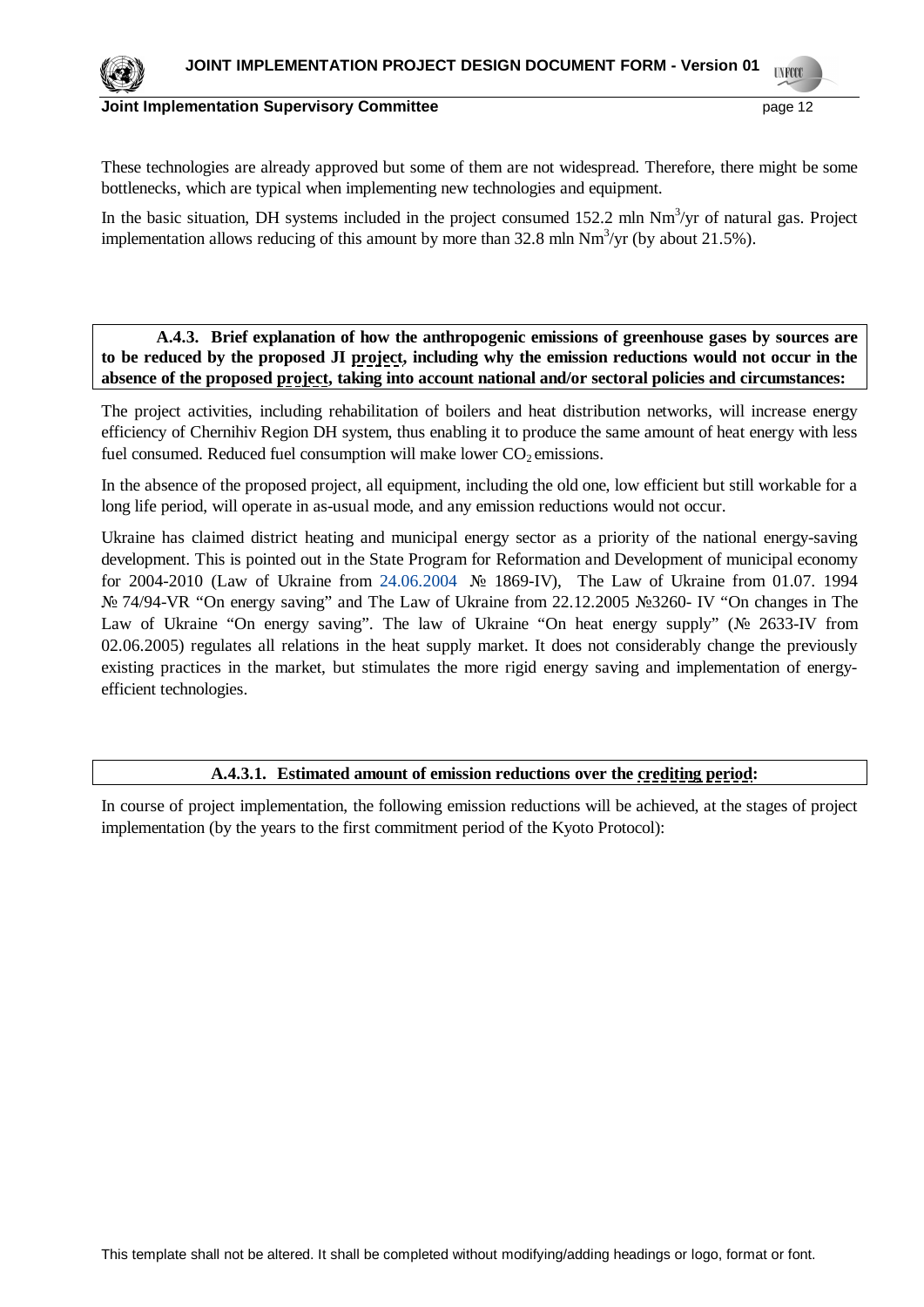| Length of the crediting period                                                                                 | Years                                        |  |  |
|----------------------------------------------------------------------------------------------------------------|----------------------------------------------|--|--|
| 2004-2023                                                                                                      | 20                                           |  |  |
| Year                                                                                                           | <b>Estimate of annual emission reduction</b> |  |  |
|                                                                                                                | in tonnes CO <sub>2</sub> equivalent         |  |  |
| 2004                                                                                                           | 6210.7                                       |  |  |
| 2005                                                                                                           | 9323.0                                       |  |  |
| 2006                                                                                                           | 16814.2                                      |  |  |
| 2007                                                                                                           | 24403.1                                      |  |  |
| <b>Subtotal 2004 - 2007</b>                                                                                    | 56751.1                                      |  |  |
| 2008                                                                                                           | 48676.4                                      |  |  |
| 2009                                                                                                           | 53828.1                                      |  |  |
| 2010                                                                                                           | 66730.0                                      |  |  |
| 2011                                                                                                           | 79631.8                                      |  |  |
| 2012                                                                                                           | 79631.8                                      |  |  |
| <b>Subtotal 2008 - 2012</b>                                                                                    | 328498.1                                     |  |  |
| 2013                                                                                                           | 79631.8                                      |  |  |
| 2014                                                                                                           | 79631.8                                      |  |  |
| 2015                                                                                                           | 79631.8                                      |  |  |
| 2016                                                                                                           | 79631.8                                      |  |  |
| 2017                                                                                                           | 79631.8                                      |  |  |
| 2018                                                                                                           | 79631.8                                      |  |  |
| 2019                                                                                                           | 79631.8                                      |  |  |
| 2020                                                                                                           | 79631.8                                      |  |  |
| 2021                                                                                                           | 79631.8                                      |  |  |
| 2022                                                                                                           | 79631.8                                      |  |  |
| 2023                                                                                                           | 79631.8                                      |  |  |
| <b>Subtotal 2013 - 2023</b>                                                                                    | 875949.8                                     |  |  |
| Total estimated emission reduction over the<br>crediting period (tones of $CO2$ equivalent)                    | 1261199.0                                    |  |  |
| Annual average of estimated emission reduction<br>over the crediting period (tones CO <sub>2</sub> equivalent) | 63060.0                                      |  |  |

*Table 2.Estimated amount of CO2e Emission Reductions*

Thus the estimated amount of emission reductions over the commitment period is  $328498,1$  tons of CO<sub>2</sub>e, over the crediting period - is  $1261199.0$  tons of  $CO_2e$ . For more detailed information see **Appendixes 1 – 4**.

Average annual amount of ERUs will be the following:

During commitment period 2008-2012 years –  $65700$  t  $CO<sub>2</sub>e$ ; After commitment period 2013-2017 years  $-79632$  t CO<sub>2</sub>e.

Description of formulae used to estimate emission reductions is represented in paragraph D.1.4.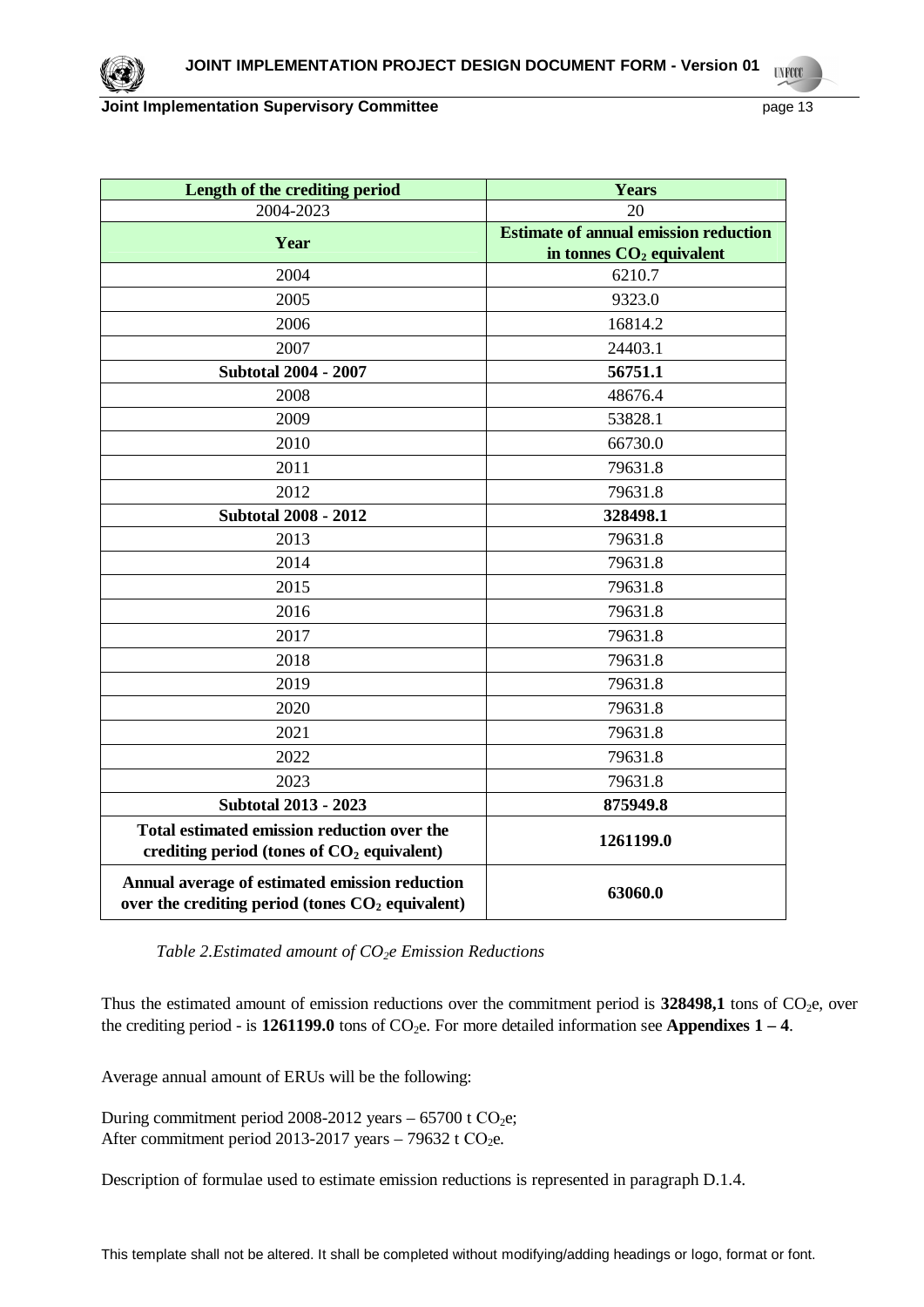**Joint Implementation Supervisory Committee page 14 page 14 page 14** 

# **A.5. Project approval by the Parties involved:**

The project is already approved by local authorities, namely Chernihiv Regional State Administration, and Ukrainian government representatives, namely Ministry for Environmental Protection of Ukraine (the Local focal point for Kyoto Protocol in Ukraine) and Ministry of Construction, Architecture, Housing and Municipal Economy of Ukraine (which manages the District heating in Ukraine). Letter of Endorsement was issued in January, 2004. Letter of Approval was issued in April, 2005, but was withdrawn in May, 2005 due to lack of the national procedure for JI projects. The Letter of Approval (# 6 in Ukraine) was re-issued on May  $14<sup>th</sup>$ , 2007. Therefore, organizational risk for this project is minimized.

The project was initiated in 2002.

January, 2003 – Agreement was signed between the JSC "Oblteplocomunenergo" and the Institute of Engineering Ecology on development of the Joint Implementation Project on Green House Gas Emissions Reduction through rehabilitation of the district heating system belonging to JSC "Oblteplocomunenergo". Starting of Project planning and implementation.

June, 2003 - Agreement was signed between the Chernihiv Regional State Administration and the European Institute for safety, security, insurance and environmental technics (SVT e.V.) (Germany), to fulfill the preparation of the project proposal for the JI project for submission to potential buyer.

July, 2003 – Agreement was signed between the Department of Housing and Municipal Economy of the Chernihiv Region State Administration and the Institute of Engineering Ecology on development of the Joint Implementation Project on Green House Gas Emissions Reduction through rehabilitation of the district heating system belonging to regional district heating enterprises.

January, 2004 – Expression of Interest for the Project was submitted to ERUPT 4 tender (the Netherlands). EoI and than full project proposal (PDD) successfully passed this tender, but due to lack of the Letter of Approval the further process of making ERPA was aborted.

April, 2004 – Order of the Chernihiv Region State Administration on realization of the project on reduction of GHG emission, with listing of the activity favouring its implementation.

May, 2004 – Positive Final Determination report (by TÜV Süddeutschland, Germany) for the Project.

March, 2005 – Letter of Approval was issued by Ministry for Environmental Protection of Ukraine, but was withdrawn in May, 2005 due to lack of the national procedure for JI projects.

August, 2006 – Agreement was signed between the JSC "Oblteplocomunenergo" and the company "E energy B.V." (The Netherlands), potential buyer of the ERUs to be generated from this project.

May, 2007 – Letter of Approval was re-issued.

November, 2008 – The same Final Determination report (by TÜV Süddeutschland, Germany) for the Project was re-signed.

December, 2008 - Agreement on termination of the Agreement on purchase of emission reduction unit between the JSC "Oblteplocomunenergo" and the company "E energy B.V." was signed.

July, 2009 – Emission reduction purchase agreement was signed between the JSC "Oblteplocomunenergo" and the Deutsche Bank AG.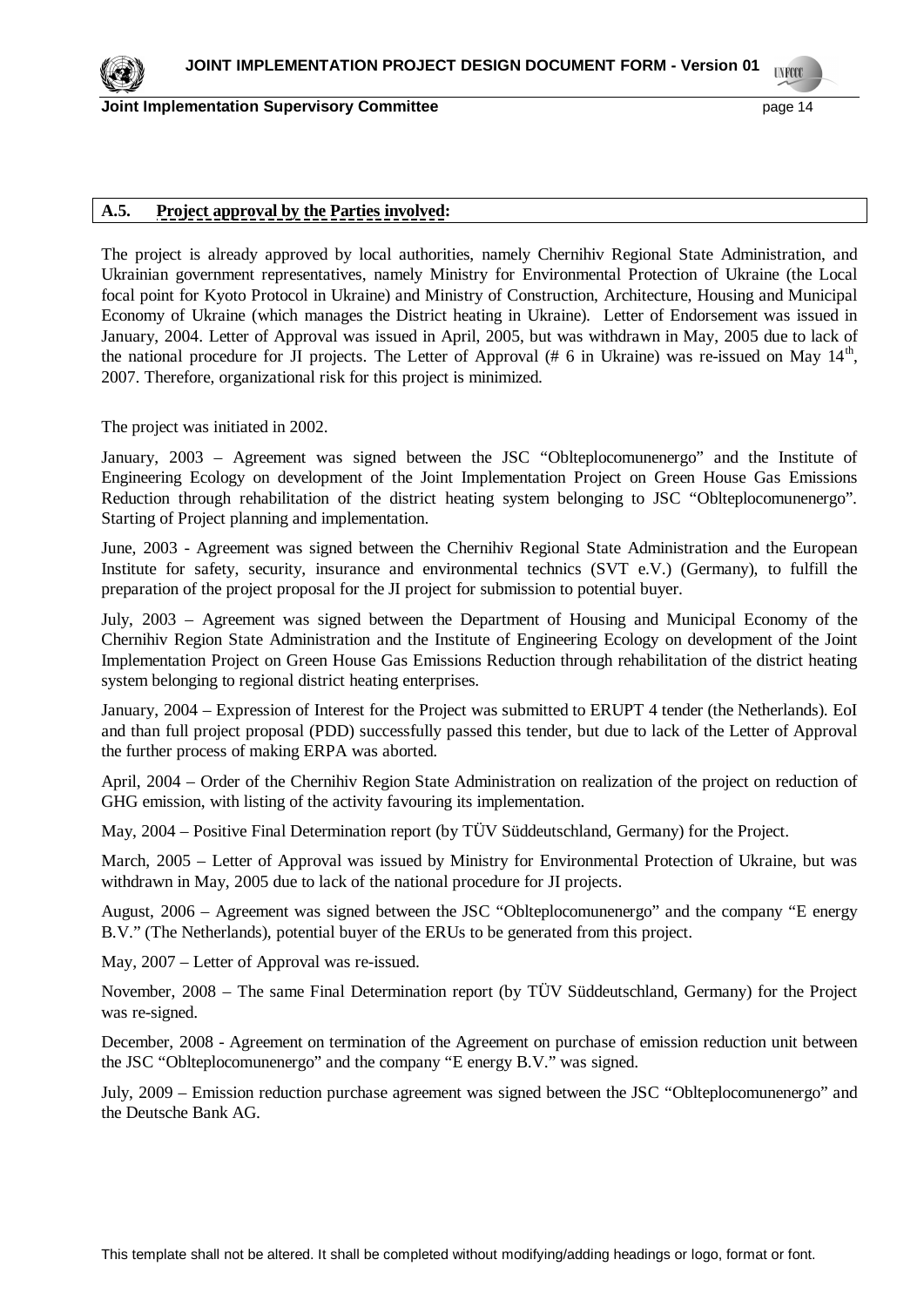

### **SECTION B. Baseline**

### **B.1. Description and justification of the baseline chosen:**

At the time when this Project was developed, no approved CDM methodology for such project activity existed. Our own-developed methodology is partly similar to later appeared "Baseline and monitoring methodology AM0044". But the AM0044 was not used because the project "District Heating System Rehabilitation of Chernihiv Region" has some differences from applicability conditions of this methodology.

The main cause of impossibility of methodology AM0044 using for baseline calculation is no data for thermal energy output, because of thermal energy meters absence on the majority of boiler houses included in the project. That's why the European Institute for safety, security, insurance and environmental technics - "SVT e.V." (Germany) and Institute of Engineering Ecology (Ukraine) invented the special methodology, that takes into account all measures involved in the project and it's peculiarities. This methodology is presented in section D (monitoring plan). It was already approved by IAE for JI Project for Chernihiv region and similar JI Projects for Donetsk region and Republic of Crimea.

The main complication for implementation of the JI projects on district heating in Ukraine is the practical absence of monitoring devices for heat and heat-carrier expenditure in the municipal boiler-houses. Only the fuel consumption is registered on a regular basis. It makes practically impossible the application of AM0044 methodology which basic moment is monitoring of the value  $EG_{PL,i,v}$  (thermal energy output of project boiler i in year y) - page 9 of Methodology AM0044, which should be measured every month by flow-meters (the expenditure of heat-carrier) and thermal sensors (temperatures at the input and output of the boiler, etc.).

This also concerns the definition of the average historical value of heat power generation per year  $EG_{BL, his, i}$ (average historic thermal energy output from the baseline boiler "i").

Besides, in section "Scope of Application" it is mentioned, that the scope of application of the Methodology AM0044 is limited only to the increase of boilers' efficiency by means of their replacement or modernization, and it does not apply to the fuel type switch. At the same time our project includes also such kind of modernization as well as some others such as the replacement of burner equipment, installation of cogeneration units, etc.

The developed "Methodology" is based on the basis of permanent monitoring of fuel consumption and of the account of various other factors, such as connection or disconnection of the consumers, change of fuel heating value, weather change, ratio of the heat consumption for heating and for hot water supply, etc.

The developed "Methodology" has two important advantages in comparison with the methodology AM0044 (at least for Ukrainian conditions):

It takes into account the quality of heat supply (heating and hot water supply). Almost annually for the various reasons (receiving of less amount and high price of the fuel, in particular natural gas which is nearly 95 % of fuel type used in Ukraine for the needs of the municipal heat supply), the consumers receive less than necessary amount of heat, in the result of which the temperature inside the buildings is much lower than normative one, and hot water supply is insufficient or absent. As the purpose of JI projects, including the current project, is the GHG  $(CO<sub>2</sub>)$  emission reduction under the conditions of not worsening in any circumstances of the social conditions of population, the issue of approaching of the heat supply quality to the normative one is extremely important. Therefore, the amount of the fuel consumption for the after project implementation period is calculated for the conditions of providing the normative parameters of heat supply and at least partially of hot water supply, and in accordance with the monitoring plan, the implementation of continuous control (monitoring) of its quality (measurement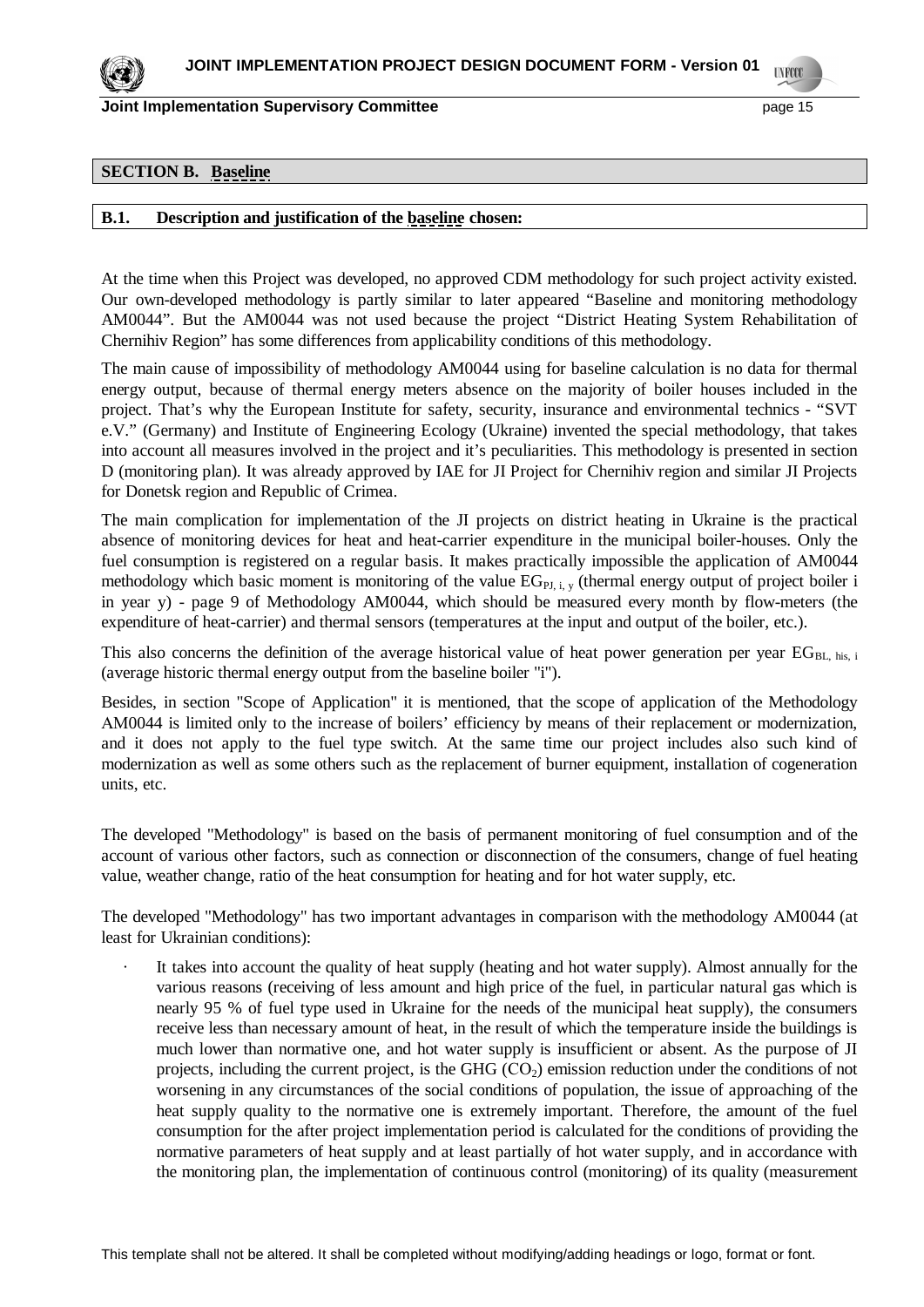

of internal temperature in the specific buildings as well as registration of residents' complaints for the poor-quality heat supply) is foreseen. This increases the control for the qualitative heat supply for the consumers and excludes deliberate reduction of heat consumption, and, in such a way, of fuel consumption with the purpose of increasing of generation of GHG emissions reduction units (ERUs) at the project verification.

Definition of the fuel consumption in base year (baseline) in view of the fact that in Ukraine at the majority of the municipal heat supply enterprises the natural gas is used as a fuel, which consumption is measured constantly by the counters with the high measurement accuracy, seems to be more exact, than definition of the fuel consumption with use of heat power, boiler efficiency and heat value of the fuel. This especially concerns the efficiency, which changes greatly depending on load of boilers, which also changes essentially, and often not automatically but manually, in the heat supply systems within a day and within a year. Averaging of such values without having of the heat account system is fraught with serious discrepancies. Definition of the fuel consumption in the presence of counters requires only data collection and implementation of arithmetic actions.

Approved Consolidated Methodology ACM0009 "Consolidated baseline methodology for fuel switching from coal or petroleum fuel to natural gas" proposes the dependences for baseline and reporting year emissions quantity definition (see pages 4 and 5), that contain determination of Energy efficiency  $\varepsilon_{project,i,v}$  and  $\varepsilon_{baseline,i}$  for equipment. In the chapter "Baseline emissions" on the page 6 there is an explanation that: Efficiencies for the project activity ( $\epsilon_{\text{projecti},v}$ ) should be measured monthly throughout the crediting period, and annual averages should be used for emission calculations. Efficiencies for the baseline scenario ( $\epsilon_{\text{baseline},i}$ ) should be measured monthly during 6 months before project implementation, and the 6 months average should be used for emission calculations. These requirements are confirmed by tables for monitoring on the pages 13-15.

However, as it was mentioned before in this PDD, the majority of boiler-houses in Ukraine are not equipped with devices for heat-carrier expenditure definition or heat meters. There is only one parameter, that is regularly and with high precision defined in the boiler houses – fuel consumption.

For this reason, the own project specific methodology was developed, that is based on the permanent measuring of the fuel consumption and amendments for possible parameters changes in baseline in comparison with reporting year. The variable parameters may be the changes in lower heating value of fuels, quality of heating service, weather changes, changes in customers number, etc. Taking into account only equipment efficiency does not eliminate the possibilities of undersupply of heat to customers (deterioration of heat supply service), and possible weather warming in reported year, change in fuel quality, disconnection of some consumers, and other factors, and could lead to artificial overestimation of ERUs amount.

In additional, the proposition in ACM0009 to take (by conservatism principle) the baseline efficiency of equipment equal to 100 % is unacceptable in "District Heating" type projects, because not only fuel switch, but mainly namely increasing of equipment (boilers) efficiency are implemented in these projects. Accepting of such calculated baseline would lead to essential underestimation of results of implemented measures. And, anyway, as it was shown before, this would not solve the problem with impossibility of monthly measurements for getting energy efficiency  $\varepsilon_{\text{project,i.v.}}$ 

As it was already mentioned before, the majority of the heat supply enterprises and heat customers in Ukraine are not equipped with heat meters or devices for heat-carrier output (hot water for heating and hot water service) determination. Just for this reason, the methodology was developed that is based on the permanent measuring of the fuel consumption and corrections for possible changes of parameters in reporting year comparing to the baseline. The changeable parameters may be the lower heating value of fuels, quality of heating service (providing of normative temperature value inside apartments), weather features, number of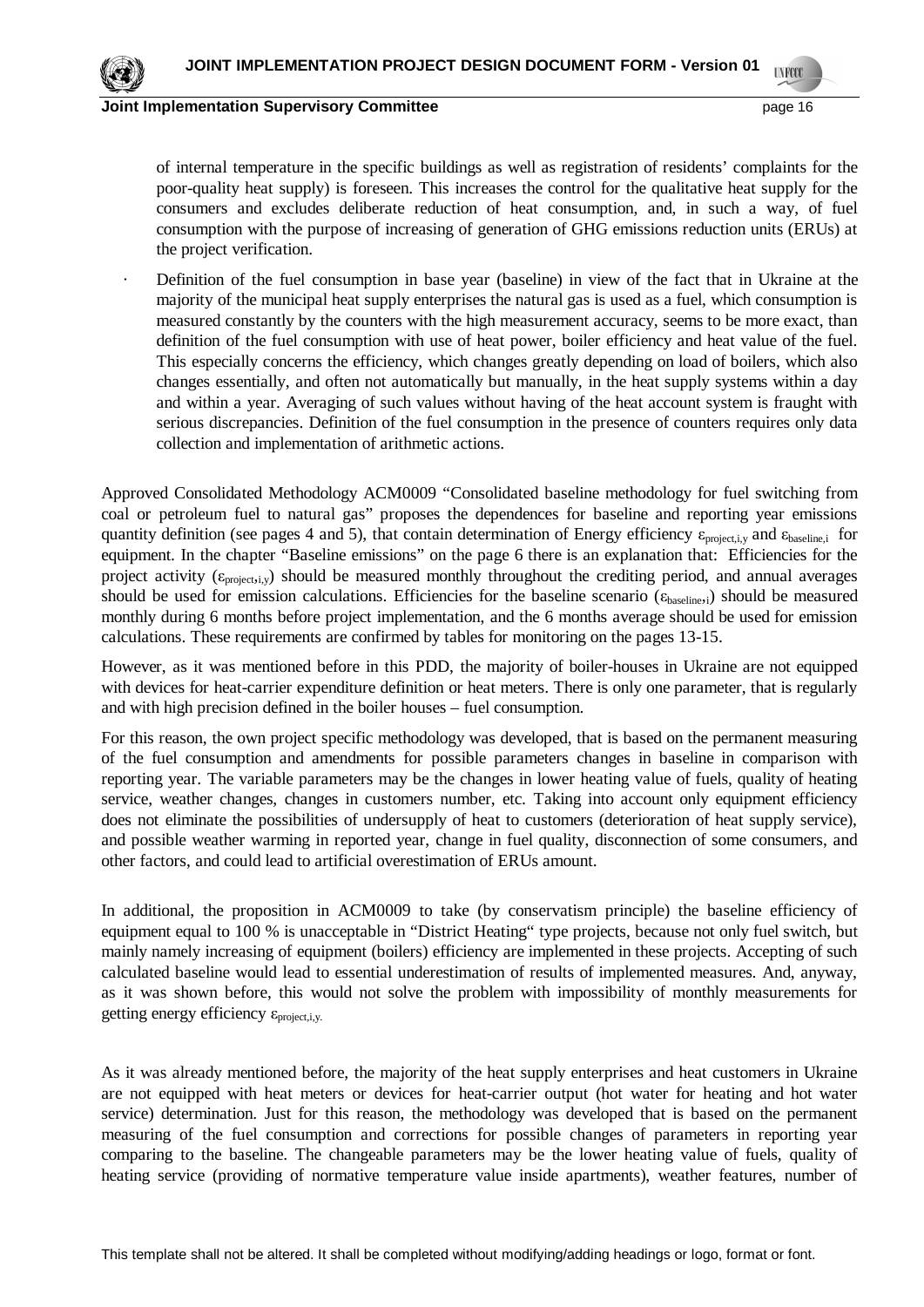

customers, etc. As it was mentioned before, this approach eliminates any possibility of reduction of fuel consumption and correspondingly GHG emission due to incomplete delivery of heat to consumers.

In view of the above mentioned, in contrast to the methodologies AM0044 and ACM0009, our Methodology, developed for "District Heating" projects in Ukrainian conditions and used in JI Projects "Rehabilitation of the District Heating System in Chernihiv Region", "Rehabilitation of the District Heating System in Donetsk Region", "Rehabilitation of the District Heating System of Crimea", "Rehabilitation of the District Heating System in Kharkiv city" and others, is the most appropriate, precise, corresponding to the principle of conservatism, and the most closely reflects the aims, goals and spirit of Kyoto Protocol.

The baseline study will be fulfilled every year of the emission reduction purchasing, to correct adjustment factors which have an influence to the baseline. For more detailed information see **paragraph D.1.**

There were two different versions of Baseline scenario that were discussed before starting this project.

The first version of Baseline scenario is a business-as-usual scenario with minimum reconstruction (in fact repair) works balanced by overall degradation of DH system. For this Baseline scenario there are no barriers (no investment barrier since this scenario doesn't require the attraction of additional investments, and no technological barrier since the equipment is operated by existing skilled personnel, and additional re-training is not required), and represent the common practice in Ukraine.

The second version of Baseline scenario is to make reconstruction works without JI mechanism. In this case there exist both investment barrier since this scenario requires the attraction of large additional investments, and due to very large payback time and high risks it is not attractive for investments, and as well the technological barrier since operation of the new modern equipment will require additional re-training of personnel. Rehabilitation of heat supply equipment in order to improve its efficiency is not a common practice in Ukraine.

Thus, the first version was chosen for Baseline scenario.

### **Status and adequacy of the current delivery system**

Current supply of Chernihiv city and Chernihiv region DH systems is primarily based on Ukrainian and Russian made gas, fuel oil and coal fired boilers including NIISTU-5, TVG-8M, KVG-6.5, KVG-7.56, KV-GM-10, KV-GM-20, KSVa-3G, E-1/9, KSV-1, DKVR-6.5, DKVR-10, DKVR-20, DE-16, DE-10, KBN-G-2.5, Fakel-1, VK-32, VK-34, VK-21 and few others. Detailed information is presented in **Appendixes 1, 2 (Boilers)**. Current efficiencies of these boilers are in the range of 55-90 %.

Current distribution networks are characterized by heat losses from 10-20 % to 30 %. Detailed information is presented in **Appendix 3 (Networks)**.

#### **Construction of the Baseline Scenario**

Current operation of the Chernihiv region's district heating system results in continuous deterioration of the heat-generating and distribution equipment, followed by continuous slight efficiency droop. However, at the same time operative maintenance increases efficiency, which pretty much compensates deterioration, and makes annual total emissions level (the Baseline) about the same for years.

### **Calculation of Baseline Carbon Emission Factors**

For all fuels we used  $CO<sub>2</sub>$  emission factors from the data table provided in Annex C of the Operational Guidelines for Project Design Documents of Joint Implementation Projects [Volume 1: General guidelines; Version 2.2].

Cef (natural gas) =  $0.0561$  KtCO<sub>2</sub>/TJ; Cef (mazut) =  $0.0774$  KtCO<sub>2</sub>/TJ; (taken as "Residual fuel oil").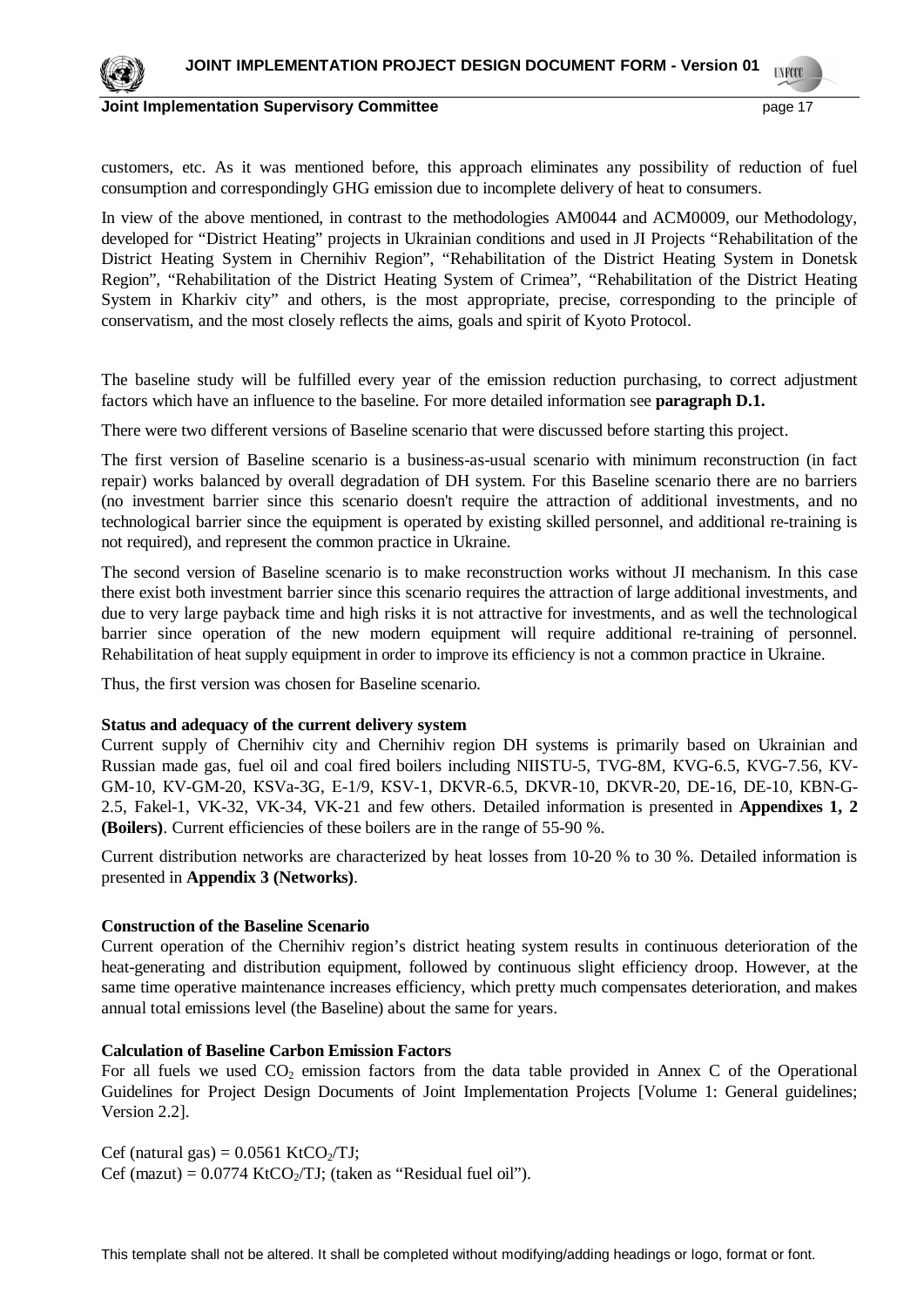

Cef (coal) =  $0.0946$  KtCO<sub>2</sub>/TJ; (taken as "Other bituminous coal").

We assume that  $CO<sub>2</sub>$  emission factors for the fuels will be the same for period 2002-2012. For our calculations we assume that the Lower Heating Value of a fuel (LHV) doesn't change during that time, however in the Monitoring Plan the LHV factor will be taken into account for the baseline adjustment for any year until 2012. From the Table below it is evident that LHV changes insignificantly from year to year. Table 3 gives historical LHV of natural gas provided by gas supplying company:

| Years                                               | 1997  | 1998  | 1999  | 2000  | 2001  | 2002  | 2003  |
|-----------------------------------------------------|-------|-------|-------|-------|-------|-------|-------|
| Average lower heating value of<br>natural gas, Gcal | 8278  | 8277  | 8371  | 8341  | 8383  | 8297  | 8311  |
| Average lower heating value of<br>natural gas, MJ   | 34,77 | 34,76 | 35,16 | 35,03 | 35,21 | 34,85 | 34,91 |

*Table 3. Lower heating value of natural gas for period (1997-2003)*

In Table 4 average lower heating value of fuels used by **Supplier** is represented:

|             | Average lower heating value of fuel |                  |  |  |
|-------------|-------------------------------------|------------------|--|--|
| Fuel type   | Kkal/m <sup>3</sup> (Kkal/kg)       | $MJ/m^3$ (MJ/kg) |  |  |
| Natural gas | 8286                                | 34.8             |  |  |
| Coal        | 5000                                | 21               |  |  |
| Heavy oil   | 9690                                |                  |  |  |

*Table 4. Average lower heating value of fuels*

# **Calculation of conversion factors of CO2:**

Conversion factor =LHV (Lower heating value) \* Cef (Carbon emission factors) LHV (Lower heating value) of natural gas:  $Q_1 = 34.8$  MJ/m<sup>3</sup> (Baseline year 2002) Receipt from 1000 m<sup>3</sup> of natural gas = 34.8 [MJ/m<sup>3</sup>] \* 0.0561 [KtCO<sub>2</sub>/TJ] = 1.952 t CO<sub>2</sub> LHV of heavy oil:  $Q_1 = 40.7$  MJ/kg Receipt from 1t of heavy oil = 40.7 [MJ/kg]  $*$  0.0774 [KtCO<sub>2</sub>/TJ] = 3.15 t CO<sub>2</sub> LHV of coal:  $Q_1 = 21$  KJ/kg Receipt from 1t of coal= 21 [MJ/kg]\*0.0946 [KtCO<sub>2</sub>/TJ] = 1.99 t CO<sub>2</sub>.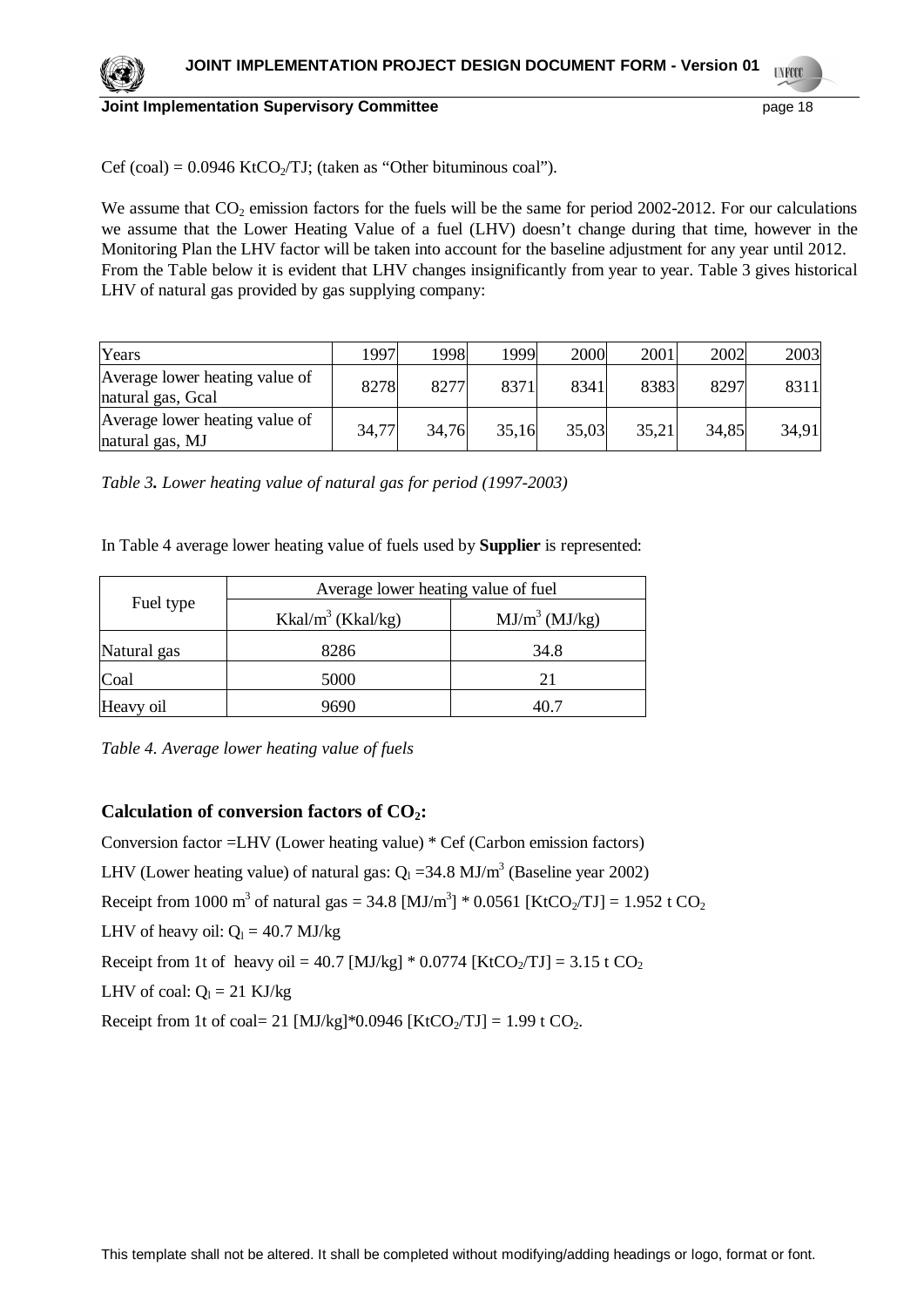

## **Calculation of Activity Level**

Activity level is represented by annual fuel consumption. For calculation of Baseline emissions, the 2002 was taken as the Base year. This year is one of the typical years concerning the outside temperature in heating period, as well as concerning the conditions of production and consumption of the heat.

|                                                         | <b>Baseline Natural Gas</b><br>Consumption,<br>ths Nm3/yr | <b>Baseline Heavy Oil</b><br>Consumption,<br>t/yr | <b>Baseline Coal</b><br>Consumption,<br>t/yr |
|---------------------------------------------------------|-----------------------------------------------------------|---------------------------------------------------|----------------------------------------------|
| JSC, Oblteplocomunenergo",<br>Chernihiv city            | 70187.0                                                   |                                                   |                                              |
| JSC, Oblteplocomunenergo",<br>Chernihiv Region          | 23735.5                                                   |                                                   |                                              |
| JSC,,Oblteplocomunenergo",<br><b>Subtotal</b>           | 93922.5                                                   |                                                   | ۰                                            |
| "Nizhynteplomerezhi" Ltd                                | 25655.4                                                   | 0.0                                               | 2720.0                                       |
| <b>ME</b><br>"Prilukiteplovodopostachannya"             | 24635.0                                                   | 445.0                                             | 86.0                                         |
| ME "Bahmachteplomerezhi"                                | 4309.1                                                    | 445.4                                             | 0.0                                          |
| <b>PEHN</b><br>"Borznateplocomunenergo"                 | 53.0                                                      | 0.0                                               | 3355.0                                       |
| ME "Nosivski teplovi merezhi"                           | 1496.0                                                    | 0.0                                               | 197.0                                        |
| Varva filial of JSC "Volodar"                           | 2212.4                                                    | 0.0                                               | 0.0                                          |
| Other enterprises,<br><b>Chernihiv Region, Subtotal</b> | 58360.0                                                   | 891                                               | 6358                                         |
| <b>Total</b>                                            | 152282.5                                                  | 891                                               | 6358                                         |

#### *Table 5. Baseline fuel consumption*

Detailed information is represented in **Annex 1 (Boiler JSC)** and **Annex 2 (Boiler Region).**

# **Calculation of Baseline Carbon Emissions**

There is only one type of GHG emissions involved in the baseline scenario:  $CO<sub>2</sub>$  emissions from boilers operated by JSC "Oblteplocomunenergo" and other enterprises involved in the project,

Baseline calculations in every year of the emission reduction purchasing will be based on taking into account the real situation with correction of the adjustment factors which have an influence to the baseline. For more detailed information see **paragraph D.1.**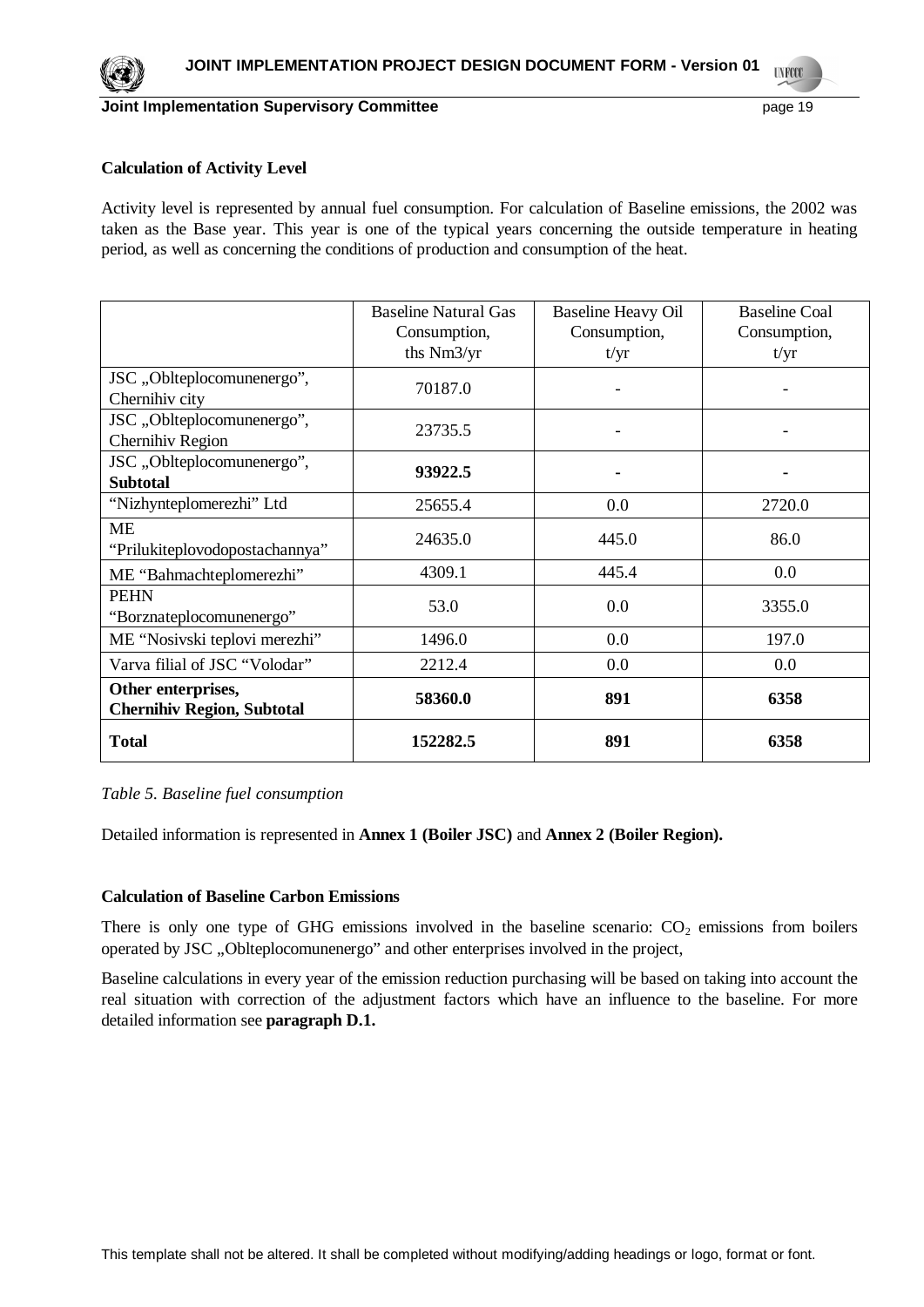# **B.2. Description of how the anthropogenic emissions of greenhouse gases by sources are reduced below those that would have occurred in the absence of the JI project:**

The anthropogenic emissions of GHG will be reduced due to complex modernization of heat generating and distribution equipment with application of the technologies proposed in the project activities and described above, which include replacement of old obsolete boilers by new ones with higher efficiency, replacement of obsolete coal-fired and fuel oil-fired boilers by the modern gas-fired ones, installation of new modern burners as well as heat recovery apparatuses, renovation of degraded heat distribution networks with using the new insulation and the pre-insulated pipes.

The more obvious description of how the anthropogenic emissions of GHG are reduced below those that would have occurred in the absence of the JI project, may be represented by dynamic baseline, which is the function of the stage of project implementation (see Fig. 3).



*Fig. 3. Dynamic baseline and project emissions of GHG*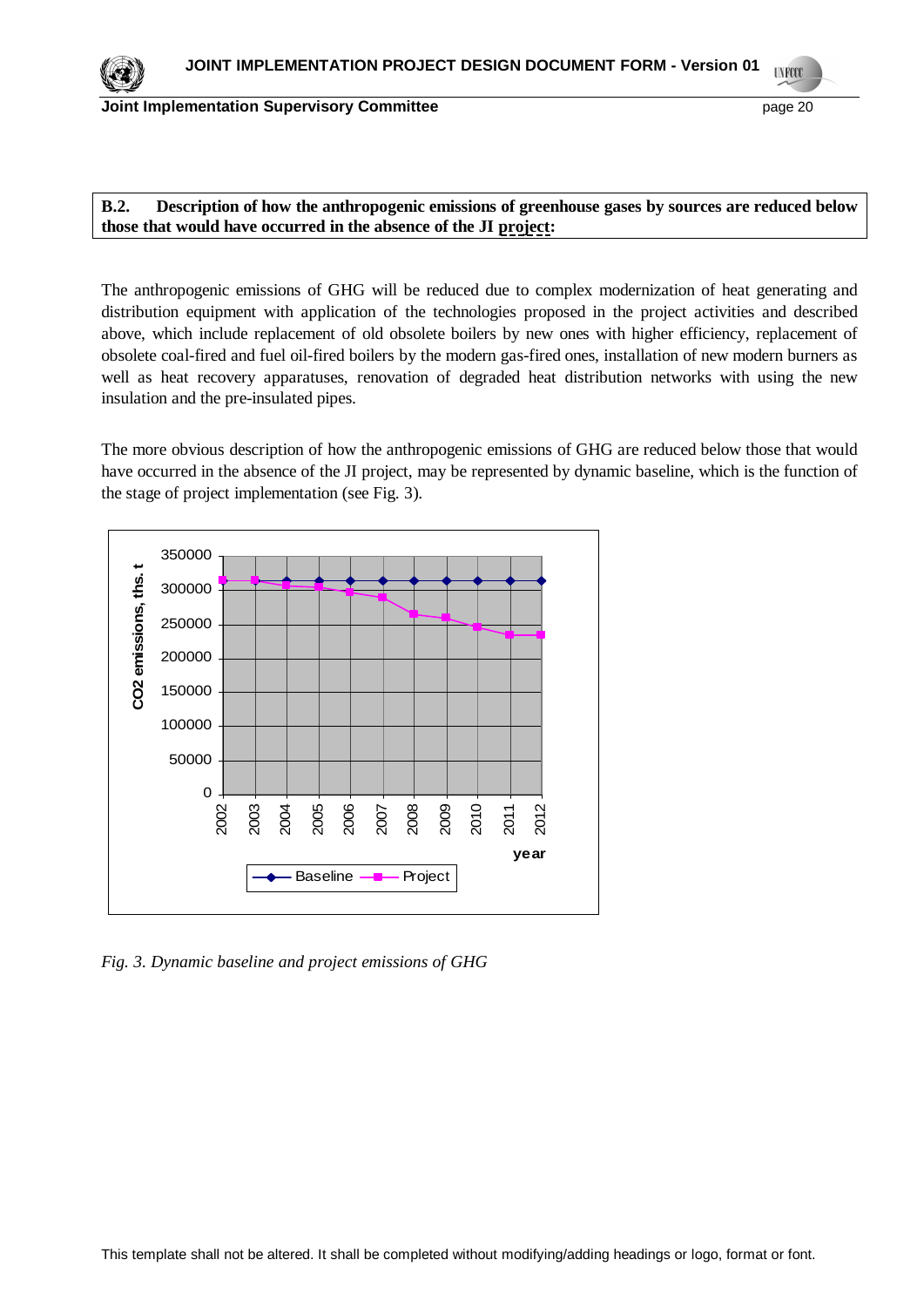

### **Additionality of the project**

The additionality of the project activity is demonstrated and assessed below using the "Tool for the demonstration and assessment of additionality" (Version 04). This tool was originally developed for CDM projects but can be applied to JI projects as well. This tool is used for the project in accordance with the guidance on its use provided in the partly similar "Baseline and monitoring methodology AM0044".

### **Step 1. Identification of alternatives to the project activity consistent with current laws and regulations**

### **Sub-step 1a. Define alternatives to the project activity:**

There are three real alternatives to this project (the first two were already discussed in section B1).

1. The first alternative is business-as-usual scenario with minimum reconstruction (in fact repair) works, approximately balanced by overall degradation of the DH system.

It should be noted that there is no local legislation regarding the time of boilers replacement and maximum lifetime permitted for boilers. It is common practice to exploit boilers which was installed in 70 th. and even 50- 60 th. and earlier in Ukraine, if they successfully pass the technical examination by the authorized body ("Derzhnagliadohoronpratsi").

2. The second alternative is to make reconstruction works without JI mechanism.

3. The third alternative is the shortened project activity, without any of the non-key type of activity, for example elimination of frequency controllers installation, etc., from the project.

#### **Sub-step 1b. Consistency with mandatory laws and regulations:**

According to The Laws of Ukraine "On licensing of the separate types of activity" ( $\mathcal{N}$  1775-III, from June 01, 2000) and "On heat energy supply" ( $\mathbb{N}$  2633-IV from 02.06.2005); Ukrainian Government Regulation "On introduction of changes to the Government Regulations  $\mathcal{N}$ 21698 from 14.11.2000 and  $\mathcal{N}$ 2756 from 04.07.2001" Nº549 from 19.04.2006 and "On approval of the list of licensing bodies" Nº1698 from 14.11.2000, execution of economic activity in fields of heat energy production, distribution and supply require a license that is issued by Ministry of Housing and Municipal Economy of Ukraine.

JSC "Oblteplokomunenergo" and other regional enterprises included in the project have such licenses.

The Project "District Heating System Rehabilitation of Chernihiv Region" has been prepared according to The Law of Ukraine from 01.07.1994  $\text{N}274/94$ -VR "On energy saving" and The Law of Ukraine from 22.12.2005 No. 3260 ■ IV "On changes in The Law of Ukraine "On energy saving".

Also the alternatives, which are: to continue business-as-usual scenario, to make reconstruction works without JI mechanism and to shortened project activity, without any of the non-key type of project activity, are in compliance with the mandatory laws and regulations.

Hence, the Step 1 is satisfied.

#### **Step 2: Investment analysis**

According to methodology AM0044, the step 2 - Investment analyses - is mandatory only if the project activity is implemented by a third party as financial analysis is required to confirm additionality of the project activity. In this case, the project is implemented and financed by Supplier.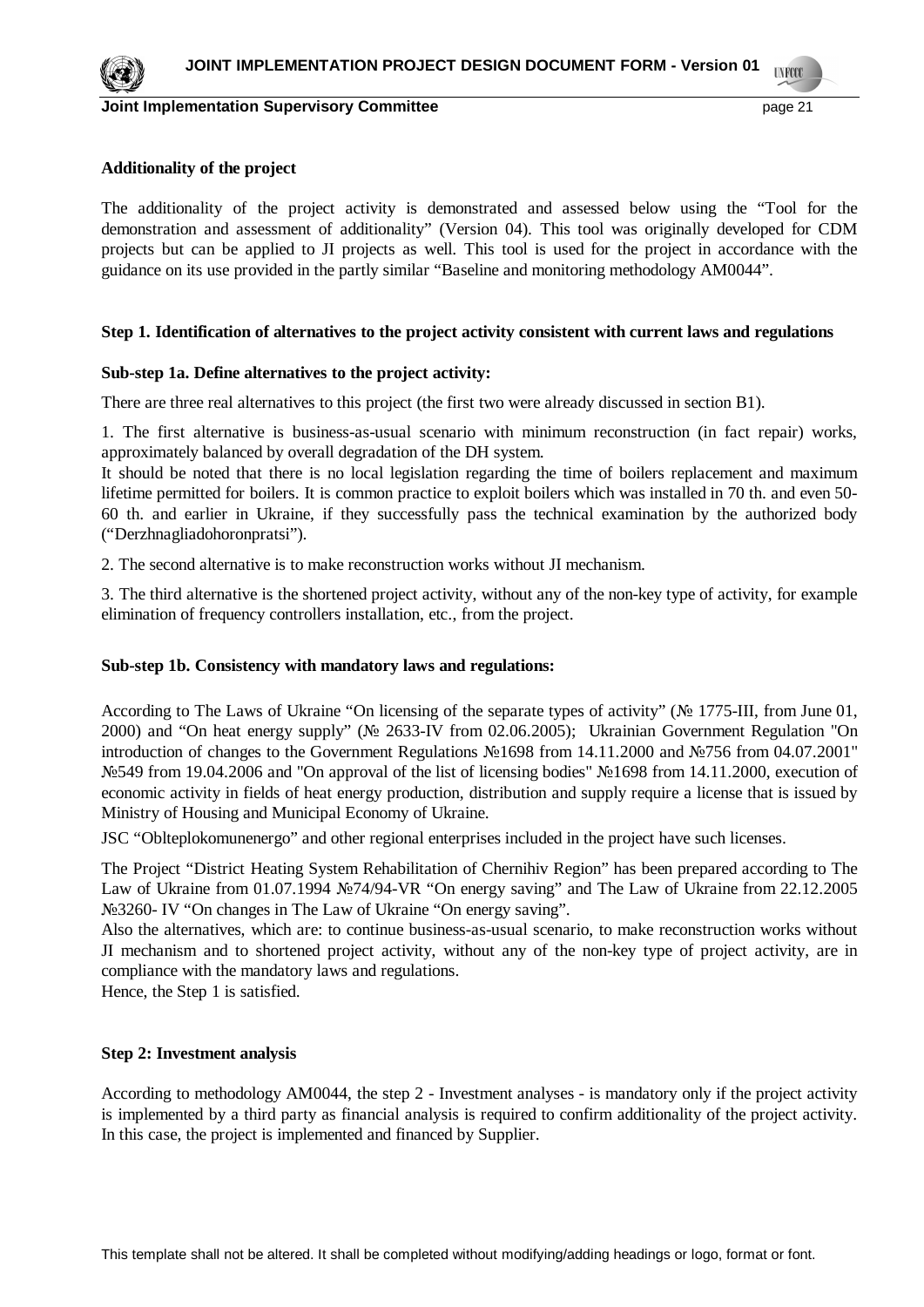

#### **Step 3: Barrier analysis**

# **Sub-step 3a: Identification of barriers that would prevent the implementation of the proposed project activity**

### **Investment barrier**

All project activities require substantial investment – about 30.8 million EUR (The prices for the new equipment, that is planned to be installed in the project, are represented on the pages Parameters in the **Appendixes 1-3** in Excel format, based on the averaged prices of the manufacturers. These prices are used for future calculations of investment costs, and should be corrected in future according to actual manufacturer's prices (changed due to inflation, etc.). The final table with necessary investments for each year is available in the **Appendix 4 (Total)**. Operational and maintenance costs are not included in the project because it is assumed that they will remain at the previous level or even decreased due to less such costs for the new equipment).

The financial indicators Net Present Value (NPV) and Internal Rate of Return (IRR) were calculated for two cases of project implementation – with and without the JI mechanism (see **Appendix 5**). Calculations were made with the help of Microsoft office Excel financial functions.

In both cases the project is not attractive for investment, since the IRR values (7.8 % and 8.5 % respectively) are significantly lower than typical values of deposit interest rate in Ukrainian banks (from 9 % to 12 % in Euro/USD up to 18 % in Ukrainian hryvnas, see for example KreditPromBank [[www.kreditprombank.com](http://www.kreditprombank.com)], UkrGasBank [[www.ukrgasbank.com](http://www.ukrgasbank.com)] and deposit market review [<http://news.finance.ua/ru/orgtrg/~/3/1/114/130266>], etc.). But using of JI mechanism enables to improve project attractiveness.

The general situation in District Heating sector in Ukraine may be characterized as quite insufficient, and is analyzed and described in several available reviews and reports. Some citations, especially describing technical and financial situation, are given below.

"The existing district heating systems suffer from the same, well-known problems as those in other Central and European Countries. Old-fashioned Russian technology, oversized equipment, neglected maintenance and repairs, have resulted in increasing inefficiency. Typically, the overall efficiency of the DH systems (from fuel consumption in boilers to heat supplied to the building entrance) is about 50%. Including the losses within the buildings, it is estimated that only one third of the energy of the fuel is useful heat for the final consumers.

The bad technical state of the DH systems has its counterpart in the bad financial state. Non cost-covering tariffs can not meet the revenue requirements and subsidy payments are too small to cover all costs and are often delayed. In addition, collection rates are going in line with increasing tariffs" [Report: Market Potential for District Heating Projects in the Ukraine and their Modernization with Austrian Technology, Vienna, 2004, p.3. [http://www.energyagency.at/\(publ\)/themen/elektrizitaet\\_index.htm\]](http://www.energyagency.at/(publ)/themen/elektrizitaet_index.htm).

"The current regulatory framework and tariff policy makes it difficult to attract private investors to district heating. Yet the main stakeholders, *e.g.* municipalities and residents, in most cases lack the necessary financing capacity. (P. 324).

District heating in Ukraine suffers from inefficiency and urgently needs investment in refurbishment and modernisation. … Yet, the current policy framework does not make district heating attractive for investment, which undermines its sustainability. Barriers to investment and efficiency improvements include (but are not limited to): the current pricing policy; lack of metering; the focus on heat production, not consumption; unclear ownership and management of buildings; and difficult access to financing for interested parties. It is vital to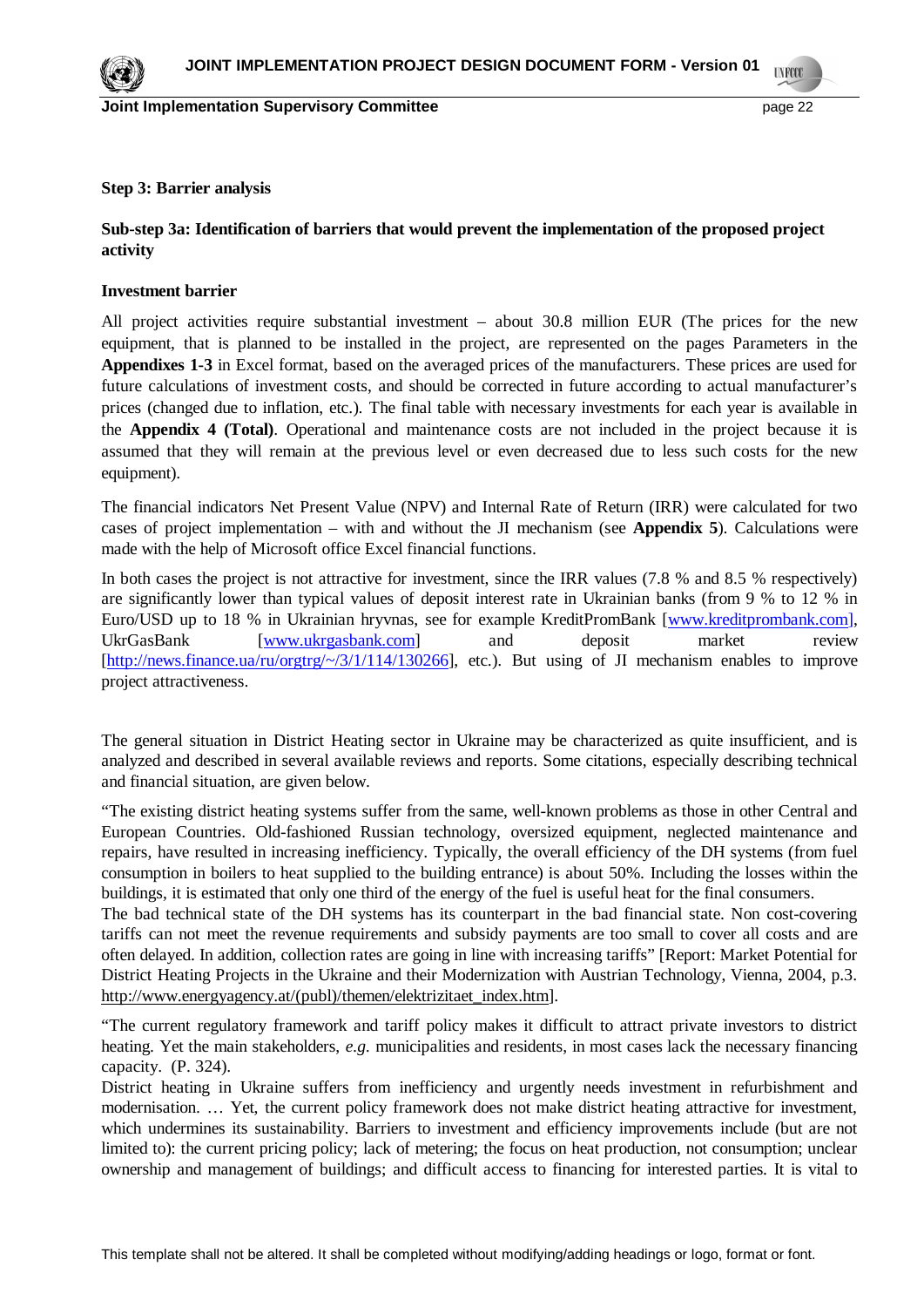

create adequate policy and regulatory conditions for attracting private investments in the sector. (P. 328). [UKRAINE ENERGY POLICY REVIEW 2006, OECD/IEA, 2006. <http://www.iea.org/Textbase/> publications/free\_new\_Desc.asp?PUBS\_ID=1819].

"District heating suffers from inefficiency and low level of investment. The major impediments for investment include the unclear pricing policy, unregulated management and ownership conditions, the accumulated debt of heat producers" [Overview of Heating Sector in Ukraine, CASE, 2007. Огляд сектору теплової енергетики в Україні].

The energy efficiency projects in the district heating sector in Ukraine could not be implemented at the expense of tariffs for heat energy, since the innovative constituent in tariffs is usually absent, and even "In some regions of Ukraine heat tariffs are below the cost coverage level, which results in debt accumulation of heat producers to the creditors (fuel supply companies, staff etc.)" [Overview of Heating Sector in Ukraine, CASE, 2007].

As to loans, the Ukrainian DH heat supply companies practically couldn't get loans from Ukrainian banks, where the annual interest rates due to high risks, etc. are usually up to 20 % and even more [[http://news.finance.ua/ru/~/3/20/all/2008/07/14/131967\]](http://news.finance.ua/ru/~/3/20/all/2008/07/14/131967). Thus, the DH system rehabilitation without additional external investments (grants, subsidy, subvention, etc.) practically isn't possible, and in current situation practically only municipal or state financing might be used for this purposes. But Ukrainian government does not have enough funds for this, and insufficiency and delay of the budget financing of activity in this sector is the main its problem.

Moreover, the real budget financing is usually significantly lower than scheduled (see diagram below, [UKRAINE ENERGY POLICY REVIEW 2006, OECD/IEA, 2006].



State Budget Subsidies for Housing and Communal Services Payments, 2002-05

Source: Ministry of Construction, Architecture, Housing and Communal Services.

Also, as discussed earlier, "district heating tariffs do not cover costs and the difference must be covered by direct subsidies to heat providers, which come from local or state budgets". But even these payments are often delayed or even not paid: "Budget payments, however, are often delayed, which results in significant accumulated debt to district heating companies" [UKRAINE ENERGY POLICY REVIEW 2006, OECD/IEA, 2006].

From the other side, the additional financing of the project activity from JI mechanism is not only important for project financing, but also is a very positive factor that even can allow to shift the priorities of budget financing,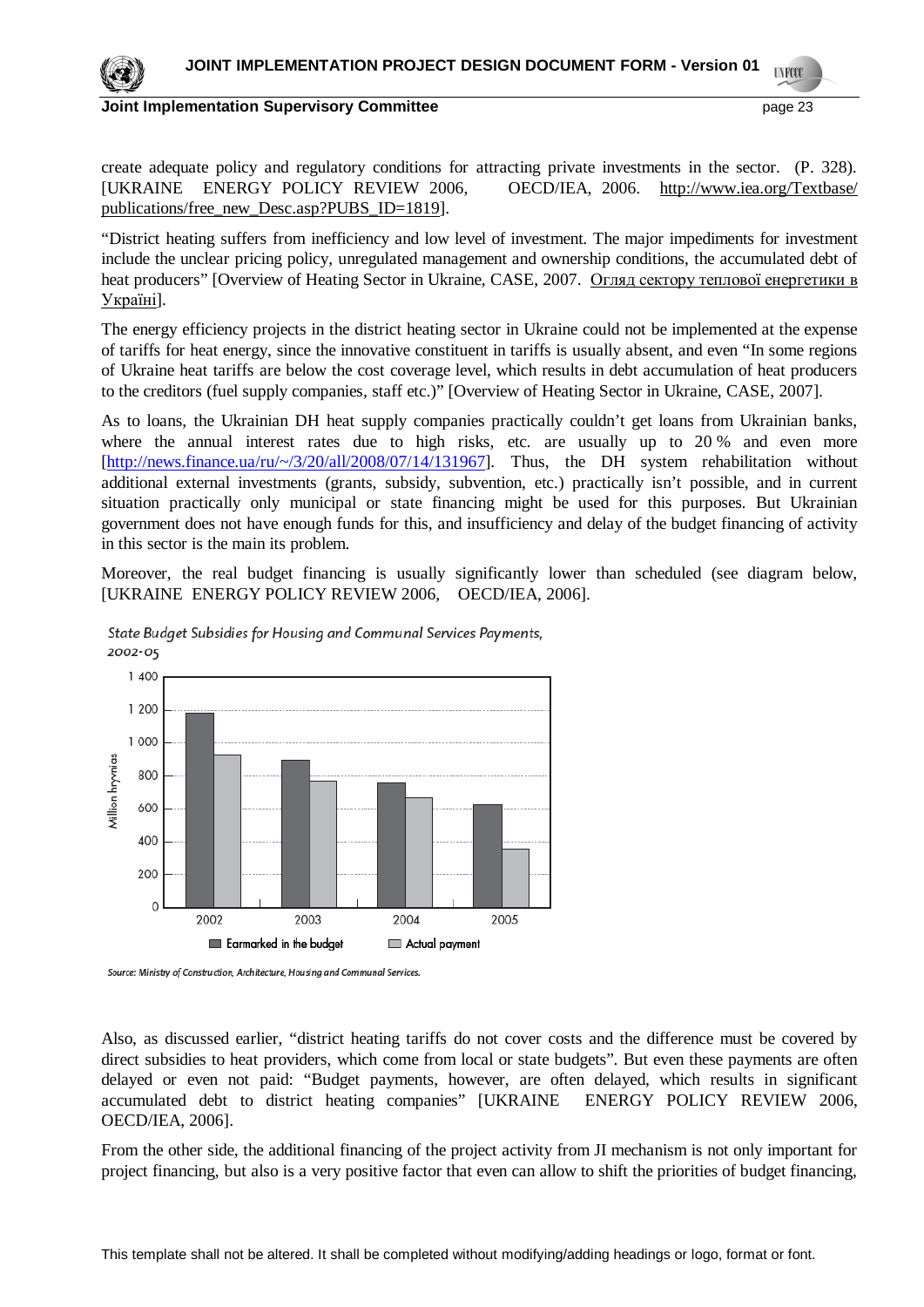

thus decreasing the investment barrier. The evidence for this, namely for this JI project, is available in the letter from the local authority – the Chernihiv Regional State Administration, citation (English translation) from which is given below:

"… during last years the tariffs on services for heat supply for the population, approved by the local authorities, for the majority of towns of Chernihiv region are socially directed to a great extent, and do not provide complete compensation of costs for the generation, transportation and supply of the heat energy. The difference between tariff and actual cost of heat energy is subjected to compensation for the account of local budgets in accordance with the current legislation of Ukraine. Thus, an innovative constituent in such tariffs is absent, that causes impossibility of execution of rehabilitation of the heat generation equipment for the own enterprises' accounts.

Situation at the external and internal markets of loan capital was and remains unfavorable for the heat supply enterprises of the region with the municipal ownership on the assets, as a result of high interest rates, and the necessity of the fulfillment of additional requirements of banks on insurance of risks of not returning of credit resources that are claimed to the subjects of economy in field of housing and communal services.

Taking into account the fact of signing of the external economic contract between the base organization on implementation of this project (JSC "Oblteplokomunenergo", Chernihiv city) and the purchaser of the Emissions reduction units, and the above mentioned circumstances, the funds of subventions from the state budget to the budgets of the local councils were distributed with the priority to the heat supply field of the region, with purpose to provide fulfillment of international liabilities on the joint implementation project".

### **Technological barrier**

1. Not all proposed technologies are widely approved already. Qualification of operational personal for implementation of the new technologies may be not sufficient to provide project implementation properly and in time.

2. Efficiency of installed equipment could be lower than was claimed by producers or equipment may have substantial defects.

3. Available amount of natural gas. Last years Ukraine faced with incomplete delivery of natural gas from Russian Federation. Ukrainian Government realized attempts to decrease dependence from Russian natural gas delivery. Unfortunately it could lead to impossibility of boiler houses fuel switch from coal to natural gas.

## **Organizational barrier**

The management experience in implementation of JI projects is absent, including international collaboration, validation, verification, registration, monitoring of similar projects and so on.

Identified barriers would prevent the implementation of the proposed project activity as well as of the other alternatives - to make reconstruction works without JI mechanism and to shortened project activity, without any of the non-key type of project activity. Thus the project is additional.

### **Sub-step 3b: Explanation that the identified barriers would not prevent the implementation of at least one of the alternatives**

One of the alternatives is to continue business-as-usual scenario. Therefore, as the barriers mentioned above are directly related to investing into upgrading of the Chernihiv Region district heating system, there is no impediment for JSC "Oblteplocomunenergo" to maintain the district heating system at its present level. Hence, the Step 3 is satisfied.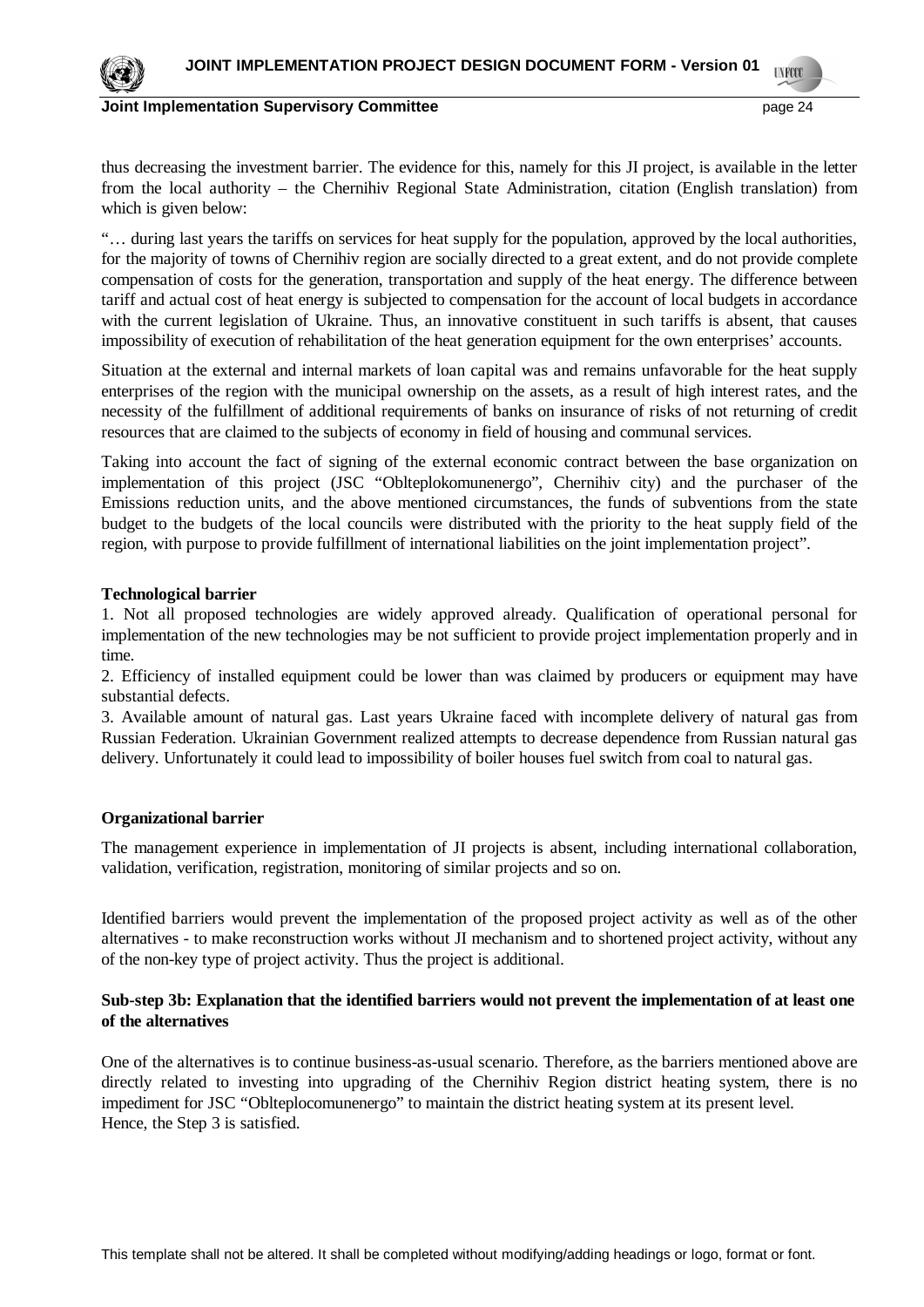#### **Step 4: Common practice analysis**

### **Sub-step 4a. Analysis of other activities similar to the proposed project activity.**

It should be noted that the district heating systems from almost all territorial districts (excluding Bobrovitsky) of the Chernihiv Region are involved in the project. The enterprises "Nizhynteplomerezhi" Ltd., ME "Prilukiteplovodopostachannya", ME "Bahmachteplomerezhi", PEHN "Borznateplocomunenergo", ME "Nosivski teplovi merezhi" and Varva filial of JSC "Volodar" are the main heat-supply enterprises in their towns. JSC "Oblteplocomunenergo" is empowered to represent the interests of other heat-supply enterprises of Chernihiv region. JSC "Oblteplocomunenergo" is one of the main heat supply service enterprise in Chernihiv city. Besides JSC "Oblteplocomunenergo", the heat supply service in Chernihiv city is provided by MEB 'Chernihiv CHP" of "TehNova" Ltd. The technology for heat energy production used by MEB 'Chernihiv CHP" is not similar with technology for heat energy production used by JSC "Oblteplocomunenergo". MEB 'Chernihiv CHP" uses combined heat and power production technology with high-capacity coal fired steam boilers employment. Thus the similar projects are not observed in the Chernihiv region.

At present there are at least 4 District Heating Projects with JI mechanism in Ukraine beside this project: for Donetsk region, AR Crimea, Kharkiv city and Lugansk city. But other JI project activities are not to be included in Common practice analysis. The common practice for district heating enterprises in Ukraine without JI is only a necessary repairment of the old equipment, and not the renewal. With the JI component it is possible to obtain the additional funds for real rehabilitation of the district heating system.

Since similar projects are not observed in the region, there is no basis for analysis of similar activities.

#### **Conclusion**

The above mentioned approach of JI leads to the conclusion that the project activity is additional.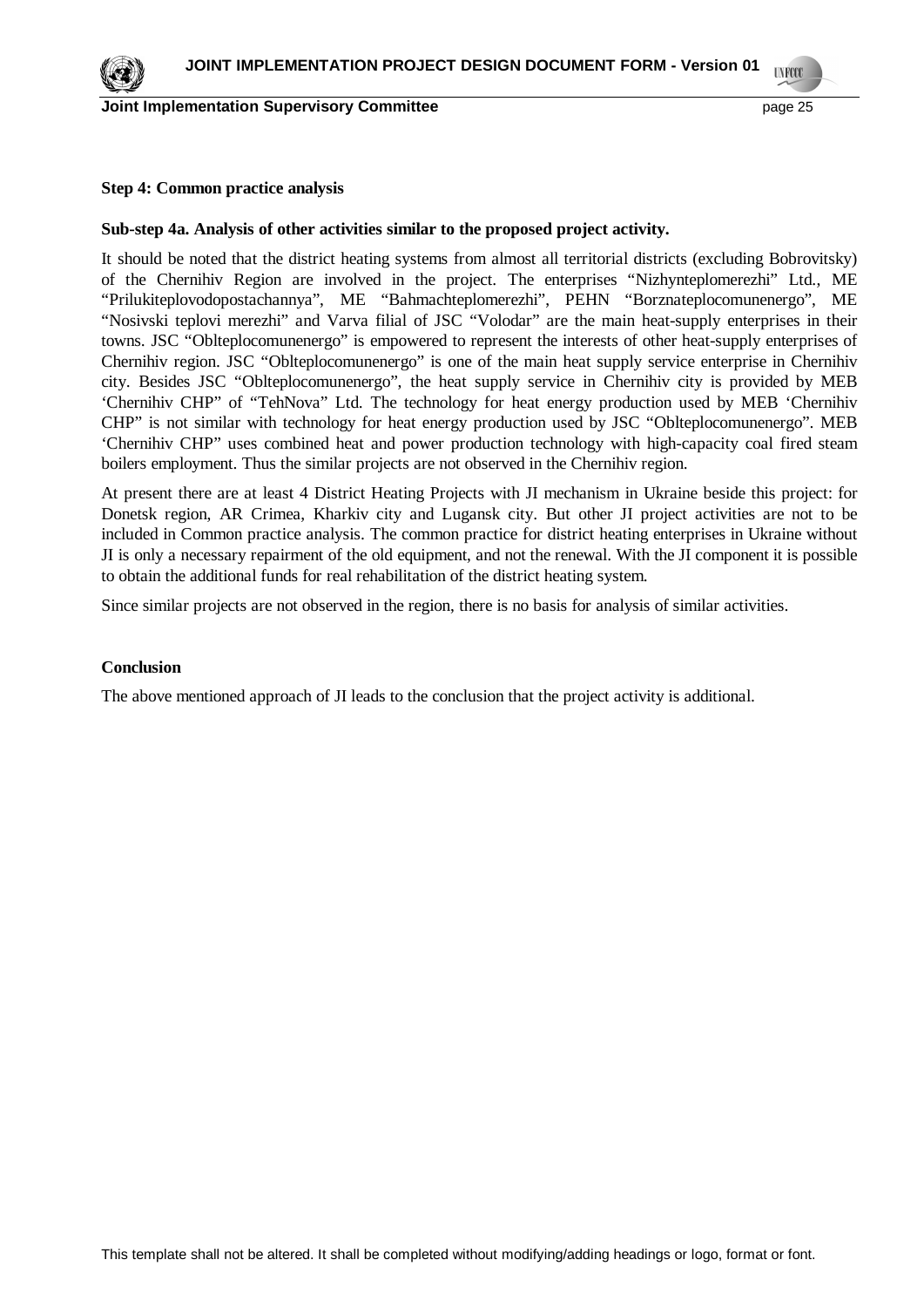#### **Joint Implementation Supervisory Committee page 26 page 26 page 26 page 26**

## **B.3. Description of how the definition of the project boundary is applied to the project:**

Greenhouse Gas Sources and Project Boundaries in current and project scenarios are shown on the **Figures 4** and **5**:



*Fig.4. Flowchart of Project boundaries for Baseline scenario*



*Fig.5. Flowchart of the Project boundaries for Project scenario*

### **Direct and Indirect Emissions**

*Direct on-site emissions:* CO<sub>2</sub> from natural gas combustion in boilers (in a few cases coal and mazut are used as a fuel).  $NO<sub>x</sub>$  and  $CO$  emission from combustion in the existing boilers/ burners.

*Direct off-site emissions:* CO<sub>2</sub> emissions from power plant(s) due to power consumption used for heating by Chernihiv oblast customers. It takes place due to inefficiencies of heat supply service quality for many consumers in the current situation. Exploitation of power heaters is quite typical and widespread.

CO<sup>2</sup> emissions from power station(s) due to heat networks power consumption. It is not efficient due to water leakages, and extended networks' distance.

#### *Indirect on-site emissions:* none.

*Indirect off-site emissions:*  $CO<sub>2</sub>$  emissions from fuel extraction and transportation.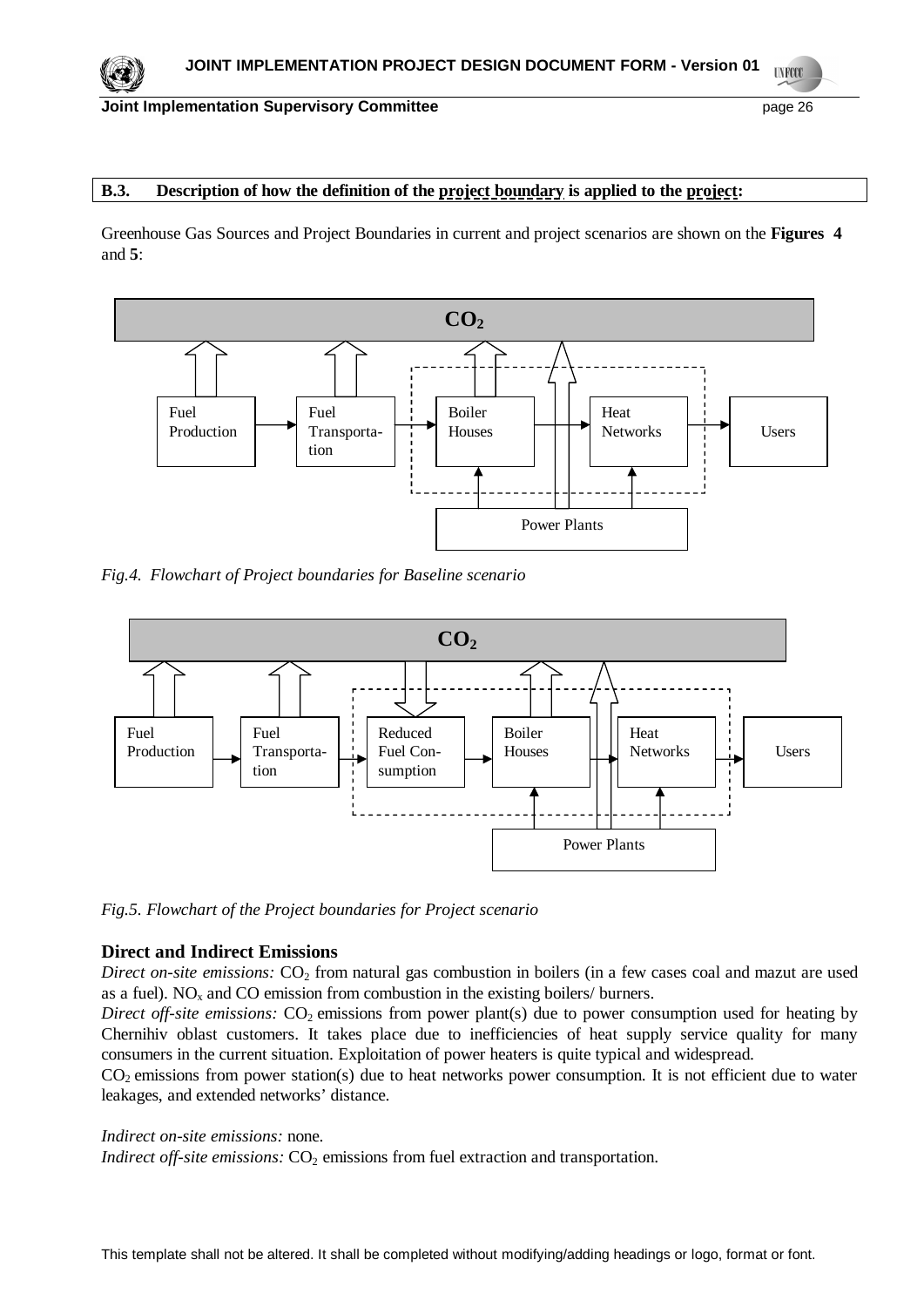

| On-site emissions                                                                                                                                                                                                                                                                                                             |                                                                                                                                                                                                                                                                                                                                    |                       |                                                       |  |  |  |
|-------------------------------------------------------------------------------------------------------------------------------------------------------------------------------------------------------------------------------------------------------------------------------------------------------------------------------|------------------------------------------------------------------------------------------------------------------------------------------------------------------------------------------------------------------------------------------------------------------------------------------------------------------------------------|-----------------------|-------------------------------------------------------|--|--|--|
| Current situation                                                                                                                                                                                                                                                                                                             | Project                                                                                                                                                                                                                                                                                                                            | Direct or<br>indirect | Include or exclude                                    |  |  |  |
| $CO2$ emissions from fuel<br>combustion in boilers                                                                                                                                                                                                                                                                            | Reduced $CO2$ emissions from<br>fuel combustion in boilers<br>(fuel economy)                                                                                                                                                                                                                                                       | Direct                | Include                                               |  |  |  |
| $NOx$ and CO emission from<br>combustion into existing<br>boilers/ burners                                                                                                                                                                                                                                                    | Reduced $NOx$ and $CO$<br>emissions from fuel<br>combustion after boiler<br>burners' replacement                                                                                                                                                                                                                                   | Direct                | Exclude. $NOx$ and $CO$<br>are not GHGs.              |  |  |  |
| Off-site emissions                                                                                                                                                                                                                                                                                                            |                                                                                                                                                                                                                                                                                                                                    |                       |                                                       |  |  |  |
| Current situation                                                                                                                                                                                                                                                                                                             | Project                                                                                                                                                                                                                                                                                                                            | Direct or<br>indirect | Include or exclude                                    |  |  |  |
| $CO2$ emissions from power<br>plant(s) due to power<br>consumption used for heating<br>by Chernihiv region<br>customers. It takes place due<br>to inefficiencies of heat supply<br>service quality for many<br>consumers in the current<br>situation. Exploitation of<br>electric heaters is quite typical<br>and widespread. | Reduced $CO2$ emissions from<br>power plant(s) due to<br>reduction of power<br>consumption for heating by<br>Chernihiv region customers.<br>This will take place after<br>project implementation when<br>heat supply service will<br>become more efficient.<br>Exploitation of electric<br>heaters will decrease<br>substantially. | Direct                | Exclude, not under<br>control of project<br>developer |  |  |  |
| $CO2$ emissions from power<br>station(s) due to heat networks<br>power consumption.<br>It is not efficient due to water<br>leakages, and extended<br>networks' distance.                                                                                                                                                      | Reduced $CO2$ emissions from<br>power station(s) due to<br>reduction of power<br>consumption of rehabilitated<br>heat networks.<br>This will take place due to<br>water leakage decreasing,<br>replacing 4-pipe lines by 2-<br>pine lines, and reduction of<br>the total network length.                                           | Direct                | Exclude, not under<br>control of project<br>developer |  |  |  |
| $CO2$ emissions from fuel<br>extraction and transportation.                                                                                                                                                                                                                                                                   | Reduced $CO2$ emissions from<br>fuel extraction and<br>transportation.                                                                                                                                                                                                                                                             | Indirect              | Exclude, not under<br>control of project<br>developer |  |  |  |

*Table 6. Project boundaries*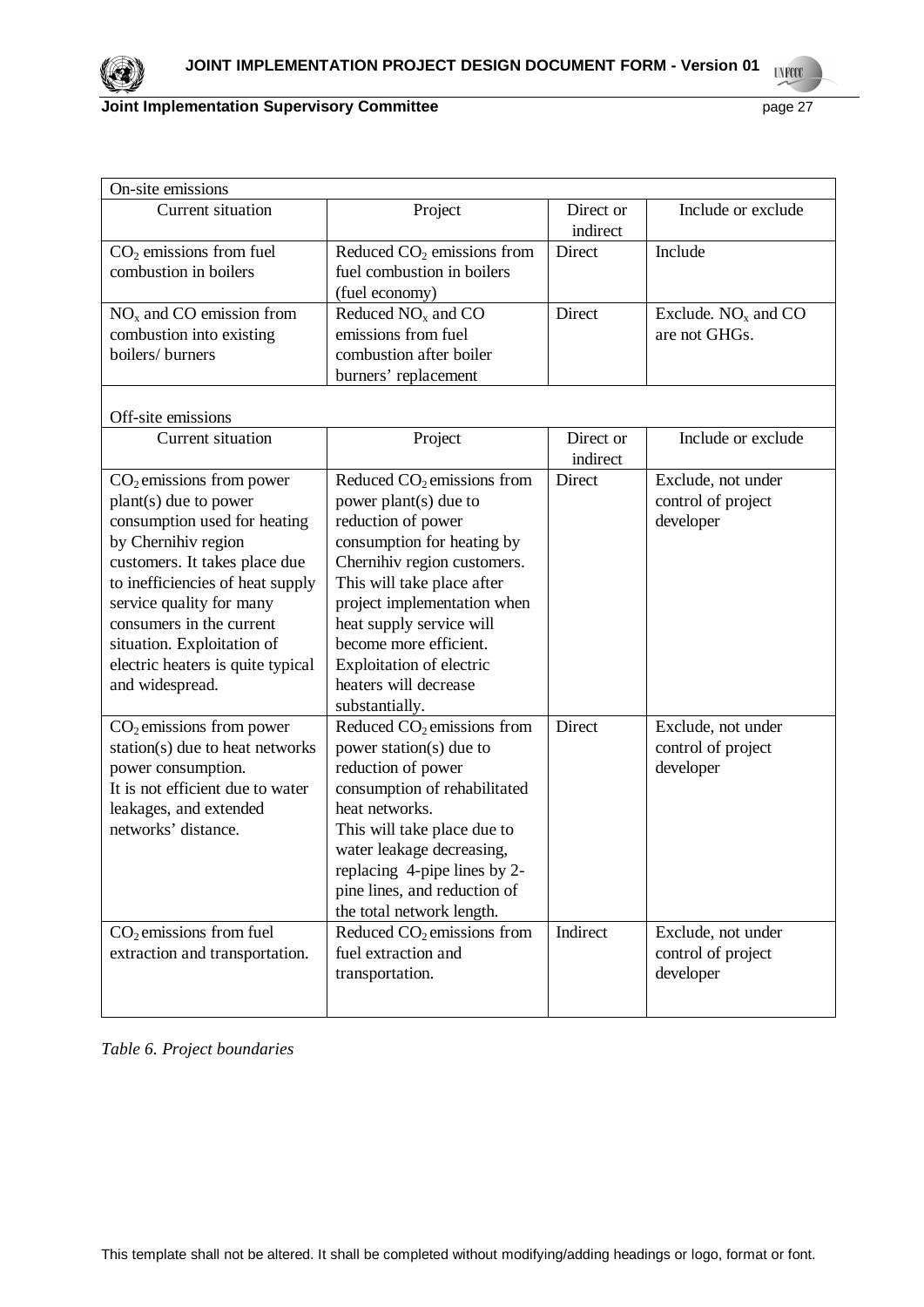

# **B.4. Further baseline information, including the date of baseline setting and the name(s) of the person(s)/entity(ies) setting the baseline:**

Date of baseline setting: 30/09/2003.

The baseline is determined by the Institute of Engineering Ecology (IEE), project developer and project partner, in collaboration with European Institute for safety, security, insurance and environmental techniques (SVT e.V.), project consultant, and JSC "Oblteplocomunenergo", project supplier.

IEE: Institute of Engineering Ecology Kiev, Ukraine. Dmitri Paderno, Vice director, PhD. Phone: (+38 044 453 28 62) Fax: (+38 044 456 92 62) e-mail: [engeco@kiev-page.com.ua](mailto:engeco@kiev-page.com.ua)

SVT e.V.: European Institute for safety, security, insurance and environmental techniques Bous, Germany. Vladimir Gomon, Managing Engineer, PhD. Phone: (+49 68 34 77 07 71) Fax: (+49 68 34 92 07 50) e-mail: [GomonVladimir@aol.com](mailto:GomonVladimir@aol.com)

JSC "Oblteplocomunenergo": Chernihiv, Ukraine. Victor Olejnik, Head of Production department. Phone: (+38 0462 27 43 24) Fax: (+38 0462 27 43 24) e-mail: [oav@teplo.cn.ua](mailto:oav@teplo.cn.ua)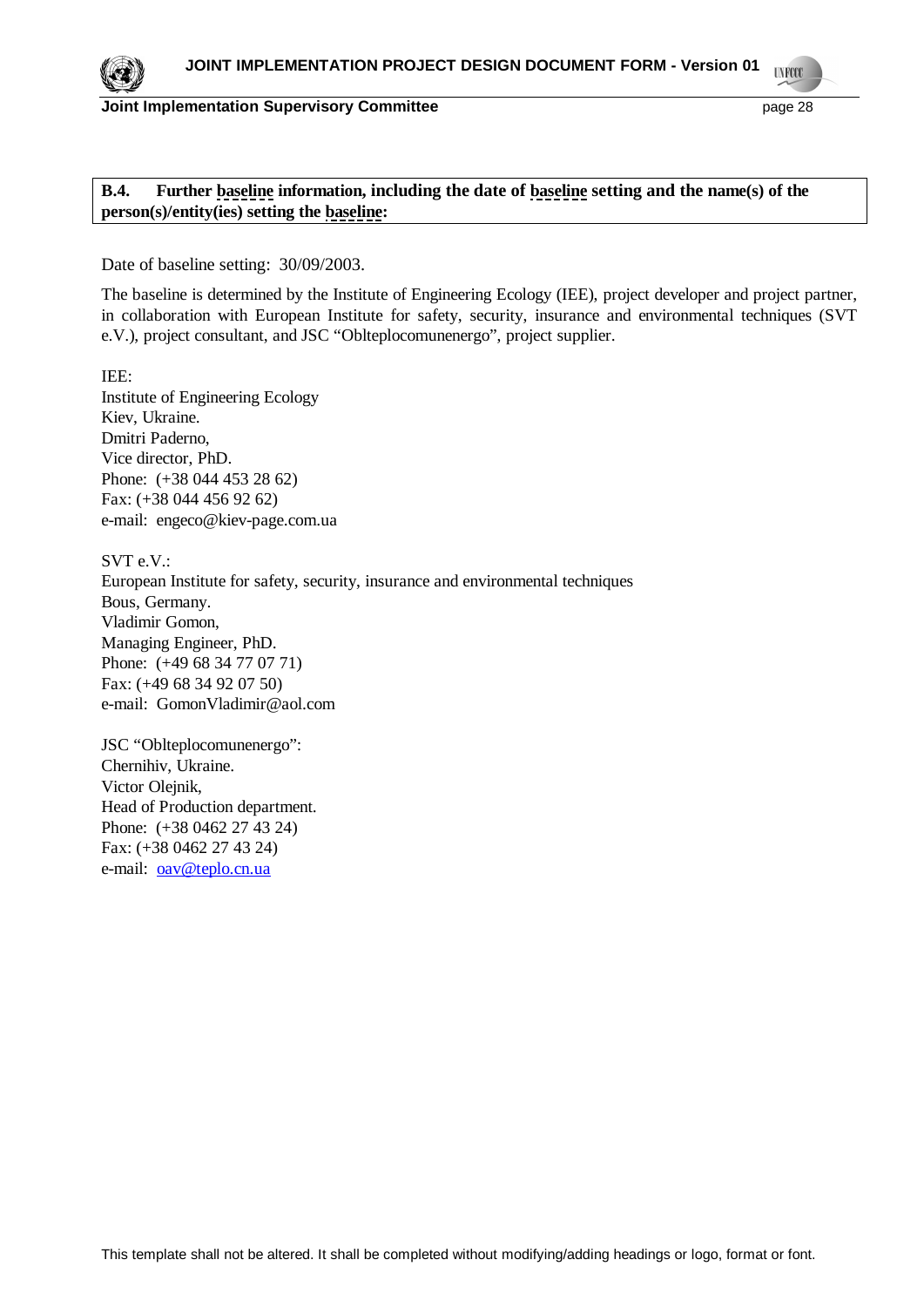

# **SECTION C. Duration of the project / crediting period**

### **C.1. Starting date of the project:**

The starting date of the project is: 01/01/2003 (planning, designing; implementation).

### **C.2. Expected operational lifetime of the project:**

Minimum 20 years (the nominal lifetime of the new boiler and network equipment). The real average lifetime of the new boiler and network equipment is estimated to be up to  $30 - 40$  years. Thus the expected operational lifetime of the project may be about 30 years. According to conservatism principle, for further calculations we assume lifetime and corresponding crediting period for the project equal to 20 years (2004 – 2023).

### **C.3. Length of the crediting period:**

Earning of the ERUs corresponds to the commitment period of 5 years (January 1, 2008 – December 31, 2012).

The starting date of the crediting period is set to the date where the first emission reduction units are expected to be generated from the project, that is January 1, 2004. The end of the crediting period is the end of the lifetime of the main equipment, that is minimal December 31, 2023. Thus the length of the crediting period is 20 years (240 months).

If the post-first commitment period under the Kyoto Protocol will be applicable, the commitment period may be expanded up to the end of the expected operational lifetime of the project (20 years, 2004 – 2023).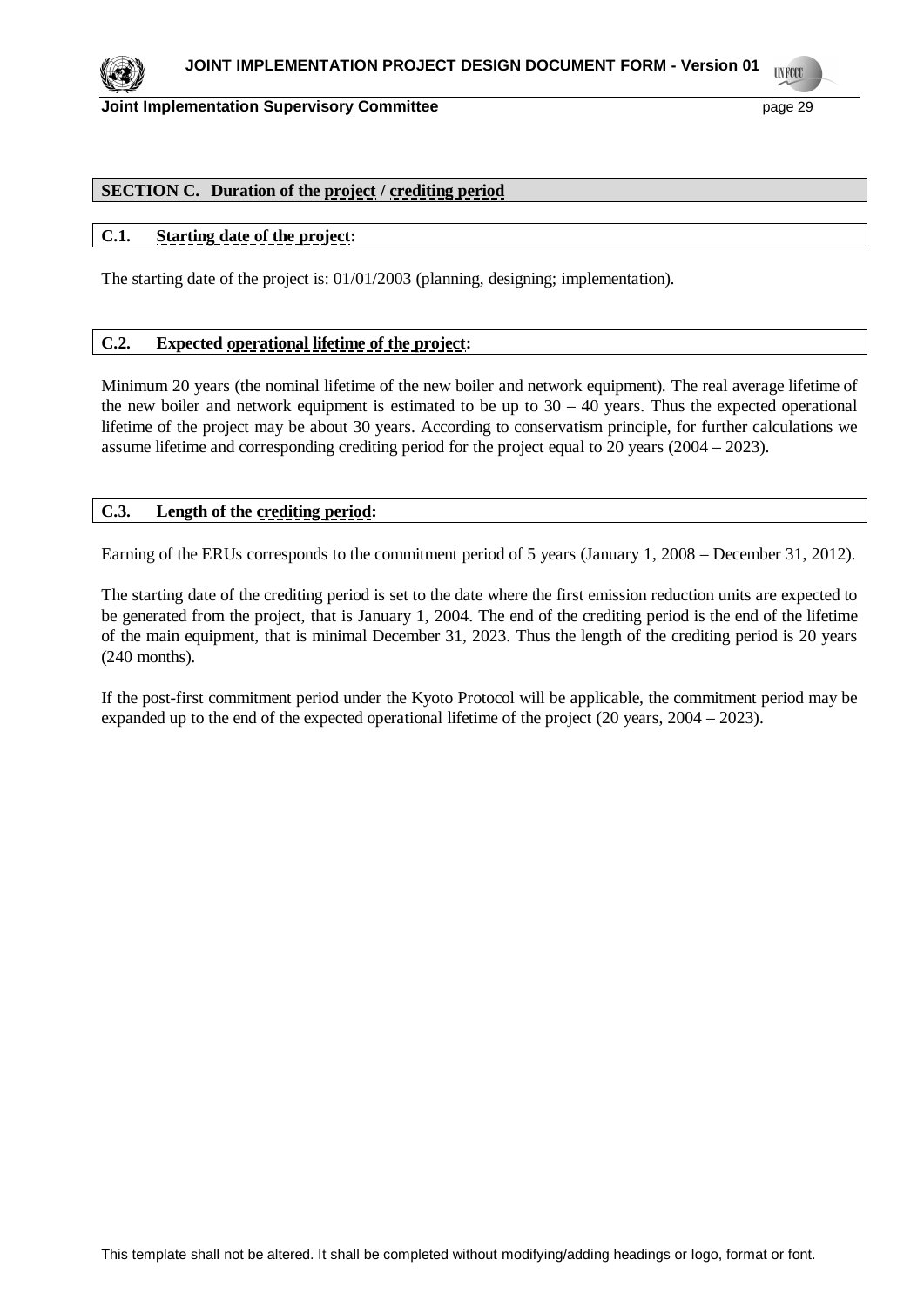



### **SECTION D. Monitoring plan**

# **D.1. Description of monitoring plan chosen:**

#### **D.1.1. Option 1 – Monitoring of the emissions in the project scenario and the baseline scenario:**

#### **Indicator of project performance**

The most objective and cumulative factor that will give a clear picture of whether emission reductions really took place – is *fuel saving*. It can be identified as a difference between baseline fuel consumption and fuel consumption after project implementation. If boilers consume fuel at a projected level than all other relevant indicators such as efficiencies of new boilers, efficiencies of heat utilizers, and burners, as well as heat losses in pre-insulated pipes are adequate.

### **Verification of project performance indicators**

JSC "Oblteplocomunenergo" collects data on fuel bought for heating in form of fuel bills. Information on saved fuel will be attached to verification reports on a yearly basis (before April 1<sup>st</sup> for all years of project implementation) with all relevant documentation and historical information on fuel purchasing transactions made by Supplier

### **Verification of Emission Reduction Units and Baseline Scenario**

For any project year, the baseline scenario may be different due to the influence of external factors such as weather conditions, possible changes of the lower heating value of fuel(s), number of customers, heating area, etc. The Baseline and the amount of ERUs for each project year should be corrected with taking into account these and some other factors.

The following methodology is proposed to be used.

Amount of the Emission Reduction Units (ERUs),  $t CO<sub>2</sub>e$ :

 $ERUs = \sum [E_i^b - E_i^r]$ 

This template shall not be altered. It shall be completed without modifying/adding headings or logo, format or font.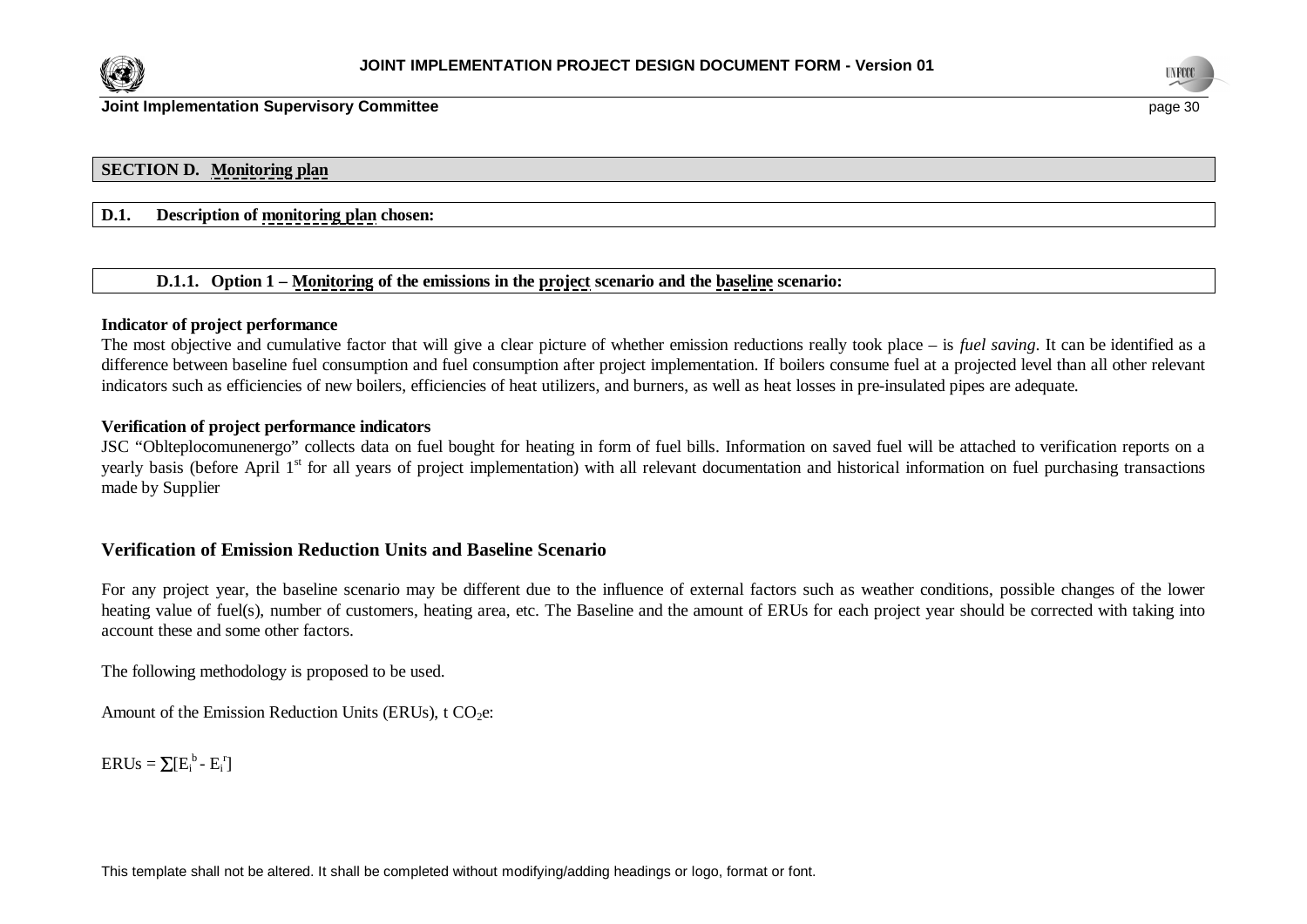



**Joint Implementation Supervisory Committee page 31** *page 31* **<b>***page 31 page 31* 

The sum is taken over all boiler-houses (i) which are included into the project.

 $E_i^b = E_{1i}^b + E_{gen i}^b + E_{cons i}^b,$  $E_i^r = E_{1i}^r + E_{gen i}^r + E_{cons i}^r,$ 

where:

 $E_{1i}$ <sup>b</sup> and  $E_{1i}$ <sup>r</sup> –  $CO_2$  emissions due to fuel consumption for heating and hot water supply service for an i boiler-house in the base year and in the reported year, respectively,  $t CO<sub>2</sub>e$ ;

 $E_{gen i}$ <sup>b</sup> and  $E_{gen i}$ <sup>r</sup> – CO<sub>2</sub> emissions due to electric power generation associated to the project for an i boiler-house in the base year (consumed from greed, amount to be substituted in the reported year), and generated by included into the project objects in the reported year, respectively, t  $CO<sub>2</sub>e$ ;

 $E_{\text{cons i}}^{\text{b}}$  and  $E_{\text{cons i}}^{\text{r}}$  – CO<sub>2</sub> emissions due to electric power consumption from greed by the i boiler-house in the base year and in the reported year, respectively, t CO<sub>2</sub>e.

For each i boiler-house:

 $E_1^b = LHV_b*Cef_b*B_b$  $E_1^r = LHV_r^*Cef_r^*B_r$  $E_{gen}^{\ b} = W_b* CEF_g + Q_b* f_b/1000* LHV_r* Cef$  $E_{gen}^{\{r\}} = (W_b - W_r)^* C E F_g + [(Q_b - Q_r)^* f_b / 1000 + B_g]^* L H V_r^* C e f$  $E_{\text{cons}}^{\text{b}} = P_{\text{b}}^* C E F_{\text{c}}$  $E_{\text{cons}}^{\dagger} = P_{r}^* C E F_{c}$ 

where:

LHV – lower heating value,  $MJ/m<sup>3</sup> (MJ/kg)$ ;

 $Cef - carbon$  emission factor, kt  $CO_2/TJ$ ;

 $B$  – amount of fuel consumed by a boiler-house, ths m<sup>3</sup> or tons;

 $W_b$  – scheduled electric power production by the new CHP units at a boiler-house, MWh;

 $W_r$  – electric power production by the installed new CHP units MWh;

 $CEF_{g}$  – Carbon Emission factor for electricity generation in Ukraine, tCO<sub>2</sub>e/MWh;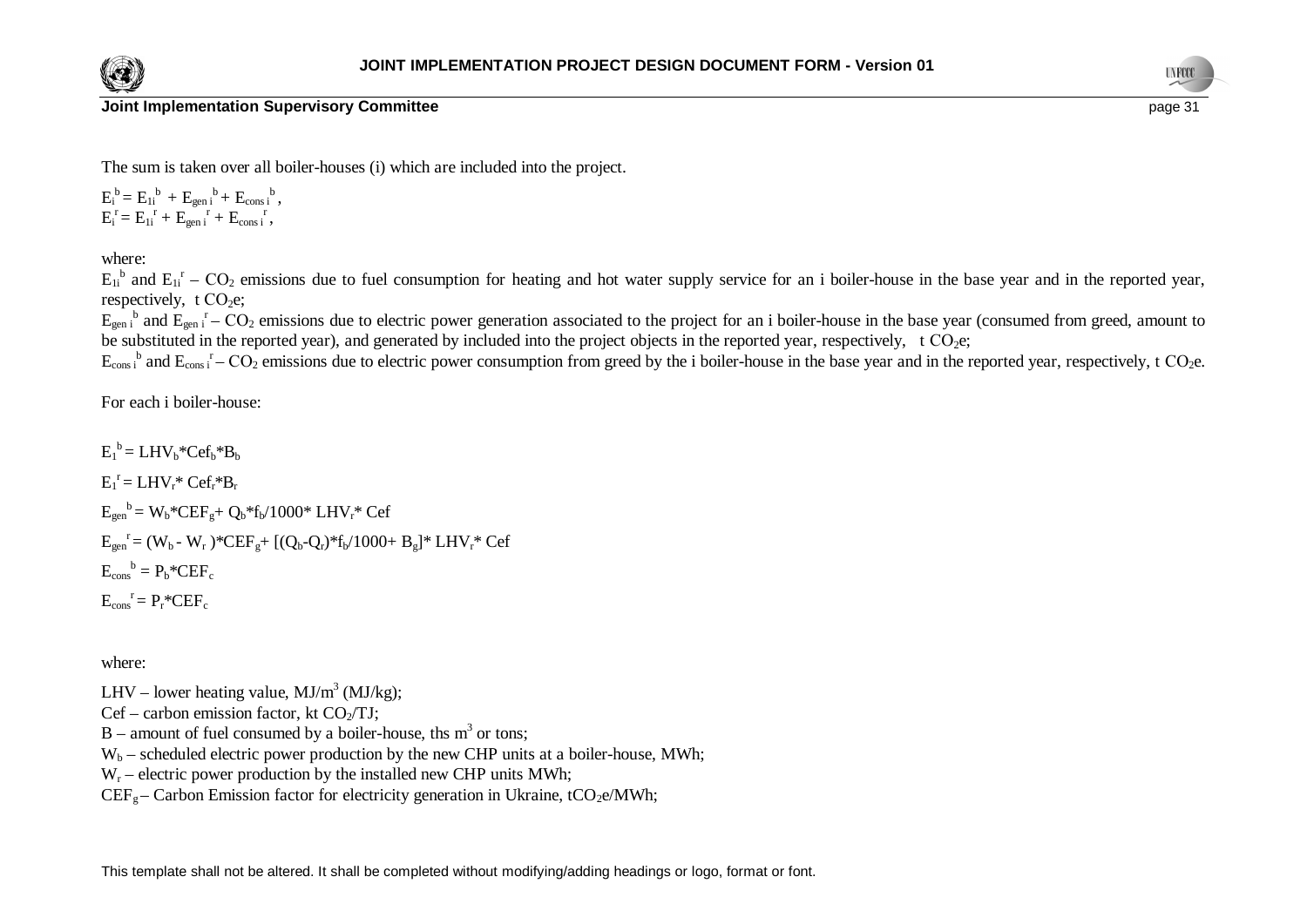



 $P_b$  – electric power consumption by a boiler-house where energy saving measures are scheduled to be implemented, MWh;

 $P_r$  – electric power consumption by a boiler-house with energy saving measures implemented, MWh;

 $CEF_c - Carbon Emission factors for reducing electricity consumption in Ukraine, tCO<sub>2</sub>e/MWh;$ 

 $Q_b$  – scheduled heat energy production by the new CHP units at a boiler-house, MWh;

 $Q_r$  – heat energy production by the installed new CHP units at a boiler-house in reported year, MWh;

 $f_b$  – specific natural gas consumption by a boiler-house, where CHP units are scheduled to be installed,  $m^3/MW$ ;

 $B_g$  – amount of fuel (gas) consumed by the installed CHP units for heat and power generation, ths m<sup>3</sup>;

 $\lceil_{\text{b}}\rceil$  index – related to the base year;

 $\lceil$  index – related to the reported year.

If any boiler-house consumes more than one type of fuel, the calculations of E are to be made for each type of fuel separately, and results are to be summed.

In the case of this project "District Heating System Rehabilitation of Chernihiv Region", there are no electric power generation by any included objects, and no special power saving measures, therefore

 $E_i^b = E_{1i}^b;$ 

 $E_i^r = E_{1i}^r;$ 

According to the Dynamic Baseline assumption, the efficient value of  $E_1^b$  may be defined as follows:

 $E_{1i}^{b} = E_{hi}^{b} + E_{wi}^{b};$ 

where the first term describes emissions from fuel consumption for heating, and the second one – from fuel consumption for hot water supply.

For the case when in the base year the hot water supply service was provided (independent of this service duration,  $(1-a_b) \neq 0$ ), the formulae for  $E_1^b$  is:  $E_1^b = LHV_b*Cef_b* [B_b*a_b*K_1*K_h + B_b*(1-a_b)*K_1*K_w],$ 

where the first term in brackets describes fuel consumption for heating, and the second one – fuel consumption for hot water supply.

For the case when in the base year the hot water supply service was absent at all  $((1-a<sub>b</sub>) = 0)$ , and in the reported year this service was provided (due to improvement of heat supply service quality for population), the formulae for  $E_1^b$  is: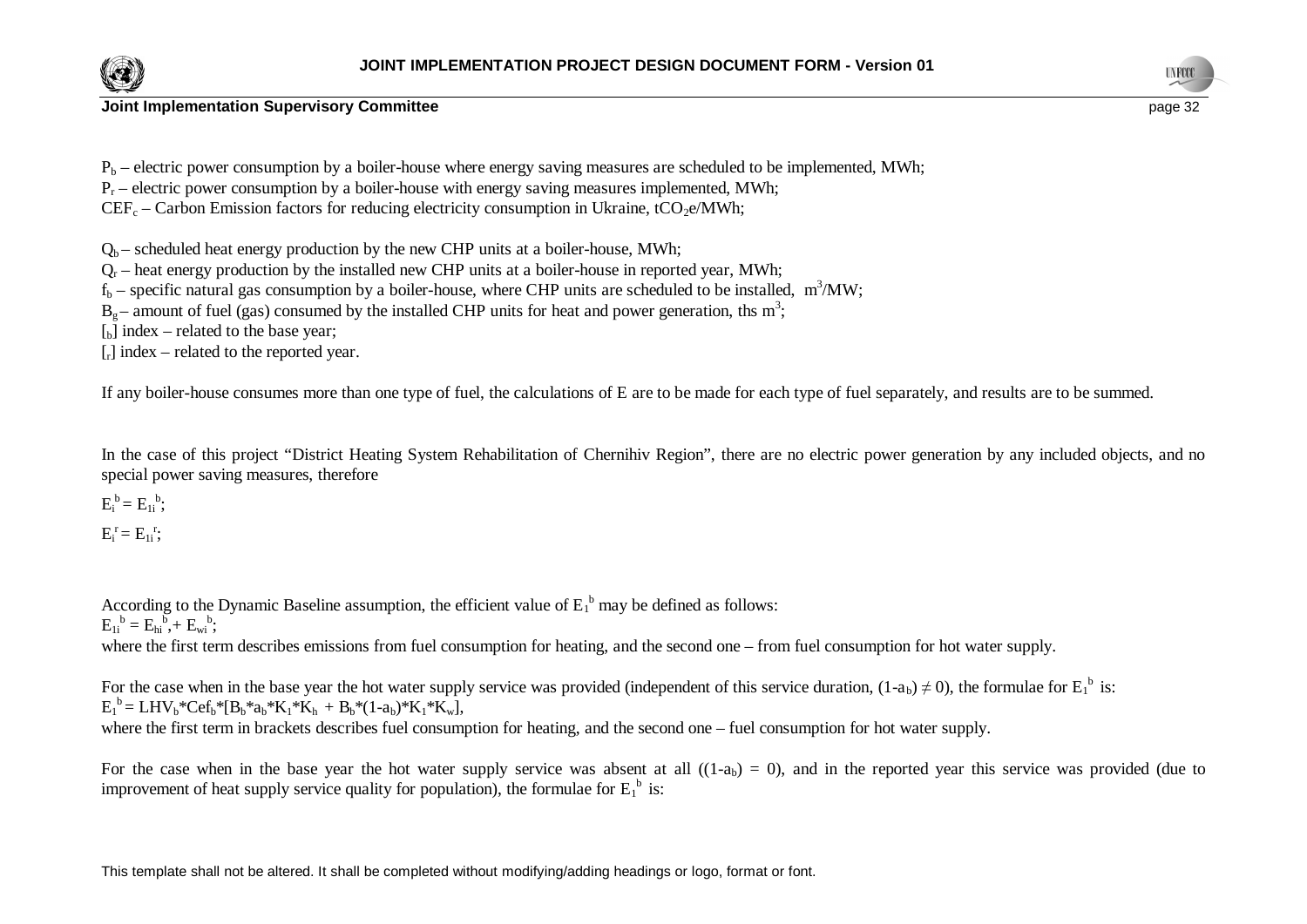



 $E_1^b = LHV_b*Cef_b* [B_b*a_b*K_1*K_h + B_r * (1-a_r)*K_1*K_w]$ 

 $E_1^r = LHV_r^*Cef_r^*B_r$ 

where:

LHV – lower heating value,  $MJ/m^3$  (MJ/kg);  $Cef - carbon$  emission factor, kt  $CO_2/TJ$ ;  $B$  – amount of fuel consumed by a boiler-house, ths  $m<sup>3</sup>$  or tons per year;  $K_1$ ,  $K_n$ ,  $K_w$ ,  $K_w$ <sup>0</sup> – adjustment factors; a – portion of fuel (heat), consumed for heating purposes;  $(1-a)$  – portion of fuel (heat), consumed for hot water supply services;  $\begin{bmatrix} 1 \\ 2 \end{bmatrix}$  index – related to the base year;  $[r]$  index – related to the reporting year.

 $a_b = L_h^{b*} g^* N_h^{b} / (L_h^{b*} g^* N_h^{b} + L_w^{b*} N_w^{b});$  $a_r = L_h^{r*} g^* N_h^{r} / (L_h^{r*} g^* N_h^{r} + L_w^{r*} N_w^{r}),$ 

where:

 $L<sub>h</sub>$ ,  $L<sub>w</sub>$  – maximum connected load to the boiler-house, that is required for heating and for hot water supply service, MW;

g – recalculating factor for average load during heating period (is determined for each boiler-house on historical base, usually is in the range  $0.4 - 0.8$ );

 $N<sub>h</sub>$ ,  $N<sub>w</sub>$  – duration of heating period and period of hot water supply service per year, hours.

Adjustment factors:

1.  $K_1$  (change in the lower heating value of fuel):

 $K_1=LHV_b/LHV_r$ 

2. Adjustment factors for heating should be used for creation the Dynamic Baseline which takes into account changes of the external factors such as weather conditions, heating area, etc.

This template shall not be altered. It shall be completed without modifying/adding headings or logo, format or font.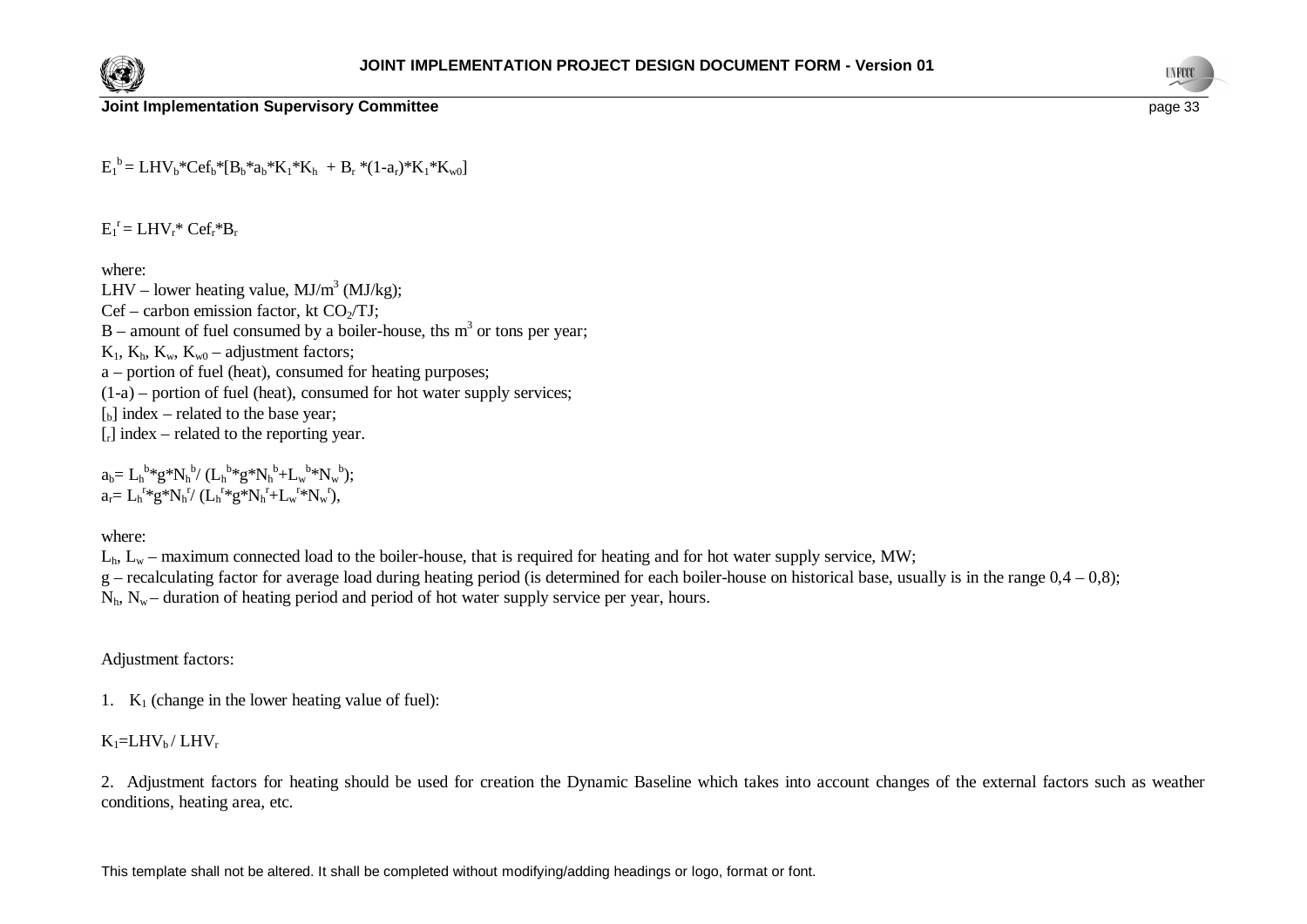



**Joint Implementation Supervisory Committee page 34 page 34 page 34 page 34 page 34 page 34** 

Fuel consumption for heating is proportional to the required amount of heat during heating period,  $Q_h$ .

 $B_h = B^*a = O_h / LHV^*n$ ,

where  $\eta$  is overall heating system efficiency.

According to the assumption of the Dynamic Baseline, the required amount of heat in the base year for correct comparison should be reduced to real conditions (external to the project) in the reported year:

 $Q_{\text{h} \text{h}} = Q_{\text{h} \text{h}} * K_{\text{h}} = Q_{\text{h} \text{r}}$ 

where:

 $Q_{h\,br}$  – required heat for Dynamic Baseline, is assumed equal to  $Q_{r}$  – required heat in the reported year,

 $Q_{\text{hb}}$  – required heat in the base year,

 $K_h$  – averaged adjustment factor for heating.

From this equation it is possible to determine the averaged adjustment factor:  $K_h = Q_{h r} / Q_{h h}$ .

Required amount of heat for heating of buildings during a year, according to the "Codes and regulations on rationing of fuel and heat energy for heating of residential and public buildings, as well as for communal and domestic requirements in Ukraine. KTM 204 Ukraine 244-94"<sup>1</sup>, is determined by [ibid, equation 2.17]:

 $Q_h = F_h * k_h * (T_{in} - T_{out}) * N_h$ 

where:

 $Q_h$  – required amount of heat for heating, kWh;

 $F_h$  – heating area of buildings, m<sup>2</sup>;

 $K_h$  – average heat transfer factor of buildings, (kW/m<sup>2</sup>\*K);

 $T_{in}$  – average inside temperature for the heating period, K (or <sup>0</sup>C);

 $1$  Codes and regulations on rationing of fuel and heat energy for heating of residential and public buildings, as well as for communal and domestic requirements in Ukraine. KTM 204 Ukraine 244-94. Kyiv, 2001, 376 p.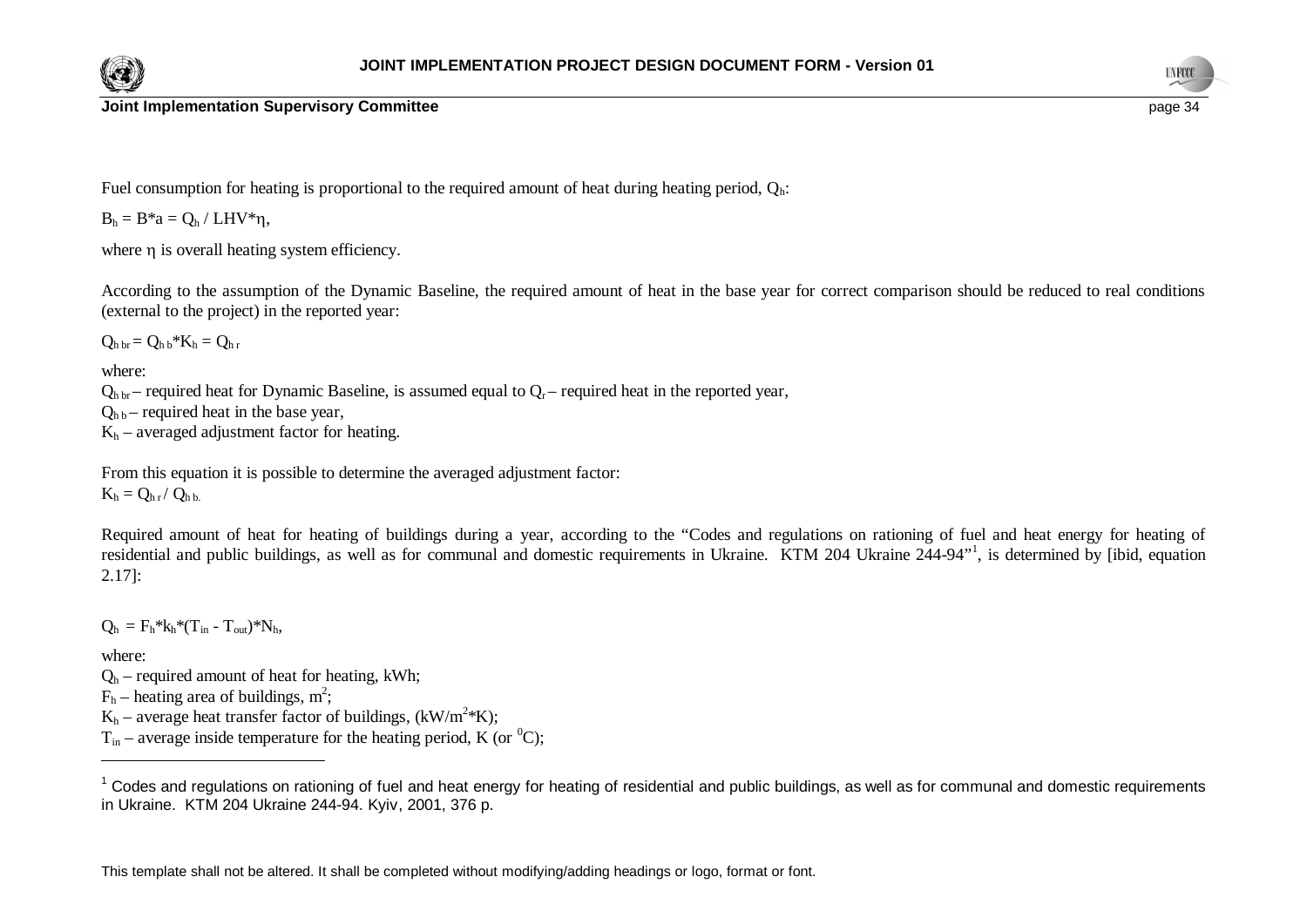



**Joint Implementation Supervisory Committee page 35** and the structure of the structure page 35

 $T_{\text{out}}$  – average outside temperature for the heating period, K (or <sup>0</sup>C);  $N<sub>b</sub>$  – duration of the heating period per year, hours.

Then:

 $K_h = (F_{h,r} * k_{h,r}) * (T_{in,r} - T_{outr}) * N_{h,r} / F_{h,b} * k_{h,b} * (T_{in,b} - T_{out,b}) * N_{h,b}$ 

2.1.  $K_2$  (temperature change factor):

 $K_2 = (T_{\text{in }r} - T_{\text{out }r}) / (T_{\text{in }b} - T_{\text{out }b}).$ 

2.2.  $K_3$  (heating area and building thermal insulation change factor):

 $K_3 = (F_{h,r} * k_{h,r}) / F_{h,b} * k_{h,b} = [(F_{h,r} - F_{h,r,r}) * k_{h,b} + (F_{h,r,r} + F_{h,r}) * k_{h,n}] / F_{h,b} * k_{h,b}$ 

where:

 $F_{hb}$  – heating area of buildings in the base year, m<sup>2</sup>;

 $F_{hr}$  – heating area of buildings in the reported year, m<sup>2</sup>;

 $F_{\text{hnr}}$  – heating area of new buildings connected to DH system (assumed with the new (improved) thermal insulation) in the reported year, m<sup>2</sup>;

 $F_{htr}$  – heating area of buildings (previously existed in the base year) in reported year with the renewed (improved) thermal insulation, m<sup>2</sup>;

 $k_{h\,b}$  – average heat transfer factor of heated buildings in the base year, (W/m<sup>2</sup>\*K);

 $k_{hr}$  – average heat transfer factor of heated buildings in the reported year, (W/m<sup>2</sup>\*K);

 $k_{h n}$  – heat transfer factor of heated buildings with the new thermal insulation (new buildings or old ones with improved thermal insulation), (W/m<sup>2</sup>\*K).

2.4.  $K_4$  (heating period duration change factor):

 $K_4 = N_{h r} / N_{h b}$ 

where:

 $N_{hh}$  – duration of the heating period in the base year, hours;

 $N_{hr}$  – duration of the heating period in the reported year, hours.

Thus,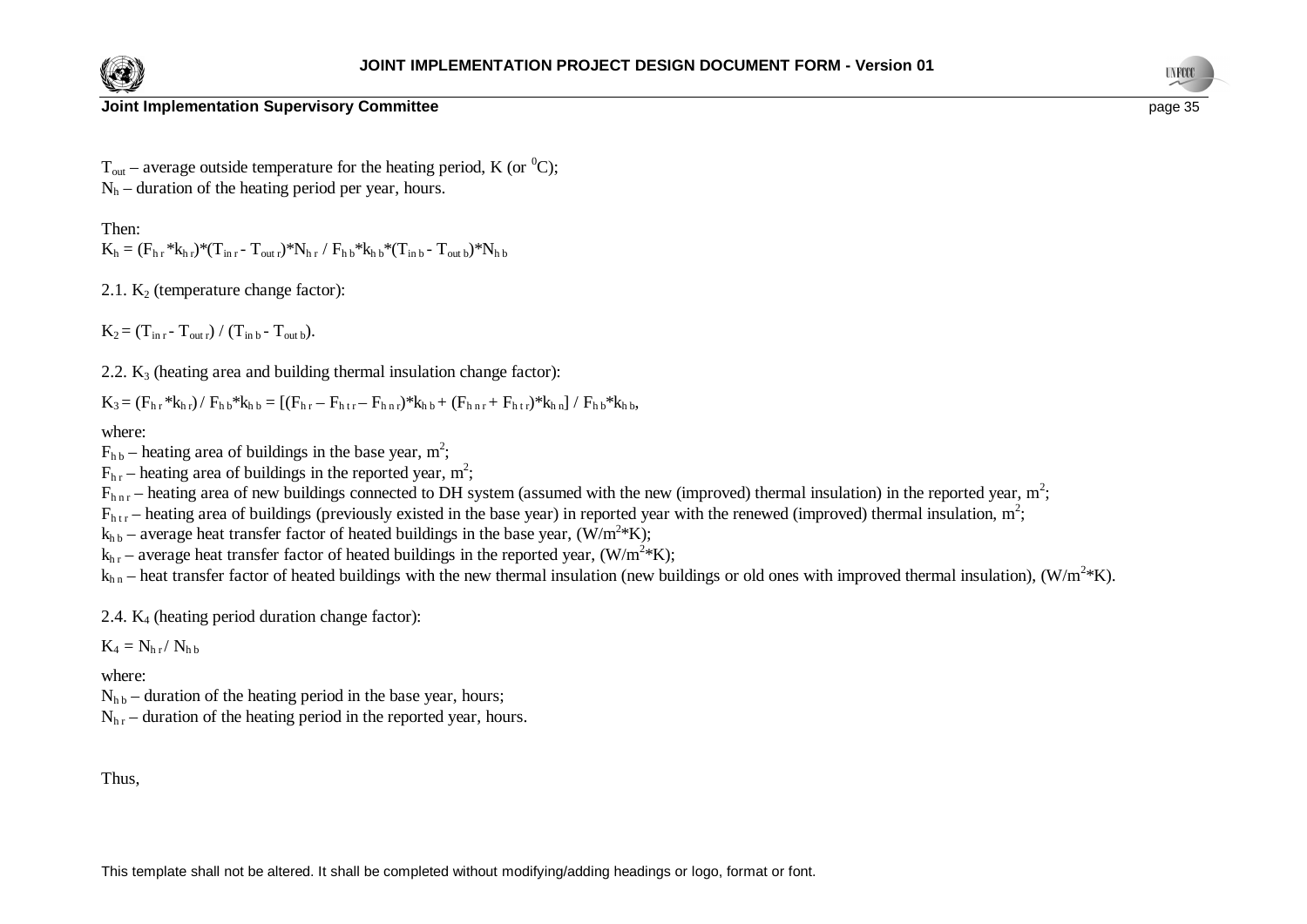



### **Joint Implementation Supervisory Committee page 36 page 36 page 36 page 36 page 36 page 36 page 36**

 $K_h = K_2^* K_3^* K_4$ 

3. Adjustment factors for hot water supply service should be used for creation the Dynamic Baseline which takes into account changes of the external factors such as weather conditions, number of customers, etc.:

Fuel consumption for hot water supply service is proportional to the required amount of heat during the service rendered period,  $Q_w$ :

 $B_w = B*(1-a) = Q_w / LHV*\eta,$ 

where n is overall hot water supply system efficiency.

According to the assumption of the Dynamic Baseline, the required amount of heat for hot water supply service in the base year for correct comparison should be reduced to real conditions (external to the project) in the reported year:

 $Q_{\rm w\, br} = Q_{\rm w\, b} * K_{\rm w} = Q_{\rm w\, r}$ 

where:

 $Q_{w \, br}$  – required heat for hot water supply service for Dynamic Baseline, is assumed equal to  $Q_{w \, r}$  – required heat for hot water supply service in the reported year,

 $Q_{\text{wb}}$  – required heat for hot water supply service in the base year,

 $K_w$  – averaged adjustment factor for hot water supply service.

From this equation it is possible to determine the averaged adjustment factor:  $K_w = Q_{w r} / Q_{w b}$ .

The components of  $K_w$  may be illustrated by correlation of heat used for hot water supply service in the base and reported years:

 $Q_w = n_w * v_w * N_w$ 

where:

- $Q_w$  required amount of heat for hot water supply service, kWh;
- $n_w$  average number of service's customers, personal accounts;
- $v_w$  standard specific discharge of hot water per personal account (in heat units, kWh/h);
- $N_w$  duration of the service period per year, hours.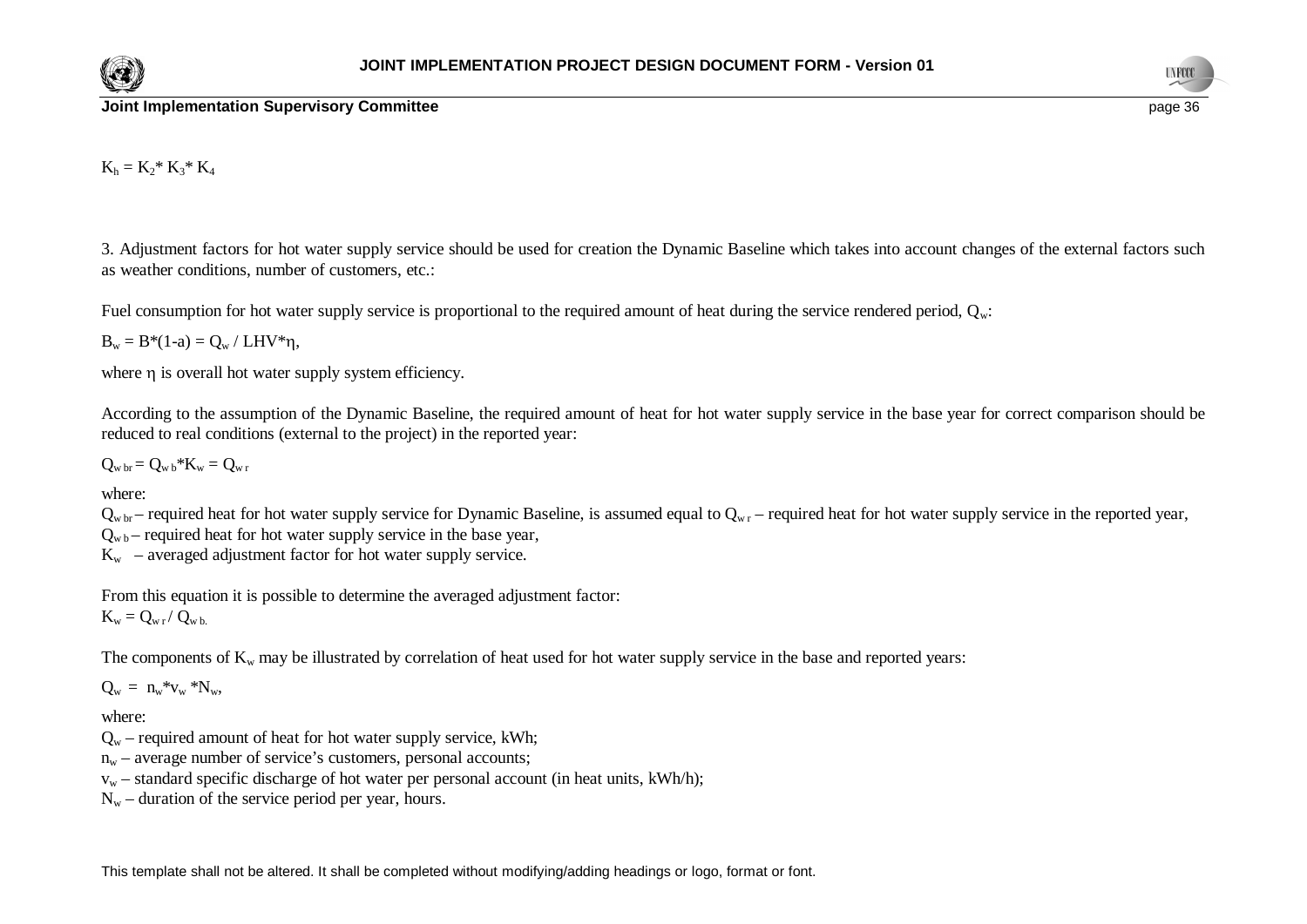



Then:  $K_w = n_{w r} * v_{w r} * N_{w r} / n_{w b} * v_{w b} * N_{w b}$ 

3.1.  $K_5$  (number of customers change factor):

 $K_5 = n_{w\,r}/\,n_{w\,b}$ 

3.2.  $K_6$  (standard specific discharge of hot water per personal account change factor):

 $K_6 = v_{w r} / v_{w b}$ 

At present the standard specific discharge of hot water is valid in Ukraine that was established by the KTM 204 Ukraine 244-94<sup>1</sup> in 1993. and no information is available on any propositions to change it, thus  $K_6 = 1$  and does not require special monitoring.

3.3.  $K_7$  (hot water supply period duration change factor):

 $K_7 = N_{w r} / N_{w b}$ 

where:  $N_{wb}$  – duration of the hot water supply period in the base year, hours;  $N_{\rm wr}$  – duration of the hot water supply period in the reported year, hours.

Thus,

 $K_w = K_5 * K_6 * K_7.$ 

This template shall not be altered. It shall be completed without modifying/adding headings or logo, format or font.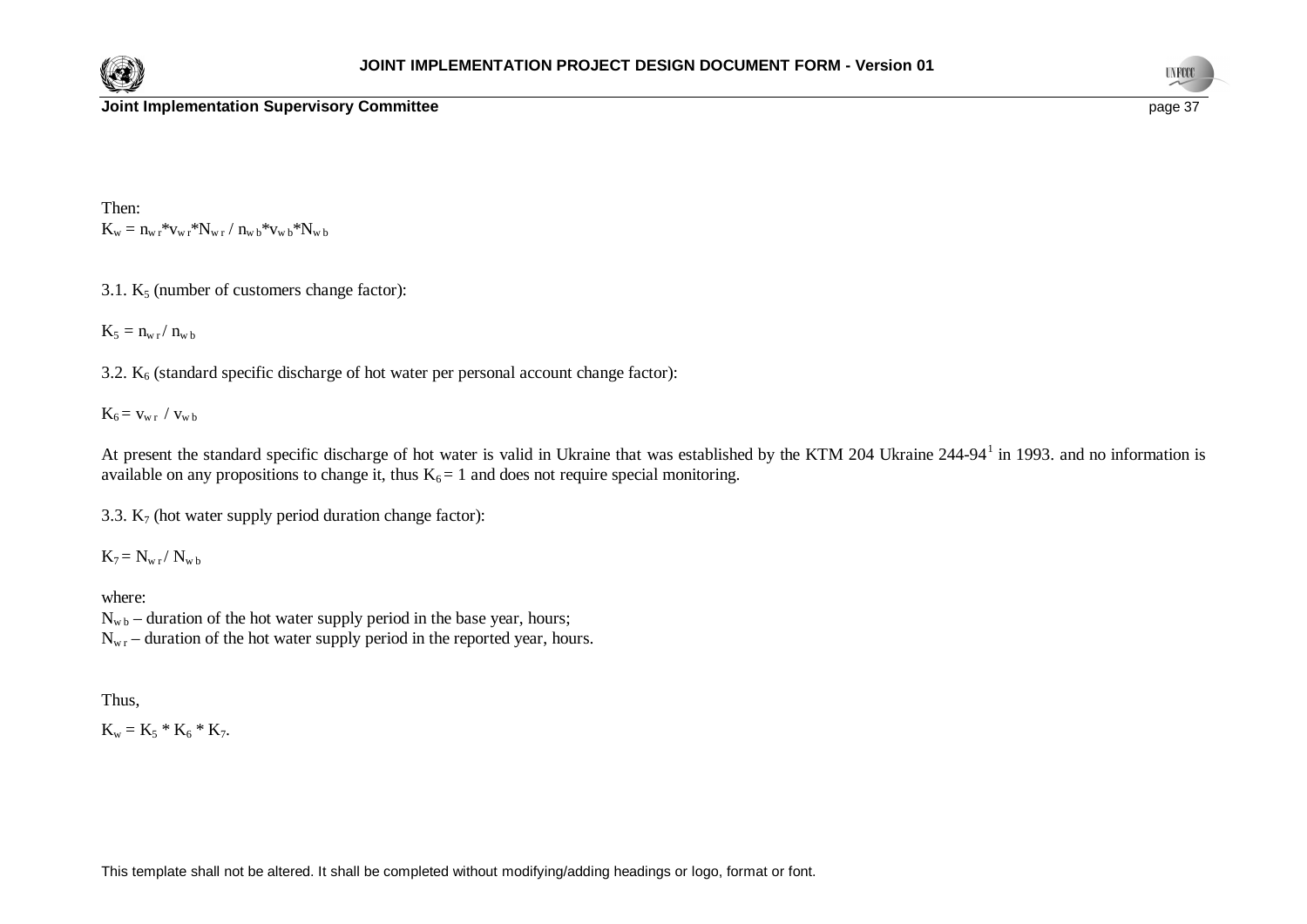



3.4. Adjustment factors for hot water supply service in case when there was no hot water supply service in base year, and in the reported year this service was provided:

Since in case when there was no hot water supply service in base year, number of customers, standard specific discharge of hot water per personal account and duration of hot water supply period in the base year are assumed to be equal to these values in the reported year,

 $K_5 = K_6 = K_7 = 1.$ 

Thus

 $K_{w0} = 1.$ 

The table of parameters included in the process of monitoring and verification for ERUs calculation, is represented in the Section **D.1.1.1** and **D.1.1.3.** Every year the table with foregoing factors will be updated with account for possible change of these factors, and the dynamic baseline will be developed as well as the amount of ERUs will be calculated**.**

|                 | D.1.1.1. Data to be collected in order to monitor emissions from the project, and how these data will be archived: |                |           |                 |           |               |                  |                  |  |
|-----------------|--------------------------------------------------------------------------------------------------------------------|----------------|-----------|-----------------|-----------|---------------|------------------|------------------|--|
| ID number       | Data variable                                                                                                      | Source of data | Data unit | Measured (m),   | Recording | Proportion of | How will the     | Comment          |  |
| (Please use     |                                                                                                                    |                |           | calculated (c), | frequency | data to be    | data be          |                  |  |
| numbers to ease |                                                                                                                    |                |           | estimated (e)   |           | monitored     | archived?        |                  |  |
| cross-          |                                                                                                                    |                |           |                 |           |               | (electronic/     |                  |  |
| referencing to  |                                                                                                                    |                |           |                 |           |               | paper)           |                  |  |
| D.2.)           |                                                                                                                    |                |           |                 |           |               |                  |                  |  |
|                 | Fuel                                                                                                               | Every Boiler   |           |                 | Every day | 100%          | Registered in    | Fuel             |  |
|                 | consumption at                                                                                                     | house          |           |                 |           |               | the journal      | consumption at   |  |
|                 | boiler houses                                                                                                      |                |           |                 |           |               | (paper (initial) | boiler houses is |  |
|                 | $(B_r)$ :                                                                                                          |                |           |                 |           |               | and electronic   | the main data    |  |
|                 |                                                                                                                    |                |           |                 |           |               | (later))         | which allows to  |  |
|                 |                                                                                                                    |                |           |                 |           |               |                  | calculate GHG    |  |
|                 |                                                                                                                    |                |           |                 |           |               |                  | emissions in the |  |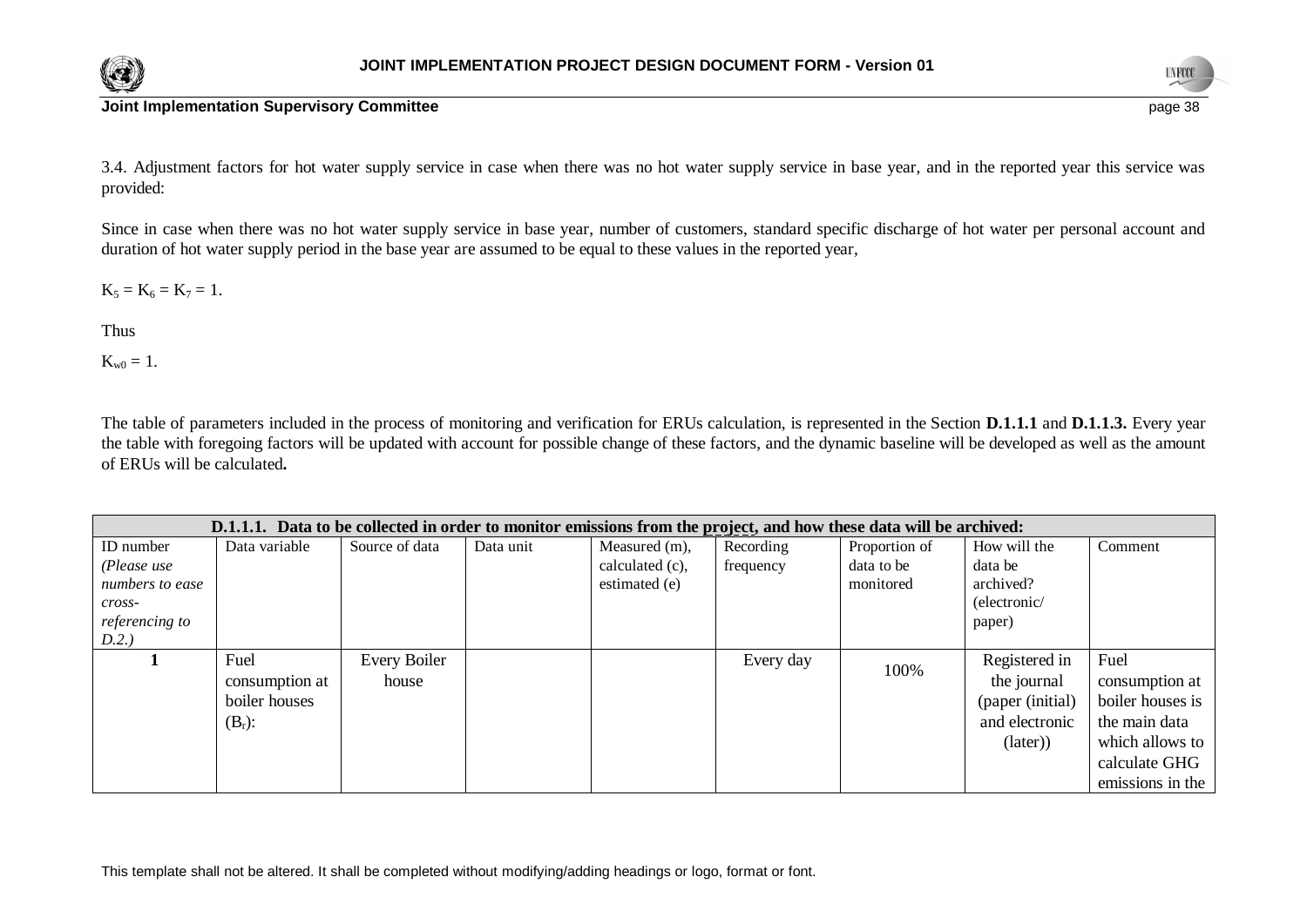



|                |                 |                 |           |              |                |      |                  | report year |
|----------------|-----------------|-----------------|-----------|--------------|----------------|------|------------------|-------------|
|                |                 |                 |           |              |                |      |                  |             |
| 1.1            | Natural gas     |                 | ths $m^3$ | m            |                |      |                  |             |
| 1.2            | Coal            |                 | ton       | m            |                |      |                  |             |
| 1.3            | Heavy oil       |                 | ton       | m            |                |      |                  |             |
| $\overline{2}$ | Average annual  | Fuel Supplier's |           | M, c         | Once per month | 100% | Registered in    |             |
|                | Heating value   | Report or       |           |              |                |      | the journal      |             |
|                | calculated by   | Chem. Lab       |           |              |                |      | (paper (initial) |             |
|                | Lower Heating   | Analysis        |           |              |                |      | and electronic   |             |
|                | Value $(LHV_r)$ | Report          |           |              |                |      | (later))         |             |
| 2.1            | Natural gas     |                 | $MJ/m^3$  | $\mathbf{C}$ |                |      |                  |             |
|                | (average value  |                 |           |              |                |      |                  |             |
|                | for a season)   |                 |           |              |                |      |                  |             |
| 2.2            | Coal (average   |                 | MJ/kg     | $\mathbf{C}$ |                |      |                  |             |
|                | value)          |                 |           |              |                |      |                  |             |
| 2.3            | Heavy oil       |                 | MJ/kg     | $\mathbf{C}$ |                |      |                  |             |

According to valid legislation, all measuring equipment in Ukraine should meet the specified requirements of corresponding standards and is subject to the periodical verifying (once per year).

For example, the gas flow meters of the SG type should meet the requirements of the standard TU 4213-001-07513518-02, in particular the measurement error should be not more than  $\pm 2\%$  in the flow range from Qmin to 0,2Qmax;  $\pm 1\%$  - in the range from 0,2Qmax to Qmax.

In case of failure of measurement equipment, it should be replaced or repaired as soon as possible. Such cases should be noted in monitoring reports.

JSC "Oblteplocomunenergo" has its own heat technical laboratory that is authorized to calibrate the measurement devices for own needs and for other enterprises (see Appendix 7 Permissions).

**D.1.1.2.** Description of formulae used to estimate project emissions (for each gas, source etc.; emissions in units of CO<sub>2</sub> equivalent):

 $E_i^r = E_{1i}^r$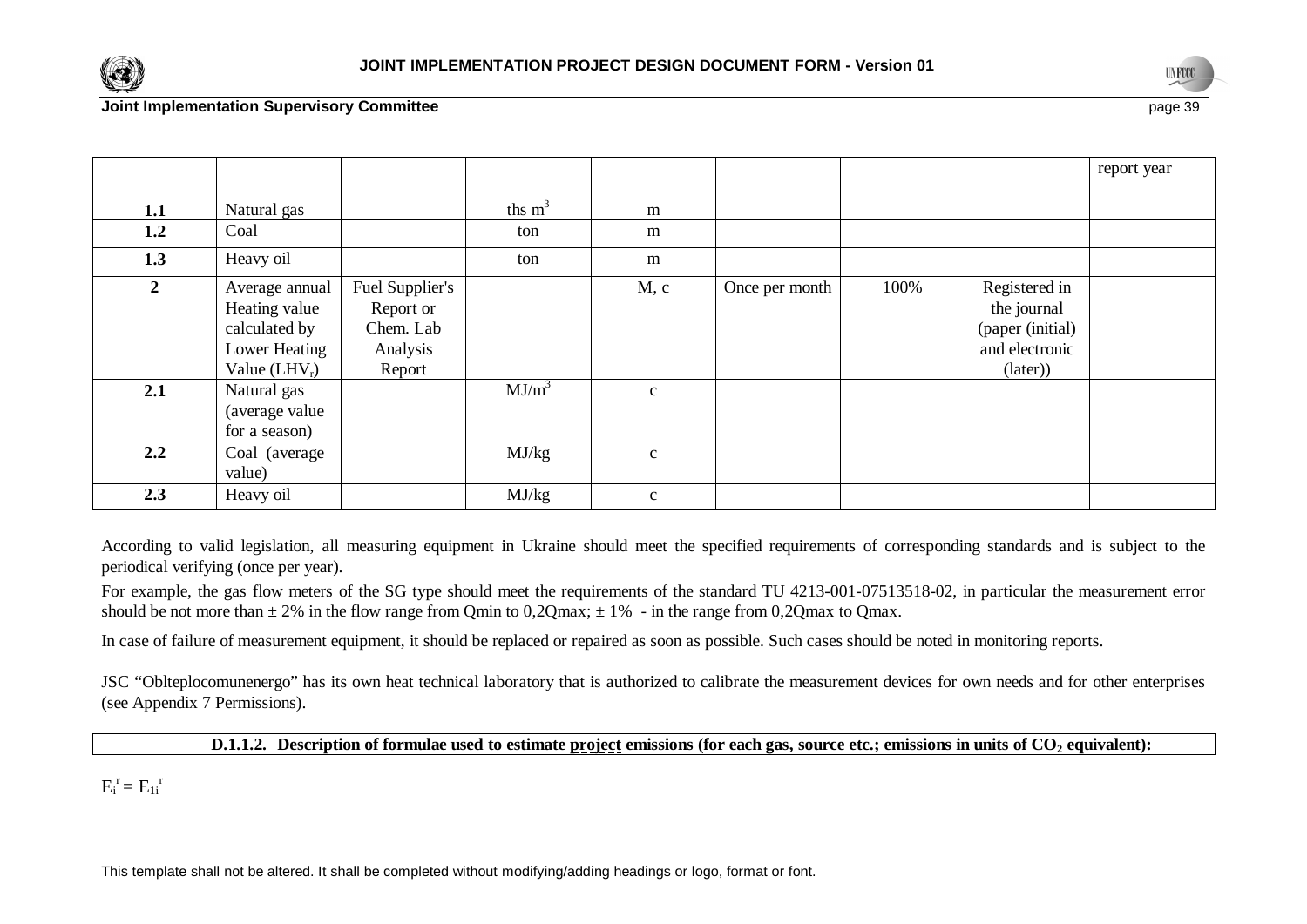



where:

 $E_{1i}^r$  –  $CO_2$  emissions due to fuel consumption for heating and hot water supply service for an i boiler-house in the reported year, t  $CO_2$ e;

 $E_{1i}^{\rceil} = LHV_{r}^*Cef_{r}^*B_{ri}$ ,

where:

LHV<sub>n</sub> – Average annual lower heating value, MJ/m<sup>3</sup> (MJ/kg) Average annual Heating Value is calculated for every town; Cef – carbon emission factor,  $ktCO<sub>2</sub>/TJ$ ;  $B_{ri}$  – amount of fuel consumed by a boiler-house in the reported year, ths m<sup>3</sup> or tons;

 $[r]$  index – related to the reporting year

|                 | D.1.1.3. Relevant data necessary for determining the baseline of anthropogenic emissions of greenhouse gases by sources within the project |                                                             |           |                 |           |               |              |         |
|-----------------|--------------------------------------------------------------------------------------------------------------------------------------------|-------------------------------------------------------------|-----------|-----------------|-----------|---------------|--------------|---------|
|                 |                                                                                                                                            | boundary, and how such data will be collected and archived: |           |                 |           |               |              |         |
| ID number       | Data variable                                                                                                                              | Source of data                                              | Data unit | Measured (m),   | Recording | Proportion of | How will the | Comment |
| (Please use     |                                                                                                                                            |                                                             |           | calculated (c), | frequency | data to be    | data be      |         |
| numbers to ease |                                                                                                                                            |                                                             |           | estimated (e)   |           | monitored     | archived?    |         |
| cross-          |                                                                                                                                            |                                                             |           |                 |           |               | (electronic/ |         |
| referencing to  |                                                                                                                                            |                                                             |           |                 |           |               | paper)       |         |
| D.2.            |                                                                                                                                            |                                                             |           |                 |           |               |              |         |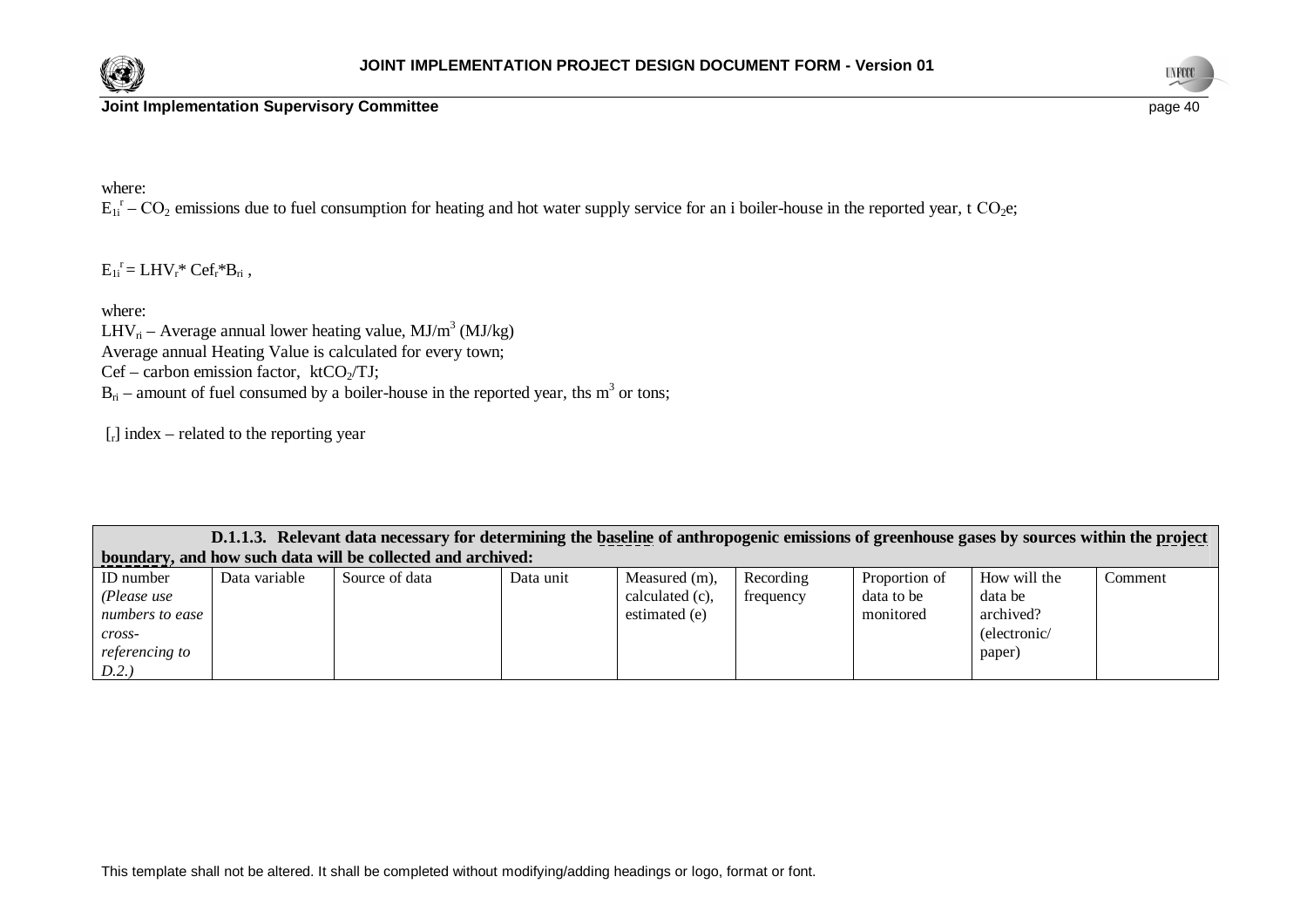



| 1              | Fuel<br>consumption at<br>boiler houses:<br>$(B^b)$                                                | Every Boiler house                                  |              |              | Every day                               | 100% | Registered in<br>the journal<br>(paper (initial)<br>and electronic<br>(later)  | Fuel consum-<br>ption at boiler<br>houses is the<br>main data<br>which allows<br>to calculate<br><b>GHG</b> |
|----------------|----------------------------------------------------------------------------------------------------|-----------------------------------------------------|--------------|--------------|-----------------------------------------|------|--------------------------------------------------------------------------------|-------------------------------------------------------------------------------------------------------------|
|                |                                                                                                    |                                                     |              |              |                                         |      |                                                                                | emissions in                                                                                                |
| 1.1            | Natural Gas                                                                                        |                                                     | ths $m^3$    | m            |                                         |      |                                                                                | the report year                                                                                             |
| 1.2            | Coal                                                                                               |                                                     | ton          | m            |                                         |      |                                                                                |                                                                                                             |
| 1.3            | Heavy oil                                                                                          |                                                     | ton          | m            |                                         |      |                                                                                |                                                                                                             |
| $\overline{2}$ | Average<br>annual Heating<br>Value of a fuel<br>calculated by<br>Lower Heating<br>Value $(LHV_b)$  | Fuel Supplier or<br><b>Chemical Analysis</b><br>Lab |              | m            | Once per<br>month                       | 100% | Registered in<br>the journal<br>(paper (initial)<br>and electronic<br>(later)) |                                                                                                             |
| 2.1            | Natural Gas                                                                                        |                                                     | $MJ/m^3$     | $\mathbf{C}$ |                                         |      |                                                                                |                                                                                                             |
| 2.2            | Coal                                                                                               |                                                     | MJ/kg        | $\mathbf c$  |                                         |      |                                                                                |                                                                                                             |
| 2.3            | Heavy oil                                                                                          |                                                     | MJ/kg        | $\mathbf{C}$ |                                         |      |                                                                                |                                                                                                             |
| $\overline{3}$ | Daily outside<br>temperature in<br>the heating<br>season $(T_{out r})$<br>and $(T_{\text{out }b})$ | Meteorological<br>Service                           | ${}^{0}C(K)$ | m            | Every day<br>over the<br>heating season | 100% | Meteorological<br>Service Report<br>(paper and<br>electronic)                  | Auxiliary data<br>which allows<br>correcting the<br>dynamic<br>baseline                                     |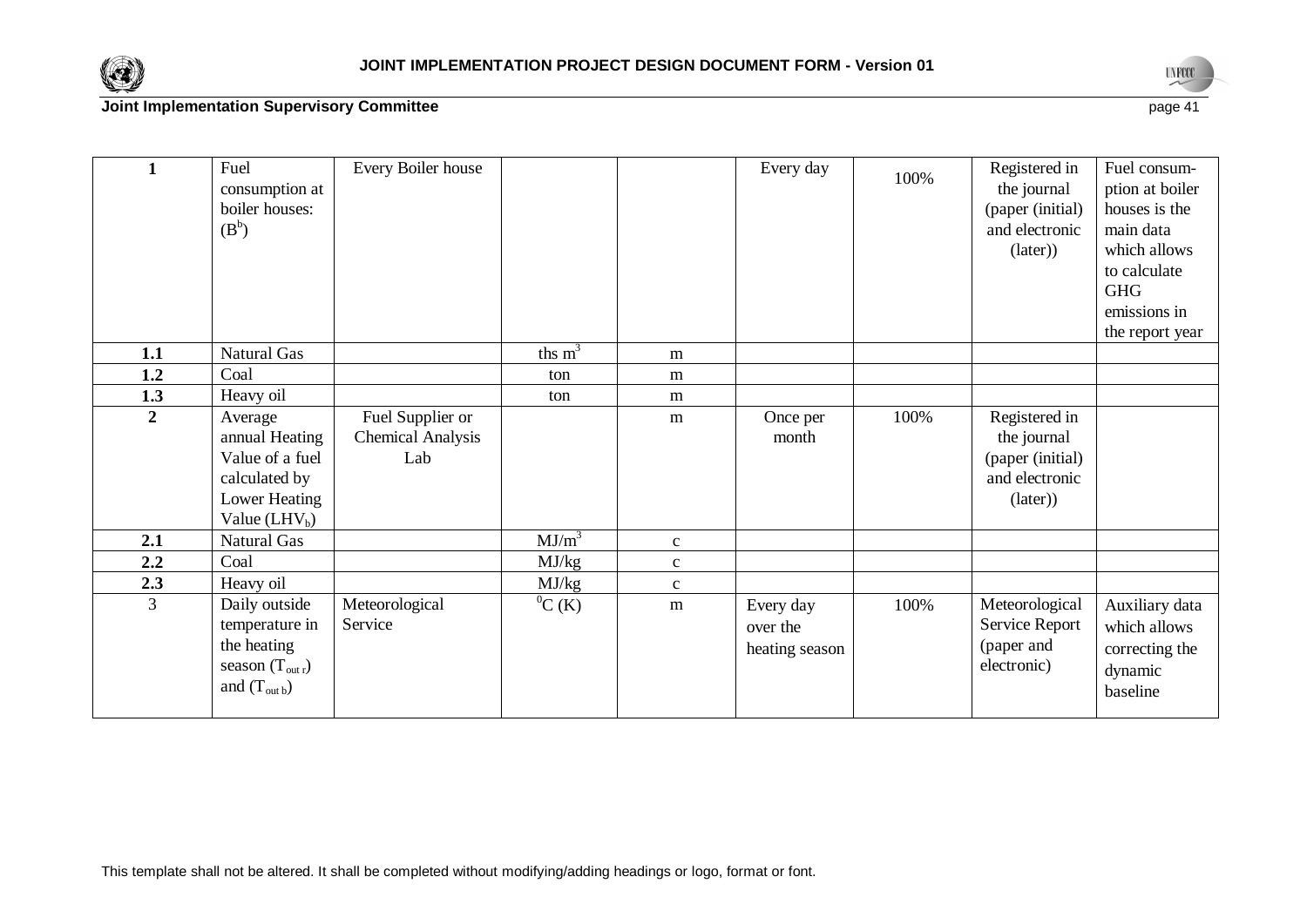



| $\overline{4}$ | Average inside<br>temperature in<br>the heating<br>season. $(T_{\rm inr})$<br>and $(T_{in b})$ | 3 Typical Buildings<br>for all boiler houses | ${}^{0}C(K)$   | m                 | Once per<br>week | 100% | Paper and<br>electronic                         | Auxiliary data<br>which allows<br>correcting the<br>dynamic<br>baseline |
|----------------|------------------------------------------------------------------------------------------------|----------------------------------------------|----------------|-------------------|------------------|------|-------------------------------------------------|-------------------------------------------------------------------------|
| 5 <sup>5</sup> | Number of<br>Customers $(n_r)$<br>and $n_h$ )                                                  | Each heat supplying<br>enterprise            |                | <b>Statistics</b> | Once per year    | 100% | <b>Special Reports</b><br>(electronic<br>files) | Auxiliary data<br>which allows<br>correcting the<br>dynamic<br>baseline |
| 6              | Heating area<br>$(F_b$ and $F_r$ )                                                             | Each heat supplying<br>enterprise            | m <sup>2</sup> | <b>Statistics</b> | Once per year    | 100% | <b>Special Reports</b><br>(electronic<br>files) | Auxiliary data<br>which allows<br>correcting the<br>dynamic<br>baseline |
| $\tau$         | Heat transfer<br>factor of<br>buildings $(k_b)$<br>and $k_r$ )                                 | Each heat supplying<br>enterprise            | $W/m^2*K$      | $\mathbf{C}$      | Once per year    |      | <b>Special Reports</b><br>(electronic<br>files) | Auxiliary data<br>which allows<br>correcting the<br>dynamic<br>baseline |
| 8              | Heating area of<br>buildings with<br>heat insulation<br>improvement<br>$(F_i)$                 | Each heat supplying<br>enterprise            | m <sup>2</sup> | <b>Statistics</b> | Once per year    | 100% | <b>Special Reports</b><br>(electronic<br>files) | Auxiliary data<br>which allows<br>correcting the<br>dynamic<br>baseline |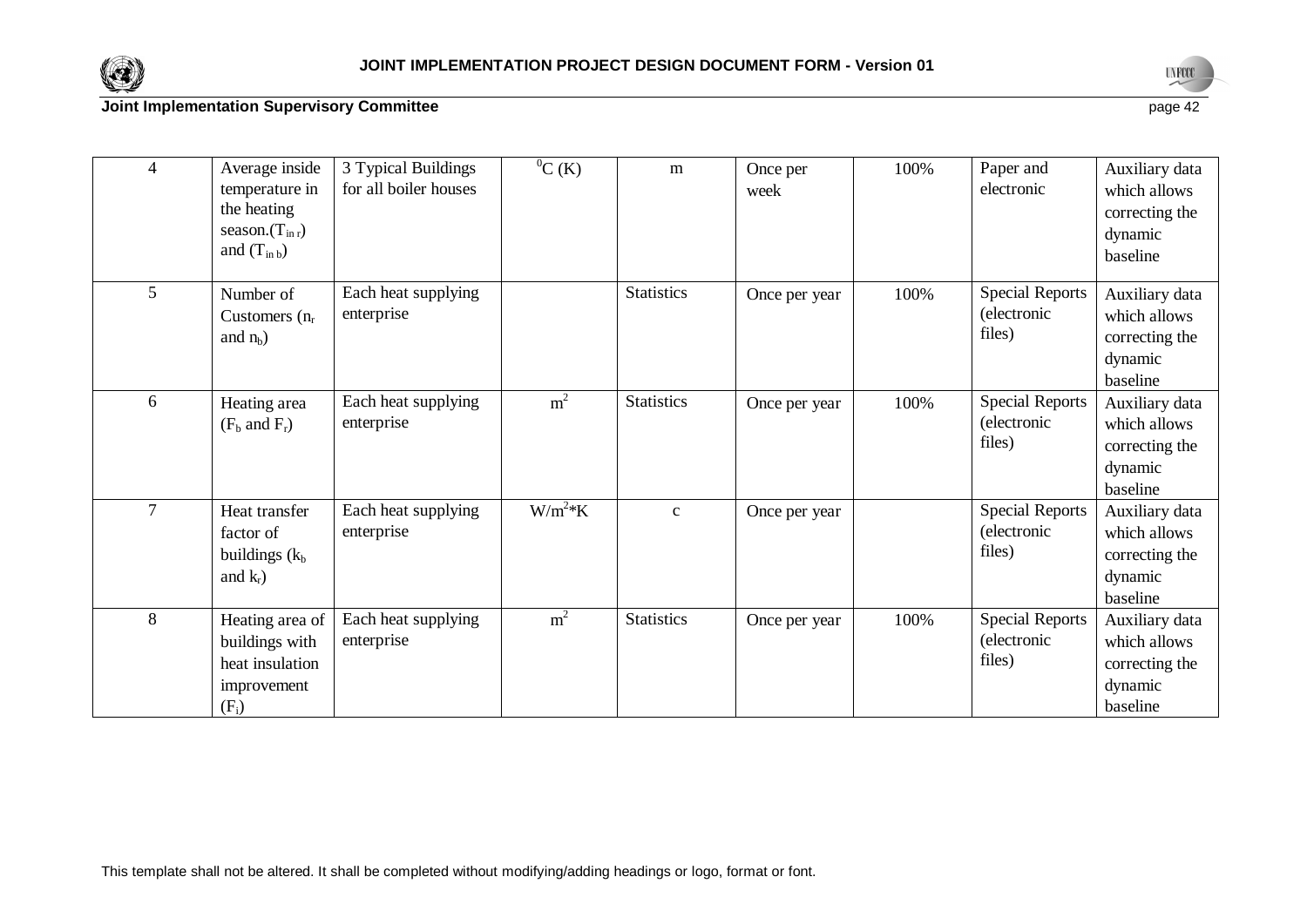



baseline

| 9  | Heat transfer<br>factor of<br>buildings with<br>new thermal<br>insulation $(k_i)$ | Each heat supplying<br>enterprise | $W/m^2*K$ | <b>Statistics</b> | Once per year | 100% | Special Reports<br>(electronic<br>files)                | Auxiliary data<br>which allows<br>correcting the<br>dynamic<br>baseline |
|----|-----------------------------------------------------------------------------------|-----------------------------------|-----------|-------------------|---------------|------|---------------------------------------------------------|-------------------------------------------------------------------------|
| 10 | Heating period<br>duration $(N_r)$<br>and $N_h$ )                                 | Each heat supplying<br>enterprise | Hours     | <b>Statistics</b> | Once per year | 100% | <b>Special Reports</b><br><i>(electronic)</i><br>files) | Auxiliary data<br>which allows<br>correcting the<br>dynamic<br>baseline |
| 11 | Duration of<br>period of hot<br>water supply<br>service, $(N_w)$                  | Each heat supplying<br>enterprise | Hours     | <b>Statistics</b> | Once per year | 100% | <b>Special Reports</b><br>(electronic<br>files)         | Auxiliary data<br>which allows<br>correcting the<br>dynamic             |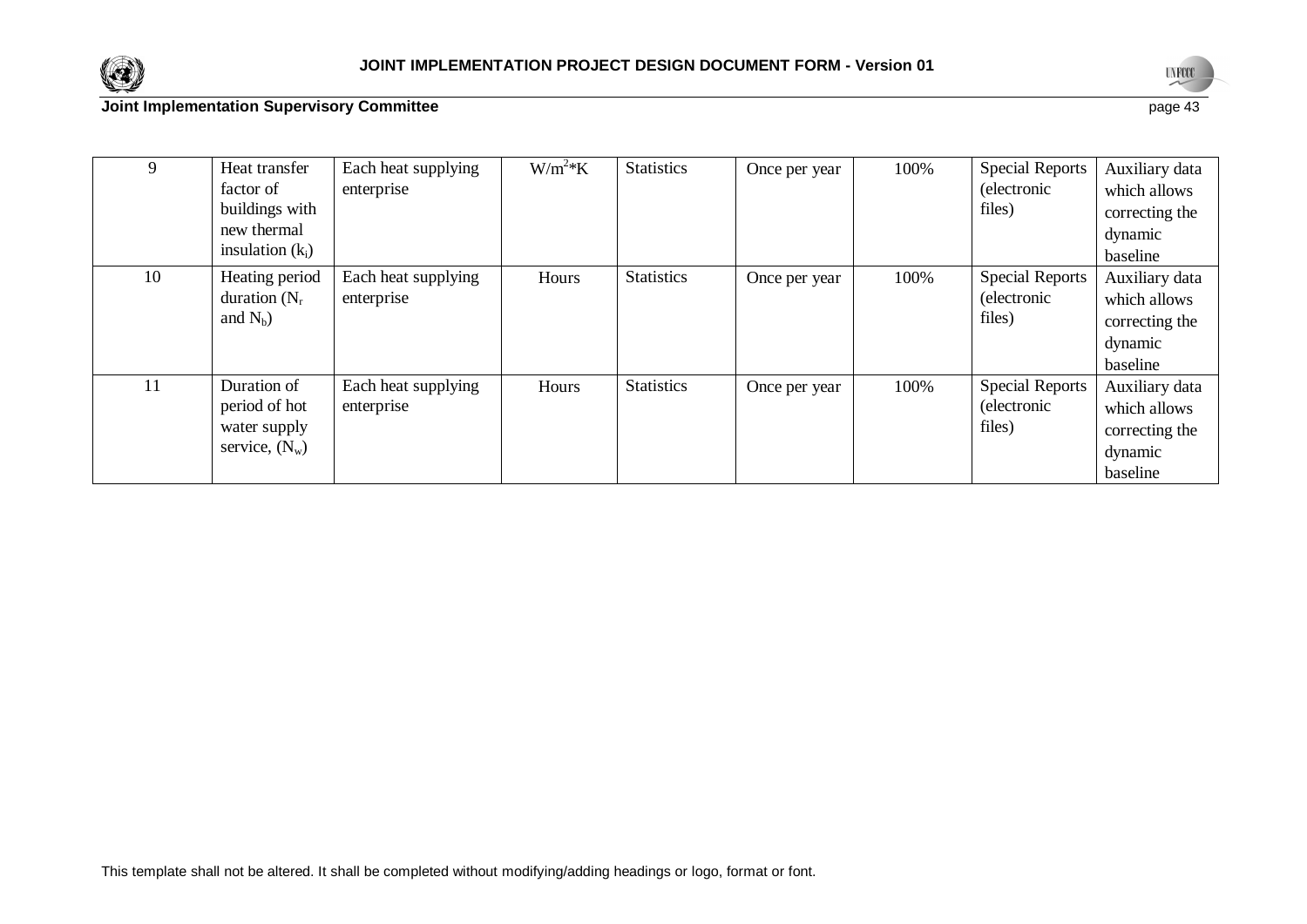



**Joint Implementation Supervisory Committee page 44 page 44 page 44 page 44 page 44 page 44 page 44** 

### **D.1.1.4. Description of formulae used to estimate baseline emissions (for each gas, source etc.; emissions in units of CO2 equivalent):**

 $E_i^b = E_{1i}^b$ 

where:  $E_i^b$  – baseline emissions, t CO<sub>2</sub>

For the case when in the base year the hot water supply service was provided (independent of this service duration,  $(1-a_b) \neq 0$ ), the formulae for  $E_1^b$  is:  $E_1^b = LHV_b*Cef_b* [B_b*a_b*K_1*K_h + B_b*(1-a_b)*K_1*K_w],$ 

where the first term in brackets describes fuel consumption for heating, and the second one – fuel consumption for hot water supply.

For the case when in the base year the hot water supply service was absent at all  $((1-a<sub>b</sub>) = 0)$ , and in the reported year this service was provided (due to improvement of heat supply service quality for population), the formulae for  $E_1^b$  is:  $E_1^b = LHV_b*Cef_b* [B_b*a_b*K_1*K_h + B_r*(1-a_r)*K_1*K_{w0}].$ 

where:

LHV<sub>b</sub> – Average annual lower heating value in the base year, MJ/m<sup>3</sup> (MJ/kg);

 $Cef - \text{carbon emission factor}$ , KtCO $\sqrt{T}$ J;

 $B_b$  – amount of fuel consumed by a boiler-house in the base year, ths m<sup>3</sup> or tons;

 $K_1$ ,  $K_h = K_2^* K_3^* K_4$ ;  $K_w = K_5^* K_6^* K_7$  – adjustment factors;

 $a<sub>b</sub>$  – portion of fuel (heat), consumed for heating purposes in the base year;

 $(1-a<sub>b</sub>)$  – portion of fuel (heat), consumed for hot water supply services in the base year;

 $a<sub>r</sub>$  – portion of fuel (heat), consumed for heating purposes in the reported year.

 $a_b = L_h^{b*} q^* N_h^{b} / (L_h^{b*} g^* N_h^{b} + L_w^{b*} N_w^{b});$ 

where:

 $L_h^b$  maximum connected load required for heating in the base year, MW;

 $L_w^b$  – connected load required for hot water supply service in the base year, MW;

 $g$  – recalculating factor for average load during heating period (usually 0,5-0,8);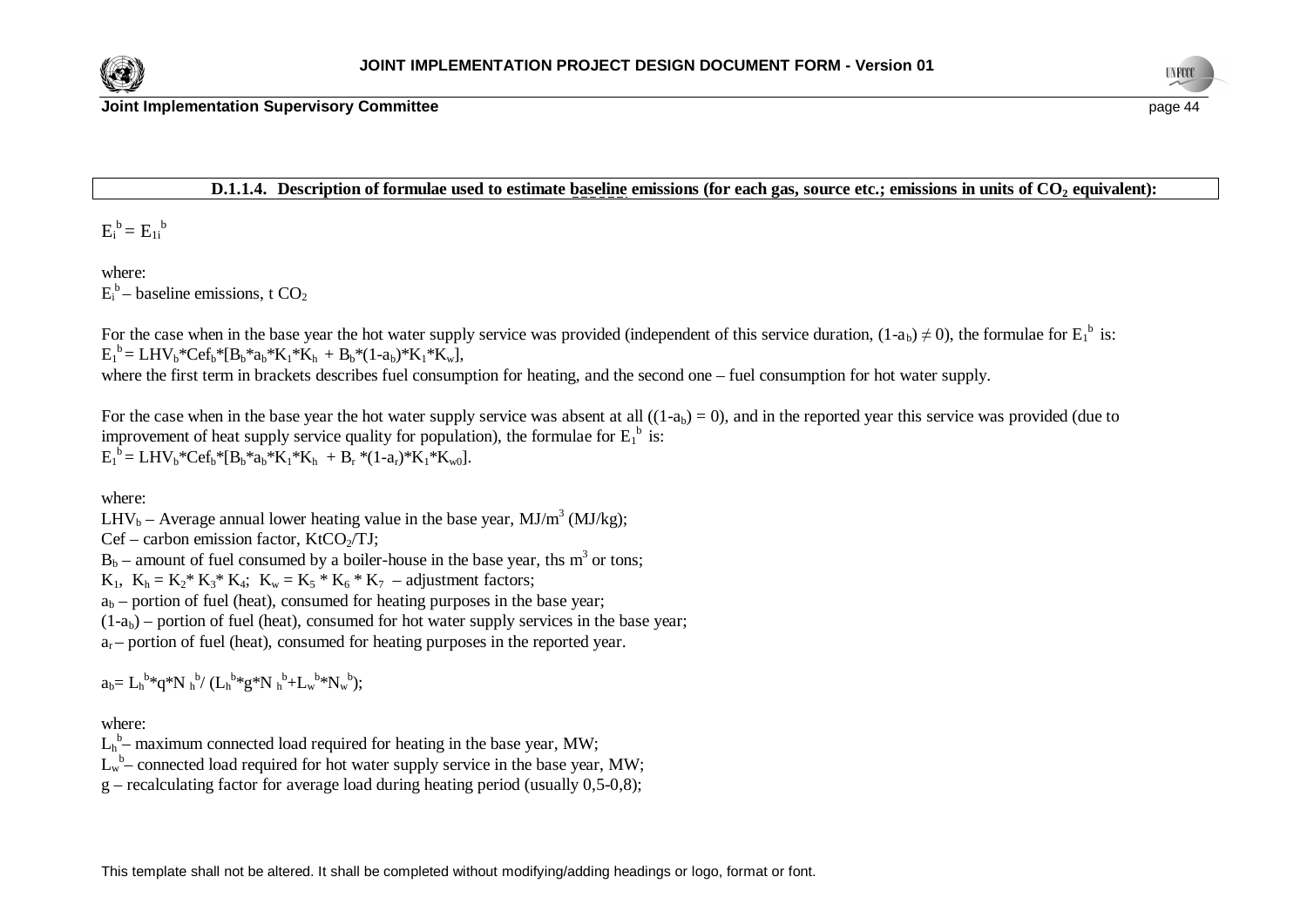



## **Joint Implementation Supervisory Committee page 45 page 45 page 45 page 45 page 45 page 45**

 $N h$ <sup>b</sup> duration of heating period in the base year, hours  $N_w^b$  – duration of hot water supply service in the base year, hours

 $a_r = L_h^{r*} q^* N_h^{r'} (L_h^{r*} g^* N_h^{r} + L_w^{r*} N_w^{r})$ 

where:

 $L<sub>h</sub><sup>r</sup>$  maximum connected load required for heating in the reported year, MW;

 $L_w^r$  connected load required for hot water supply service in the reported year, MW;

 $g$  – recalculating factor for average load during heating period (usually 0,5-0,8);

 $N_{h}$ <sup>r</sup> duration of heating period in the reported year, hours,

 $N_w$ <sup>r</sup> duration of hot water supply service in the reported year, hours.

 $K_1=LHV_b/LHV_r;$ 

where:

LHV<sub>b</sub> – Average annual lower heating value in the base year, MJ/m<sup>3</sup> (MJ/kg); LHV<sub>r</sub> – Average annual lower heating value in the reported year, MJ/m<sup>3</sup> (MJ/kg)

 $K_2 = (T_{\text{in }r} - T_{\text{out }r}) / (T_{\text{in }b} - T_{\text{out }b});$ 

where:

 $T_{\text{in }r}$  – average inside temperature for the heating period in the reported year, K (or <sup>0</sup>C);  $T_{\text{in b}}$  – average inside temperature for the heating period in the base year, K (or <sup>0</sup>C);  $T_{\text{out }r}$  average outside temperature for the heating period in the reported year, K (or <sup>0</sup>C);  $T_{\text{out b}}$ – average outside temperature for the heating period in the reported year, K (or <sup>0</sup>C)

$$
K_3\!=\! \, [(F_{h\,r}-F_{h\,t\,r}-F_{h\,n\,r}\,)^* \! k_{h\,b}\!+ (F_{h\,n\,r} \!+F_{h\,t\,r})^* \! k_{h\,n}] \,/\, F_{h\,b}^* \! k_{h\,b};
$$

where:

 $F_{hb}$  – heating area in the base year, m<sup>2</sup>;  $F_{hr}$  – heating area in the reported year, m<sup>2</sup>;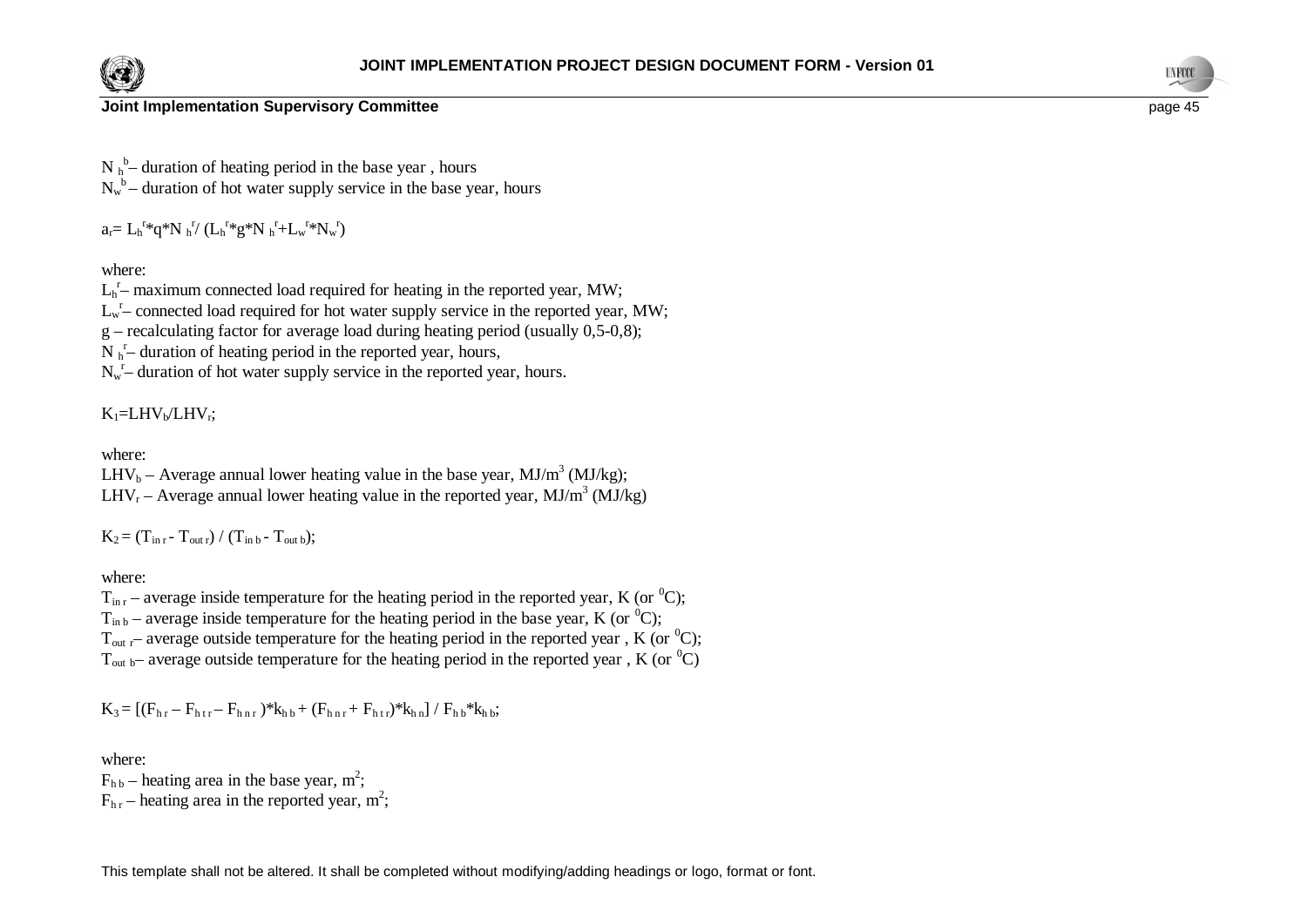

**Joint Implementation Supervisory Committee page 46 page 46 page 46 page 46 page 46 page 46 page 46 page 46** 



 $F_{h n r}$  – heating area of new buildings connected to DH system (assumed with the new (improved) thermal insulation) in the reported year, m<sup>2</sup>;

 $F_{htr}$  – heating area of buildings (previously existed in the base year) in reported year with the renewed (improved) thermal insulation, m<sup>2</sup>;

 $k_{h\,b}$  – average heat transfer factor of heated buildings in the base year, W/m<sup>2</sup>\*K;

 $k_{h n}$  – heat transfer factor of heated buildings with the new thermal insulation (new buildings or old ones with improved thermal insulation), W/m<sup>2</sup>\*K.

 $K_4=N_h/r$ <sub>hb</sub>;

where:

N hb,– duration of heating period in the base year, hours  $N_{hr}$  – duration of heating period in the reported year, hours

 $K_5 = n_{wr}/n_{wr}$ where:  $N_{wb}$  – number of customers in the base year;  $N_{\text{wr}}$  – number of customers in the reported year

 $K_6 = v_{w r} / v_{w b}$ ;

where:

 $v_{w,r}$  – standard specific discharge of hot water per personal account in the reported year, (in heat units, kWh/h);  $v_{wb}$  – standard specific discharge of hot water per personal account in the base year, (in heat units, kWh/h).

 $K_7 = N_{wr} / N_{wh};$ 

where:

 $N_{\rm wr}$ – duration of hot water supply service in the reported year, hours.  $N_{\rm wb}$  – duration of hot water supply service in the base year, hours.

 $\lceil b \rceil$  index – related to the base year;  $\lceil r \rceil$  index – related to the reporting year.

This template shall not be altered. It shall be completed without modifying/adding headings or logo, format or font.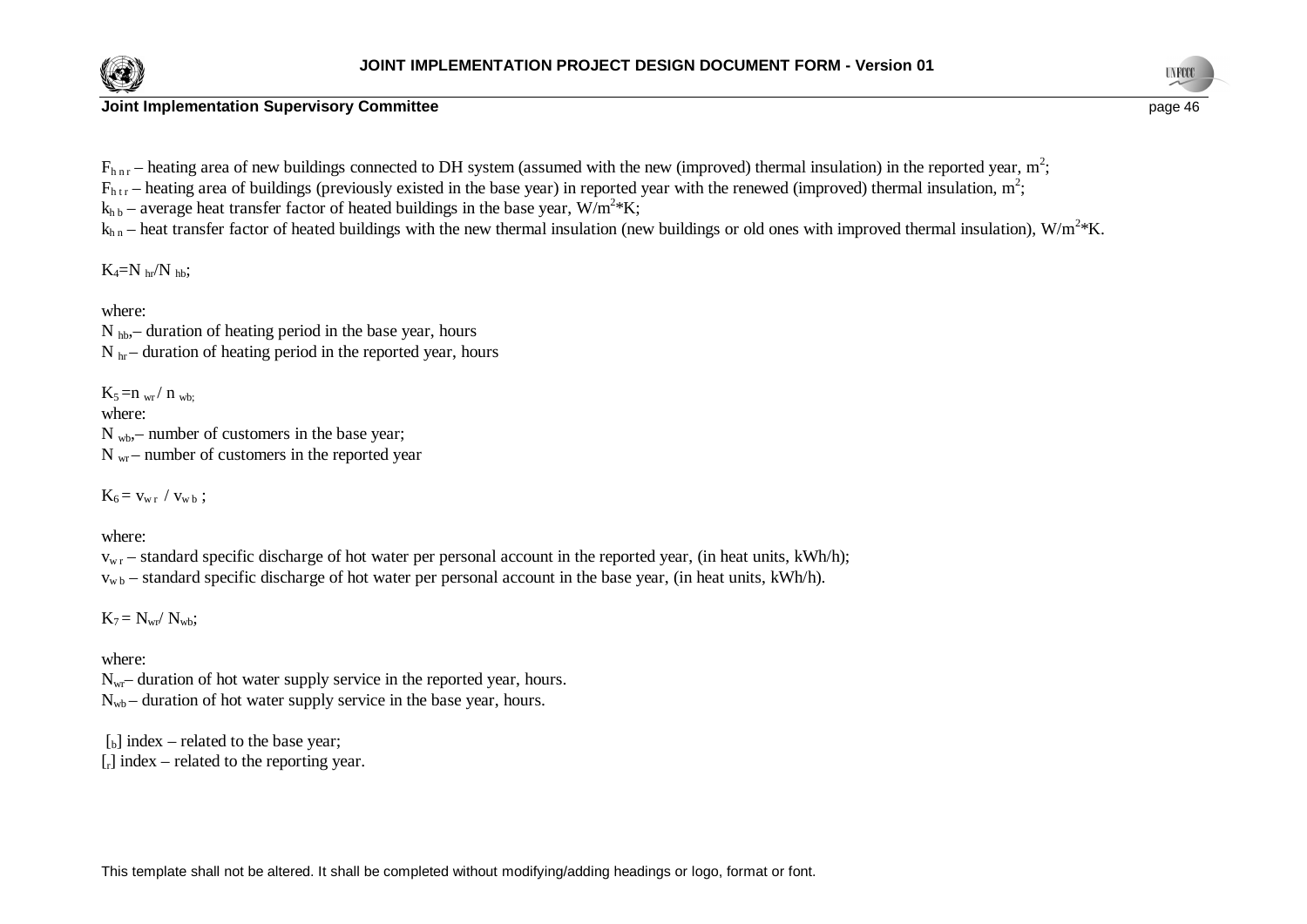



### **Joint Implementation Supervisory Committee page 47 page 47 page 47 page 47 page 47 page 47 page 47 page 47**

The Methodology for "District Heating" projects in Ukrainian conditions was developed for application in different Regions of Ukraine. In some Regions the consumers receive less than necessary amount of heat, in result of which the temperature inside the buildings is much lower than normative one (18 $^{\circ}$ C), and hot water supply is insufficient or absent. Therefore this Methodology allows to take into account improving of the heat supply quality for the consumers and excludes deliberate reduction of heat delivery, and, in such a way, of fuel consumption with the purpose of increasing of generation of GHG emissions reduction units (ERUs) at the project activity.

Delivery of the less than necessary amount of heat and hot water really took place previously in cities and regions of Ukraine (and takes place even now in some cities and regions where situation business-as-usual is continued), and is reflected for example in JI Projects "Rehabilitation of the District Heating System in Donetsk Region", "Rehabilitation of the District Heating System of Chernihiv Region", etc.

According to "Rules of rendering of heat and hot water supply service to population"  $\mathcal{N}_2$  1497 from 30.12.1997, the heat supply enterprises must make the return payments to population for delivery less than necessary for providing normative heating level amount of heat. The normative inside temperature should be not lower than  $18^\circ$ C.

Amount of such return payment is the following:

- 5% from normative payment for every degree from 18 to 12  $^{\circ}$ C;
- 10% from normative payment for every degree from 12 to 5  $^{\circ}$ C;
- when inside temperature is lower than  $5^{\circ}$ C the payment is to be returned completely.

Average inside temperature during the heating season is calculated from the sum of returned payments caused by insufficient heating (in case of normative level (18  $^{0}$ C) is not satisfied).

Above 18  $^0C$  – is treated as 18  $^0C$  (according to the conservatism principle) and as meeting the normative.

Below 18  $^0C$  – is treated as not meeting the normative, and is calculated as below.

The average inside temperature is calculated by formulae:

If  $R = 0$  (according to conservatism principle for the baseline assume  $R < 0.05$ ):

 $T_{\text{in }b} = 18 \text{ °C}.$ 

If  $0.05 < R \le 0.3$  NP:  $T_{\text{in }b} = 18 - (R/5)$  [<sup>o</sup>C]

If  $0.3$  NP  $<$  R  $<$  NP:

 $T_{\text{in }b} = 12 - [(R - 0.3 \text{ NP})/10]$  [<sup>o</sup>C]

where:

R - % of return payment from NP;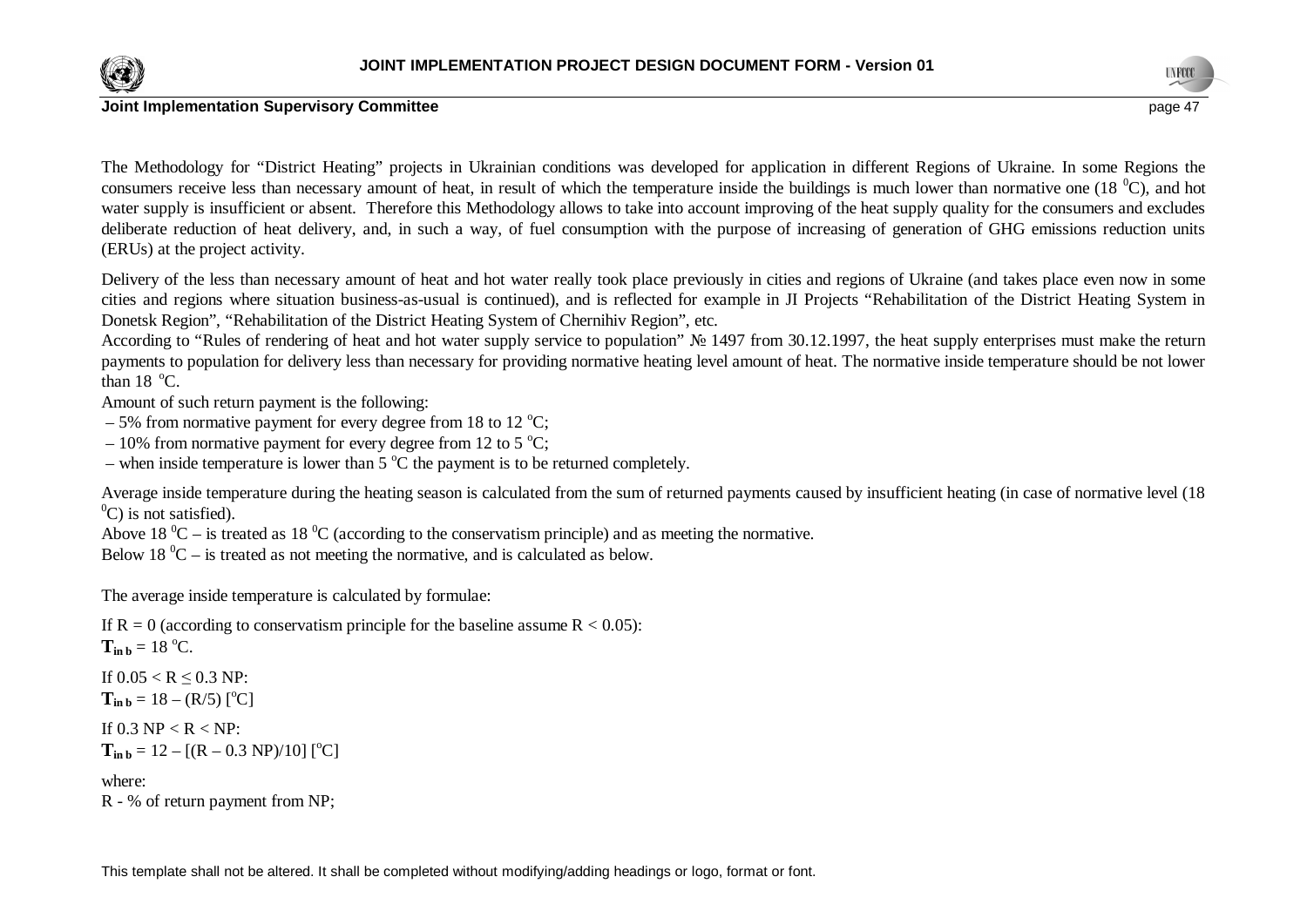



NP – amount of normative payment.

Thus if the inside temperature will be 18<sup>o</sup>C or higher we will accept it as 18<sup>o</sup>C according to conservatism principle, if it will be lower than 18<sup>o</sup>C it will be calculated from return payments by the methodology presented before.

**D. 1.2. Option 2 – Direct monitoring of emission reductions from the project (values should be consistent with those in section E.):**

|                    | Data to be collected in order to monitor emission reductions from the project, and how these data will be archived:<br>D.1.2.1. |                |           |                 |           |               |              |         |  |
|--------------------|---------------------------------------------------------------------------------------------------------------------------------|----------------|-----------|-----------------|-----------|---------------|--------------|---------|--|
| ID number          | Data variable                                                                                                                   | Source of data | Data unit | Measured (m),   | Recording | Proportion of | How will the | Comment |  |
| (Please use        |                                                                                                                                 |                |           | calculated (c), | frequency | data to be    | data be      |         |  |
| numbers to ease    |                                                                                                                                 |                |           | estimated (e)   |           | monitored     | archived?    |         |  |
| $\mathit{cross}$ - |                                                                                                                                 |                |           |                 |           |               | (electronic/ |         |  |
| referencing to     |                                                                                                                                 |                |           |                 |           |               | paper)       |         |  |
| D.2.               |                                                                                                                                 |                |           |                 |           |               |              |         |  |
|                    |                                                                                                                                 |                |           |                 |           |               |              |         |  |
|                    |                                                                                                                                 |                |           |                 |           |               |              |         |  |

There are no data to be collected in order to monitor emission reductions from the project, because emission reductions will be calculate by means of formulae presented in paragraph **D.1.2.2.**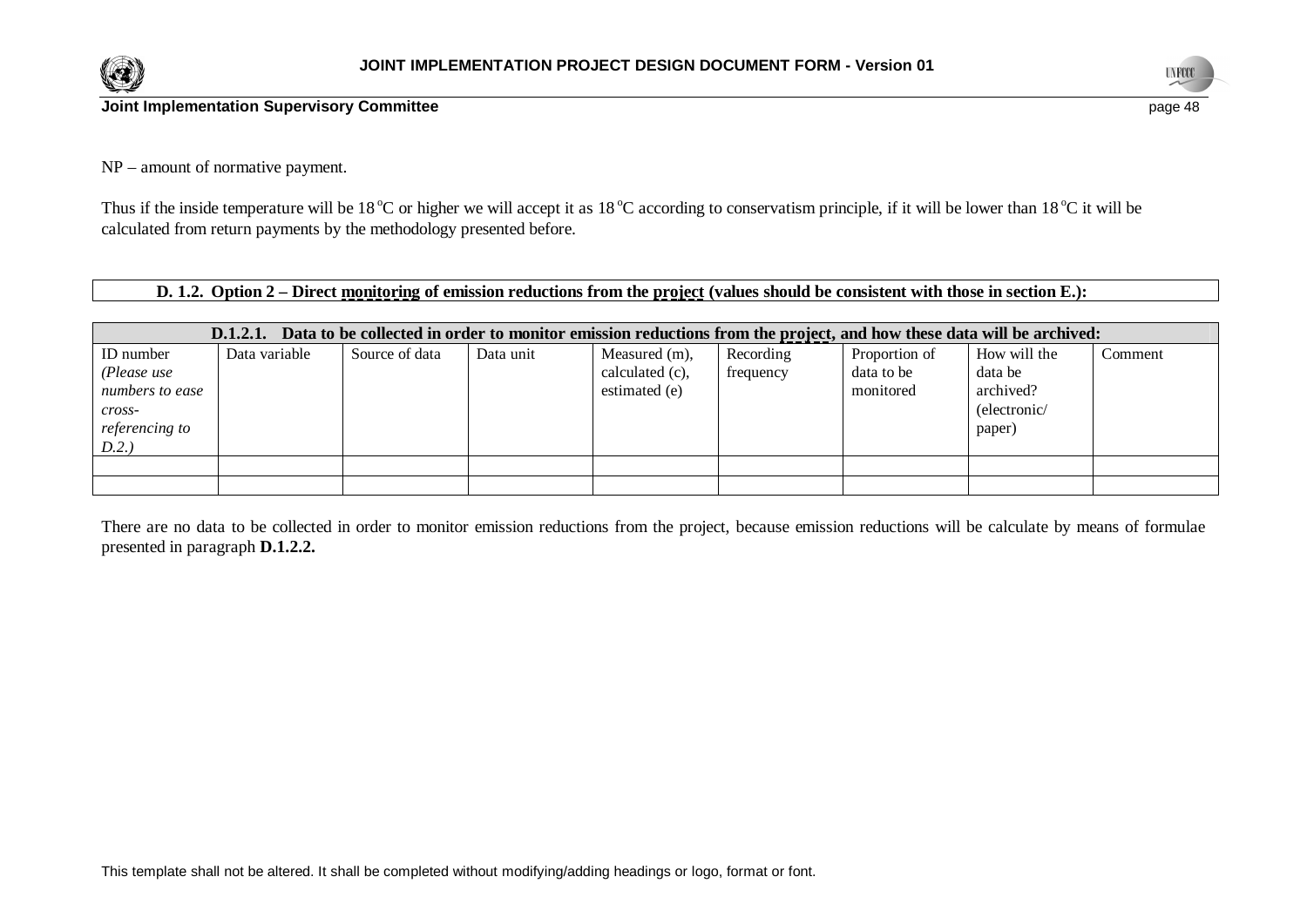



**D.1.2.2. Description of formulae used to calculate emission reductions from the project (for each gas, source etc.; emissions/emission reductions in units of CO2 equivalent):**

Amount of the Emission Reduction Units (ERUs),  $t CO<sub>2</sub>e$ :  $ERUs = \sum [E_i^b - E_i^r];$ 

The sum is taken over all boiler-houses which are included into the project.  $E_i^b = E_{1i}^b$  $E_i^r = E_{1i}^r$ 

where:

 $E_{1i}$ <sup>b</sup> and  $E_{1i}$ <sup>r</sup> – CO<sub>2</sub> emissions due to fuel consumption for heating and hot water supply service for an i boiler-house in the base year and reported year, t CO<sub>2</sub>e;

## **D.1.3. Treatment of leakage in the monitoring plan:**

No leakage is expected. Dynamic baseline (based on collected monitoring data) will exclude all possible leakages.

|                    | D.1.3.1. If applicable, please describe the data and information that will be collected in order to monitor leakage effects of the project: |                |           |                 |           |               |              |         |
|--------------------|---------------------------------------------------------------------------------------------------------------------------------------------|----------------|-----------|-----------------|-----------|---------------|--------------|---------|
| ID number          | Data variable                                                                                                                               | Source of data | Data unit | Measured (m),   | Recording | Proportion of | How will the | Comment |
| (Please use        |                                                                                                                                             |                |           | calculated (c), | frequency | data to be    | data be      |         |
| numbers to ease    |                                                                                                                                             |                |           | estimated (e)   |           | monitored     | archived?    |         |
| $\mathit{cross}$ - |                                                                                                                                             |                |           |                 |           |               | (electronic/ |         |
| referencing to     |                                                                                                                                             |                |           |                 |           |               | paper)       |         |
| D.2.)              |                                                                                                                                             |                |           |                 |           |               |              |         |
|                    |                                                                                                                                             |                |           |                 |           |               |              |         |
|                    |                                                                                                                                             |                |           |                 |           |               |              |         |

Any occasional leakage emissions (for example, caused by pipes' leakages, etc.) should be eliminated as soon as possible.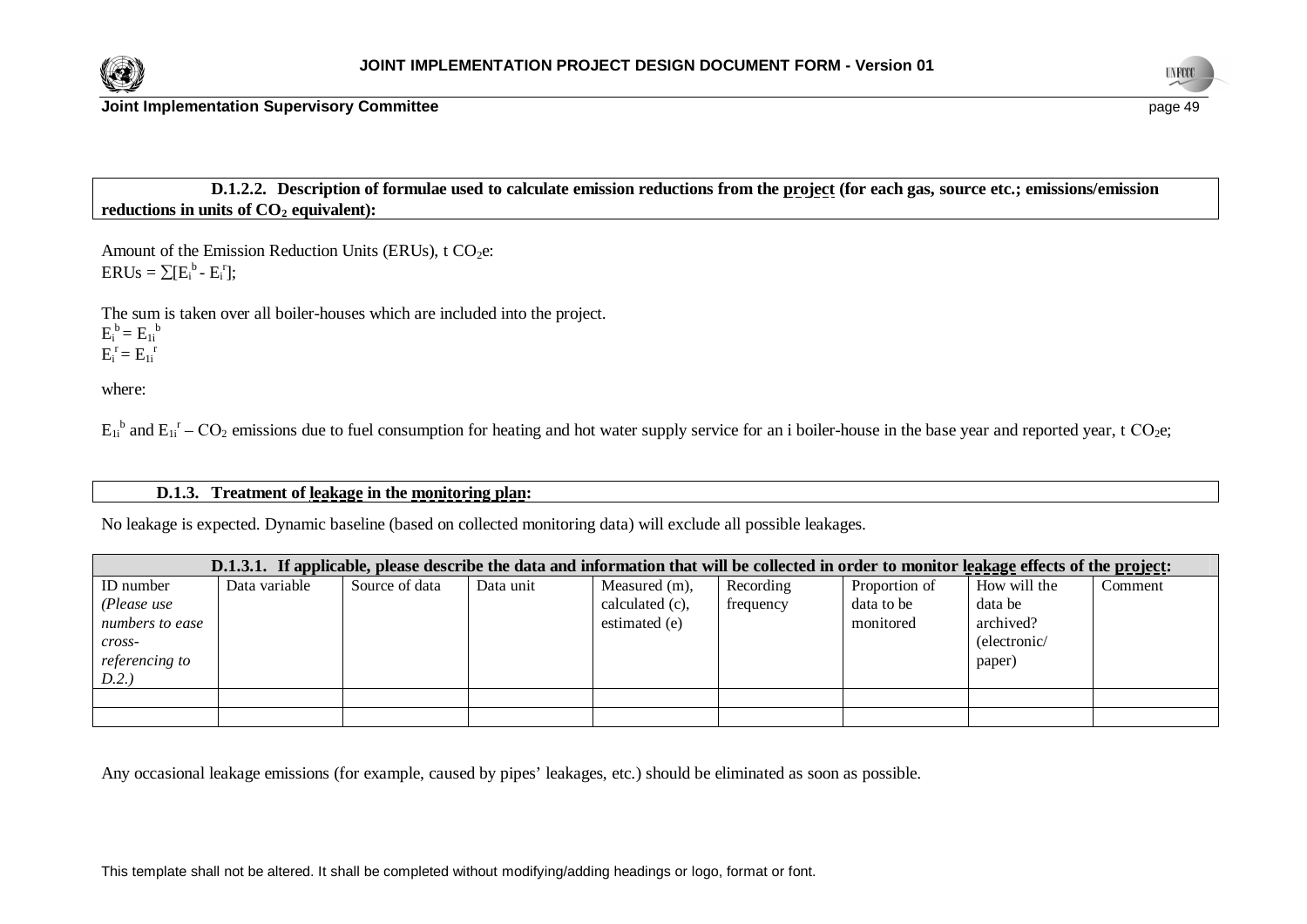



## **D.1.3.2.** Description of formulae used to estimate leakage (for each gas, source etc.; emissions in units of CO<sub>2</sub> equivalent):

No leakages are expected.

**D.1.4. Description of formulae used to estimate emission reductions for the project (for each gas, source etc.; emissions/emission reductions in units of CO2 equivalent):**

GHG emission reductions from the project are estimated by means of the following formulae:

 $ERUs = E_b - E_r.$ 

where: ERUs – emission reduction units, t  $CO<sub>2</sub>$ ;  $E_r$  – project emissions, t  $CO_2$  $E_b$  – baseline emissions, t  $CO<sub>2</sub>$ 

## **Baseline emissions**

1) Baseline emissions from heat generating sources operated by the Supplier:  $E_{\text{heat}} = \sum (B_{\text{b(i)}})^* LHV_{\text{b(i)}}$  \*Cef<sub>i</sub>),

Where:

 $B_{b(i)}$  – fuel consumption in baseline scenario (for every fuel), 1000 m<sup>3</sup> (t);

1) Emissions from heat generating sources operated by an Applicant:

 $E_{heat} = \sum (B_{b(i)})^* LHV_{b(i)} *Cef_i$ ,

LHV<sub>r(i)</sub> – Lower Heating Value for each fuel, MJ/m<sup>3</sup> (MJ/kg);

 $Cef_i$  – Carbon Emission Factors for each fuel, Kt  $CO_2/TJ$ .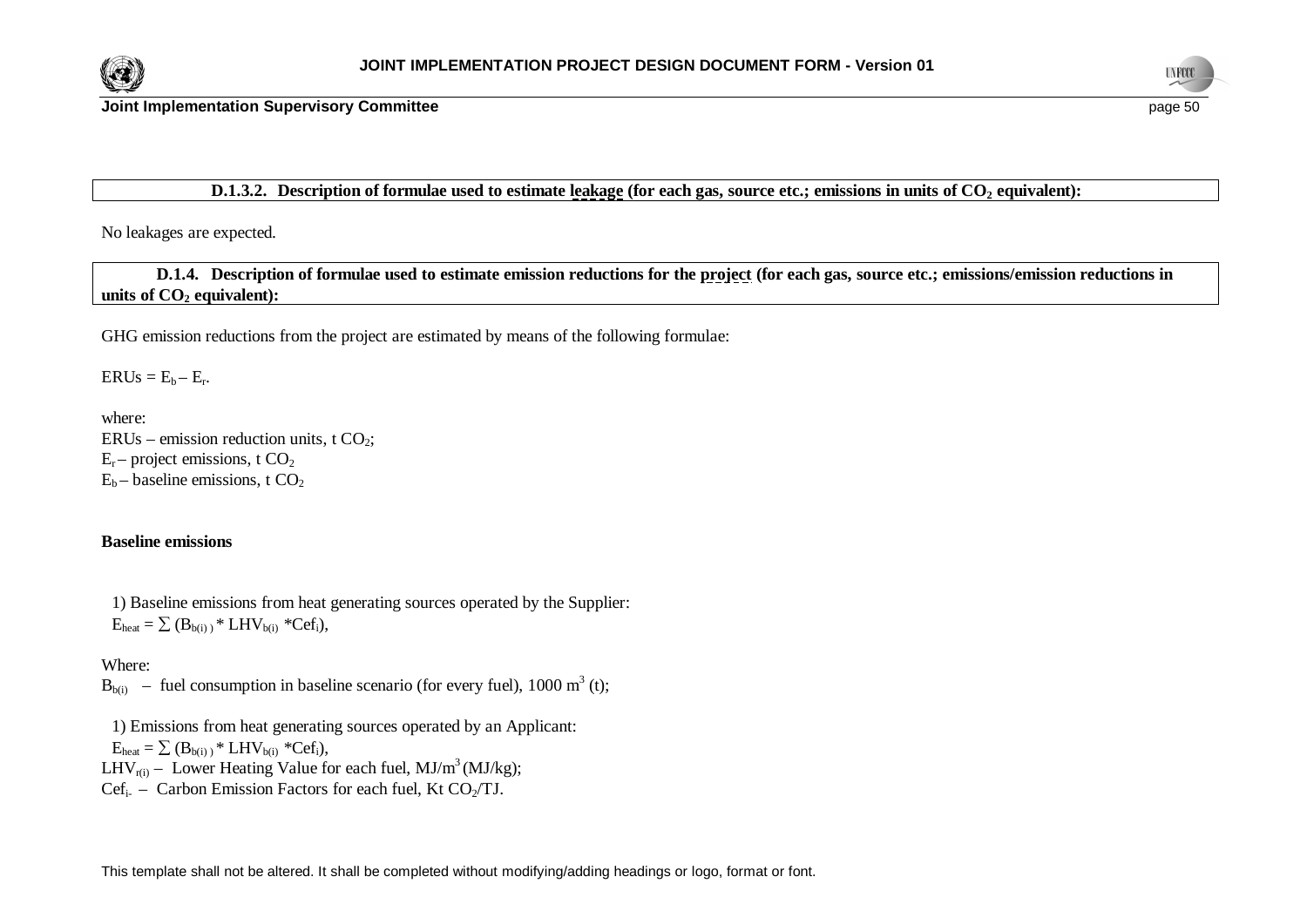





### **Project emissions**

Project scenario emissions from boiler-houses are a sum of actual fuel amounts to be used in any report year (starting from 2008) multiplied by corresponding conversion factors (CF). Actual – means with subtracted fuel saving due to improving of the network efficiency:

 $E_r = \sum ( [B_{r(i)} - V_{(i)}] * LHV_{r(i)} *Cef_i),$ 

where:

 $E_r$  – project emissions in any reported year, t  $CO_2$  $B_{r(i)}$  – fuel consumption in the project scenario (for each fuel), ths m<sup>3</sup> (t);  $V_{(i)}$  –fuel saving due to network rehabilitation for each fuel, ths m<sup>3</sup> (t); LHV<sub>r(i)</sub> – Lower Heating Value for each fuel, MJ/m<sup>3</sup> (MJ/kg);  $Cef_i$  – Carbon Emission Factors for each fuel, Kt CO<sub>2</sub>/TJ.

 $B_{r(i)} = [B_{b(i)} * LHV_{b(i)} * (Baseline Boilers Efficiency)_i ] / [LHV_{r(i)} * (Project Boilers Efficiency)_i ],$ 

 $V_{(i)} = B_{b(i)} - B_{b(i)} * (100-L_b) / (100-L_r),$ 

### where:

 $B_{b(i)}$  – fuel consumption in the baseline scenario (for each fuel), ths m<sup>3</sup> (t);

 $L_b$  – heat losses in the network in the baseline scenario, %;

 $L_r$  – heat losses in the network in the project scenario, %.

For more detailed information see **Appendix 1, 2 (Boilers), Appendix 3 (Networks).**

**D.1.5. Where applicable, in accordance with procedures as required by the host Party, information on the collection and archiving of information on the environmental impacts of the project:**

According to the State Building Norms of Ukraine A.2.2-1-2003, information on the environmental impact assessment of the project objects is collected and archived in paper form.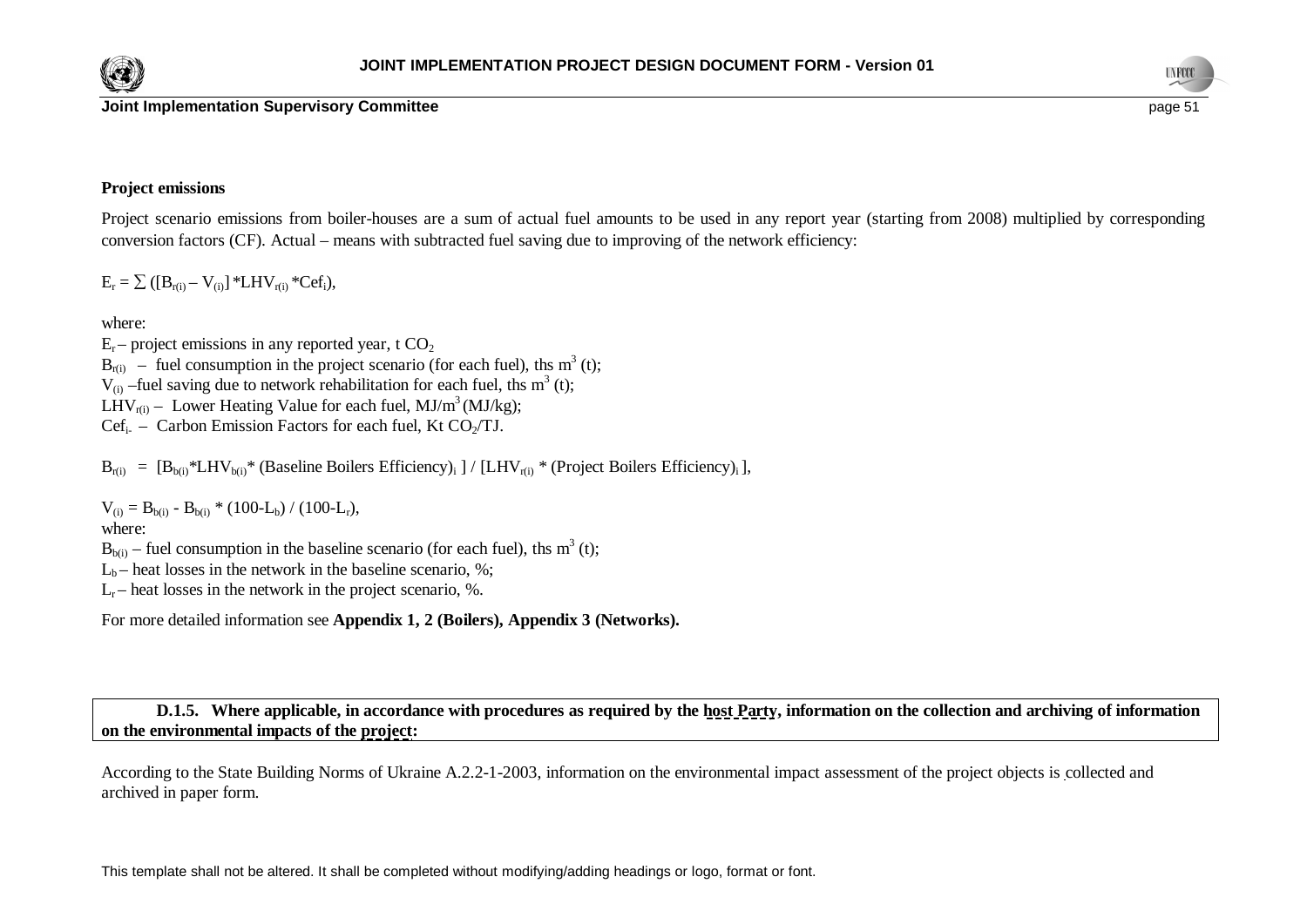



| D.2.                                                     |                                  | Quality control (QC) and quality assurance (QA) procedures undertaken for data monitored:                                                                                                                                        |
|----------------------------------------------------------|----------------------------------|----------------------------------------------------------------------------------------------------------------------------------------------------------------------------------------------------------------------------------|
| Data                                                     | Uncertainty level of data        | Explain QA/QC procedures planned for these data, or why such procedures are not necessary.                                                                                                                                       |
| (Indicate table and<br>ID number)                        | (high/medium/low)                |                                                                                                                                                                                                                                  |
| Quantity of natural gas<br>consumed by boiler<br>houses. | Low for gas.<br>Low for fuel oil | Measuring instruments must be calibrated according to national regulations (usually every year)                                                                                                                                  |
| Amount of fuel oil<br>consumed by boiler<br>houses.      | Low for coal                     |                                                                                                                                                                                                                                  |
| Amount of coal<br>consumed by boiler<br>houses.          |                                  |                                                                                                                                                                                                                                  |
| Outside temperature.                                     | Low                              | Outside temperature data from two boiler houses located in the same town should be similar.                                                                                                                                      |
| Inside temperature.                                      | Low                              | Each boiler house operator who uses services of the boiler house he operates will be responsible for accurate<br>data acquisition during heating season.                                                                         |
| Fuel quality (Lower<br>Heating Values).                  | Low                              | Even though there is no need to mistrust fuel suppliers, the Supplier will periodically check the data<br>provided by fuel suppliers through performing chemical analyzes of supplied fuel (usually once per heating<br>season). |
| Number of customers<br>(heating area).                   | Low                              | Statistic data. No quality assurance is needed.                                                                                                                                                                                  |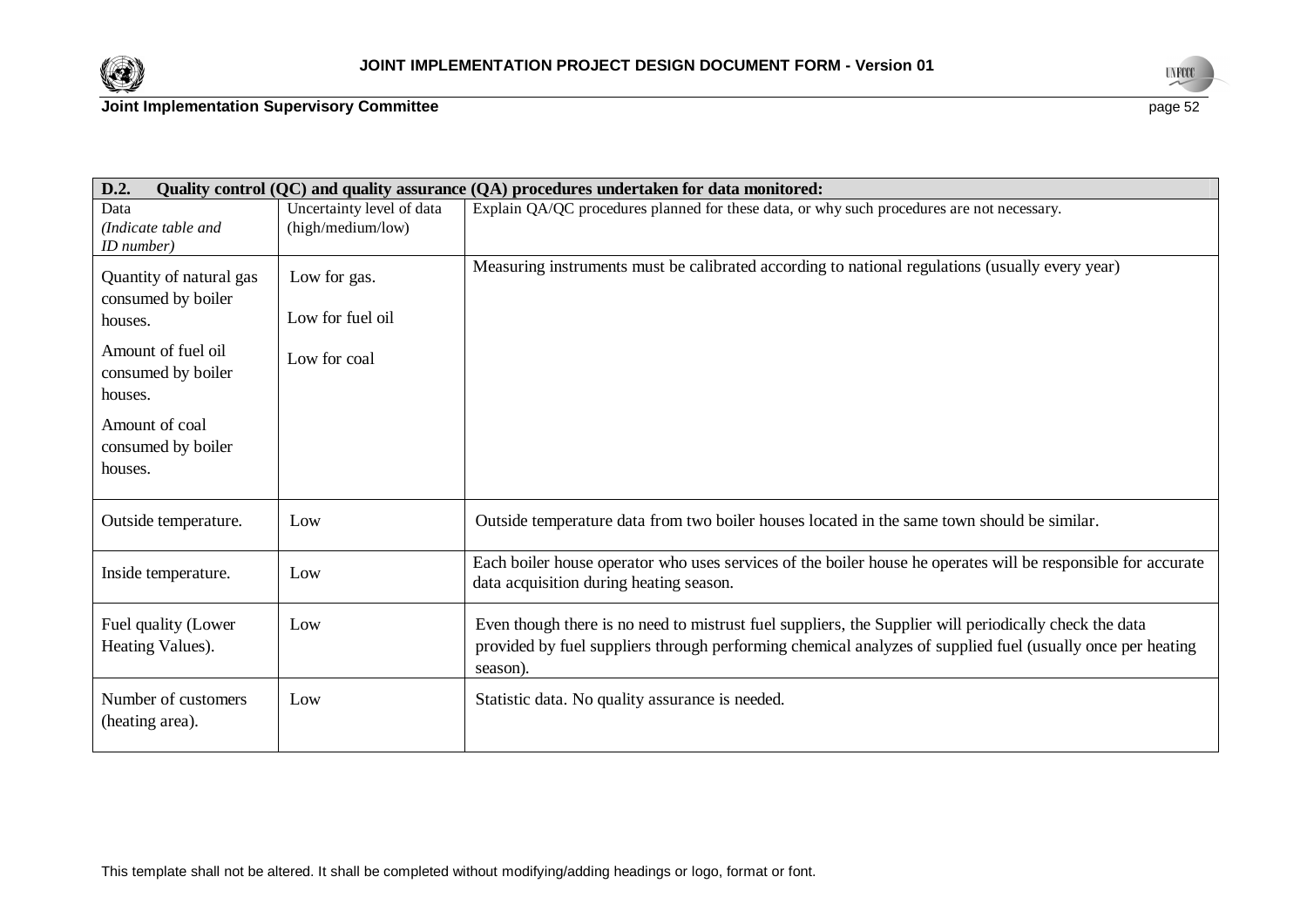



**Joint Implementation Supervisory Committee page 13 page 13 page 13 page 13 page 53** 

## **D.3. Please describe the operational and management structure that the project operator will apply in implementing the monitoring plan:**

The operational structure will include operation departments (repairement and adjustment, etc.) of Supplier (JSC "Oblteplocomunenergo") and boiler house operation personnel.

The management structure will include management departments of Supplier and specialists of the project developer (Institute of Engineering Ecology).

## **D.4. Name of person(s)/entity(ies) establishing the monitoring plan:**

The monitoring plan is determined by the Institute of Engineering Ecology (IEE), project developer and project partner, in collaboration with European Institute for safety, security, insurance and environmental techniques (SVT e.V.), project consultant, and JSC "Oblteplocomunenergo", project supplier.

IEE: Institute of Engineering Ecology Kiev, Ukraine. Dmitri Paderno, Vice director, PhD. Phone: (+38 044 453 28 62) Fax: (+38 044 456 92 62) e-mail: [engeco@kw.ua](mailto:engeco@kw.ua)

SVT e.V.: European Institute for safety, security, insurance and environmental techniques Bous, Germany. Vladimir Gomon, Managing Engineer, PhD. Phone: (+49 68 34 77 07 71) Fax: (+49 68 34 92 07 50) e-mail: [GomonVladimir@aol.com](mailto:GomonVladimir@aol.com)

JSC "Oblteplocomunenergo":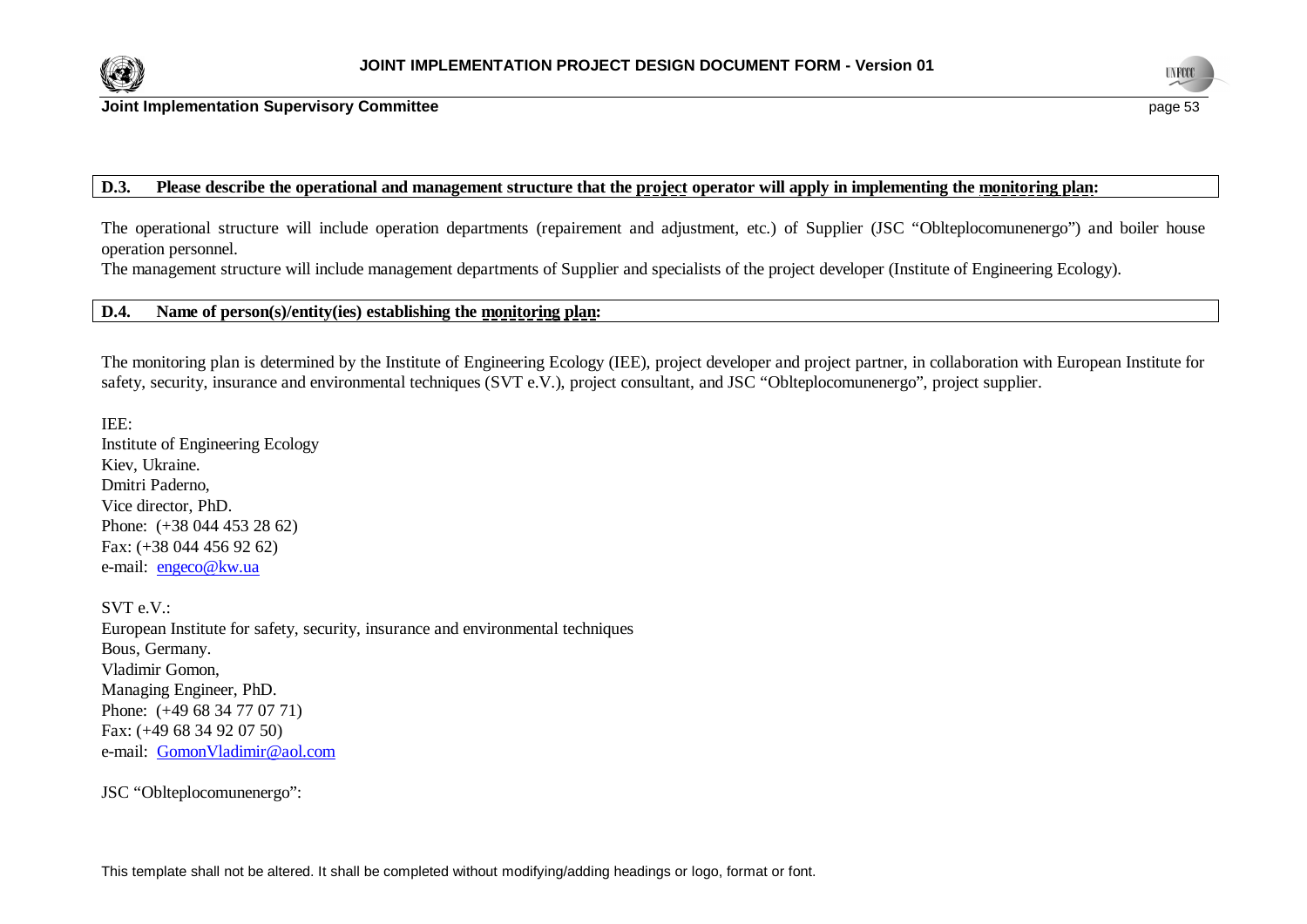



Chernihiv, Ukraine. Victor Olejnik, Head of Production department. Phone: (+38 0462 27 43 24) Fax: (+38 0462 27 43 24) e-mail: [oav@teplo.cn.ua](mailto:oav@teplo.cn.ua)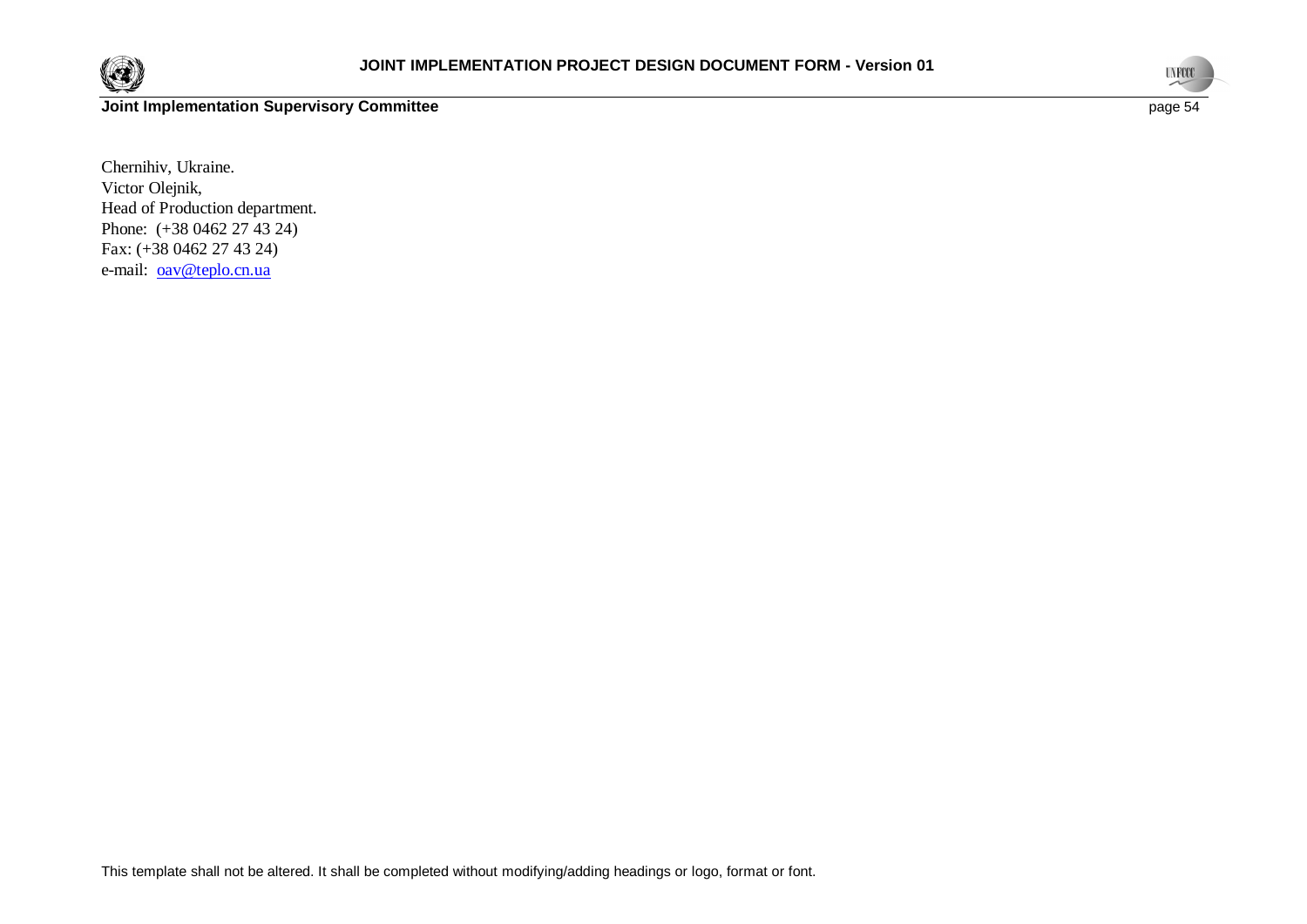

### **SECTION E. Estimation of greenhouse gas emission reductions**

## **E.1. Estimated project emissions:**

Project Carbon Emission Factors are assumed equal to the Baseline Carbon Emission Factors.

### **Calculation of Project Activity Level**

Project's activity level, estimated by fuel consumption, will be reduced comparing to the baseline activity level due to fuel saving.

|                                                         | Project Natural Gas | Project Natural           | Project Natural |
|---------------------------------------------------------|---------------------|---------------------------|-----------------|
|                                                         | Consumption after   | Gas Saving due to         | Gas             |
|                                                         | boiler-houses       | heat networks             | Consumption,    |
|                                                         | rehabilitation,     | rehabilitation,           | ths $Nm^3/yr$   |
|                                                         | ths $Nm^3/yr$       | ths Nm <sup>3</sup> /year |                 |
| JSC "Oblteplocomunenergo",<br>Chernihiv city            | 61674.7             | 8720.9                    | 52953.8         |
| JSC, Oblteplocomunenergo",<br>Chernihiv Region          | 20841.3             | 2397.0                    | 18444.3         |
| JSC,,Oblteplocomunenergo",<br><b>Subtotal</b>           | 82516.1             | 11117.9                   | 71398.2         |
| "Nizhynteplomerezhi" Ltd.                               | 24890.9             | 5997.9                    | 18893.0         |
| ME "Prilukiteplovodopostachannya"                       | 22359.9             | 2118.4                    | 20241.5         |
| ME "Bahmachteplomerezhi"                                | 4412.6              | 77.7                      | 4334.9          |
| PEHN "Borznateplocomunenergo"                           | 1560.1              | 22.5                      | 1537.6          |
| ME "Nosivski teplovi merezhi"                           | 1509.4              | 406.4                     | 1103.0          |
| Varva filial of JSC "Volodar"                           | 1932.4              | 23.4                      | 1909.0          |
| Other enterprises,<br><b>Chernihiv Region, Subtotal</b> | 56665.3             | 8646.3                    | 48019.0         |
| <b>Total</b>                                            | 139181.4            | 19764.2                   | 119417.2        |

### *Table 7. Project fuel consumption*

Detailed information is presented in **Appendix 1, 2 (Boilers), Appendix 3 (Networks).**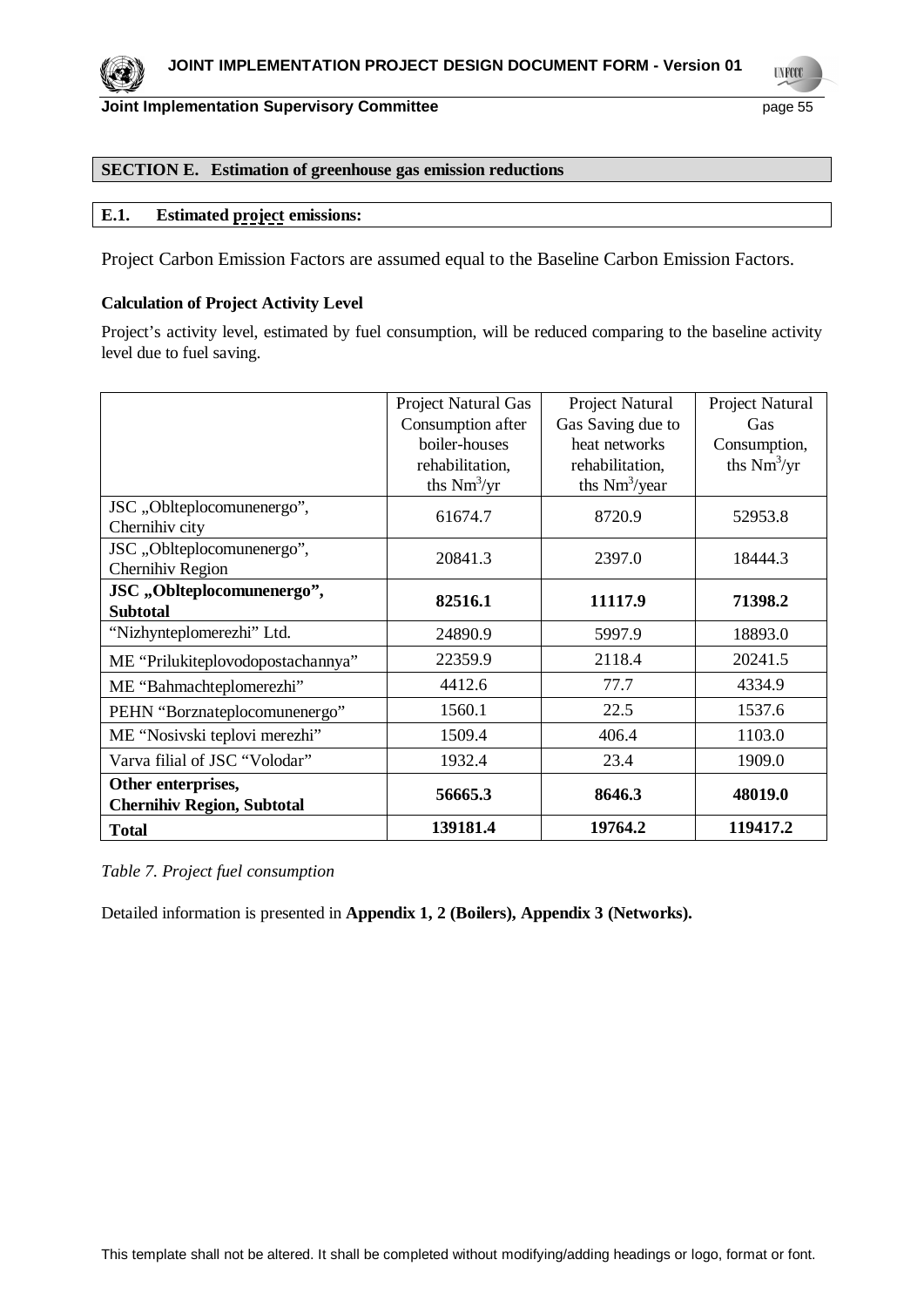

## **Estimation of Direct Project Emissions**

|                                   | Project<br>emissions,<br>t $CO2$ | Project emissions<br>reduction due to heat<br>network reconstruction,<br>t $CO2$ | General project<br>emissions,<br>t $CO2$ |
|-----------------------------------|----------------------------------|----------------------------------------------------------------------------------|------------------------------------------|
| JSC, Oblteplocomunenergo",        |                                  |                                                                                  |                                          |
| Chernihiv city                    | 120579.3                         | 17025.6                                                                          | 103553.7                                 |
| JSC, , Oblteplocomunenergo",      |                                  |                                                                                  |                                          |
| Chernihiv Region                  | 40746.5                          | 4679.6                                                                           | 36066.9                                  |
| JSC,,Oblteplocomunenergo",        |                                  |                                                                                  |                                          |
| <b>Subtotal</b>                   | 161325.9                         | 21705.3                                                                          | 139620.6                                 |
| "Nizhynteplomerezhi"Ltd.          | 48594.2                          | 11709.6                                                                          | 36884.6                                  |
| <b>ME</b>                         |                                  |                                                                                  |                                          |
| "Prilukiteplovodopostachannya"    | 43653.0                          | 4135.7                                                                           | 39517.3                                  |
| ME "Bahmachteplomerezhi"          | 8615.4                           | 151.7                                                                            | 8463.7                                   |
| <b>PEHN</b>                       |                                  |                                                                                  |                                          |
| "Borznateplocomunenergo"          | 3045.6                           | 43.9                                                                             | 3001.6                                   |
| ME "Nosivski teplovi merezhi"     | 2946.0                           | 793.4                                                                            | 2152.6                                   |
| Varva filial of JSC "Volodar"     | 3771.8                           | 45.7                                                                             | 3726.1                                   |
| Other enterprises,                |                                  |                                                                                  |                                          |
| <b>Chernihiv Region, Subtotal</b> | 110625.9                         | 16880.0                                                                          | 93745.9                                  |
| <b>Total</b>                      | 271951.8                         | 38585.3                                                                          | 233366.5                                 |

*Table 8. Project Emissions of CO2 after project implementation*

Project emissions are  $\sim$  233 366.5 t CO<sub>2</sub>

**UNFCCC**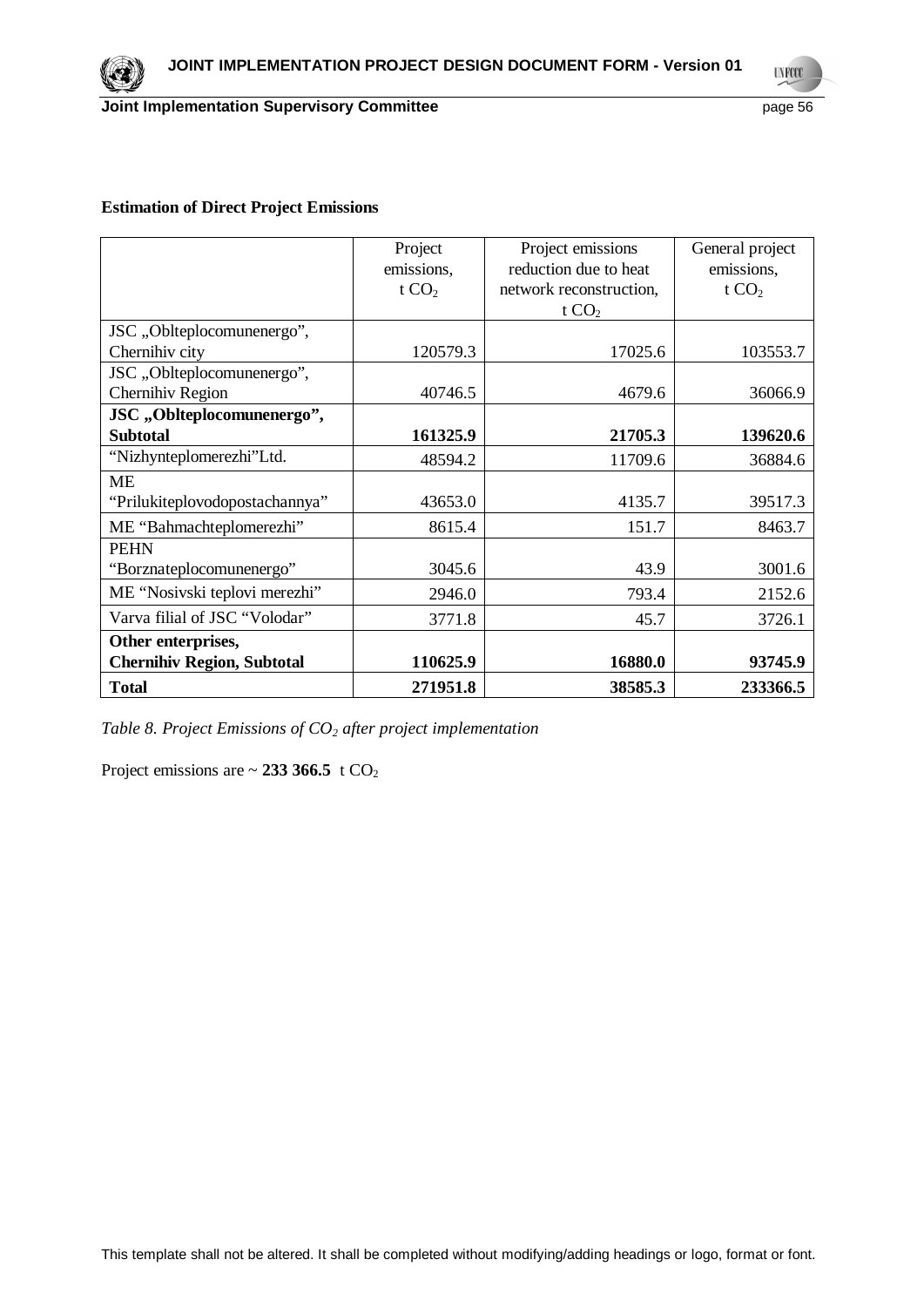

**UNFOCO** 

## **E.2. Estimated leakage:**

We assume that possible leakage is negligible that is less than 1% of the total direct emissions. These indirect emissions are not under control of project developer so we do not include them in calculations**.**

### **E.3. The sum of E.1. and E.2.:**

Project Emissions + Leakages =  $233\,366.5 + 0 = 233\,366.5 \text{ T CO}_2$ .

## **E.4. Estimated baseline emissions:**

## **Baseline emissions estimation**

|                                             | Baseline emissions,<br>t $CO2$ |
|---------------------------------------------|--------------------------------|
|                                             |                                |
| JSC, Oblteplocomunenergo", Chernihiv city   | 137221.6                       |
| JSC "Oblteplocomunenergo", Chernihiv Region | 46404.9                        |
| JSC "Oblteplocomunenergo", Subtotal         | 183626.5                       |
| "Nizhynteplomerezhi" Ltd.                   | 55490.1                        |
| ME "Prilukiteplovodopostachannya"           | 49667.1                        |
| ME "Bahmachteplomerezhi"                    | 9815.7                         |
| PEHN "Borznateplocomunenergo"               | 6768.5                         |
| ME "Nosivski teplovi merezhi"               | 3312.0                         |
| Varva filial of JSC "Volodar"               | 4319.2                         |
| Other enterprises,                          |                                |
| <b>Chernihiv Region, Subtotal</b>           | 129372.5                       |
| <b>Total</b>                                | 312999.0                       |

## *Table 9. Baseline Emissions of CO<sup>2</sup>*

Baseline emissions  $\sim 312999.0 \text{ t } CO_2$ .

More detailed calculation of resulting annual Baseline Carbon Emissions, that would take place during typical heating season if JSC "Oblteplocomunenergo" DH system remains unchanged, see in **section B** and **Appendixes 1 - 2 (Boilers)**.

### **E.5. Difference between E.4. and E.3. representing the emission reductions of the project:**

Project Emission Reduction = Baseline emission-(Project emission +Estimated leakage) = **312 999.0 - 233 366.5 = 79 632.5 t**  $CO<sub>2</sub>$  **/ yr.**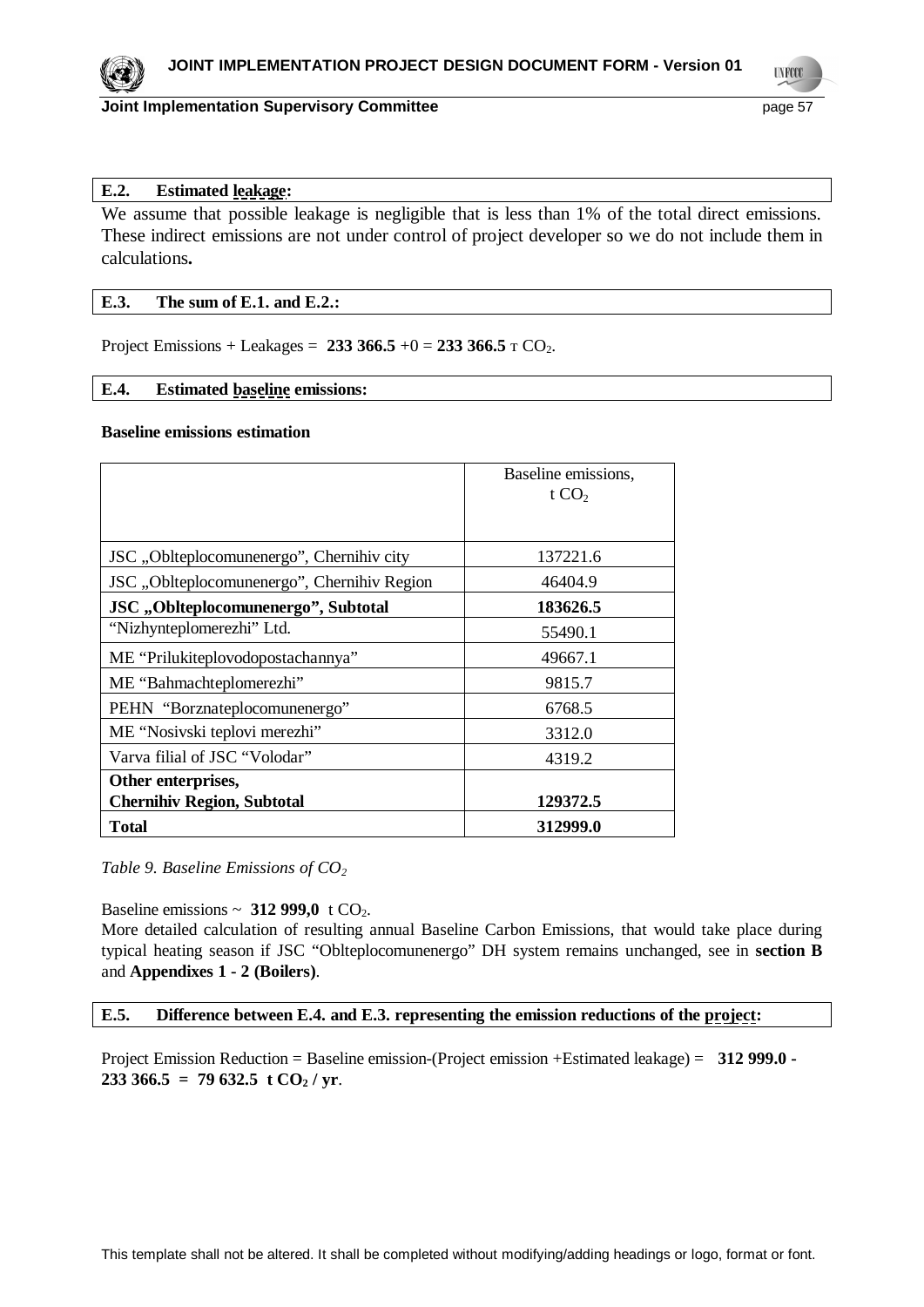In course of the project implementation, the different emission reduction will be achieved at the different stages of project implementation. The amounts of emission reduction are represented in Paragraph **A.4.3.1.**

| Year            | GHG emissions reduction,                |                | Total    |              |
|-----------------|-----------------------------------------|----------------|----------|--------------|
|                 |                                         | t $CO2$        |          | accumulative |
|                 | <b>JSC</b><br>"Oblteploco<br>munenergo" | Other          | Total    | emission     |
|                 |                                         | enterprizes in |          | reduction,   |
|                 |                                         | Chernihiv      |          | t $CO2$      |
|                 |                                         | Region         |          |              |
| 2004            | 2566.5                                  | 3644.2         | 6210.7   | 6210.7       |
| 2005            | 4568.3                                  | 4754.8         | 9323.0   | 15533.8      |
| 2006            | 7870.0                                  | 8944.2         | 16814.2  | 32348.0      |
| 2007            | 10674.8                                 | 13728.3        | 24403.1  | 56751.1      |
| <b>Subtotal</b> | 25679.6                                 | 31071.5        | 56751.1  |              |
| 2008            | 27083.2                                 | 21593.2        | 48676.4  | 105427.5     |
| 2009            | 27896.6                                 | 25931.5        | 53828.1  | 159255.6     |
| 2010            | 35951.2                                 | 30778.8        | 66730.0  | 225985.5     |
| 2011            | 44005.8                                 | 35626.0        | 79631.8  | 305617.3     |
| 2012            | 44005.8                                 | 35626.0        | 79631.8  | 385249.1     |
| Subtotal        | 178942.5                                | 149555.5       | 328498.1 |              |
| <b>Total</b>    | 204622.1                                | 180627.0       | 385249.1 |              |

*Table 10.Estimated amount of CO2e Emission Reductions*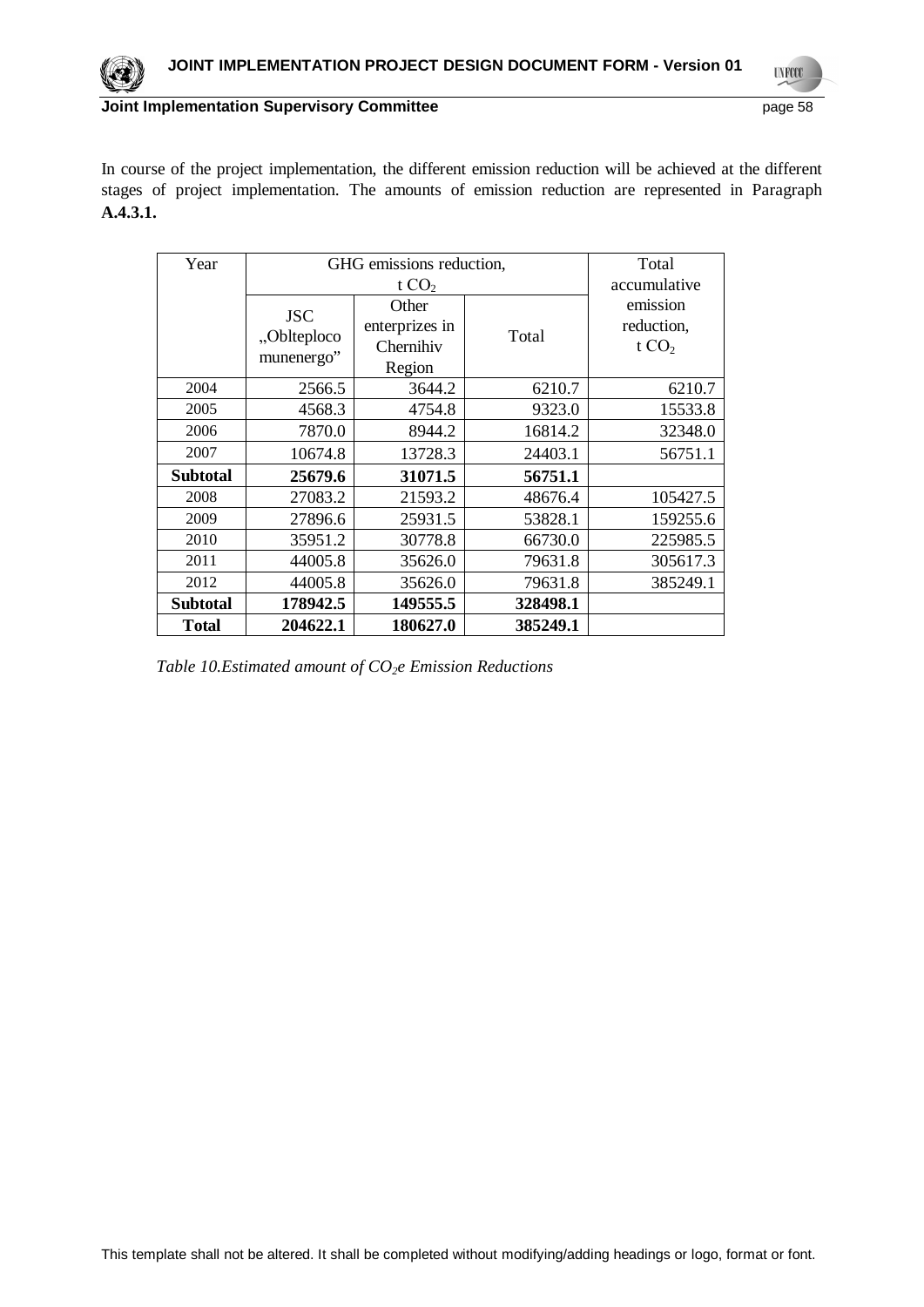|                     | <b>Estimated project</b> | <b>Estimated</b> | <b>Estimated</b>          | <b>Estimated</b>     |
|---------------------|--------------------------|------------------|---------------------------|----------------------|
| Year                | emissions (tones         | leakage          | <b>baseline</b> emissions | emission             |
|                     | of $CO2$                 | (tones of $CO2$  | (tones of $CO2$           | reduction (tones     |
|                     | equivalent)              | equivalent)      | equivalent)               | of $CO2$ equivalent) |
| 2004                | 306788                   | $\boldsymbol{0}$ | 312999                    | 6211                 |
| 2005                | 303676                   | $\overline{0}$   | 312999                    | 9323                 |
| 2006                | 296185                   | $\overline{0}$   | 312999                    | 16814                |
| 2007                | 288596                   | $\overline{0}$   | 312999                    | 24403                |
| <b>Subtotal</b>     | 1195245                  | $\bf{0}$         | 1251996                   | 56751                |
|                     |                          |                  |                           |                      |
| 2008                | 264323                   | $\overline{0}$   | 312999                    | 48676                |
| 2009                | 259171                   | $\overline{0}$   | 312999                    | 53828                |
| 2010                | 246269                   | $\overline{0}$   | 312999                    | 66730                |
| 2011                | 233367                   | $\overline{0}$   | 312999                    | 79632                |
| 2012                | 233367                   | $\overline{0}$   | 312999                    | 79632                |
| <b>Subtotal</b>     | 1236497                  | $\bf{0}$         | 1564995                   | 328498               |
|                     |                          |                  |                           |                      |
| 2013                | 233367                   | $\boldsymbol{0}$ | 312999                    | 79632                |
| 2014                | 233367                   | $\overline{0}$   | 312999                    | 79632                |
| 2015                | 233367                   | $\overline{0}$   | 312999                    | 79632                |
| 2016                | 233367                   | $\overline{0}$   | 312999                    | 79632                |
| 2017                | 233367                   | $\overline{0}$   | 312999                    | 79632                |
| 2018                | 233367                   | $\overline{0}$   | 312999                    | 79632                |
| 2019                | 233367                   | $\overline{0}$   | 312999                    | 79632                |
| 2020                | 233367                   | $\overline{0}$   | 312999                    | 79632                |
| 2021                | 233367                   | $\boldsymbol{0}$ | 312999                    | 79632                |
| 2022                | 233367                   | $\overline{0}$   | 312999                    | 79632                |
| 2023                | 233367                   | $\overline{0}$   | 312999                    | 79632                |
| <b>Subtotal</b>     | 2567037                  | $\bf{0}$         | 3442989                   | 875952               |
| <b>Total</b> (tones |                          |                  |                           |                      |
| of $CO2$            |                          |                  |                           |                      |
| equivalent)         | 4998779                  | $\bf{0}$         | 6259980                   | 1261201              |

# **E.6. Table providing values obtained when applying formulae above:**

*Table 11. Table providing values obtained when applying formulae above*

**UNFCCC**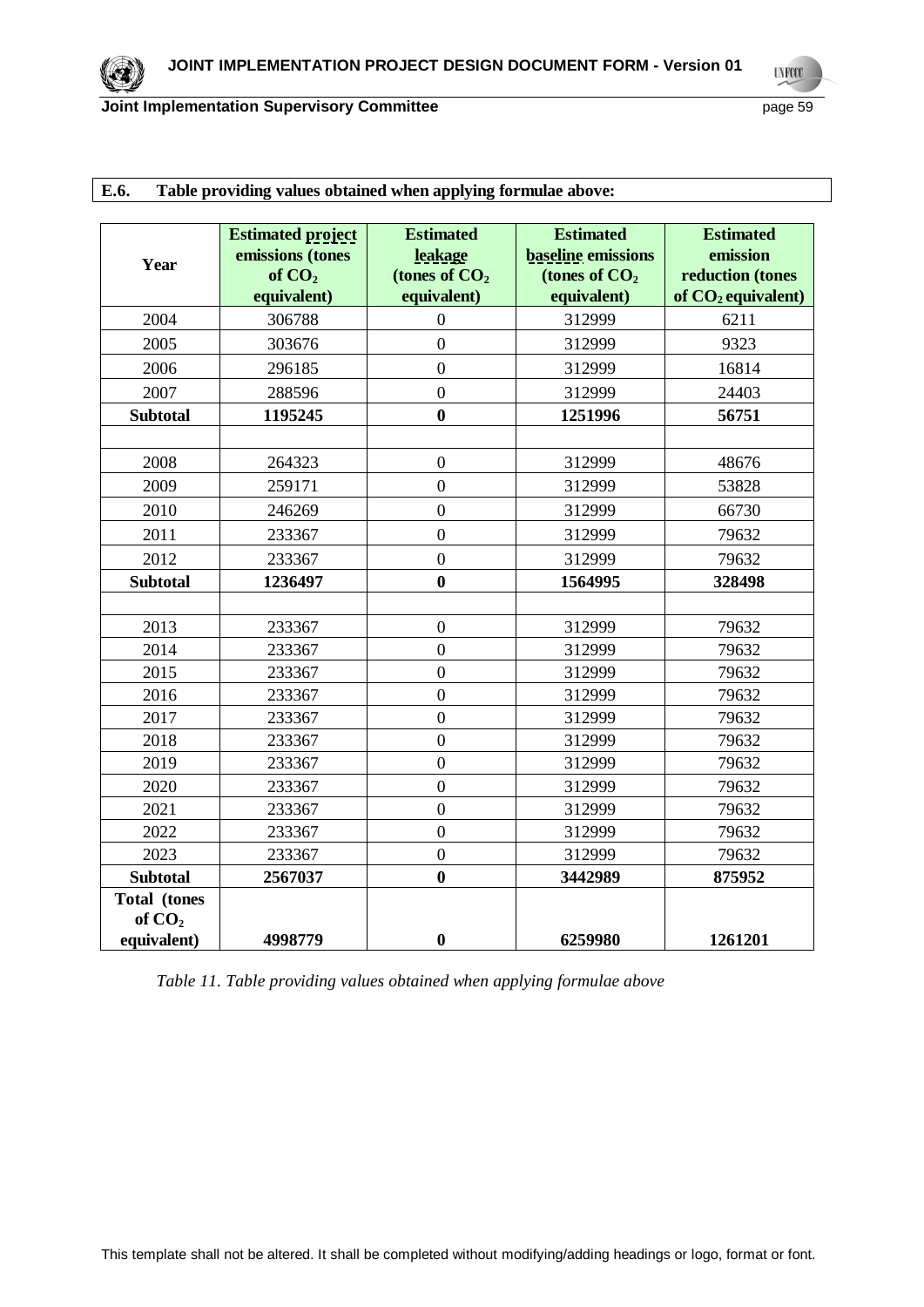**UNFOCO** 

### **SECTION F. Environmental impacts**

## **F.1. Documentation on the analysis of the environmental impacts of the project, including transboundary impacts, in accordance with procedures as determined by the host Party:**

According to the Ukrainian rules, the design documentation for the new building, reconstruction and technical re-equipment of industrial and civil objects must include the environmental impact assessment, the main requirements for which are listed in the State Building Norms of Ukraine A.2.2-1-2003.

JSC "Obleteplocomunenergo" has all the necessary Environmental Impact Assessments for its activity on heating system rehabilitation according to Ukrainian legislation.

Overall, the project "District Heating System Rehabilitation of ɋhernihiv Region" will have a positive effect on environment. Following points will give detailed information on environmental benefits.

1. Project implementation will allow saving over  $32.8$  million  $Nm<sup>3</sup>$  of natural gas, 890 tons of heavy oil and 6358 tons of coal per year starting from 2011. Natural gas and coal are non-renewable resources and their saving is important.

2. Project implementation will reduce direct  $CO<sub>2</sub>$  emissions from city and regional boilers by 79 thousand tons per year starting from 2011 due to increased boilers efficiencies, achieved through installation of upto-date boiler equipment, particularly new boilers, heat utilizers and new boiler burners, and installation of pre-insulated network pipes (197 km) instead of existing regular network pipes.

3. Due to fuel saving and the new environmentally friendlier technologies of fuel combustion, project implementation will reduce emissions of  $SO_x$ ,  $NO_x$ ,  $CO$  and particulate matter (co-products of combustion).

4. It is expected that due to a better DH service Chernihiv region population will reduce electricity consumption from electric heaters thus reducing power plants emissions of  $CO_2$ ,  $SO_3$ ,  $NO_3$ ,  $CO$  and particulate matter.

**F.2. If environmental impacts are considered significant by the project participants or the host Party, please provide conclusions and all references to supporting documentation of an environmental impact assessment undertaken in accordance with the procedures as required by the host Party:**

### **Impact on the water medium**

Impact on the water medium is present. Impact on water resources is will be the same as in baseline scenario. The existing technology of heat energy production exploited at the objects of JSC "Oblteplocomunenergo" foresees discharging of waste water to the sewage network with obligatory chemical control in accordance to Water Code of Ukraine, GOST 28.74-82 "Hygienic regulations and quality control", SNiP 4630-92 on determining maximum concentration limits for internal water bodies. Discharge of wastewater to the open water bodies will not take place.

Project implementation will have positive environmental effect. It will allow to decrease the water consumption and as a result – to decrease the amount of waste water.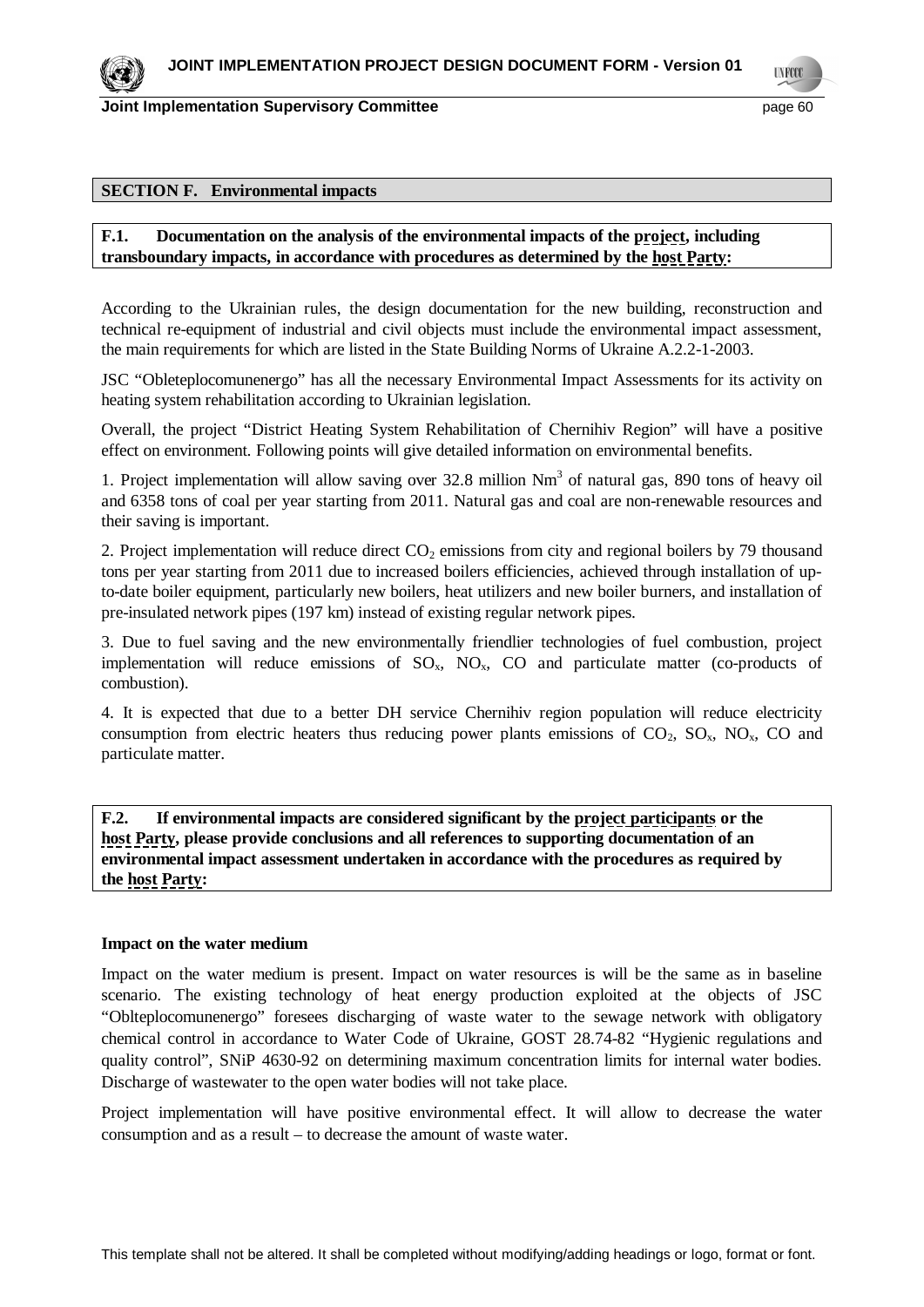**TNFOO** 

### **Effects on the medium air**

The project implementation will have positive effect on air medium:

- Reduction of NO<sub>x</sub>, SO<sub>x</sub>, CO and PM due to application of cleaner technologies at boiler houses;
- Reduction of electricity consumption results in lower emissions of the same air pollutants;
- Heat stress on the atmosphere (due to lower temperatures of flue gases);
- Lower emissions per unit of fuel at the same load on boiler house.

### **Effects on land use**

Impact on the land medium is not present.

Relevant regulation is the sphere of land use is presented by the Land Code of Ukraine. National technological practice/standard: GOST 17.4.1.02.-83 "Protection of Nature, Soils. Classification of chemical substances for pollution control".

### **Effects on biodiversity**

Impact on biodiversity is not present.

### **Waste generation, treatment and disposal**

Waste generation, treatment and disposal are present. In the process of project implementation the generation of waste will occur after disassembling of physically and morally obsolete equipment, burners, pipes, etc. Also there will occur some construction waste due to destruction of boiler settling, boiler house foundations etc.

Positive effect on the environment is recycling of old equipment is a positive effect by the definition.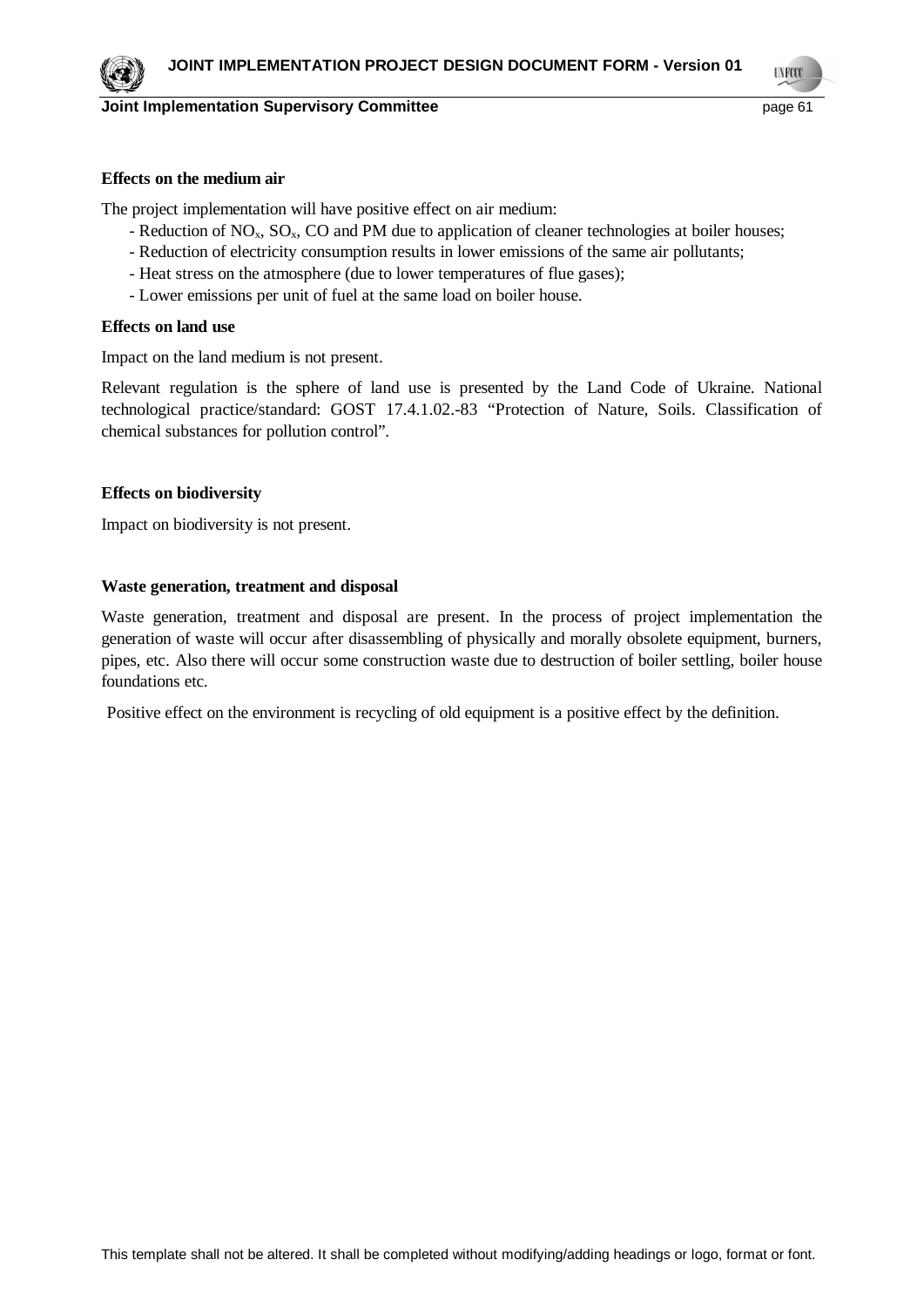

### **SECTION G. Stakeholders' comments**

### **G.1. Information on stakeholders' comments on the project, as appropriate:**

The authorities in Chernihiv Region have expressed the strong support for the project.

The project is already approved by local authorities, namely Chernihiv Regional State Administration, and Ukrainian government representatives, namely Ministry for Environmental Protection of Ukraine and Ministry of Construction, Architecture, Housing and Municipal Economy of Ukraine.

According to Ukrainian rules, all projects for new building, reconstruction and technical re-equipment of industrial and civil objects that require EIA, also requires information of population about it through the local administration [State Building Norms of Ukraine A.2.2-1-2003, p.1.6].

In line with this, information on each sub-project on rehabilitation of the each object included in the Project was published in a local newspaper. According to information from JSC "Oblteplocomunenergo", no local stakeholder comments were received.

In addition, the Project was presented at the XIV (Sevastopol, June 14-17, 2004), XV (Sevastopol, June 13-16, 2005), XVI (Sevastopol, June 6-10, 2006), XVII (Yalta, June 5-9, 2007) and XVIII (Yalta, June 10-14, 2008) International Conferences "Problems of Ecology and Exploitation of Energy Objects", where it was comprehensively discussed with representatives of governmental and District heating organisations.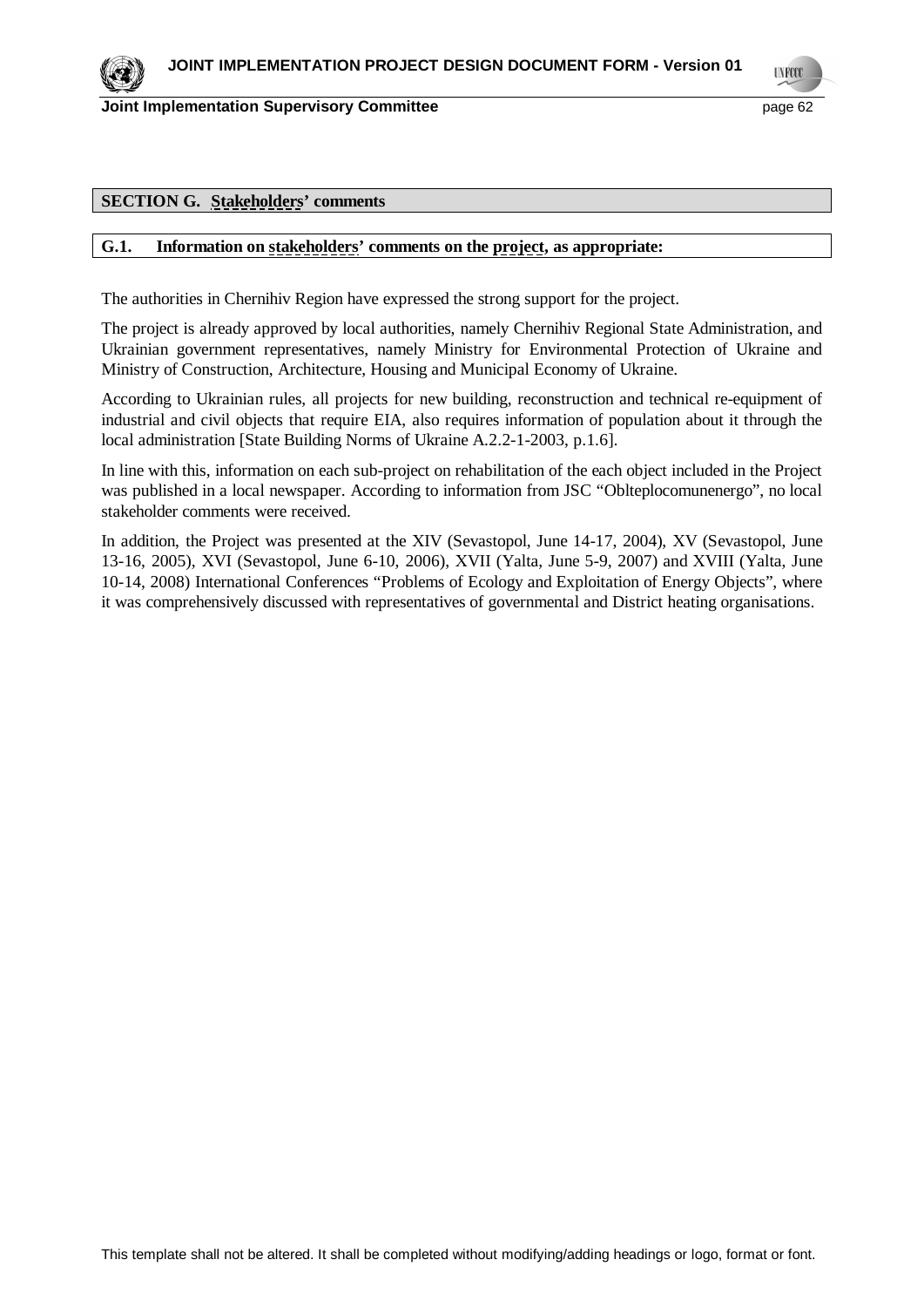**UNFCCC** 

## Annex 1

# **CONTACT INFORMATION ON PROJECT PARTICIPANTS**

## **Partner - Supplier:**

| Organisation:    | JSC "Oblteplocomunenergo |
|------------------|--------------------------|
| Street/P.O.Box:  | Komsomolska str          |
| Building:        | 55b                      |
| City:            | Chernihiv                |
| State/Region:    | Chernihiv                |
| Postal code:     | 14000                    |
| Country:         | Ukraine                  |
| Phone:           | +38 04622 74324          |
| Fax:             | +38 04622 74324          |
| E-mail:          | oav@teplo.cn.ua          |
| URL:             |                          |
| Represented by:  |                          |
| Title:           | Chief of the Board       |
| Salutation:      | Mr.                      |
| Last name:       | Barbarov                 |
| Middle name:     | Anatolievich             |
| First name:      | Yurij                    |
| Department:      |                          |
| Phone (direct):  | +38 04622 74324          |
| Fax (direct):    | +38 04622 74324          |
| Mobile:          |                          |
| Personal e-mail: |                          |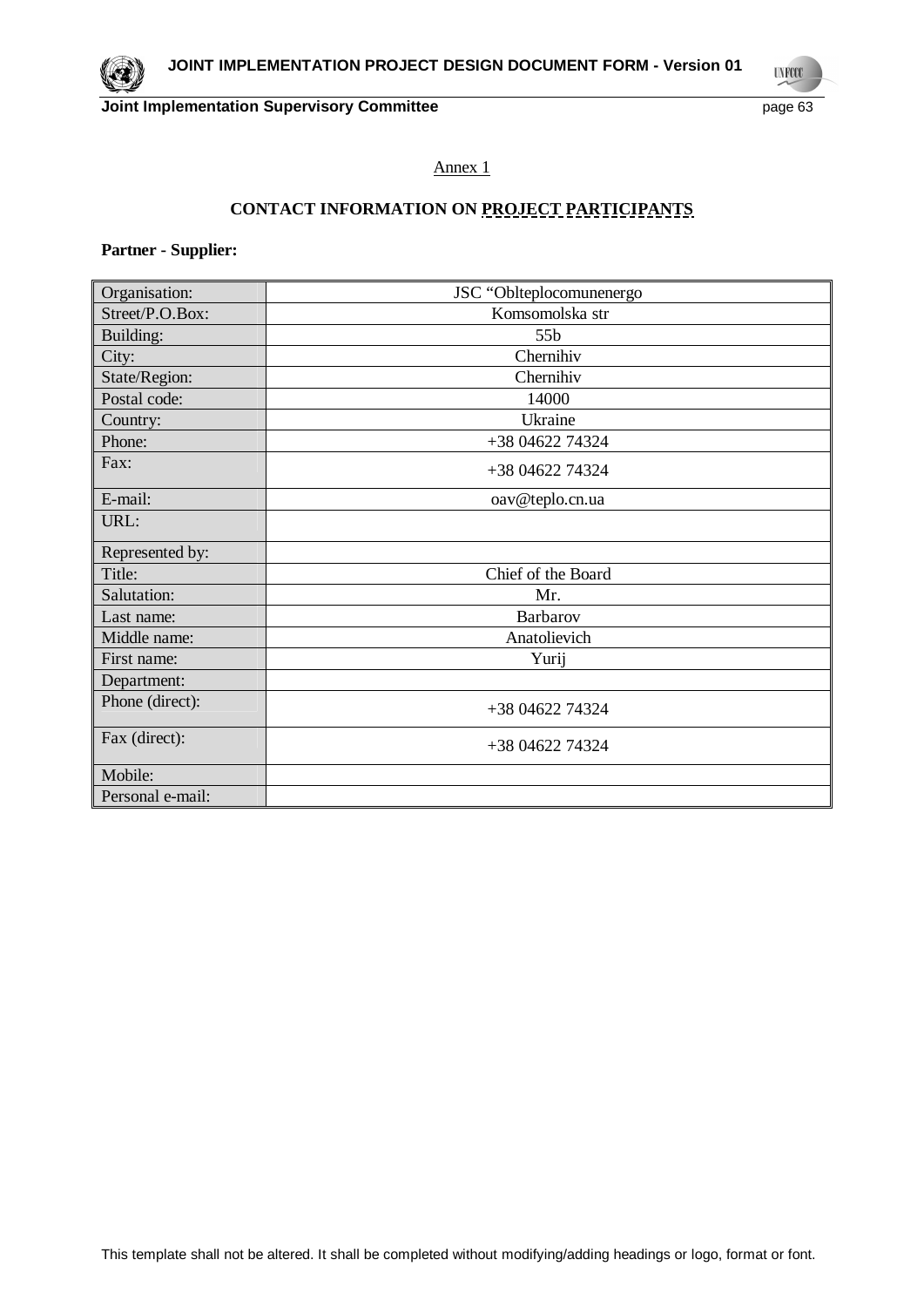

**UNFCCC** 

## **Partner - Purchaser:**

| Organisation:    | Deutsche Bank AG,               |
|------------------|---------------------------------|
|                  |                                 |
|                  | London branch, Reg.No. BR000005 |
| Street/P.O.Box:  | 1 Great Winchester Street       |
| Building:        | <b>Winchester House</b>         |
| City:            | London                          |
| State/Region:    |                                 |
| Postal code:     | <b>EC2N 2DB</b>                 |
| Country:         | <b>United Kingdom</b>           |
| Phone:           | +44 20 7545 8000                |
| Fax:             | +44 11 3336 1103                |
| E-mail:          |                                 |
| URL:             |                                 |
| Represented by:  |                                 |
| Title:           |                                 |
| Salutation:      | Mr.                             |
| Last name:       | Orlando                         |
| Middle name:     |                                 |
| First name:      | <b>Brett</b>                    |
| Department:      |                                 |
| Phone (direct):  |                                 |
| Fax (direct):    |                                 |
| Mobile:          |                                 |
| Personal e-mail: |                                 |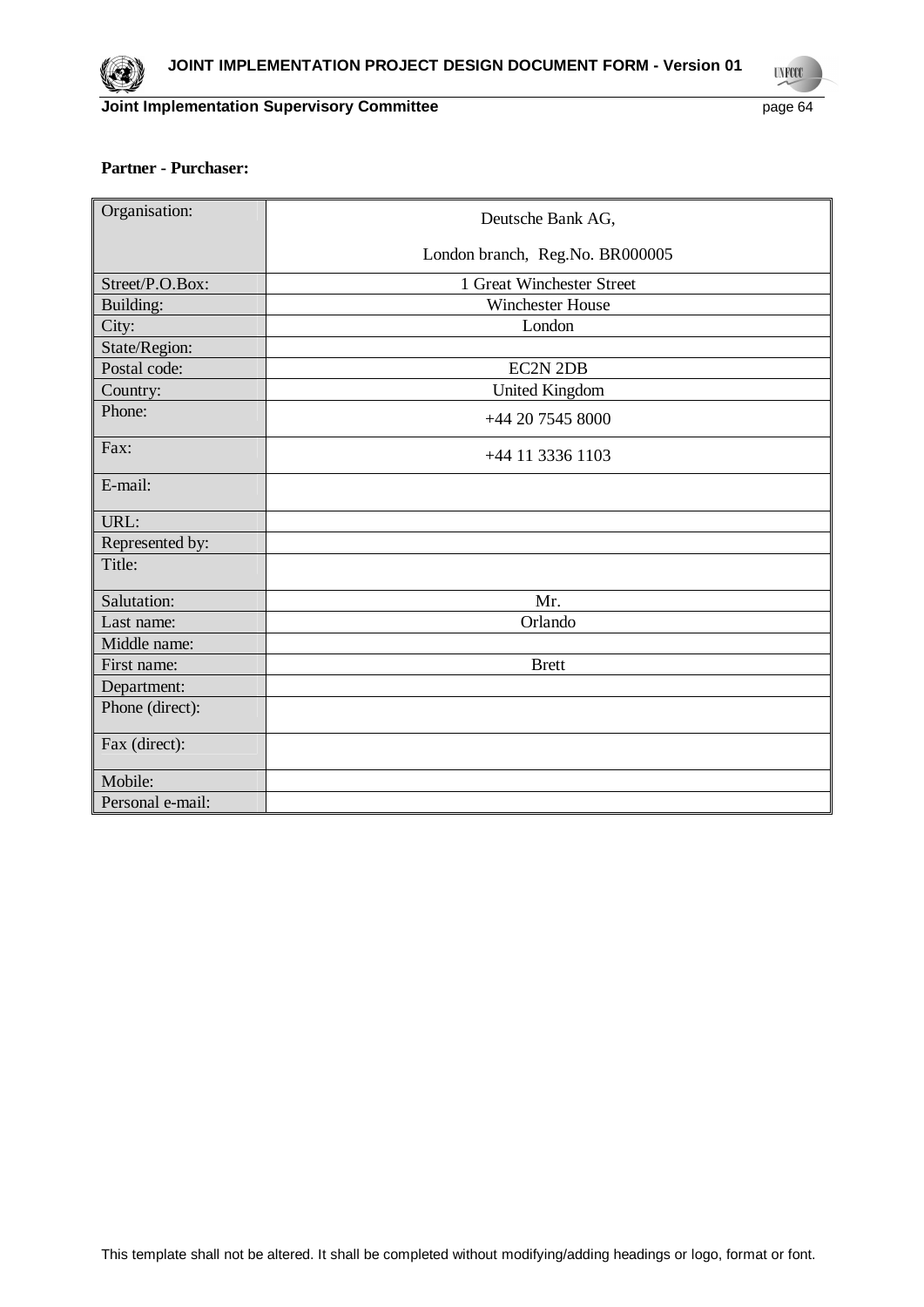**UNFCCC** 

|  |  | <b>Partner - Project developer:</b> |
|--|--|-------------------------------------|
|--|--|-------------------------------------|

| Organisation:    | Institute of Engineering Ecology |
|------------------|----------------------------------|
| Street/P.O.Box:  | Zheliabova str.                  |
| Building:        | 2A                               |
| City:            | Kyiv                             |
| State/Region:    | Kyiv                             |
| Postal code:     | 03057                            |
| Country:         | Ukraine                          |
| Phone:           | $(+38044)$ 453 28 62             |
| Fax:             | $(+38044)$ 456 92 62             |
| E-mail:          | engeco@kiev-page.com.ua          |
| URL:             | www.engecology.com               |
| Represented by:  |                                  |
| Title:           | Director                         |
| Salutation:      | Dr.                              |
| Last name:       | Sigal                            |
| Middle name:     | Isakovich                        |
| First name:      | Oleksandr                        |
| Department:      |                                  |
| Phone (direct):  | $(+38044)$ 453 28 62             |
| Fax (direct):    | $(+38044)$ 456 92 62             |
| Mobile:          |                                  |
| Personal e-mail: |                                  |

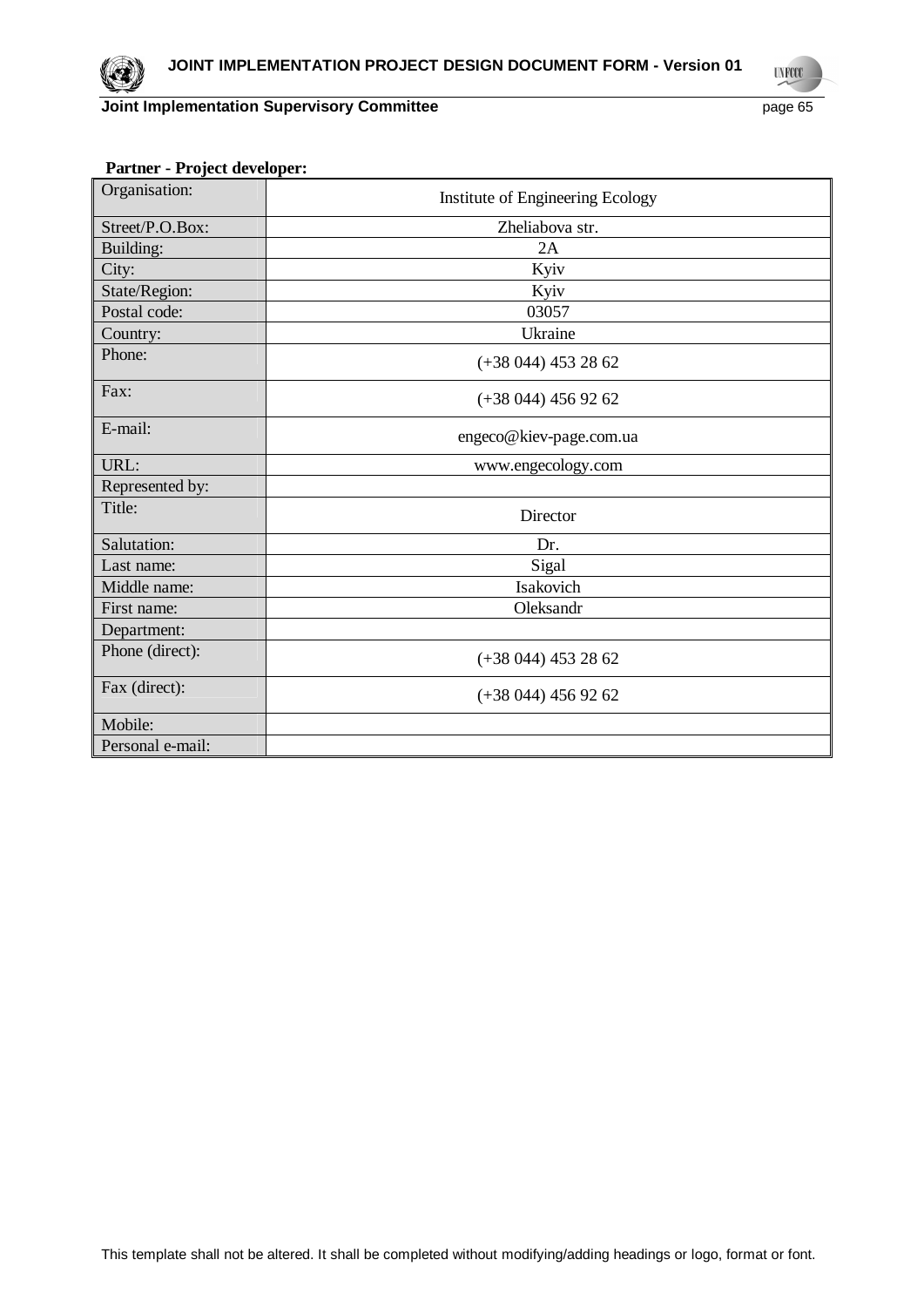

**UNFCCC** 

## **Project Partner:**

| Organisation:    | Chernihiv Regional State Administration                 |
|------------------|---------------------------------------------------------|
| Street/P.O.Box:  | Shevchenko str.                                         |
| Building:        | 7                                                       |
| City:            | Chernihiv                                               |
| State/Region:    | Chernihiv                                               |
| Postal code:     | 14000                                                   |
| Country:         | Ukraine                                                 |
| Phone:           | +38 0462 17 50 71                                       |
| Fax:             | $+380462175071$                                         |
| E-mail:          | ougkh@ok.net.ua                                         |
| URL:             |                                                         |
| Represented by:  |                                                         |
| Title:           | Vice Governor,                                          |
|                  | Head of the Department of Housing and Municipal Economy |
| Salutation:      |                                                         |
| Last name:       | <b>Belskiy</b>                                          |
| Middle name:     | Oleksandrovych                                          |
| First name:      | Oleksandr                                               |
| Department:      |                                                         |
| Phone (direct):  | +38 0462 17 50 71                                       |
| Fax (direct):    | +38 0462 17 50 71                                       |
| Mobile:          |                                                         |
| Personal e-mail: |                                                         |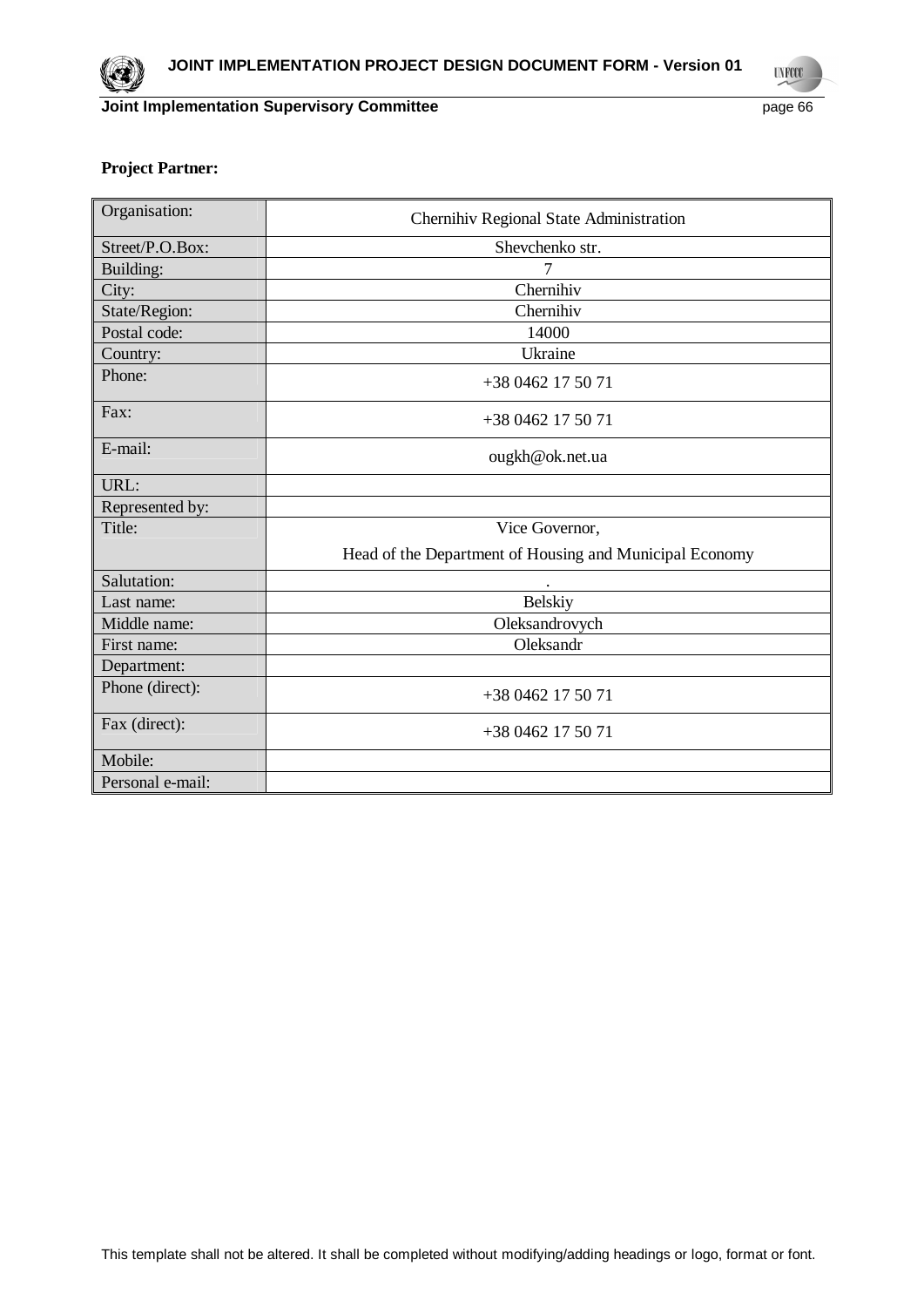

**UNFCCC** 

**Joint Implementation Supervisory Committee** page 67

Annex 2

# **BASELINE INFORMATION**

See Section B for the Baseline information.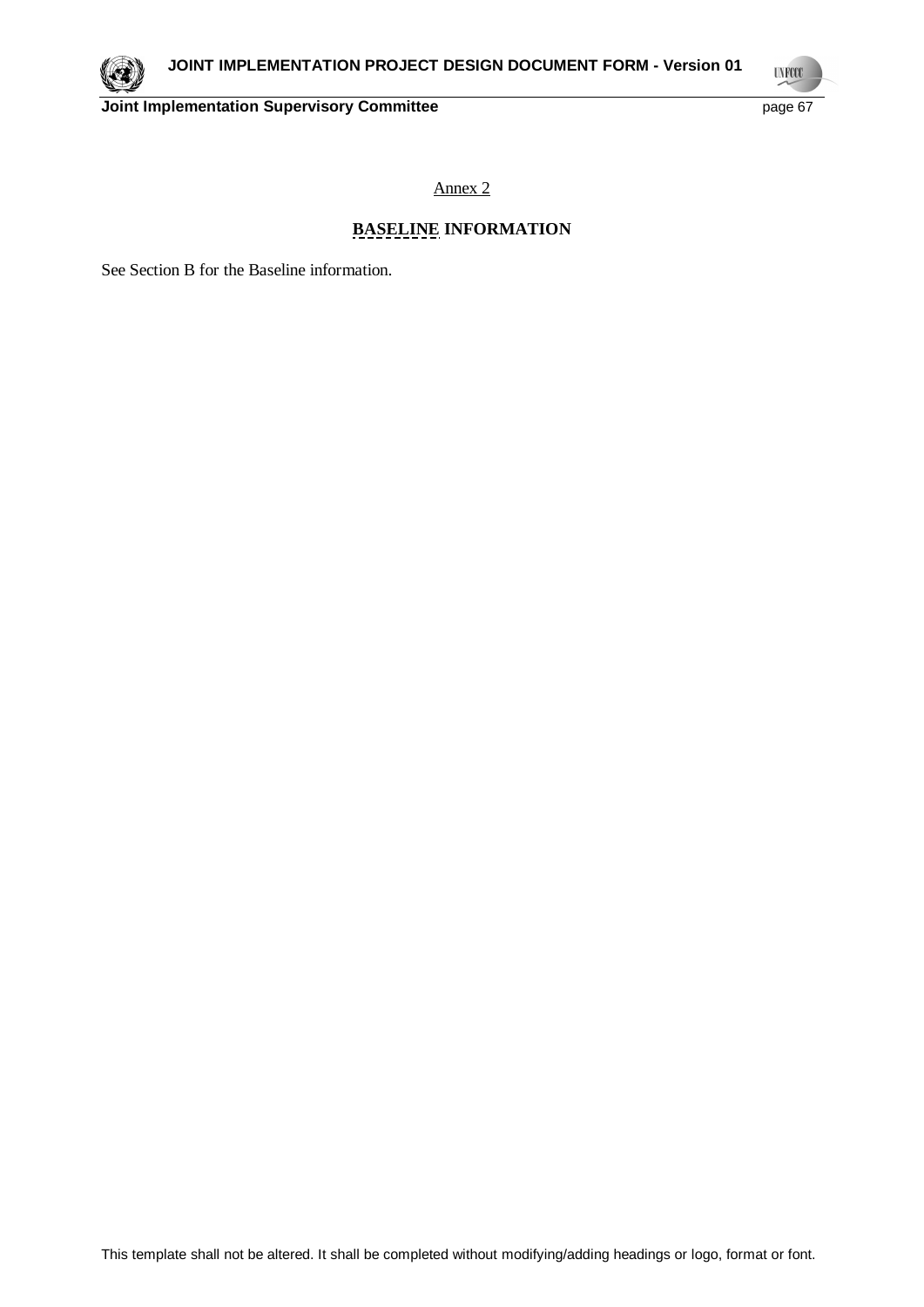Annex 3

## **MONITORING PLAN**

## 1. DISTRICT HEATING SYSTEM REHABILITATION OF CHERNIHIV REGION

This monitoring plan describes the methodology that will be used to calculate the ongoing amount of greenhouse gas emission reduction units (ERUs) resulting from installation and commissioning of the JI project in Chernihiv Region. Upgrades to the district heating system are expected to result in improved system performance. Each component of the JI project is expected to result in a reduction in greenhouse gas emissions. The reduction in greenhouse gas emissions will be quantified using the methodology presented in this Monitoring Plan.

## 2. PROJECT DESCRIPTION

The total number of boiler-houses which are involved in the project is 189 with 681 boilers (435 of which are for reconstruction and replacement within this project) and 352 km heat distribution networks (198 of which are for reconstruction and replacement within this project). This is approximately 80% of Chernihiv regional DH system, and project may be expanded by including the other DH objects in the region.

Measures that will be used to improve the efficiency of Chernihiv DH utility are the follows:

- Obsolete boilers will be replaced by new highly efficient ones that will result in efficiency increase from 55-70% up to 91-93%.
- Obsolete coal-fired and fuel oil-fired boilers will be partially switched to or replaced by gas-fired ones.
- Upgrading of boilers' burners will increase the efficiency by 3-5% due to improved combustion with excess air coefficient decreasing and reducing  $CO$  and  $NO<sub>x</sub>$  emissions.
- Rehabilitation of obsolete but able to work boilers with using various technologies, including developed by the Institute of Engineering Ecology (project partner), will lead to 6-9% increase in efficiency. Particularly, existing burners will be replaced by modernized ones, intensity of furnace heat exchange and heat transfer will be raised due to increasing of the radiant component, excess air inflows will be diminished due to improving of the gas impermeability of boilers, etc.
- Contact and surface heat-recovery gas-cleaning apparatuses (utilizers), including developed by the Institute of Engineering Ecology, will be installed in order to utilize and recover the exhaust gases heat as well as the additional heat of steam condensation, occurring when the temperature of exhaust gases fall below dew point. The implementation of this technology will result in increasing the fuel consumption efficiency by 7-9%.
- The efficiency of distribution networks system will be considerably increased by:
	- decreasing pipelines length (moving heat generating source closer to consumer);
	- improving of network organization (replacing 4-pipe lines by 2-pine ones with simultaneous installation of heat exchangers directly at the consumers);
	- replacing of the main network pipes with diameter 57 mm and more by the pre-insulated ones;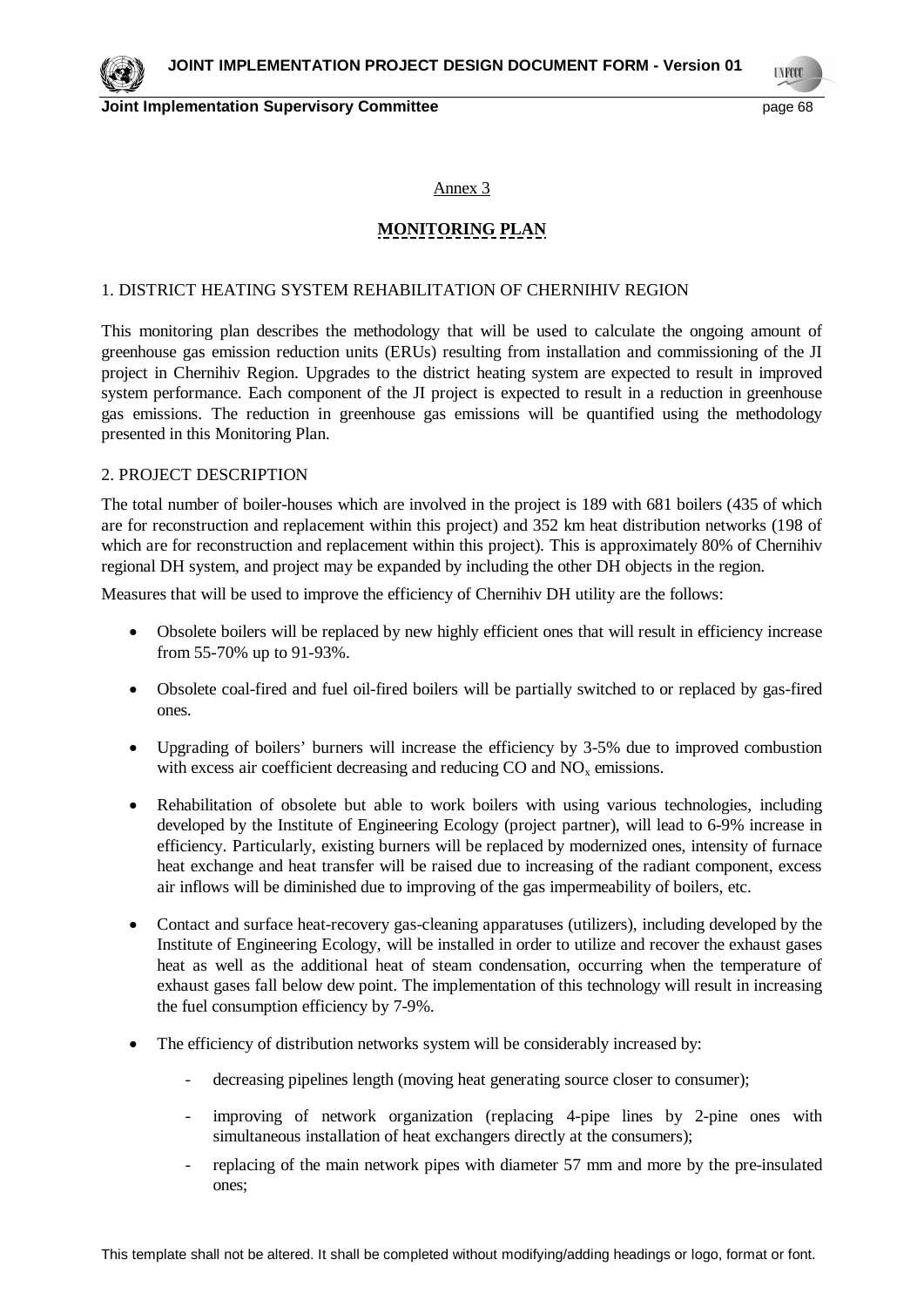**TNFOO** 

improving of pipes insulation (JSC "Oblteplocomunenergo" has already mastered serial production of modern insulating parts).

## 3. MONITORING METHODOLOGY

### Relevant monitoring methodologies

In course of development of the project **"District Heating System Rehabilitation of Chernihiv Region",** the **own-developed methodology** was used that is partly similar to "Baseline and monitoring methodology AM0044". The project "District Heating System Rehabilitation of Chernihiv Region" has some differences from applicability conditions of this methodology.

The main cause of impossibility of using the methodology AM0044 for baseline calculation is absence of data for heat energy output, because of heat energy meters absence at the majority of boiler houses included in the project. That's why "SVT e.V." (Germany) and Institute of Engineering Ecology (Ukraine) have developed the project specific methodology, which takes into account all activity involved in the project and its peculiarities.

The main complication for implementation of the JI projects on district heating in Ukraine is the practical absence of direct monitoring devices for heat and heat-carrier expenditure in the municipal boiler-houses. Only such main characteristic as fuel consumption is registered on a regular basis. It makes practically impossible the application of AM0044 methodology, which basic moment is monitoring of the value  $EG_{PI}$ ,  $_{V}$  – the thermal energy output of project boiler i in year y (pages 9, 13 of Methodology AM0044), that should be measured every month by flow-meters (the expenditure of heat-carrier) and thermal sensors (temperatures at the input and output of the boiler, etc.).

This also concerns the definition of the average historical value of heat power generation per year  $EG<sub>BL-bis</sub>$ ; (average historic thermal energy output from the baseline boiler "i").

Besides, in section "Scope of Application" it is mentioned, that the scope of application of the Methodology AM0044 is limited only to the increase of boilers' efficiency by means of their replacement or modernization, and it does not apply to the fuel type switch. At the same time our project includes also such kind of modernization as well as some others such as the replacement of burner equipment, installation of cogeneration units, etc.

The developed project specific "Methodology" is based on the permanent monitoring of fuel consumption and on the account of various other factors, such as connection or disconnection of the consumers, change of fuel heating value, weather conditions change, ratio of the heat consumption for heating and for hot water supply, consumption for own needs, etc.

The developed "Methodology" has two important advantages in comparison with the methodology AM0044 (at least for Ukrainian conditions):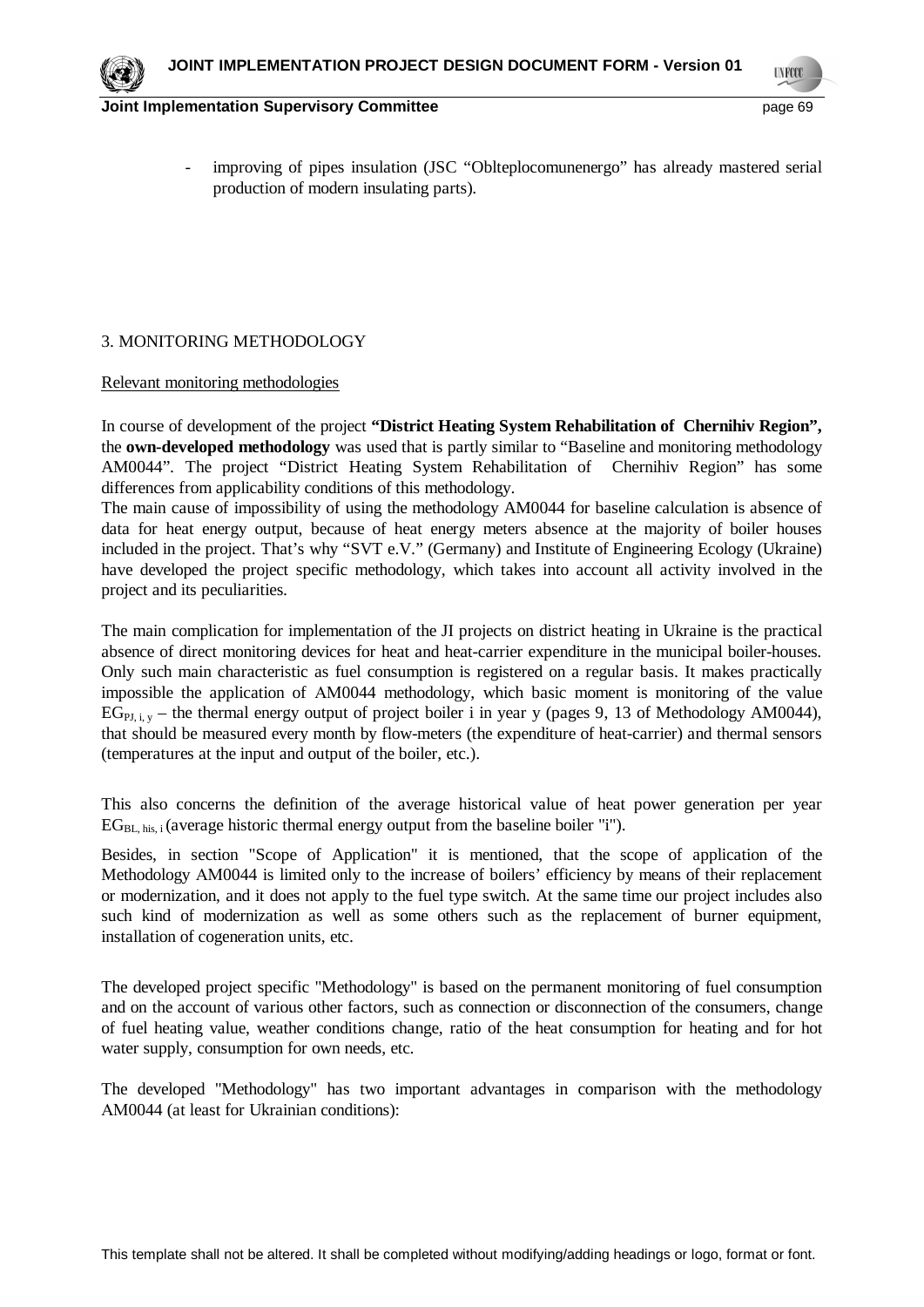

**UNFOCO** 

- It takes into account the quality of heat supply (heating and hot water supply). Almost annually for the various reasons (receiving of less amount and high price of the fuel, in particular natural gas which is nearly 95 % of fuel type used in Ukraine for the needs of the municipal heat supply), the consumers receive less than necessary amount of heat, in the result of which the temperature inside the buildings is much lower than normative one, and hot water supply is insufficient or absent. As the purpose of JI projects, including the current project, is the GHG  $(CO<sub>2</sub>)$  emission reduction under the conditions of not worsening in any circumstances of the social conditions of population, the issue of approaching of the heat supply quality to the normative one is extremely important. Therefore, the amount of the fuel consumption for the after project implementation period is calculated for the conditions of providing the normative parameters of heat supply and at least partially of hot water supply, and in accordance with the monitoring plan, the implementation of continuous control (monitoring) of its quality (measurement of internal temperature in the specific buildings as well as registration of residents' complaints for the poor-quality heat supply) is foreseen. This increases the control for the qualitative heat supply for the consumers and excludes deliberate reduction of heat consumption, and, in such a way, of fuel consumption with the purpose of increasing of generation of GHG emissions reduction units (ERUs) at the project verification.
- Definition of the fuel consumption in base year (baseline) in view of the fact that in Ukraine at the majority of the municipal heat supply enterprises the natural gas is used as a fuel, which consumption is measured constantly by the counters with the high measurement accuracy, seems to be more exact, than definition of the fuel consumption with use of heat power, boiler efficiency and heat value of the fuel. This especially concerns the efficiency, which changes greatly depending on load of boilers, which also changes essentially, and often not automatically but manually, in the heat supply systems within a day and within a year. Averaging of such values without having of the heat account system is fraught with serious discrepancies. Definition of the fuel consumption in the presence of counters requires only data collection and implementation of arithmetic actions.

Approved Consolidated Methodology ACM0009 "Consolidated baseline methodology for fuel switching from coal or petroleum fuel to natural gas" proposes the dependences for baseline and reporting year emissions quantity definition (see pages 4 and 5), that contain determination of Energy efficiency  $\varepsilon_{project,iv}$ and  $\varepsilon_{\text{baseline},i}$  for equipment. In the chapter "Baseline emissions" on the page 6 there is an explanation that:

Efficiencies for the project activity ( $\varepsilon_{\text{project},i,y}$ ) should be measured monthly throughout the crediting period, and annual averages should be used for emission calculations. Efficiencies for the baseline scenario  $(\epsilon_{\text{baseline},i})$  should be measured monthly during 6 months before project implementation, and the 6 months average should be used for emission calculations. These requirements are confirmed by tables for monitoring on the pages 13-15.

However, as it was mentioned before in this report, the majority of boiler-houses in Ukraine are not equipped with devices for heat-carrier expenditure definition or heat meters. There is only one parameter, that is regularly and with high precision defined in the boiler houses – fuel consumption.

For this reason, the own project specific methodology was developed, that is based on the permanent measuring of the fuel consumption and amendments for possible parameters changes in baseline in comparison with reporting year. The variable parameters may be the changes in lower heating value of fuels, quality of heating service, weather changes, changes in customers number, etc. Taking into account only equipment efficiency does not eliminate the possibilities of undersupply of heat to customers (deterioration of heat supply service), and possible weather warming in reported year, change in fuel quality, disconnection of some consumers, and other factors, and could lead to artificial overestimation of ERUs amount.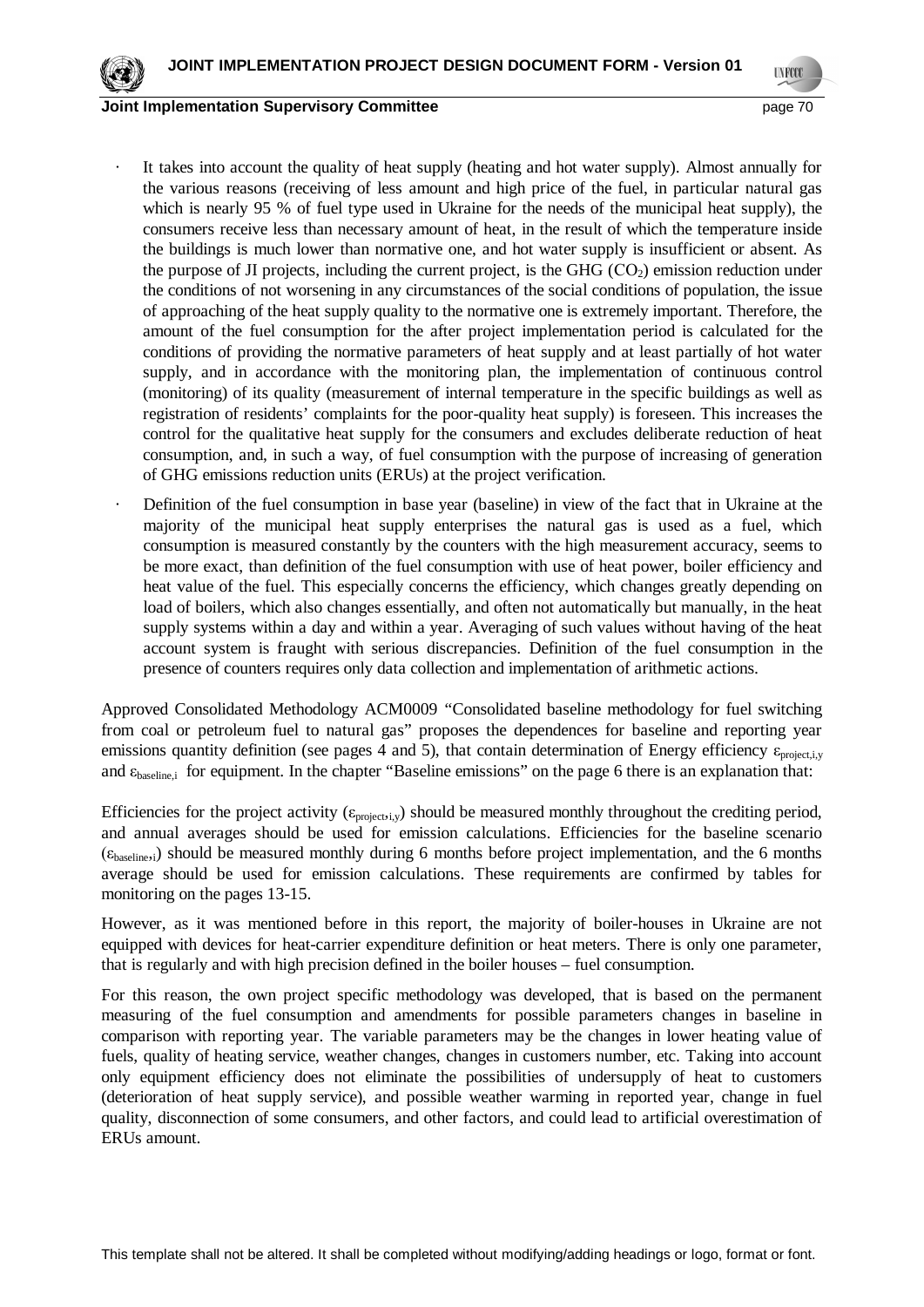

**UNFOCO** 

In additional, the proposition in ACM0009 to take (by conservatism principle) the baseline efficiency of equipment equal to 100 % is unacceptable in "District Heating" type projects, because not only fuel switch, but mainly namely increasing of equipment (boilers) efficiency are implemented in these projects. Accepting of such calculated baseline would lead to essential underestimation of results of implemented measures. And, anyway, as it was shown before, this would not solve the problem with impossibility of monthly measurements for getting energy efficiency  $\varepsilon_{\text{project,i,y.}}$ 

As it was already mentioned before, the majority of the heat supply enterprises and heat customers in Ukraine are not equipped with heat meters or devices for heat-carrier output (hot water for heating and hot water service) determination. Just for this reason, the methodology was developed that is based on the permanent measuring of the fuel consumption and corrections for possible changes of parameters in reporting year comparing to the baseline. The changeable parameters may be the lower heating value of fuels, quality of heating service (providing of normative temperature value inside apartments), weather features, number of customers, etc. As it was mentioned before, this approach eliminates any possibility of reduction of fuel consumption and correspondingly GHG emission due to incomplete delivery of heat to consumers.

In view of the above mentioned, in contrast to the methodologies AM0044 and ACM0009 our Methodology, developed for "District Heating" projects in Ukrainian conditions and used in JI Projects "District Heating System Rehabilitation in Kharkiv City, "Rehabilitation of the District Heating System in Donetsk Region", "Rehabilitation of the District Heating System in Crimea" and others, is the most appropriate, precise, corresponding to the principle of conservatism, and in the most closely manner reflects the aims, goals and spirit of Kyoto Protocol.

The baseline study will be fulfilled every year of the emission reduction selling, to correct adjustment factors which have an influence at the baseline.

## Monitoring methodology developed for "District Heating" projects in Ukrainian conditions

The monitoring methodology developed for "District Heating" projects in Ukrainian conditions consists in the following:

For any project year, the baseline scenario may be different due to the influence of external factors such as weather conditions, possible changes of the lower heating value of fuel(s), number of customers, heating area, etc. The Baseline and the amount of ERUs for each project year should be corrected with taking into account these and some other factors.

The following methodology is proposed to be used.

Amount of the Emission Reduction Units (ERUs),  $t CO<sub>2</sub>e$ :

 $ERUs = \sum [E_i^b - E_i^r]$ 

The sum is taken over all boiler-houses (i) which are included into the project.

 $E_i^b = E_{1i}^b + E_{gen i}^b + E_{cons i}^b,$  $E_i^r = E_{1i}^r + E_{gen i}^r + E_{cons i}^r,$ 

where:

 $E_{1i}^{b}$  and  $E_{1i}^{r}$  –  $CO_2$  emissions due to fuel consumption for heating and hot water supply service for an i boiler-house in the base year and in the reported year, respectively, t  $CO<sub>2</sub>e$ ;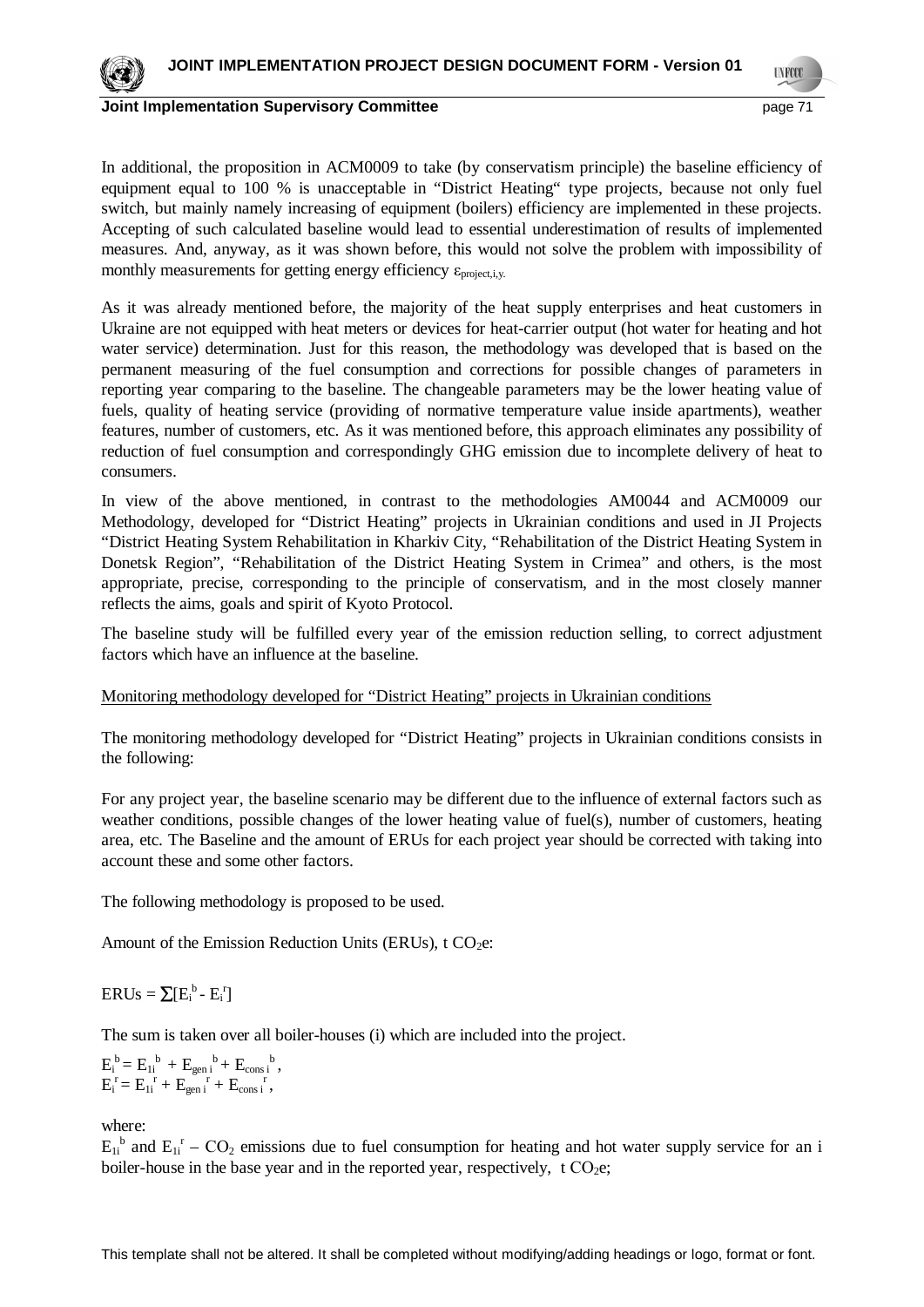**UNFOCO** 

# **Joint Implementation Supervisory Committee** page 72

 $E_{gen i}^b$  and  $E_{gen i}^r - CO_2$  emissions due to electric power generation associated to the project for an i boilerhouse in the base year (consumed from greed, amount to be substituted in the reported year), and generated by included into the project objects in the reported year, respectively, t  $CO<sub>2</sub>e$ ;

 $E_{\text{cons i}}^{\quad b}$  and  $E_{\text{cons i}}^{\quad r}$  –  $CO_2$  emissions due to electric power consumption from greed by the i boiler-house in the base year and in the reported year, respectively,  $t CO<sub>2</sub>e$ .

For each i boiler-house:

 $E_1^b = LHV_b*Cef_b*B_b$  $E_1^r = LHV_r^* Cef_r^*B_r$  $E_{gen}^{\text{b}} = W_{b}^* C E F_{g} + Q_{b}^* f_{b} / 1000^* L H V_{r}^* C e f$  $E_{gen}^{\{r\}} = (W_b - W_r)^* C E F_g + [(Q_b - Q_r)^* f_b / 1000 + B_g]^* L H V_r^* C e f$  $E_{\text{cons}}^{\quad b} = P_b * CEF_c$  $E_{\text{cons}}^{\rceil} = P_r^* C E F_c$ 

where:

LHV – lower heating value,  $MJ/m<sup>3</sup> (MJ/kg)$ ;

 $Cef$  – carbon emission factor, kt  $CO<sub>2</sub>/TJ$ ;

 $B$  – amount of fuel consumed by a boiler-house, ths m<sup>3</sup> or tons;

 $W_b$  – scheduled electric power production by the new CHP units at a boiler-house, MWh;

 $W_r$  – electric power production by the installed new CHP units, MWh;

 $CEF<sub>g</sub> - Carbon Emission factor for electricity generation in Ukraine, tCO<sub>2</sub>e/MWh;$ 

 $P_b$  – electric power consumption by a boiler-house where energy saving measures are scheduled to be implemented, MWh;

 $P_r$  – electric power consumption by a boiler-house with energy saving measures implemented, MWh;

 $CEF_c$  – Carbon Emission factors for reducing electricity consumption in Ukraine, tCO<sub>2</sub>e/MWh;

 $Q_b$  – scheduled heat energy production by the new CHP units at a boiler-house, MWh;

 $Q_r$  – heat energy production by the installed new CHP units at a boiler-house in reported year, MWh;

 $f_b$  – specific natural gas consumption by a boiler-house, where CHP units are scheduled to be installed,  $m^3/MW;$ 

 $B_g$  – amount of fuel (gas) consumed by the installed CHP units for heat and power generation, ths m<sup>3</sup>;

 $\lceil_{b}\rceil$  index – related to the base year;

 $\lceil \cdot \rceil$  index – related to the reported year.

If any boiler-house consumes more than one type of fuel, the calculations of E are to be made for each type of fuel separately, and results are to be summed.

According to the Dynamic Baseline assumption, the efficient value of  $E_1^b$  may be defined as follows:  $E_{1i}^{b} = E_{hi}^{b} + E_{wi}^{b};$ 

where the first term describes emissions from fuel consumption for heating, and the second one – from fuel consumption for hot water supply.

For the case when in the base year the hot water supply service was provided (independent of this service duration,  $(1-a_b) \neq 0$ ), the formulae for  $E_1^b$  is:

 $E_1^b = LHV_b*Cef_b*[B_b*a_b*K_1*K_h + B_b*(1-a_b)*K_1*K_w],$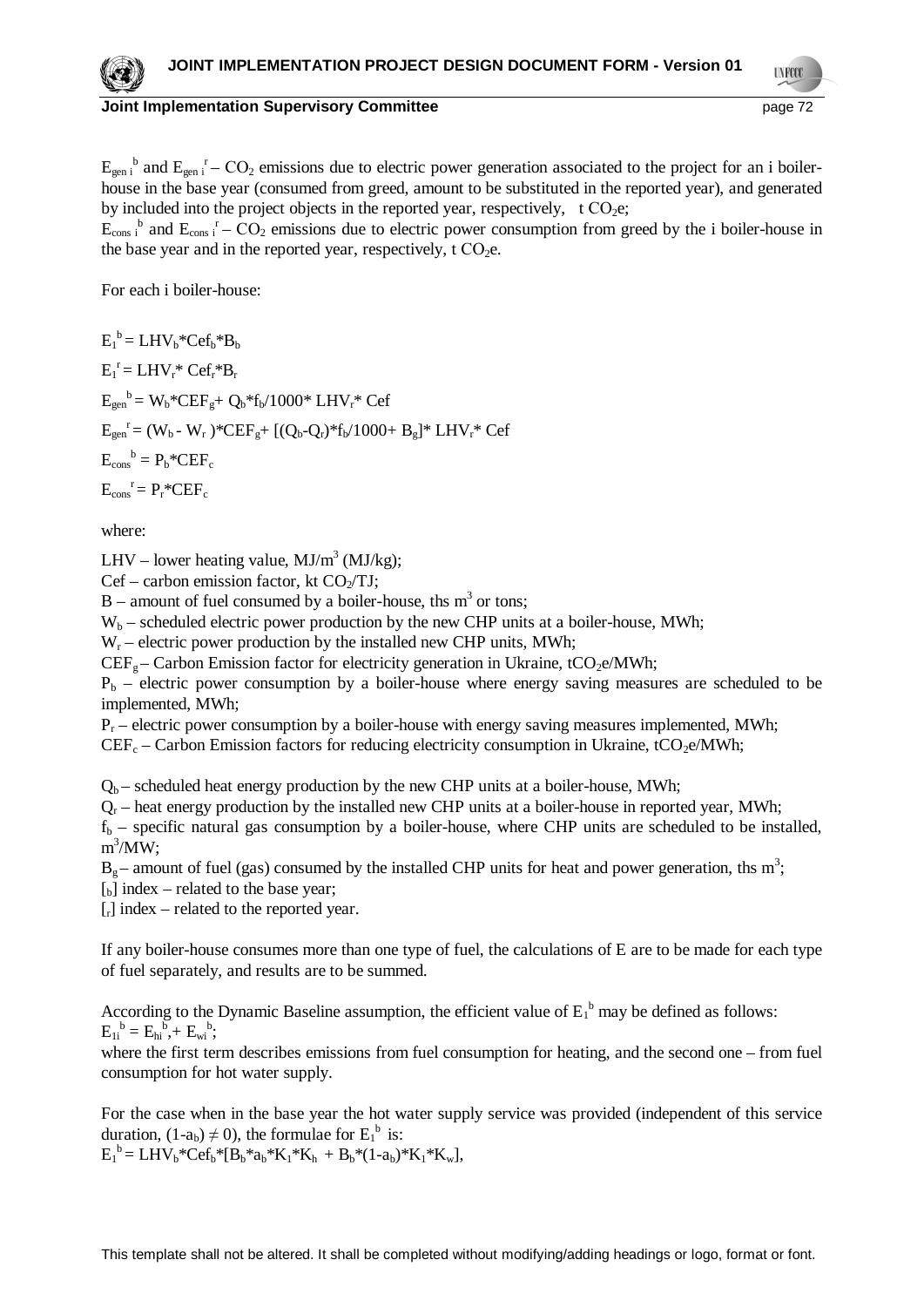**UNFOCO** 



**Joint Implementation Supervisory Committee** page 73

where the first term in brackets describes fuel consumption for heating, and the second one – fuel consumption for hot water supply.

For the case when in the base year the hot water supply service was absent at all  $((1-a<sub>b</sub>) = 0)$ , and in the reported year this service was provided (due to improvement of heat supply service quality for population), the formulae for  $E_1^b$  is:

 $E_1^b = LHV_b*Cef_b* [B_b*a_b*K_1*K_h + B_r * (1-a_r)*K_1*K_w]$ 

 $E_1^r = LHV_r^* Cef_r^*B_r$ 

where:

LHV – lower heating value,  $MJ/m<sup>3</sup> (MJ/kg)$ ;  $Cef$  – carbon emission factor, kt  $CO<sub>2</sub>/TJ$ ;  $B$  – amount of fuel consumed by a boiler-house, ths  $m<sup>3</sup>$  or tons per year;  $K_1$ ,  $K_b$ ,  $K_w$ ,  $K_w$ <sub>0</sub> – adjustment factors; a – portion of fuel (heat), consumed for heating purposes;  $(1-a)$  – portion of fuel (heat), consumed for hot water supply services;  $\begin{bmatrix} b \end{bmatrix}$  index – related to the base year;  $\lceil \cdot \rceil$  index – related to the reporting year.

 $a_b = L_h^{b*} g^* N_h^{b} / (L_h^{b*} g^* N_h^{b} + L_w^{b*} N_w^{b});$  $a_r = L_h^{r*} g^* N_h^{r'} (L_h^{r*} g^* N_h^{r} + L_w^{r*} N_w^{r}),$ 

where:

 $L_h$ ,  $L_w$  – maximum connected load to the boiler-house, that is required for heating and for hot water supply service, MW;

g – recalculating factor for average load during heating period (is determined for each boiler-house on historical base, usually is in the range  $0,4 - 0,8$ );

 $N_h$ ,  $N_w$  – duration of heating period and period of hot water supply service per year, hours.

Adjustment factors:

1.  $K_1$  (change in the lower heating value of fuel):

 $K_1=LHV<sub>b</sub>/LHV<sub>r</sub>$ 

2. Adjustment factors for heating should be used for creation the Dynamic Baseline which takes into account changes of the external factors such as weather conditions, heating area, etc.

Fuel consumption for heating is proportional to the required amount of heat during heating period,  $Q_h$ :

$$
B_h=B^*a=Q_h / LHV^*\eta,
$$

where  $\eta$  is overall heating system efficiency.

According to the assumption of the Dynamic Baseline, the required amount of heat in the base year for correct comparison should be reduced to real conditions (external to the project) in the reported year:

 $Q_{h\,br} = Q_{h\,b} * K_h = Q_{h\,r}$ 

where: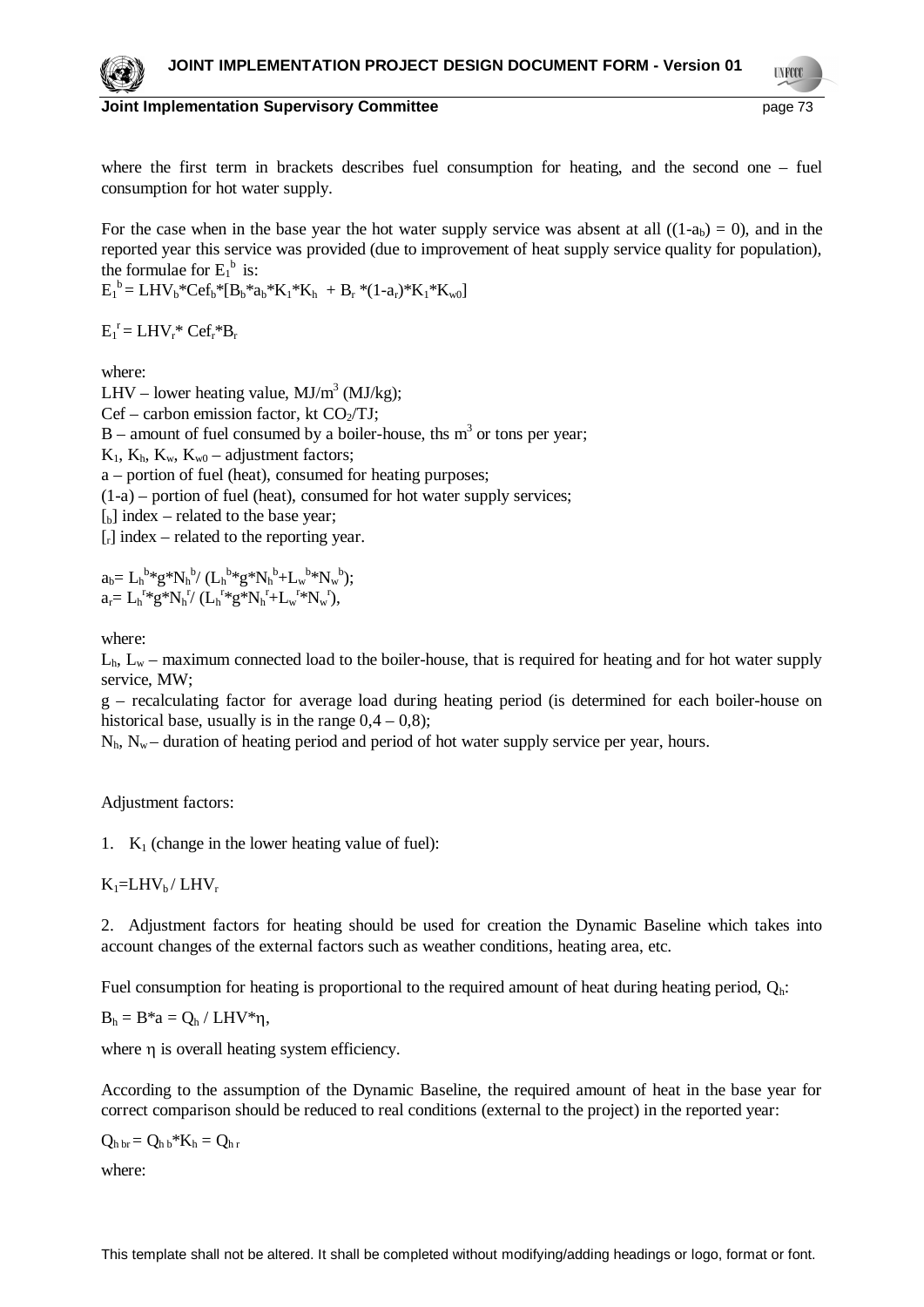#### **Joint Implementation Supervisory Committee** *page 74* **and page 74**

**TNFOO** 

 $Q_{\text{h br}}$  – required heat for Dynamic Baseline, is assumed equal to  $Q_{\text{r}}$  – required heat in the reported year,  $Q_{h\,h}$  – required heat in the base year,

 $K_h$  – averaged adjustment factor for heating.

From this equation it is possible to determine the averaged adjustment factor:  $K_h = Q_{h r} / Q_{h h}$ 

Required amount of heat for heating of buildings during a year, according to the "Codes and regulations on rationing of fuel and heat energy for heating of residential and public buildings, as well as for communal and domestic requirements in Ukraine. KTM 204 Ukraine 244-94<sup>32</sup>, is determined by [ibid, equation 2.17]:

 $Q_h = F_h * k_h * (T_{in} - T_{out}) * N_h,$ 

where:

 $Q_h$  – required amount of heat for heating, kWh;

 $F_h$  – heating area of buildings, m<sup>2</sup>;

 $K_h$  – average heat transfer factor of buildings,  $kW/m^2*K$ ;

 $T_{in}$  – average inside temperature for the heating period, K (or <sup>0</sup>C);

 $T_{\text{out}}$  – average outside temperature for the heating period, K (or  ${}^{0}C$ );

 $N<sub>h</sub>$  – duration of the heating period per year, hours.

Then:

 $K_h = (F_{h,r} * k_{h,r}) * (T_{in,r} - T_{outr}) * N_{h,r} / F_{h,b} * k_{h,b} * (T_{inb} - T_{outb}) * N_{h,b}$ 2.1.  $K_2$  (temperature change factor):

 $K_2 = (T_{\text{in }r} - T_{\text{out }r}) / (T_{\text{in }b} - T_{\text{out }b}).$ 

2.2.  $K_3$  (heating area and building thermal insulation change factor):

 $K_3 = (F_{h,r} * k_{h,r}) / F_{h,b} * k_{h,b} = [(F_{h,r} - F_{h,r,r}) * k_{h,b} + (F_{h,r,r} + F_{h,r}) * k_{h,n}] / F_{h,b} * k_{h,b}$ 

where:

 $F_{hb}$  – heating area of buildings in the base year, m<sup>2</sup>;

 $F_{hr}$  – heating area of buildings in the reported year, m<sup>2</sup>;

 $F_{\text{hnr}}$  – heating area of new buildings connected to DH system (assumed with the new (improved) thermal insulation) in the reported year,  $m^2$ ;

 $F_{h,r}$  – heating area of buildings (previously existed in the base year) in reported year with the renewed (improved) thermal insulation,  $m^2$ ;

 $k_{h\,b}$  – average heat transfer factor of heated buildings in the base year,  $W/m^{2*}K$ ;

 $k_{h r}$  – average heat transfer factor of heated buildings in the reported year, W/m<sup>2</sup>\*K;

 $k<sub>h n</sub>$  – heat transfer factor of heated buildings with the new thermal insulation (new buildings or old ones with improved thermal insulation),  $W/m^2*K$ .

2.4.  $K_4$  (heating period duration change factor):

 $K_4 = N_{hr} / N_{hb}$ 

This template shall not be altered. It shall be completed without modifying/adding headings or logo, format or font.



<sup>2</sup> Codes and regulations on rationing of fuel and heat energy for heating of residential and public buildings, as well as for communal and domestic requirements in Ukraine. KTM 204 Ukraine 244-94. Kyiv, 2001, 376 p.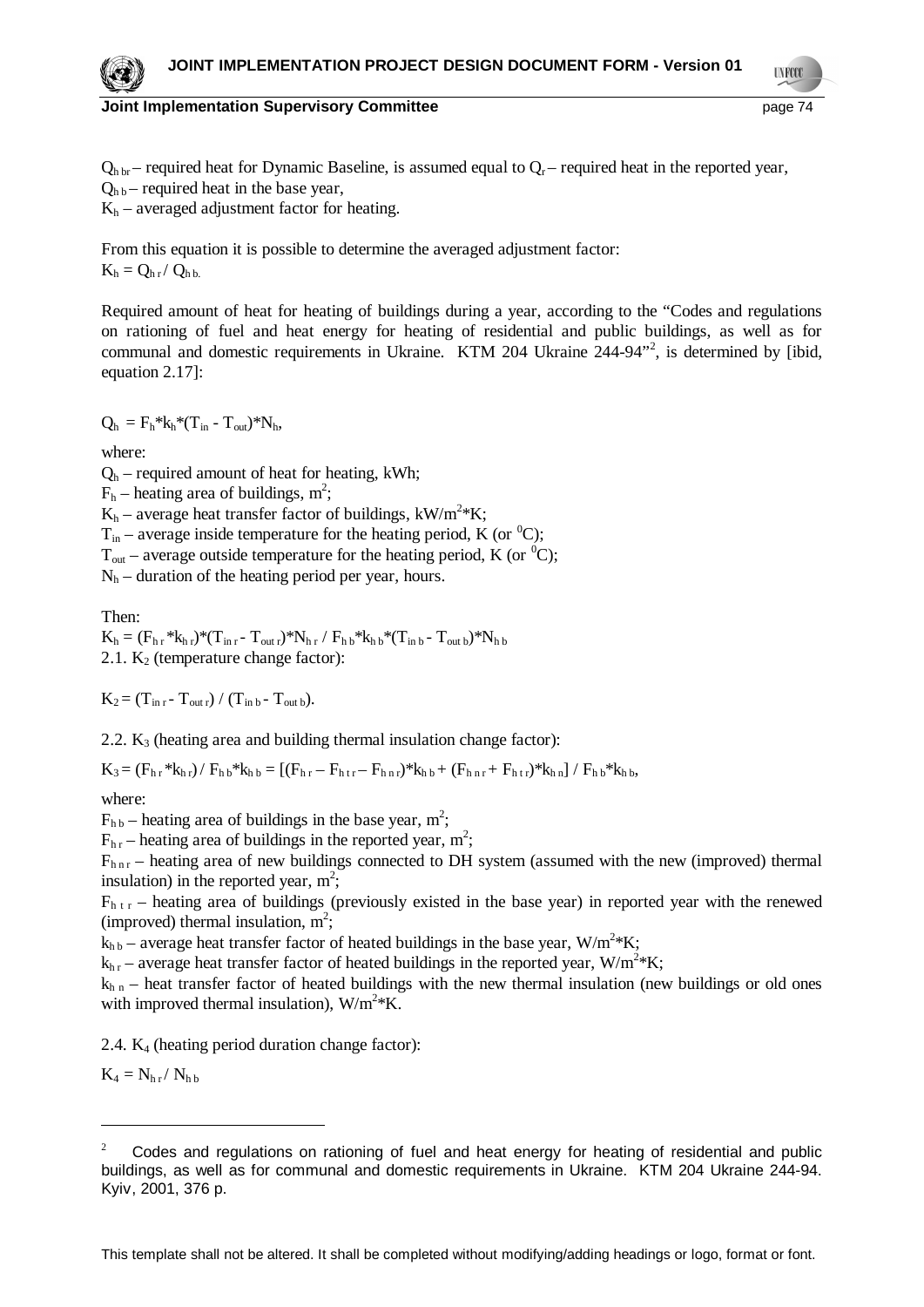**UNFOCO** 

where:

 $N_{h,b}$  – duration of the heating period in the base year, hours;  $N_{hr}$  – duration of the heating period in the reported year, hours.

Thus,

 $K_h = K_2^* K_3^* K_4$ 

3. Adjustment factors for hot water supply service should be used for creation the Dynamic Baseline which takes into account changes of the external factors such as weather conditions, number of customers, etc.:

Fuel consumption for hot water supply service is proportional to the required amount of heat during the service rendered period,  $Q_w$ :

 $B_w = B*(1-a) = Q_w / LHV*\eta,$ 

where  $\eta$  is overall hot water supply system efficiency.

According to the assumption of the Dynamic Baseline, the required amount of heat for hot water supply service in the base year for correct comparison should be reduced to real conditions (external to the project) in the reported year:

$$
Q_{\rm w\, br} \!= Q_{\rm w\, b} {}^*\!K_w \!= Q_{\rm w\, r}
$$

where:

 $Q_{w \text{ br}}$  – required heat for hot water supply service for Dynamic Baseline, is assumed equal to  $Q_{w \text{ r}}$  – required heat for hot water supply service in the reported year,

 $Q_{\rm w\,b}$  – required heat for hot water supply service in the base year,

 $K_w$  – averaged adjustment factor for hot water supply service.

From this equation it is possible to determine the averaged adjustment factor:

 $K_w = Q_{w r} / Q_{w b}$ 

The components of  $K_w$  may be illustrated by correlation of heat used for hot water supply service in the base and reported years:

 $Q_w = n_w * v_w * N_w$ 

where:

 $Q_w$  – required amount of heat for hot water supply service, kWh;

 $n_w$  – average number of service's customers, personal accounts;

 $v_w$  – standard specific discharge of hot water per personal account (in heat units, kWh/h);

 $N_w$  – duration of the service period per year, hours.

Then:  $K_w = n_{w r} * v_{w r} * N_{w r} / n_{w b} * v_{w b} * N_{w b}$ 

3.1.  $K_5$  (number of customers change factor):

 $K_5 = n_{w r} / n_{w b}$ 

3.2.  $K_6$  (standard specific discharge of hot water per personal account change factor):

 $K_6 = v_{w r} / v_{w b}$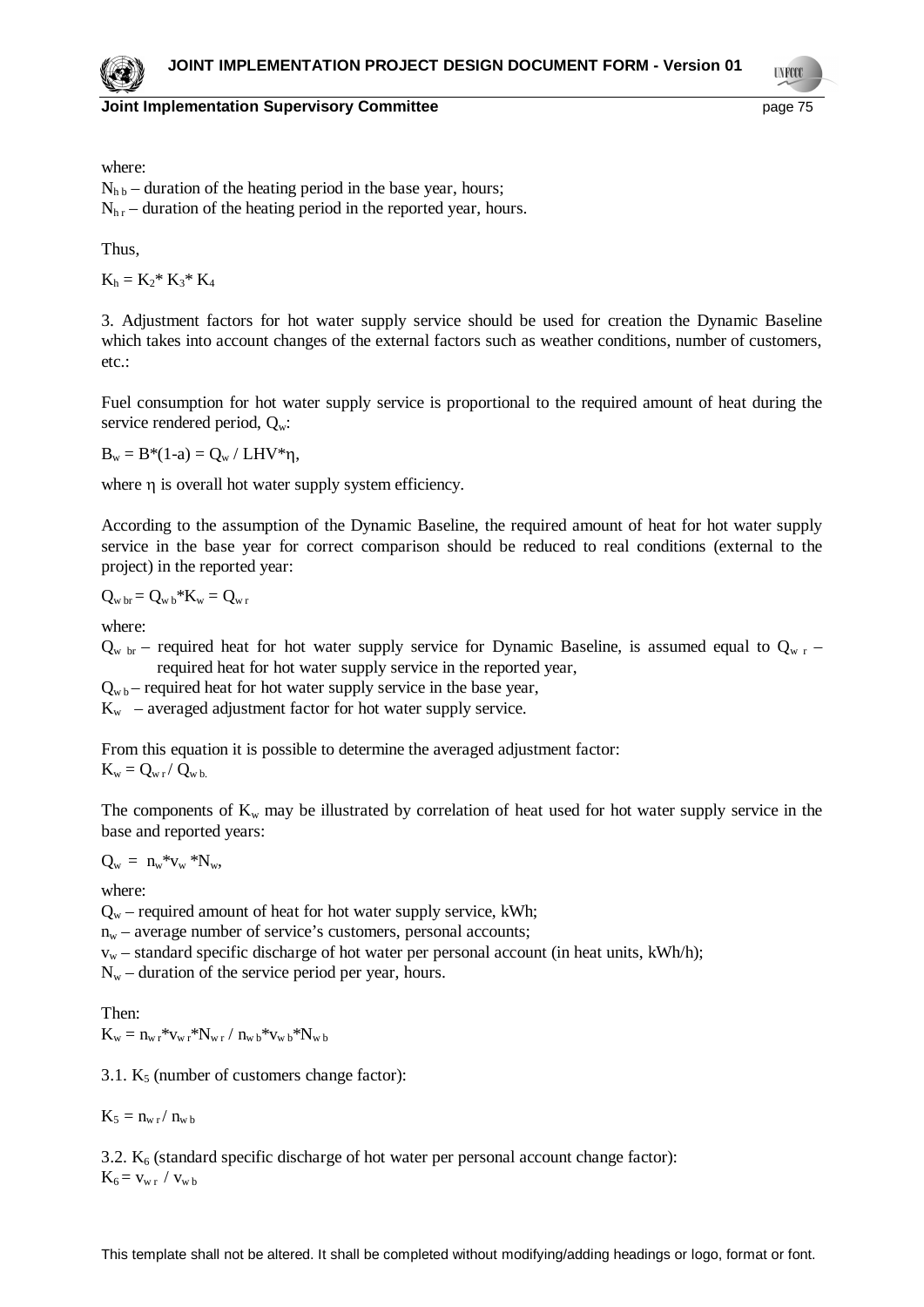**TNFOO** 

### **Joint Implementation Supervisory Committee** page 76

At present the standard specific discharge of hot water is valid in Ukraine that was established by the KTM 204 Ukraine  $244-94<sup>1</sup>$  in 1993. and no information is available on any propositions to change it, thus  $K_6 = 1$  and does not require special monitoring.

3.3.  $K_7$  (hot water supply period duration change factor):

 $K_7 = N_{w r} / N_{w b}$ 

where:

 $N_{\rm wb}$  – duration of the hot water supply period in the base year, hours;  $N_{\rm wr}$  – duration of the hot water supply period in the reported year, hours.

Thus,

 $K_w = K_5 * K_6 * K_7.$ 

3.4. Adjustment factors for hot water supply service in case when there was no hot water supply service in base year, and in the reported year this service was provided:

Since in case when there was no hot water supply service in base year, number of customers, standard specific discharge of hot water per personal account and duration of hot water supply period in the base year are assumed to be equal to these values in the reported year,

 $K_5 = K_6 = K_7 = 1.$ 

Thus

 $K_{w0} = 1.$ 

Formulae for monitoring

Formulae used for computing project emissions, baseline emissions and the total emission reduction are presented in the tables below.

### **Total emission reduction**

The total annual emission reduction is the difference between the baseline emissions (BE) and the project emissions (PE).

| <b>Formula 1 – Total emission reduction (ERUs)</b> |                                                                                                                                                                                          |
|----------------------------------------------------|------------------------------------------------------------------------------------------------------------------------------------------------------------------------------------------|
|                                                    | $ERUs = \sum [E_i^b - E_i^r];$ [t CO2-eq.]                                                                                                                                               |
|                                                    | ERUs - Total annual emission reduction [t CO2-eq.]<br>$E^b$ <sub>i</sub> - Baseline CO <sub>2</sub> emissions [t CO2-eq.]<br>$E_i^r$ - $CO_2$ emissions in the reported year [t CO2-eq.] |
|                                                    | The sum is taken over all boiler-houses (i) which are included into the project                                                                                                          |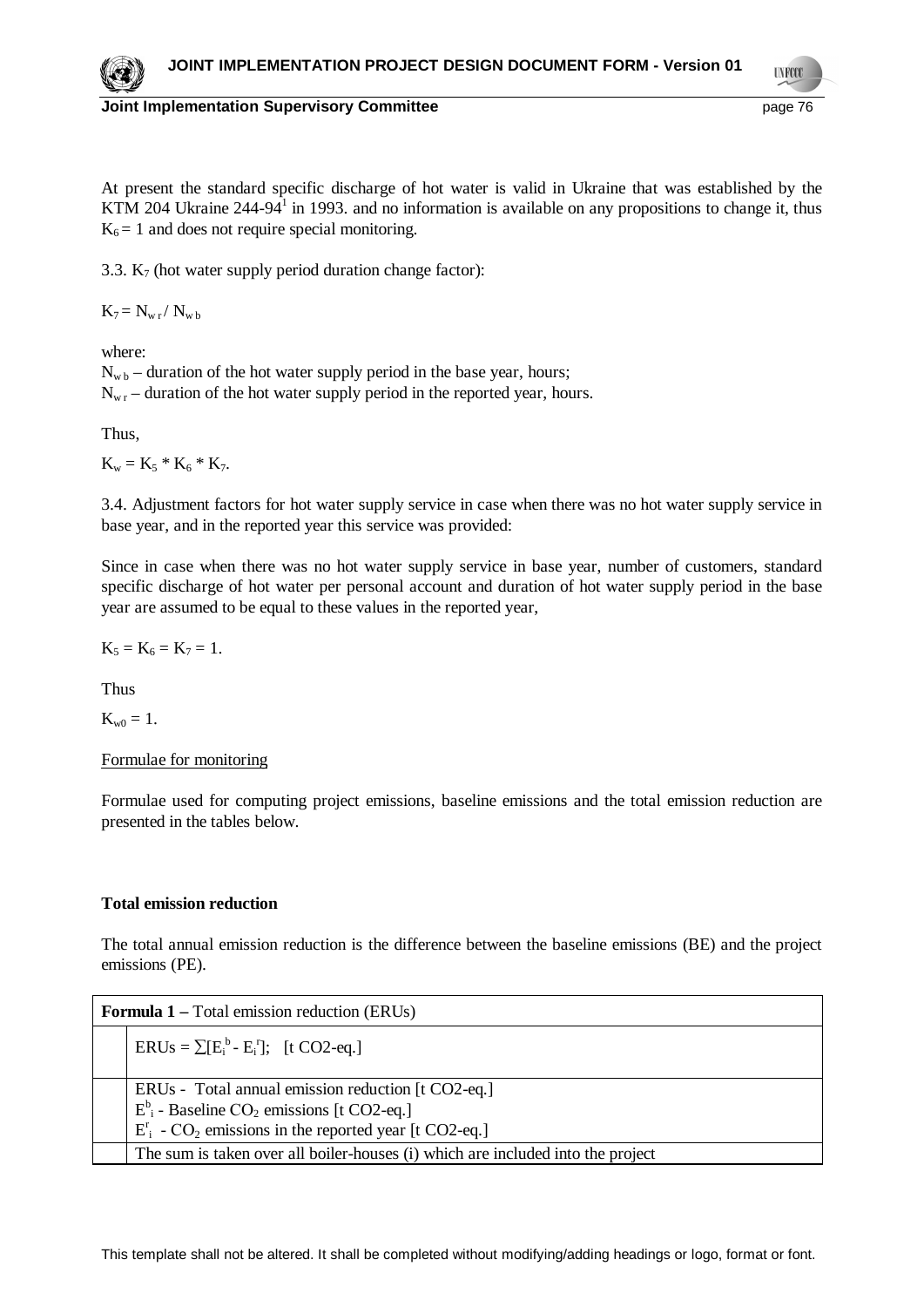

**UNFCCC** 

#### **Project emissions**

| <b>Formula 2</b> – Emissions in the reported year $(E^r)$ |                                                                                                                                                                   |
|-----------------------------------------------------------|-------------------------------------------------------------------------------------------------------------------------------------------------------------------|
|                                                           | $E_i^r = E_{1i}^r$ ; [tCO2-eq.]                                                                                                                                   |
|                                                           |                                                                                                                                                                   |
|                                                           | $E_{1i}^T$ – CO <sub>2</sub> emissions due to fuel consumption for heating and hot water supply service for an i<br>boiler-house in the reported year, t $CO2e$ ; |
|                                                           |                                                                                                                                                                   |

**Formula 3** –  $CO_2$  emissions due to fuel consumption for heating and hot water supply service for an i boiler-house in the reported year,  $(E_{1i}^r)$ 

 $E_{1i}^{\ r} = LHV_r^*Cef_r^*B_{ri}$ , [tCO2-eq.]

 $\vert$  LHV<sub>ri</sub> – Average annual lower heating value, MJ/m<sup>3</sup> (MJ/kg) Average annual Heating Value is calculated for every town;  $Cef - carbon$  emission factor,  $ktCO<sub>2</sub>/TJ$ ;  $B_{ri}$  – amount of fuel consumed by a boiler-house in the reported year, ths m<sup>3</sup> or tons;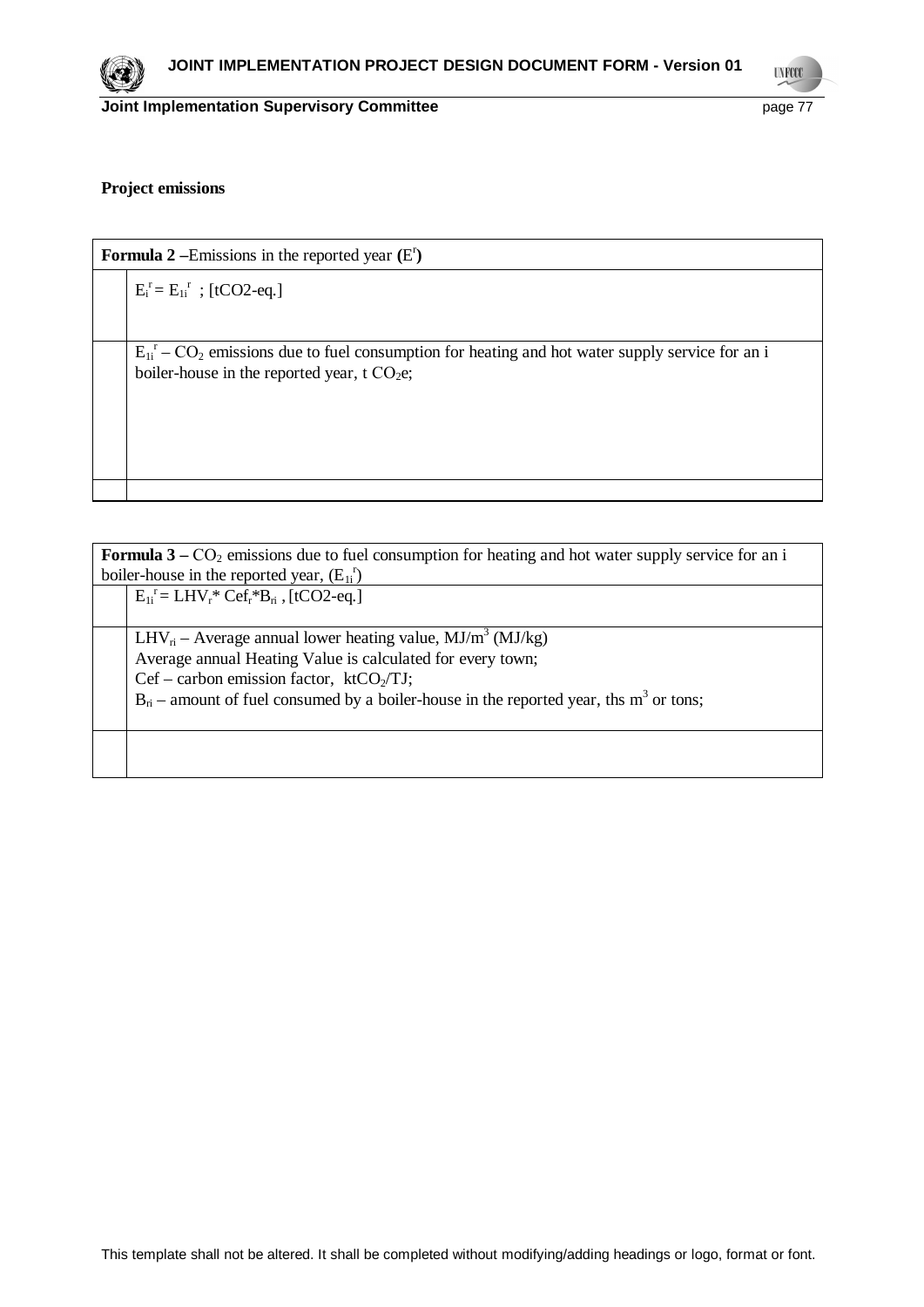**UNFCCC** 

#### **Baseline emissions**

| <b>Formula 4</b> – Annual baseline emissions $(E_b)$                                                                                                          |  |
|---------------------------------------------------------------------------------------------------------------------------------------------------------------|--|
| $E_i^b = E_{1i}^b$ . [t CO2-eq.]                                                                                                                              |  |
| $E_{1i}^{\dagger}$ – baseline CO <sub>2</sub> emissions due to fuel consumption for heating and hot water supply service for<br>an i boiler-house, t $CO2e$ ; |  |
|                                                                                                                                                               |  |

| <b>Formula 5</b> – Baseline $CO_2$ emissions due to fuel consumption for heating and hot water supply service                                                                                                                                                                                                                        |  |
|--------------------------------------------------------------------------------------------------------------------------------------------------------------------------------------------------------------------------------------------------------------------------------------------------------------------------------------|--|
| for an i boiler-house, $(E_{1i}^b)$                                                                                                                                                                                                                                                                                                  |  |
| For the case when in the base year the hot water supply service was provided (independent of this<br>service duration, $(1-a_b) \neq 0$ ), the formulae for $E_1^b$ is:<br>$E_1^b = LHV_b*Cef_b* [B_b*a_b*K_1*K_h + B_b*(1-a_b)*K_1*K_w],$                                                                                           |  |
| where the first term in brackets describes fuel consumption for heating, and the second one $-$ fuel<br>consumption for hot water supply.                                                                                                                                                                                            |  |
| For the case when in the base year the hot water supply service was absent at all $((1-ab) = 0)$ , and in<br>the reported year this service was provided (due to improvement of heat supply service quality for<br>population), the formulae for $E_1^b$ is:<br>$E_1^b = LHV_b*Cef_b* [B_b* a_b*K_1*K_b + B_r* (1-a_r)*K_1*K_{w0}].$ |  |
| $LHV_b$ – Average annual lower heating value in the base year, MJ/m <sup>3</sup> (MJ/kg);                                                                                                                                                                                                                                            |  |
| $Cef$ – carbon emission factor, $KtCO2/TJ$ ;                                                                                                                                                                                                                                                                                         |  |
| $B_b$ – amount of fuel consumed by a boiler-house in the base year, ths m <sup>3</sup> or tons;                                                                                                                                                                                                                                      |  |
| $K_1$ , $K_h = K_2^* K_3^* K_4$ ; $K_w = K_5^* K_6^* K_7$ – adjustment factors;                                                                                                                                                                                                                                                      |  |
| $a_b$ – portion of fuel (heat), consumed for heating purposes in the base year;                                                                                                                                                                                                                                                      |  |
| $(1-ab)$ – portion of fuel (heat), consumed for hot water supply services in the base year;                                                                                                                                                                                                                                          |  |
| $a_r$ portion of fuel (heat), consumed for heating purposes in the reported year.                                                                                                                                                                                                                                                    |  |
|                                                                                                                                                                                                                                                                                                                                      |  |

| <b>Formula 6</b> – Portion of fuel (heat), consumed for heating purposes in the base year $(ab)$ |                                                                                                                                                                                                                                                                                                                                                                                                    |
|--------------------------------------------------------------------------------------------------|----------------------------------------------------------------------------------------------------------------------------------------------------------------------------------------------------------------------------------------------------------------------------------------------------------------------------------------------------------------------------------------------------|
|                                                                                                  | $a_b = L_h^{b*} q^* N_h^{b} / (L_h^{b*} g^* N_h^{b} + L_w^{b*} N_w^{b}).$                                                                                                                                                                                                                                                                                                                          |
|                                                                                                  | $L_h^b$ maximum connected load required for heating in the base year, MW;<br>$L_w^b$ connected load required for hot water supply service in the base year, MW;<br>$g$ – recalculating factor for average load during heating period (usually 0,5-0,8);<br>$N_h^b$ – duration of heating period in the base year, hours<br>$N_w^b$ – duration of hot water supply service in the base year, hours. |
|                                                                                                  |                                                                                                                                                                                                                                                                                                                                                                                                    |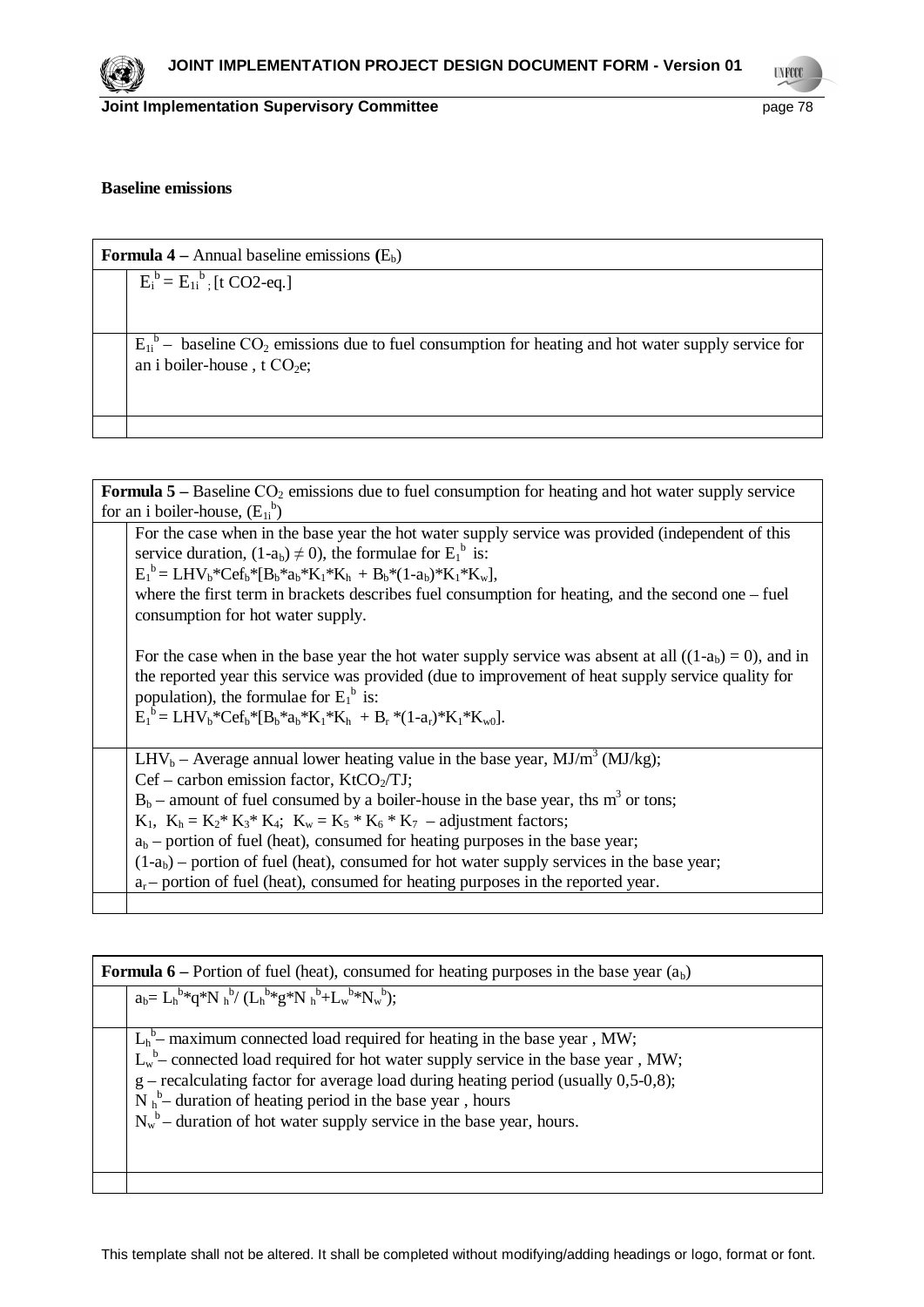

| <b>Formula 7</b> – Portion of fuel (heat), consumed for heating purposes in the reported year $(a_r)$ |                                                                                                                                                                                                                                                                                                                                                                                                              |
|-------------------------------------------------------------------------------------------------------|--------------------------------------------------------------------------------------------------------------------------------------------------------------------------------------------------------------------------------------------------------------------------------------------------------------------------------------------------------------------------------------------------------------|
|                                                                                                       | $a_r = L_h^{r*} q^* N_h^{r} / (L_h^{r*} g^* N_h^{r} + L_w^{r*} N_w^{r})$                                                                                                                                                                                                                                                                                                                                     |
|                                                                                                       | $Lbr$ maximum connected load required for heating in the reported year, MW;<br>$L_w^r$ connected load required for hot water supply service in the reported year, MW;<br>$g$ – recalculating factor for average load during heating period (usually 0,5-0,8);<br>$N_h^r$ duration of heating period in the reported year, hours<br>$N_w^r$ duration of hot water supply service in the reported year, hours. |
|                                                                                                       |                                                                                                                                                                                                                                                                                                                                                                                                              |

| <b>Formula 8</b> – Change in the lower heating value $(K_1)$                              |  |
|-------------------------------------------------------------------------------------------|--|
| $K_1=LHV_b/LHV_r$                                                                         |  |
|                                                                                           |  |
| $LHV_b$ – Average annual lower heating value in the base year, MJ/m <sup>3</sup> (MJ/kg); |  |
| $LHV_r - Average$ annual lower heating value in the reported year, $MJ/m^3$ ( $MJ/kg$ )   |  |
|                                                                                           |  |
|                                                                                           |  |

| <b>Formula 9</b> – Temperature change factor $(K_2)$ |                                                                                                                     |
|------------------------------------------------------|---------------------------------------------------------------------------------------------------------------------|
|                                                      | $K_2 = (T_{\text{in }r} - T_{\text{out }r}) / (T_{\text{in }b} - T_{\text{out }b})$                                 |
|                                                      |                                                                                                                     |
|                                                      | $T_{\text{in r}}$ – average inside temperature for the heating period in the reported year, K (or <sup>0</sup> C);  |
|                                                      | $T_{\text{in }b}$ – average inside temperature for the heating period in the base year, K (or <sup>0</sup> C);      |
|                                                      | $T_{\text{out }r}$ average outside temperature for the heating period in the reported year, K (or <sup>0</sup> C);  |
|                                                      | $T_{\text{out b}}$ – average outside temperature for the heating period in the reported year, K (or <sup>0</sup> C) |
|                                                      |                                                                                                                     |

| <b>Formula 10</b> – Heating area and building thermal insulation change factor $(K_3)$                                                                                                                                                                                                                                                                                                                                                                                                                                                                                                                                                                                                                                                   |  |
|------------------------------------------------------------------------------------------------------------------------------------------------------------------------------------------------------------------------------------------------------------------------------------------------------------------------------------------------------------------------------------------------------------------------------------------------------------------------------------------------------------------------------------------------------------------------------------------------------------------------------------------------------------------------------------------------------------------------------------------|--|
| $K_3 = [(F_{hr} - F_{hrr} - F_{hrr})^*k_{hh} + (F_{hrr} + F_{hrr})^*k_{hn}] / F_{hh}^*k_{hh}$                                                                                                                                                                                                                                                                                                                                                                                                                                                                                                                                                                                                                                            |  |
| $F_{h,b}$ – heating area in the base year, m <sup>2</sup> ;<br>$F_{hr}$ – heating area in the reported year, m <sup>2</sup> ;<br>$F_{\text{hnr}}$ – heating area of new buildings connected to DH system (assumed with the new (improved)<br>thermal insulation) in the reported year, $m^2$ ;<br>$F_{htr}$ – heating area of buildings (previously existed in the base year) in reported year with the<br>renewed (improved) thermal insulation, $m^2$ ;<br>$k_{h b}$ – average heat transfer factor of heated buildings in the base year, (W/m <sup>2</sup> *K);<br>$k_{h,n}$ – heat transfer factor of heated buildings with the new thermal insulation (new buildings or old<br>ones with improved thermal insulation), $(W/m2*K)$ . |  |
|                                                                                                                                                                                                                                                                                                                                                                                                                                                                                                                                                                                                                                                                                                                                          |  |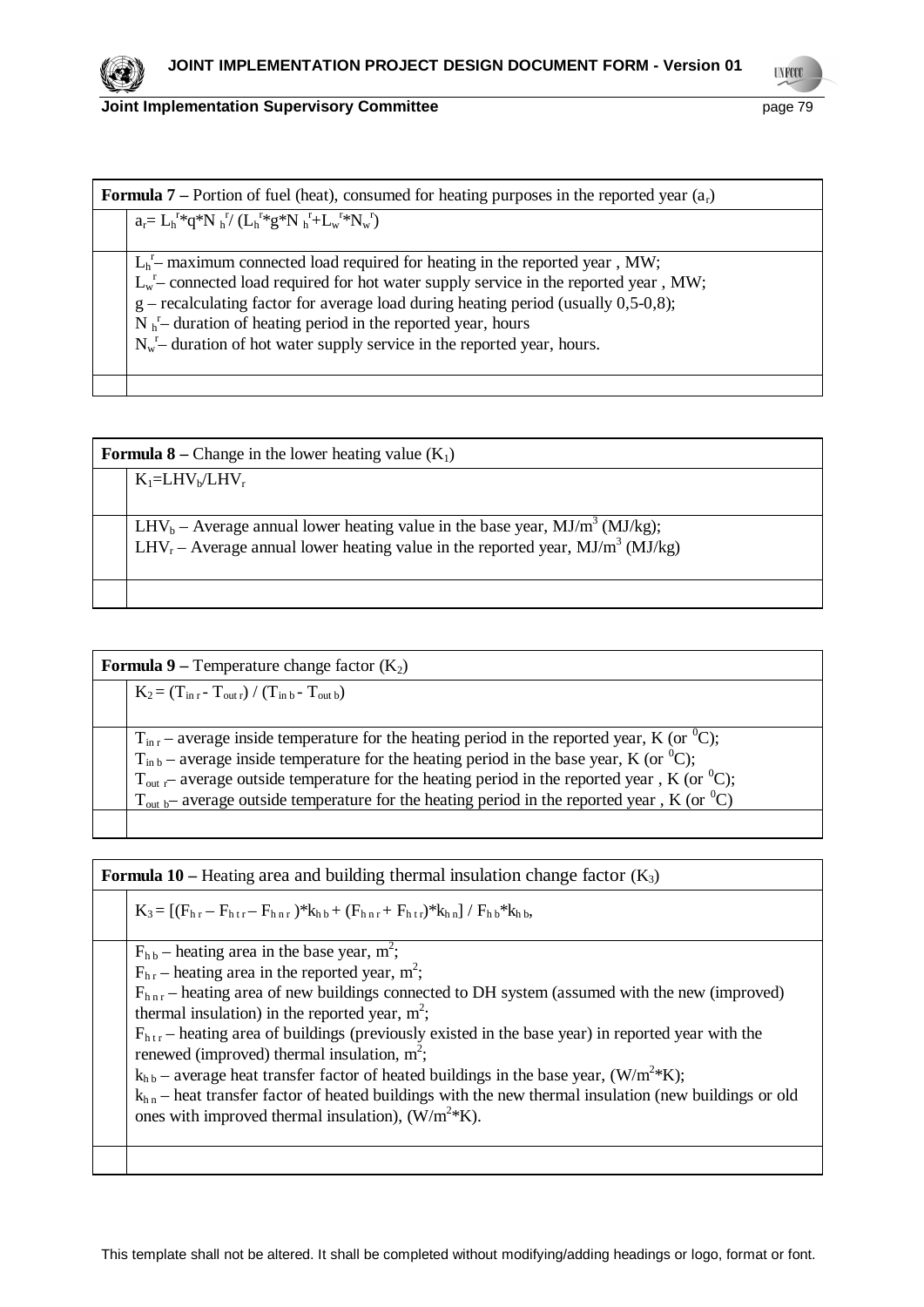

| <b>Formula 11</b> – Heating period duration change factor $(K_4)$ |  |
|-------------------------------------------------------------------|--|
| $K_4=N$ hr/N hb                                                   |  |
|                                                                   |  |
| $N_{hb}$ duration of heating period in the base year, hours       |  |
| $N_{hr}$ – duration of heating period in the reported year, hours |  |
|                                                                   |  |
|                                                                   |  |
|                                                                   |  |

| <b>Formula 12</b> – Number of customers change factor $(K_5)$ |                                                                                                         |
|---------------------------------------------------------------|---------------------------------------------------------------------------------------------------------|
|                                                               | $K_5=n_{wr}/n_{wb}$                                                                                     |
|                                                               | $N_{wb}$ , number of customers in base year;<br>$N_{\rm wr}$ – number of customers in the reported year |
|                                                               |                                                                                                         |

| <b>Formula 13</b> – Standard specific discharge of hot water per personal account change factor $(K_6)$ |                                                                                                                                                                                                                                                            |
|---------------------------------------------------------------------------------------------------------|------------------------------------------------------------------------------------------------------------------------------------------------------------------------------------------------------------------------------------------------------------|
|                                                                                                         | $K_6 = v_{w r} / v_{w b}$                                                                                                                                                                                                                                  |
|                                                                                                         | $v_{w,r}$ – standard specific discharge of hot water per personal account in the reported year, (in heat<br>units, $kWh/h$ ;<br>$v_{w, b}$ – standard specific discharge of hot water per personal account in the base year, (in heat units,<br>$kWh/h$ ). |
|                                                                                                         |                                                                                                                                                                                                                                                            |

| <b>Formula 14</b> – Hot water supply period duration change factor $(K_6)$ |                                                                                                                                                            |  |
|----------------------------------------------------------------------------|------------------------------------------------------------------------------------------------------------------------------------------------------------|--|
|                                                                            | $K_7 = N_{wr} / N_{wb}$                                                                                                                                    |  |
|                                                                            | $N_{\rm wr}$ duration of hot water supply service in the reported year, hours.<br>$N_{wb}$ – duration of hot water supply service in the base year, hours. |  |
|                                                                            |                                                                                                                                                            |  |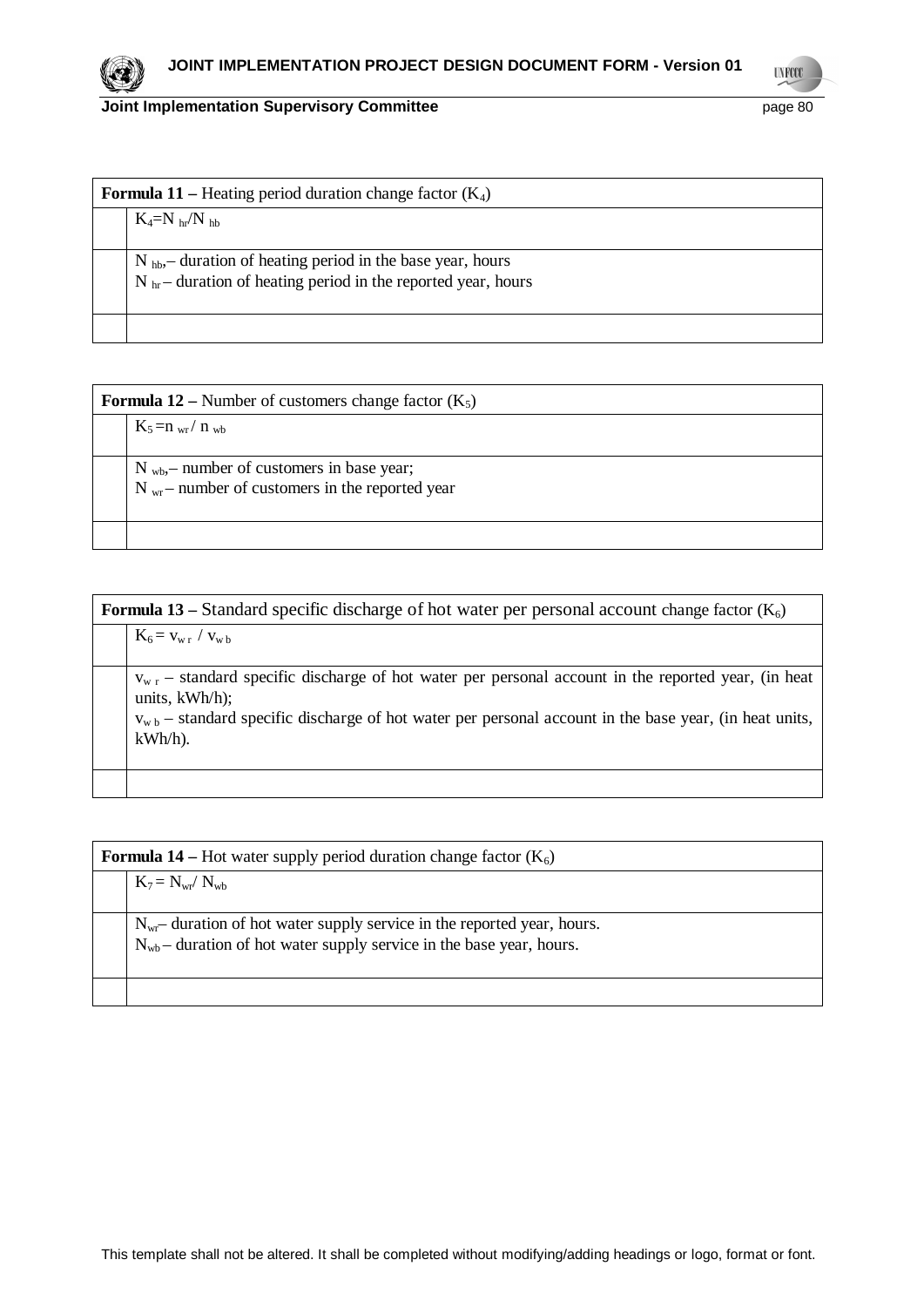**UNFCCC** 

# 4. MONITORING OF BASELINE AND PROJECT EMISSIONS

#### Parameters to be monitored

Monitoring methodology identifies and takes into account the parameters that are need to be measured or monitored at regular intervals. These parameters will then be input into a project Tracking Database, which will be an Excel based spreadsheet that will track GHG emission reductions annually. List of parameters to be monitored are in the table below.

|                | <b>Symbol</b>                         | Data variable                          | Data unit          | Measured (m),     |
|----------------|---------------------------------------|----------------------------------------|--------------------|-------------------|
|                |                                       |                                        |                    | calculated (c),   |
|                |                                       |                                        |                    | estimated (e)     |
| $\mathbf{1}$   | $(\mathbf{B}_b)$ and                  | Fuel consumption at boiler houses      |                    | m                 |
|                | $(B_r)$                               |                                        |                    |                   |
| 1.1            |                                       | <b>Natural Gas</b>                     | $1000 \text{ m}^3$ |                   |
| 1.2            |                                       | Coal                                   | ton                |                   |
| 1.3            |                                       | Heavy oil                              | ton                |                   |
| $\overline{2}$ | $(LHV_b)$ and                         | Average annual Heating Value of a      |                    | m, c              |
|                | $(LHV_r)$                             | fuel calculated by Lower Heating       |                    |                   |
|                |                                       | Value                                  |                    |                   |
| 2.1            |                                       | <b>Natural Gas</b>                     | $MJ/m^3$           |                   |
| 2.2            |                                       | Coal                                   | MJ/kg              |                   |
| 2.3            |                                       | Heavy oil                              | MJ/kg              |                   |
| 3              | $(T_{\text{out }r})$ and              | Average daily outside temperature      | ${}^{0}C(K)$       | m, c              |
|                | $(T_{\text{out }b})$                  | during the heating season              |                    |                   |
| $\overline{4}$ | $(T_{\rm in r})$ and                  | Average inside temperature during the  | ${}^{0}C$ (K)      | m, c              |
|                | $(T_{in b})$                          | heating season                         |                    |                   |
| 5              | $(n_{wb}$ and                         | Number of Customers                    |                    | <b>Statistics</b> |
|                | $(n_{wr})$                            |                                        |                    |                   |
| 6              | $(F_{h\,b}$ and                       | Heating area (total)                   | m <sup>2</sup>     | <b>Statistics</b> |
|                | $(\mathbf{F}_{\mathbf{h}\mathbf{r}})$ |                                        |                    |                   |
| $\overline{7}$ | $(\mathbf{k}_{\mathbf{h}\mathbf{b}})$ | Average heat transfer factor of heated | $W/m^2*K$          | $\mathbf{C}$      |
|                |                                       | buildings in the base year             |                    |                   |
| 8              | $(F_{h\,t\,r})$                       | Heating area of buildings (previously  | m <sup>2</sup>     | <b>Statistics</b> |
|                |                                       | existed in the base year) with the     |                    |                   |
|                |                                       | renewed (improved) thermal insulation  |                    |                   |
|                |                                       | in the reported year                   |                    |                   |
| 9              | $(F_{h n r})$                         | Heating area of newly connected        | m <sup>2</sup>     | <b>Statistics</b> |
|                |                                       | buildings (assumed with the new        |                    |                   |
|                |                                       | (improved) thermal insulation) in the  |                    |                   |
|                |                                       | reported year                          |                    |                   |
| 10             |                                       | Heat transfer factor of buildings with | $W/m^2*K$          | <b>Statistics</b> |
|                | (k <sub>h n</sub> )                   | the new thermal insulation             |                    |                   |
| 11             | $(Nhr)$ and                           | Duration of the heating period         | Hours              | <b>Statistics</b> |
|                | $(N_{h\,b})$                          |                                        |                    |                   |
| 12             | $(N_{\rm w r})$ and                   | Duration of the hot water supply       | Hours              | <b>Statistics</b> |
|                |                                       | period                                 |                    |                   |
|                | $(N_{\rm w\,b})$                      |                                        |                    |                   |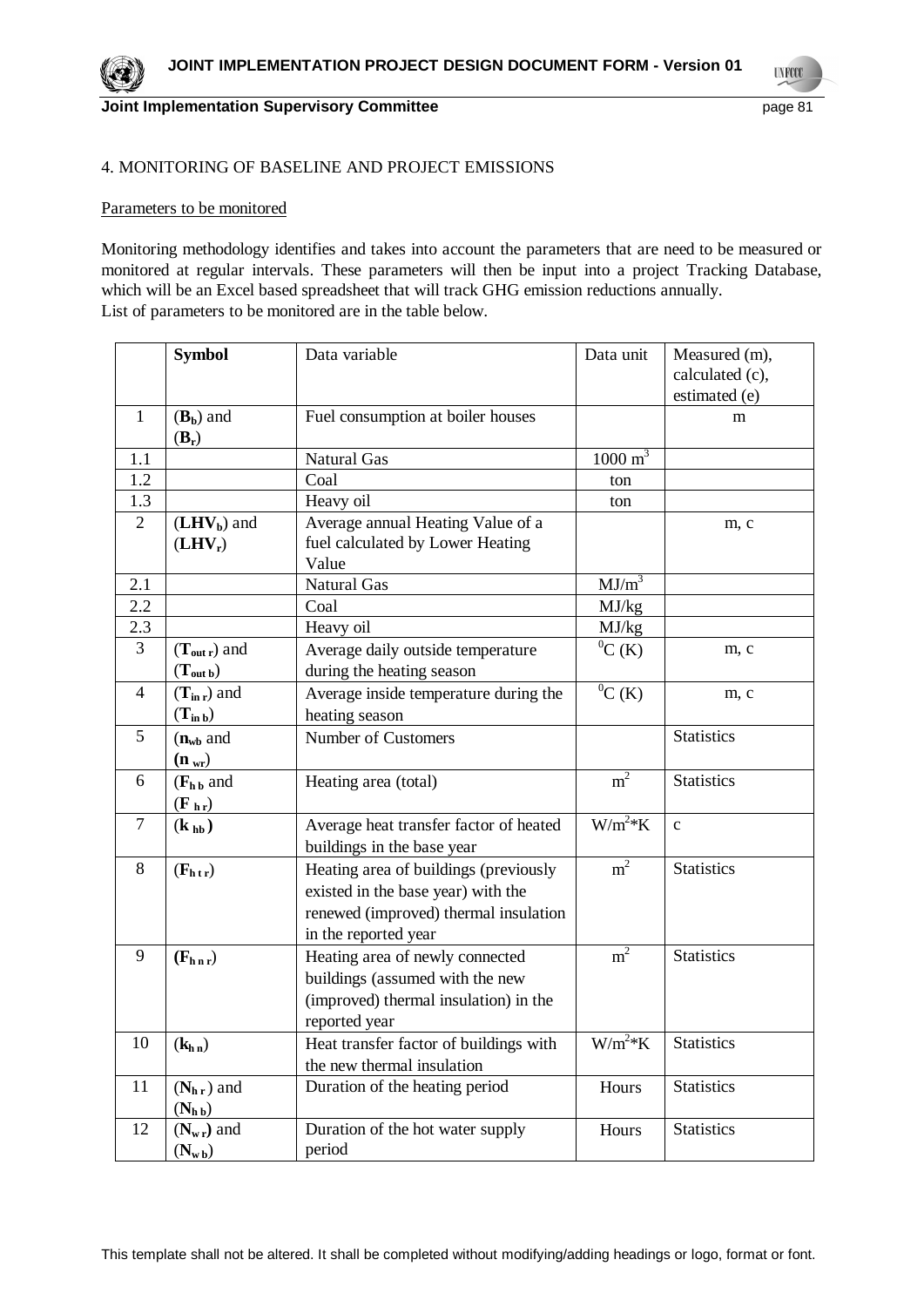

**UNFCCC** 

# **Joint Implementation Supervisory Committee** page 82

| 13   | $(L_h^b)$ and                           | Maximum connected load to the         | <b>MW</b>    | <b>Statistics</b> |
|------|-----------------------------------------|---------------------------------------|--------------|-------------------|
|      | $(L_h^r)$                               | boiler-house, that is required for    |              |                   |
|      |                                         | heating                               |              |                   |
| 14   | $(L_w^b)$ and                           | Connected load to the boiler-house,   | <b>MW</b>    | <b>Statistics</b> |
|      | $(L_w^r)$                               | that is required for hot water supply |              |                   |
|      |                                         | service                               |              |                   |
| 15   | $(v_{wr})$ and                          | Standard specific discharge of hot    | kWh/h        | <b>Statistics</b> |
|      | $(\mathbf{v}_{\mathbf{w}\,\mathbf{b}})$ | water per personal account            |              |                   |
| 16   | $(Cef_r)$ and                           | Carbon emission factor                |              | <b>Statistics</b> |
|      | (Cef <sub>b</sub> )                     |                                       |              |                   |
| 16.1 |                                         | <b>Natural Gas</b>                    | kt $CO_2/TJ$ |                   |
| 16.2 |                                         | Coal                                  | kt $CO_2/TJ$ |                   |
| 16.3 |                                         | Heavy oil                             | kt $CO2/TJ$  |                   |
| 17   | g                                       | Recalculating factor for average load |              | <b>Statistics</b> |
|      |                                         | during heating period                 |              |                   |

# Data to be monitored

| Parameter number and name | <b>1.1</b> Natural gas consumption at boiler houses                                                                                                                                                                                                                                                                                                                                                                                                                                                        |
|---------------------------|------------------------------------------------------------------------------------------------------------------------------------------------------------------------------------------------------------------------------------------------------------------------------------------------------------------------------------------------------------------------------------------------------------------------------------------------------------------------------------------------------------|
| Description               | Natural gas consumption at boiler houses.<br>Consumption of fuel is the main parameter affecting greenhouse<br>gas emissions. The most objective and accurate indicator of<br>project performance will therefore be the changes in fuel<br>consumption. Changes in fuel consumption in result of the project<br>implementation, when compared to baseline fuel consumption,<br>will integrate all other relevant indicators such as improvement of<br>boiler efficiency, reduction of network losses, etc. |
| Monitoring method         | Gas flow meters                                                                                                                                                                                                                                                                                                                                                                                                                                                                                            |
| Recording frequency       | Every day                                                                                                                                                                                                                                                                                                                                                                                                                                                                                                  |
| Background data           | Instrument readings are registered in the paper journals at every<br>boiler-house.                                                                                                                                                                                                                                                                                                                                                                                                                         |
| Calculation method        | n.a.                                                                                                                                                                                                                                                                                                                                                                                                                                                                                                       |

| Parameter number and name | <b>1.2</b> Coal consumption at boiler houses                                                                                                            |
|---------------------------|---------------------------------------------------------------------------------------------------------------------------------------------------------|
| Description               | Coal consumption at boiler houses                                                                                                                       |
| Monitoring method         | Purchasing of coal is realized in accordance with invoices.<br>Consumption of coal is measured by wheelbarrows and pails then<br>recalculated to weight |
| Recording frequency       | Every day                                                                                                                                               |
| Background data           | Coal consumption is registered in the paper journals at every<br>boiler-house.<br>Invoices are filed in special journals.                               |
| Calculation method        | n.a.                                                                                                                                                    |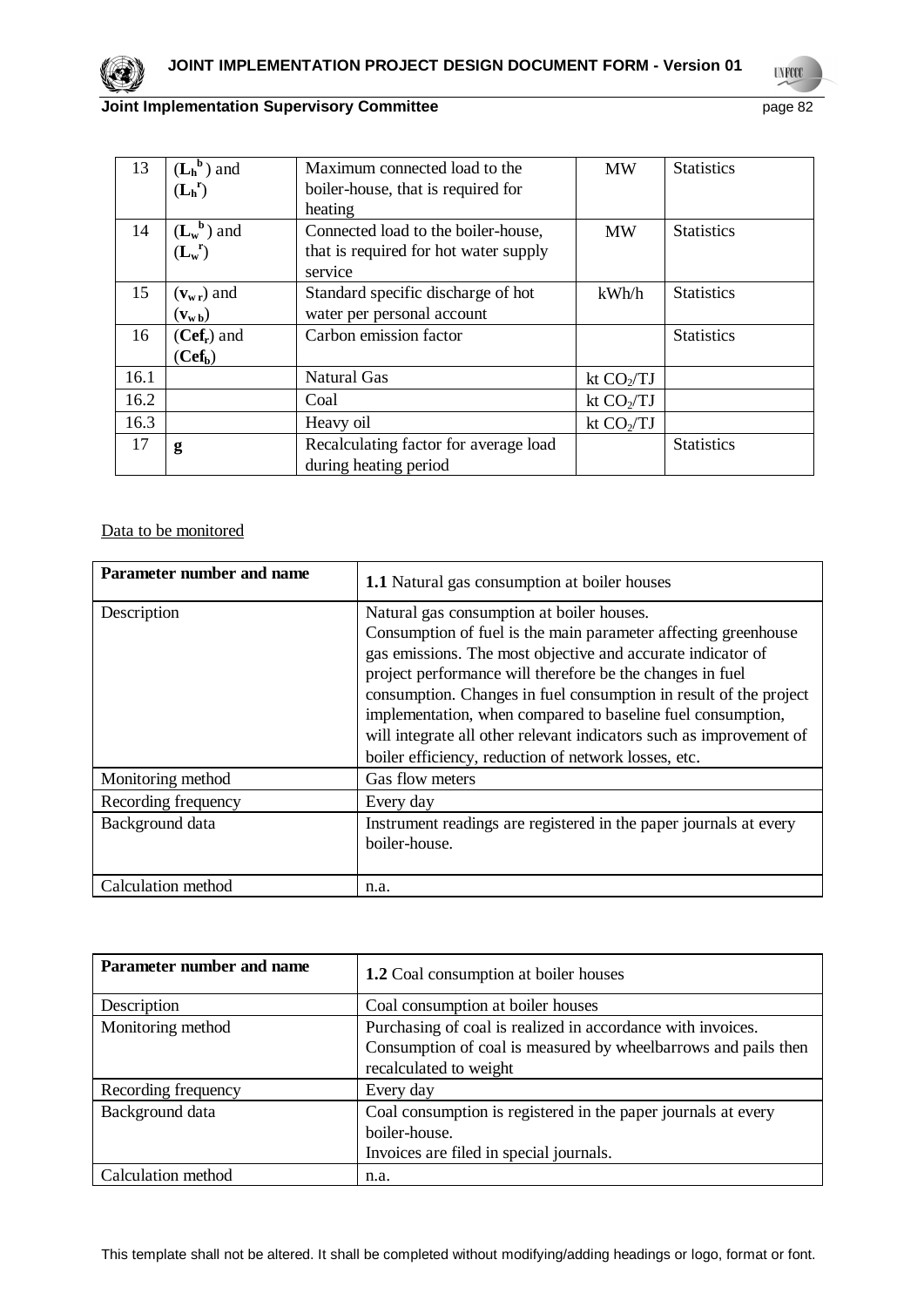

| Parameter number and name | <b>1.3</b> Heavy oil consumption at boiler houses                                                                                  |  |
|---------------------------|------------------------------------------------------------------------------------------------------------------------------------|--|
|                           |                                                                                                                                    |  |
| Description               | Heavy oil is consumed only by Chernihiv region enterprisers                                                                        |  |
| Monitoring method         | Purchasing of Heavy oil is realized in accordance with invoices.<br>Consumption of Heavy oil is measured by measured tare – torque |  |
|                           | tanks with rod                                                                                                                     |  |
| Recording frequency       | Every day                                                                                                                          |  |
| Background data           | Heavy oil consumption is registered in the paper journal                                                                           |  |
|                           | Invoices are filed in special journals.                                                                                            |  |
| Calculation method        | n.a.                                                                                                                               |  |

| Parameter number and name | 2.1 Average annual Heating Value of Natural Gas                                                                                                                                                                                |
|---------------------------|--------------------------------------------------------------------------------------------------------------------------------------------------------------------------------------------------------------------------------|
| Description               | Average annual Heating Value of Natural Gas calculated by<br>Lower Heating Value for every town                                                                                                                                |
| Monitoring method         | Accepted in accordance with reference or telephone message from<br>natural gas supplier or independent chemical lab analysis report.<br>Independent chemical lab analysis is used in questionable cases. It<br>is used rarely. |
| Recording frequency       | Data is provided by natural gas suppliers usually 3 times per<br>month                                                                                                                                                         |
| Background data           | Registered in the paper journal                                                                                                                                                                                                |
| Calculation method        | Weighted average value                                                                                                                                                                                                         |

| Parameter number and name | 2.2 Average annual Heating Value of Coal                                                                                                                                                                      |  |
|---------------------------|---------------------------------------------------------------------------------------------------------------------------------------------------------------------------------------------------------------|--|
| Description               | Average annual Heating Value of Coal calculated by Lower<br>Heating Value for every town                                                                                                                      |  |
| Monitoring method         | Accepted in accordance with quality certificate from coal<br>supplier's or independent chemical lab analysis report.<br>Independent chemical lab analysis is used in contentious cases. It<br>is used rarely. |  |
| Recording frequency       | Quality certificate is given by coal supplier's for every<br>consignment                                                                                                                                      |  |
| Background data           | Certificates are filed in special journals                                                                                                                                                                    |  |
| Calculation method        | Weighted average value                                                                                                                                                                                        |  |

| Parameter number and name | 2.3 Average annual Heating Value of Heavy oil                 |
|---------------------------|---------------------------------------------------------------|
| Description               | Average annual Heating Value of Heavy oil calculated by Lower |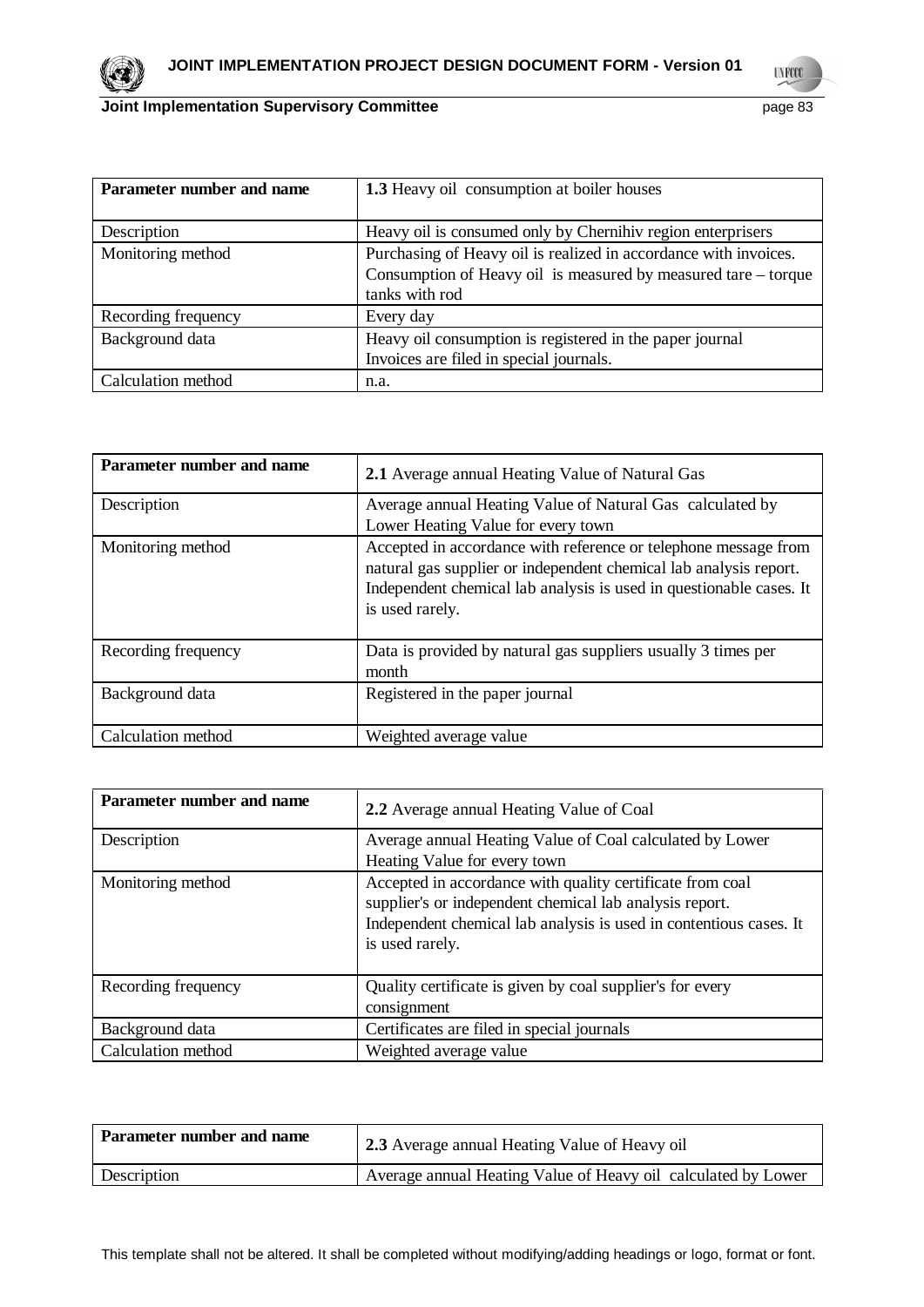

|                     | Heating Value for every town.                                                                                                                                                                                     |
|---------------------|-------------------------------------------------------------------------------------------------------------------------------------------------------------------------------------------------------------------|
| Monitoring method   | Accepted in accordance with quality certificate from heavy oil<br>supplier's or independent chemical lab analysis report.<br>Independent chemical lab analysis is used in contentious cases. It<br>is used rarely |
| Recording frequency | Quality certificate is given by heavy oil supplier for every<br>consignment                                                                                                                                       |
| Background data     | Certificates are filed in special journals                                                                                                                                                                        |
| Calculation method  | Weighted average value                                                                                                                                                                                            |

| Parameter number and name | 3. Average outside temperature during the heating season                                                                                                                 |
|---------------------------|--------------------------------------------------------------------------------------------------------------------------------------------------------------------------|
| Description               | Average daily outside temperature during the heating season for<br>every town                                                                                            |
| Monitoring method         | Daily outside temperature is taken by dispatcher of JSC<br>"Oblteplocomunenergo" from Chernihiv Meteorological Centre<br>from 10 to 11 a.m. every day of heating season. |
| Recording frequency       | Every day of heating season                                                                                                                                              |
| Background data           | Meteorological Centre sends the Report every decade or month for<br>every day of heating season. Reports are filed in special journals                                   |
| Calculation method        | Average value                                                                                                                                                            |

| Parameter number and name | 4. Average inside temperature during the heating season                                                                                                                                                                                                                                                                                                                                                                                                                                                                                                                                                              |
|---------------------------|----------------------------------------------------------------------------------------------------------------------------------------------------------------------------------------------------------------------------------------------------------------------------------------------------------------------------------------------------------------------------------------------------------------------------------------------------------------------------------------------------------------------------------------------------------------------------------------------------------------------|
| Description               | Average inside temperature during the heating season is calculated<br>from the sum of returned payments caused by insufficient heating<br>(in case of normative level $(180C)$ is not satisfied)                                                                                                                                                                                                                                                                                                                                                                                                                     |
|                           | Above 18 $^0C$ – is treated as 18 $^0C$ (according to the conservatism<br>principle) and as meeting the normative.<br>Below 18 $^0C$ – is treated as not meeting the normative, and is<br>calculated as below.                                                                                                                                                                                                                                                                                                                                                                                                       |
| Monitoring method         | Sum of returned payments                                                                                                                                                                                                                                                                                                                                                                                                                                                                                                                                                                                             |
| Recording frequency       | Once per heating season                                                                                                                                                                                                                                                                                                                                                                                                                                                                                                                                                                                              |
| Background data           | Sums of return payment                                                                                                                                                                                                                                                                                                                                                                                                                                                                                                                                                                                               |
| Calculation method        | According to "Rules of rendering of heat and hot water supply<br>service to population" $\mathbb{N}^{\circ}$ 1497 from 30.12.1997, the enterprises<br>must make the return payments to population for delivery less than<br>necessary amount of heat. The normative inside temperature should<br>be not lower than $18^{\circ}$ C.<br>Amount of the return payment is:<br>$-5\%$ from normative payment for every degree from 18 to 12 °C;<br>$-10\%$ from normative payment for every degree from 12 to 5 °C;<br>- when inside temperature is lower than $5^{\circ}$ C the payment is to be<br>returned completely. |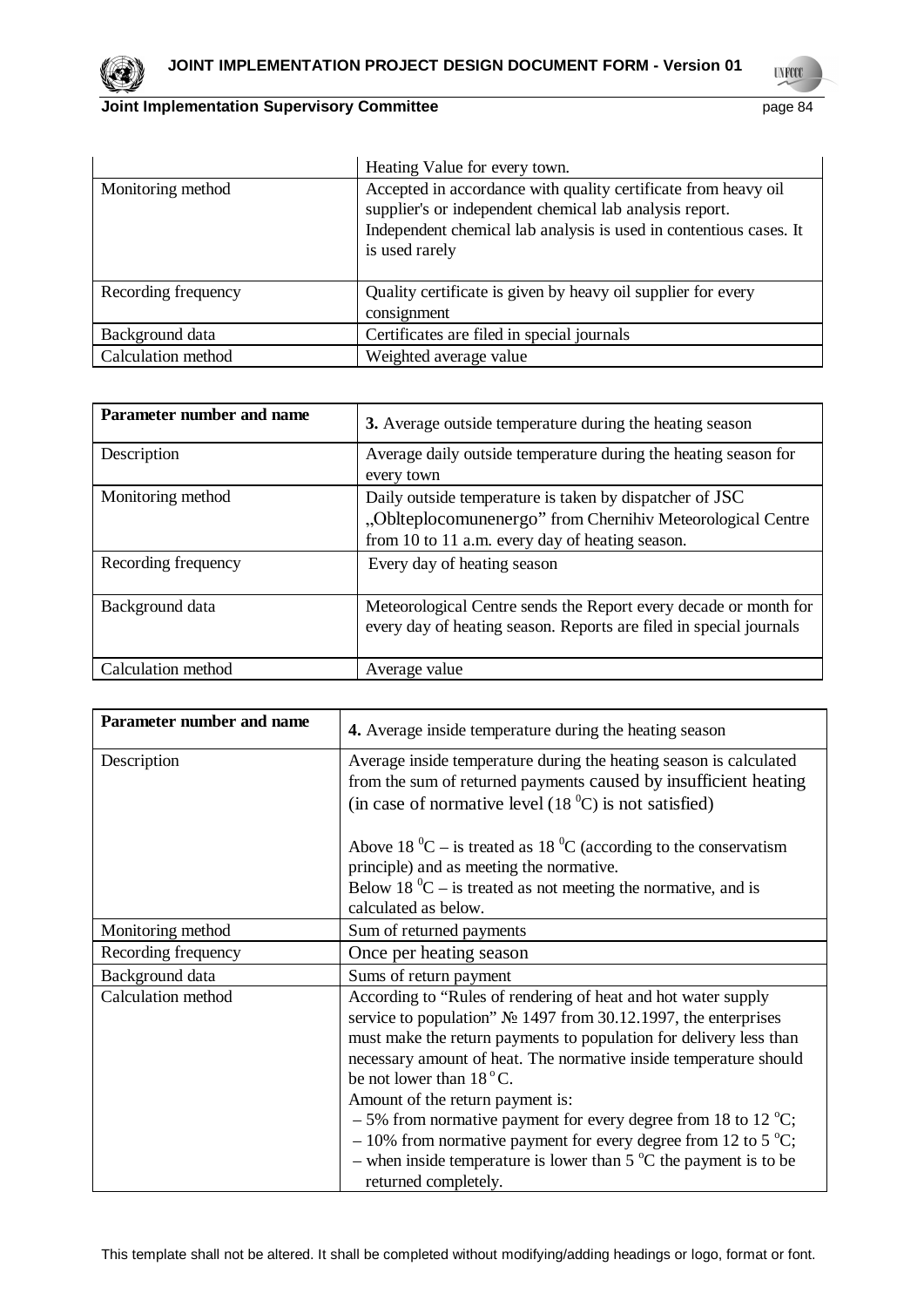| Therefore the inside temperature will be calculated by formulae:              |
|-------------------------------------------------------------------------------|
| If $R = 0$ (according to conservatism principle for the baseline assume       |
| $R < 0.05$ :                                                                  |
| $T_{\text{in }b} = 18 \text{ °C}.$                                            |
| If $0.05 < R \leq 0.3$ NP:                                                    |
| $T_{\text{in }b} = 18 - (R/5)$ [ <sup>o</sup> C]                              |
| If 0.3 NP < R < NP:                                                           |
| $T_{\text{in }b} = 12 - [(R - 0.3 \text{ NP})/10]$ [ <sup>o</sup> C]          |
| where:                                                                        |
| R - % of return payment from NP;                                              |
| $NP$ – amount of normative payment.                                           |
| Thus if the inside temperature will be $18\degree C$ or higher we will accept |
| it as $18\degree$ C according to conservatism principle, if it will be lower  |
| than 18 $^{\circ}$ C it will be calculated from return payments by the        |
| methodology presented before.                                                 |

| Parameter number and name | 5. Number of Customers for hot water supply service                                                                                                                                                                                |
|---------------------------|------------------------------------------------------------------------------------------------------------------------------------------------------------------------------------------------------------------------------------|
| Description               | Number of Customers for hot water supply service for every<br>boiler houses                                                                                                                                                        |
| Monitoring method         | Statistics of JSC, Oblteplocomunenergo" and Chernihiv region<br>enterprises                                                                                                                                                        |
| Recording frequency       | Contracts with population, organizations and legal entities are<br>concludes directly with JSC "Oblteplocomunenergo" and<br>Chernihiv region enterprises. They are updated once per year.                                          |
| Background data           | The information is collected in special electronic journals<br>"Registration of income from population" (for inhabitants). For<br>organizations and legal entities such information is taken from<br>contracts concluded with them |
| Calculation method        |                                                                                                                                                                                                                                    |

| Parameter number and name | <b>6.</b> Heating area (Total)                                                                                                                                                                                                                                                                                |
|---------------------------|---------------------------------------------------------------------------------------------------------------------------------------------------------------------------------------------------------------------------------------------------------------------------------------------------------------|
| Description               | Heating area for every boiler houses                                                                                                                                                                                                                                                                          |
| Monitoring method         | Statistics of JSC, Oblteplocomunenergo" and Chernihiv region<br>enterprises                                                                                                                                                                                                                                   |
| Recording frequency       | The revise is made in case of new contracts with Customers or in<br>case of contracts break.                                                                                                                                                                                                                  |
| Background data           | The information is collected at the sale departments of JSC<br>"Oblteplocomunenergo" and Chernihiv region enterprises by the<br>certificates of owners in accordance with technical passport of<br>building.<br>Total area with balconies and stairs and Heating area are<br>displayed in the special journal |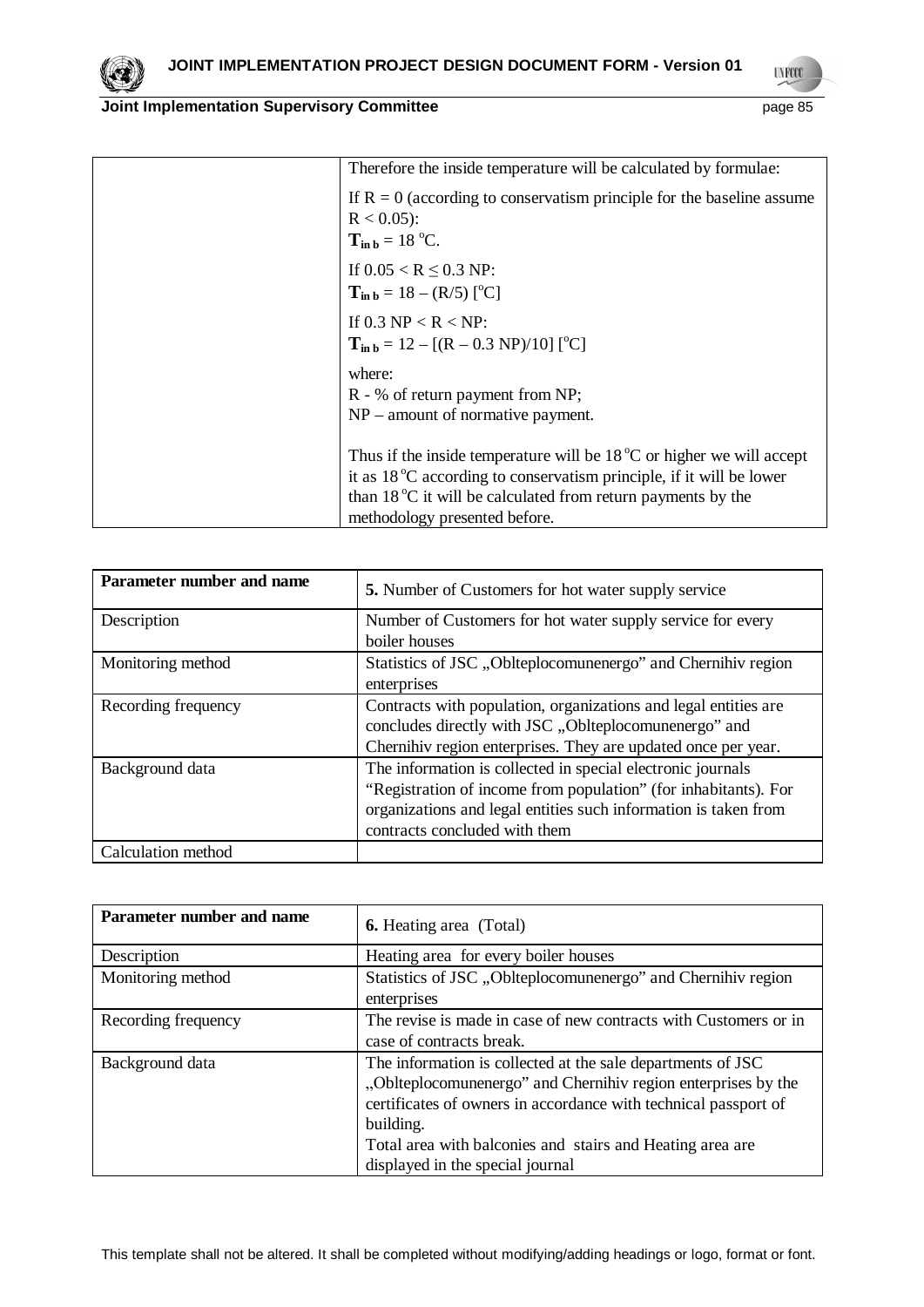| Calculation method        | The data is taken for January, 01 for every year                                                                                                                                                                                                                                                                                                                                                                                                                                                           |
|---------------------------|------------------------------------------------------------------------------------------------------------------------------------------------------------------------------------------------------------------------------------------------------------------------------------------------------------------------------------------------------------------------------------------------------------------------------------------------------------------------------------------------------------|
|                           |                                                                                                                                                                                                                                                                                                                                                                                                                                                                                                            |
| Parameter number and name | <b>7.</b> Heat transfer factor of buildings                                                                                                                                                                                                                                                                                                                                                                                                                                                                |
| Description               | Heat transfer factor of buildings for every boiler-house                                                                                                                                                                                                                                                                                                                                                                                                                                                   |
| Monitoring method         | Statistics JSC, Oblteplocomunenergo" and Chernihiv region<br>enterprises                                                                                                                                                                                                                                                                                                                                                                                                                                   |
| Recording frequency       | Heat transfer factor is recorded ones per year at recording of<br>connection or disconnection of any heating area to boiler-houses<br>included in project.                                                                                                                                                                                                                                                                                                                                                 |
| Background data           |                                                                                                                                                                                                                                                                                                                                                                                                                                                                                                            |
| Calculation method        | For calculation of Heat transfer factor of buildings for every<br>boiler-house, the method of Weighted average value was used,<br>that depends on heating area of existing buildings and heating area<br>of the new buildings. Values of the heat transfer factor for<br>existing buildings were taken from SNiP 2-3-79 (1998) - not<br>higher than 0.63. Values of the heat transfer factor of new<br>buildings were taken according to State Buildings Norms (B.2.6-<br>31:2006) - not higher than 0.36. |

| Parameter number and name | <b>8.</b> Heating area of buildings (previously existed in the base year)<br>with the renewed (improved) thermal insulation in the reported<br>year |
|---------------------------|-----------------------------------------------------------------------------------------------------------------------------------------------------|
| Description               | Heating area of reconstructed buildings with application of new<br>insulations for walls                                                            |
| Monitoring method         | Statistics of JSC, Oblteplocomunenergo" and Chernihiv region<br>enterprises.                                                                        |
| Recording frequency       | Once per year                                                                                                                                       |
| Background data           |                                                                                                                                                     |
| Calculation method        |                                                                                                                                                     |

| Parameter number and name | <b>9.</b> Heating area of newly connected buildings (assumed with the |
|---------------------------|-----------------------------------------------------------------------|
|                           | new (improved) thermal insulation) in the reported year               |
| Description               | Heating area of newly connected buildings with application of the     |
|                           | new insulation for walls                                              |
| Monitoring method         | Statistics of JSC, Oblteplocomunenergo" and Chernihiv region          |
|                           | enterprises.                                                          |
| Recording frequency       | Once per year                                                         |
| Background data           |                                                                       |
| Calculation method        |                                                                       |

| Parameter number and name) | 10. Heat transfer factor of new buildings and buildings with new<br>thermal insulation |
|----------------------------|----------------------------------------------------------------------------------------|
| Description                | Heat transfer factor of buildings with new thermal insulation                          |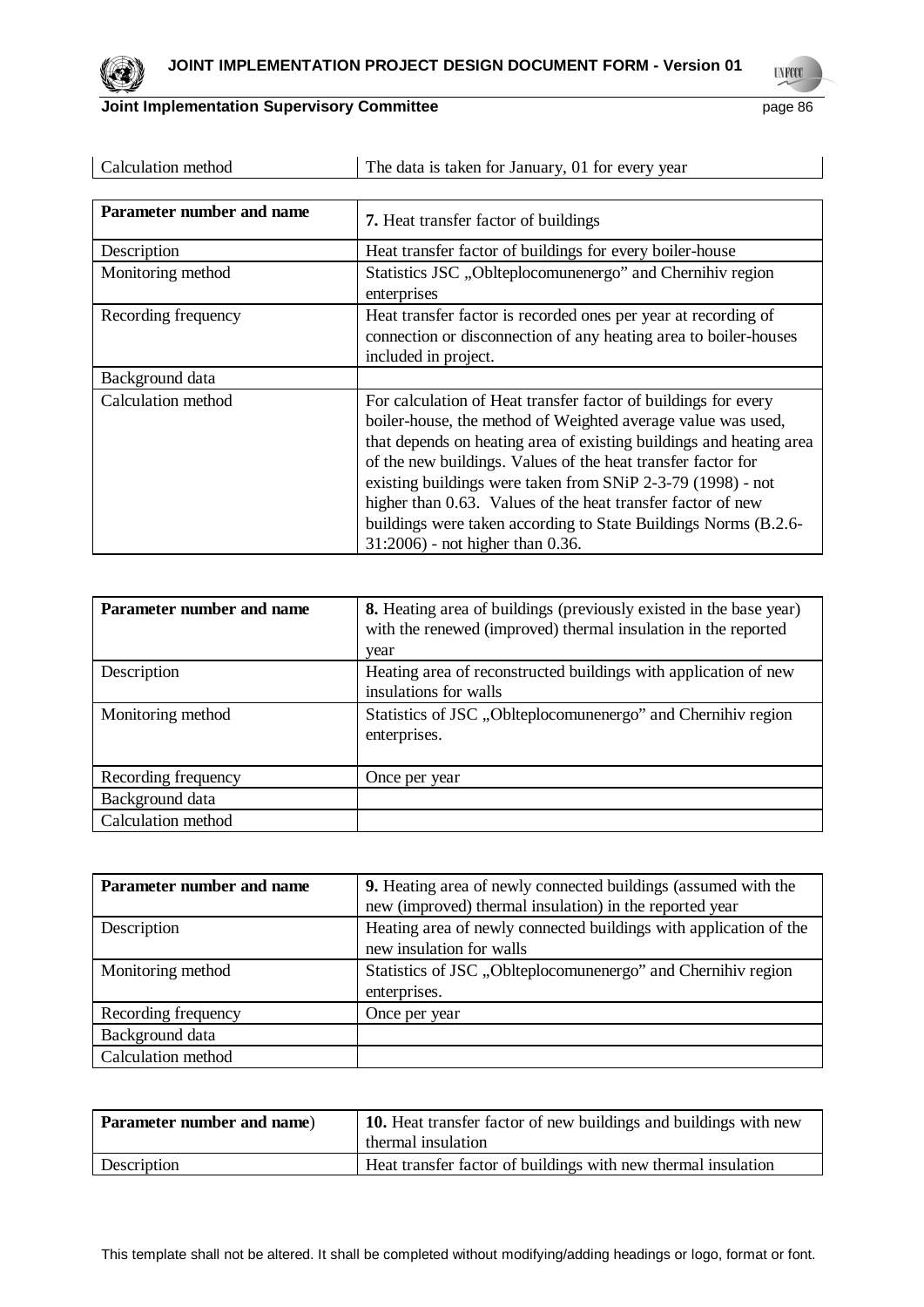

| Monitoring method                | According to State Buildings Norms (B.2.6-31:2006)                                                                                                                                                                                                                                                                                                                                                                                                                                                                                                                                                                                                                                              |
|----------------------------------|-------------------------------------------------------------------------------------------------------------------------------------------------------------------------------------------------------------------------------------------------------------------------------------------------------------------------------------------------------------------------------------------------------------------------------------------------------------------------------------------------------------------------------------------------------------------------------------------------------------------------------------------------------------------------------------------------|
| Recording frequency              |                                                                                                                                                                                                                                                                                                                                                                                                                                                                                                                                                                                                                                                                                                 |
| Background data                  |                                                                                                                                                                                                                                                                                                                                                                                                                                                                                                                                                                                                                                                                                                 |
| Calculation method               |                                                                                                                                                                                                                                                                                                                                                                                                                                                                                                                                                                                                                                                                                                 |
| <b>Parameter number and name</b> | 11. Heating period duration                                                                                                                                                                                                                                                                                                                                                                                                                                                                                                                                                                                                                                                                     |
| Description                      | Heating period duration in every town                                                                                                                                                                                                                                                                                                                                                                                                                                                                                                                                                                                                                                                           |
| Monitoring method                | Statistics of JSC, Oblteplocomunenergo" and Chernihiv region<br>enterprises                                                                                                                                                                                                                                                                                                                                                                                                                                                                                                                                                                                                                     |
| Recording frequency              | Once per year                                                                                                                                                                                                                                                                                                                                                                                                                                                                                                                                                                                                                                                                                   |
| Background data                  | The duration of the Heating period is accepted in accordance with<br>item 7.9.4 of "Rules of technical exploitation of heating<br>equipment and networks. 2007". Beginning and ending of the<br>heating period are determined in every town separately. The<br>heating period begins if the average daily outside temperature is 8<br><sup>o</sup> C or lower during 3 days, and finishes if average daily outside<br>temperature is $8^{\circ}$ C or higher during 3 days.<br>According to SNiP 2.01.01-84 (Climatology in heating<br>engineering) the duration of heating period for project<br>development is to be taken as 183 days, and usually it is from<br>October, 15, till April 15. |
| Calculation method               |                                                                                                                                                                                                                                                                                                                                                                                                                                                                                                                                                                                                                                                                                                 |

| Parameter number and name | 12. Duration of the hot water supply period                                            |
|---------------------------|----------------------------------------------------------------------------------------|
| Description               | Duration of the period of hot water supply service for every boiler<br>house.          |
| Monitoring method         | Statistics of JSC, Oblteplocomunenergo" and Chernihiv region<br>enterprises            |
| Recording frequency       | Once per day                                                                           |
| Background data           | Hot water supply service is realized by hot water delivery<br>schedule for every town. |
| Calculation method        |                                                                                        |

| Parameter number and name | 13. Maximum connected load to the boiler-house, that is required<br>for heating                                                                                                                                                                                              |
|---------------------------|------------------------------------------------------------------------------------------------------------------------------------------------------------------------------------------------------------------------------------------------------------------------------|
| Description               | Maximum connected load to the boiler-house, that is required for<br>heating.                                                                                                                                                                                                 |
| Monitoring method         | Statistics of JSC, Oblteplocomunenergo" and Chernihiv region<br>enterprises                                                                                                                                                                                                  |
| Recording frequency       | Once per year.                                                                                                                                                                                                                                                               |
| Background data           | Maximum connected load to the boiler-house, that is required for<br>heating, is calculated by JSC "Oblteplocomunenergo" and<br>Chernihiv region enterprises for every heating season. It is<br>calculated according to heat demand at outside temperature -23<br>$\rm{^oC}.$ |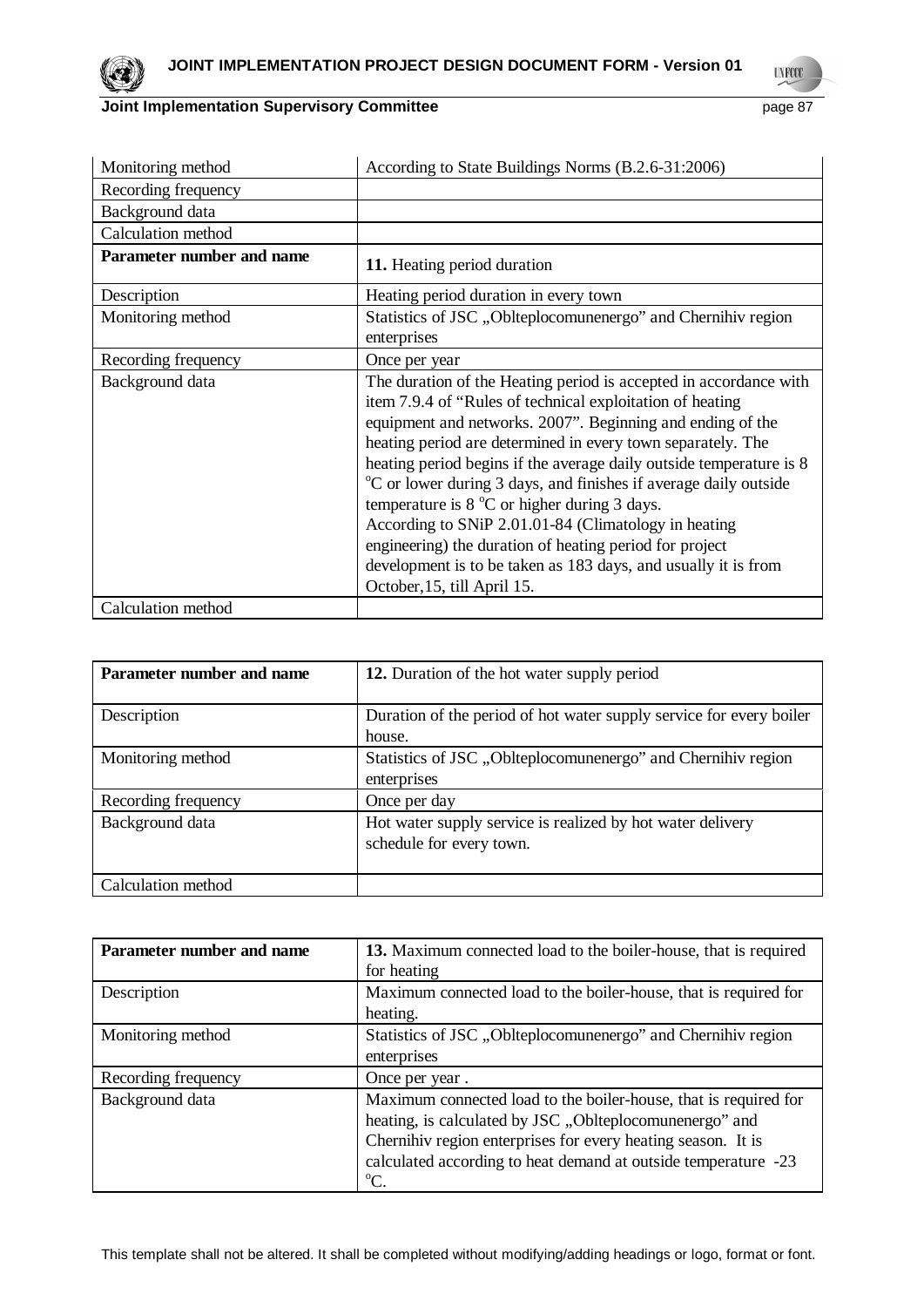

| Parameter number and name | 14. Connected load to the boiler-house, that is required for hot<br>water supply service                                                                                                                                  |
|---------------------------|---------------------------------------------------------------------------------------------------------------------------------------------------------------------------------------------------------------------------|
| Description               | Connected load to the boiler-house, that is required for providing<br>the hot water supply service                                                                                                                        |
| Monitoring method         | Statistics of JSC, Oblteplocomunenergo" and Chernihiv region<br>enterprises                                                                                                                                               |
| Recording frequency       | Once per year.                                                                                                                                                                                                            |
| Background data           | Connected load to the boiler-house, that is required for hot water<br>supply service, is calculated by JSC, Oblteplocomunenergo" and<br>Chernihiv region enterprises every year according to contracts<br>with consumers. |
| Calculation method        |                                                                                                                                                                                                                           |

| Parameter number and name | 15. Standard specific discharge of hot water per personal account                                                                                                                                                    |
|---------------------------|----------------------------------------------------------------------------------------------------------------------------------------------------------------------------------------------------------------------|
| Description               | Standard specific discharge of hot water per personal account                                                                                                                                                        |
| Monitoring method         | Normative documents                                                                                                                                                                                                  |
| Recording frequency       | Once per year                                                                                                                                                                                                        |
| Background data           | At present the standard specific discharge of hot water is valid in<br>Ukraine that was established by the "KTM 204 Ukraine 244-94"<br>in 1993, and no information is available on any propositions to<br>change it. |
| Calculation method        |                                                                                                                                                                                                                      |

| Parameter number and name | <b>16.</b> Carbon emission factor                                                                                                                                                                                                                                                                                                                                                                                                                                      |
|---------------------------|------------------------------------------------------------------------------------------------------------------------------------------------------------------------------------------------------------------------------------------------------------------------------------------------------------------------------------------------------------------------------------------------------------------------------------------------------------------------|
| Description               | Carbon emission factor for different fuels                                                                                                                                                                                                                                                                                                                                                                                                                             |
| Monitoring method         | Normative documents                                                                                                                                                                                                                                                                                                                                                                                                                                                    |
| Recording frequency       | Once per year                                                                                                                                                                                                                                                                                                                                                                                                                                                          |
| Background data           | For all fuels we used $CO2$ emission factors from the data table<br>provided in Annex C of the Operational Guidelines for Project<br>Design Documents of Joint Implementation Projects [Volume 1:<br>General guidelines; Version 2.2].<br>Cef (natural gas) = $0.0561$ ktCO <sub>2</sub> /TJ;<br>Cef (mazut) = $0.0774$ ktCO <sub>2</sub> /TJ; (taken as "Residual fuel oil").<br>Cef (coal) = $0.0946$ ktCO <sub>2</sub> /TJ; (taken as "Other bituminous"<br>coal"). |
| Calculation method        |                                                                                                                                                                                                                                                                                                                                                                                                                                                                        |

| Parameter number and name | 17. Recalculating factor for average load during heating period   |
|---------------------------|-------------------------------------------------------------------|
| Description               | Recalculating factor for determination of the average load during |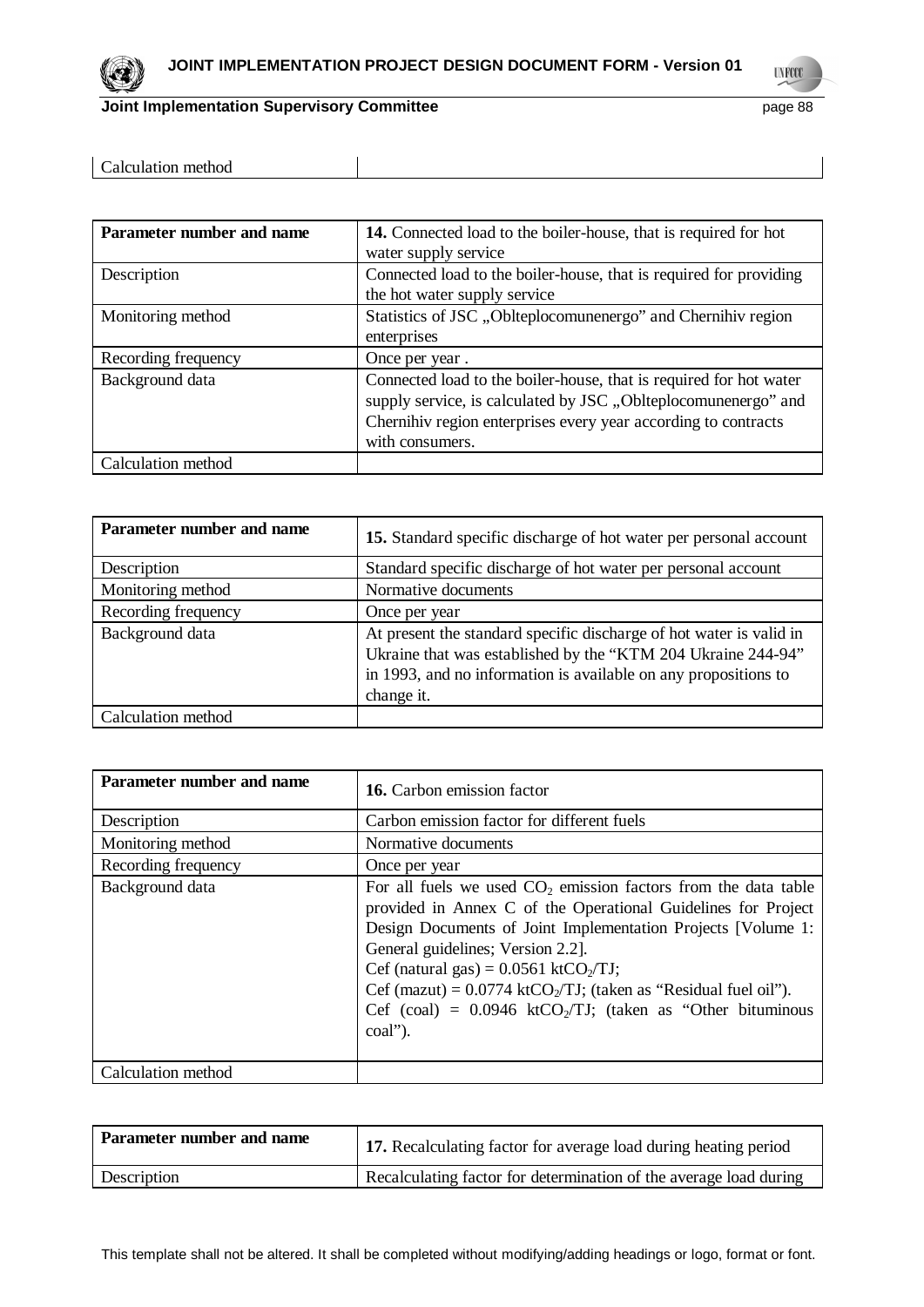

|                     | heating period                                                                                                                                                                                                                                                                                                                                                                                                                                                                                                                                                                    |  |  |
|---------------------|-----------------------------------------------------------------------------------------------------------------------------------------------------------------------------------------------------------------------------------------------------------------------------------------------------------------------------------------------------------------------------------------------------------------------------------------------------------------------------------------------------------------------------------------------------------------------------------|--|--|
| Monitoring method   | <b>Statistics</b>                                                                                                                                                                                                                                                                                                                                                                                                                                                                                                                                                                 |  |  |
| Recording frequency | Once per year                                                                                                                                                                                                                                                                                                                                                                                                                                                                                                                                                                     |  |  |
| Background data     | Recalculating factor for average load during heating period is<br>determined for each boiler-house on historical base, usually it is in<br>the range $(0,4 - 0,8)$                                                                                                                                                                                                                                                                                                                                                                                                                |  |  |
| Calculation method  | $g = Q_{av}/Q_{max} = F_h * k_h * (T_{in} - T_{out av})/F_h * k_h * (T_{in} - T_{out min})$<br>where:<br>g – recalculating factor for average load during heating period;<br>$F_h$ – heating area of buildings, m <sup>2</sup> ;<br>$k_h$ – average heat transfer factor of heated buildings, $(W/m^2*K)$ ;<br>$T_{in}$ – average inside temperature for the heating period, K;<br>$T_{\text{out av}}$ – average outside temperature for the heating period, K (or<br>$^{0}C$ :<br>$T_{\text{out min}}$ – minimal outside temperature for the heating period, K (or<br>$^{0}C$ ). |  |  |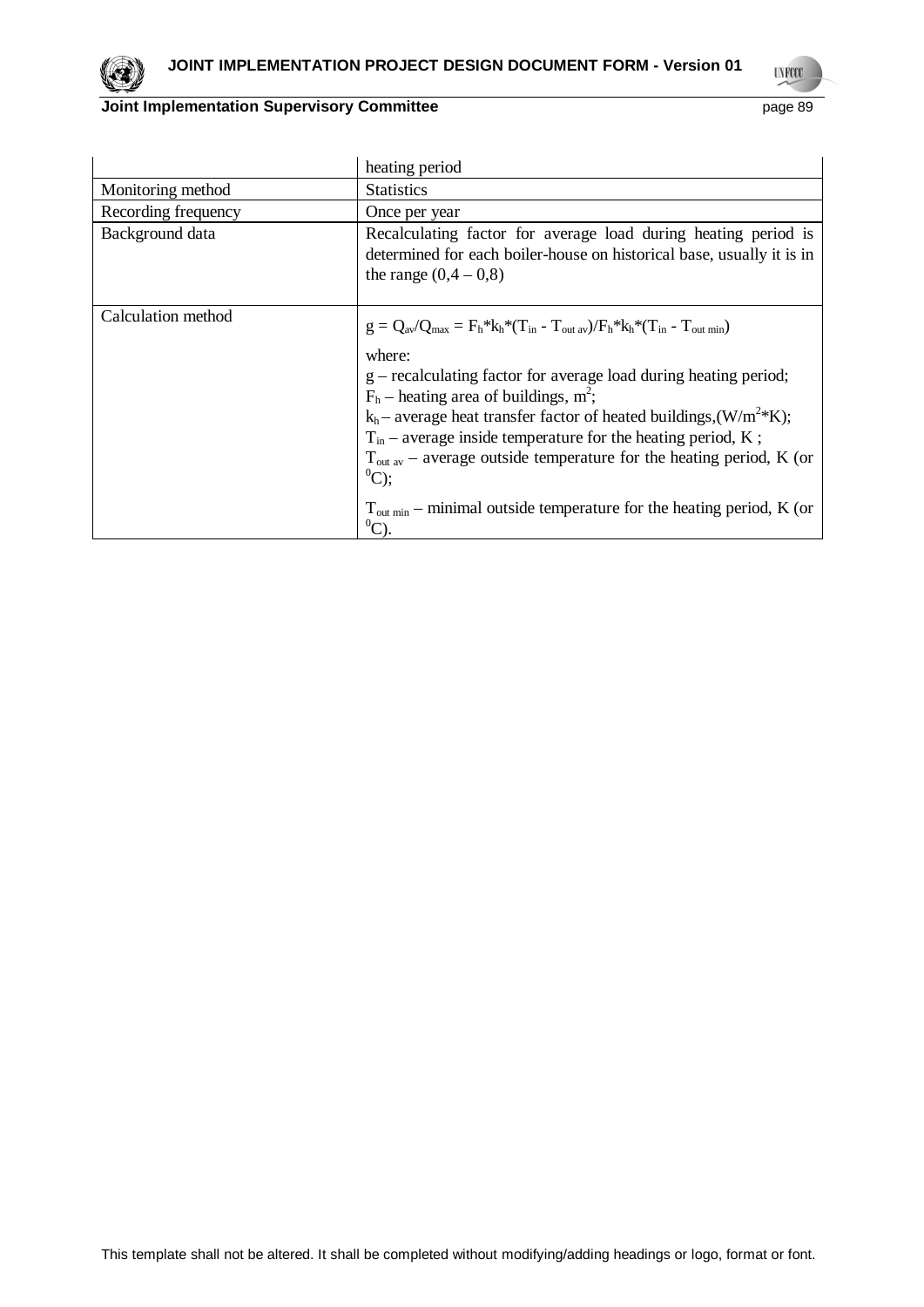

**UNFCCC** 

### Scheme of monitoring system

The control and monitoring system comes to fuel consumption measurement. Other parameters are defined by calculations or taken from statistic data. Fuel consumption measurement is realized at the Gas distributing units of the boiler-houses. Gas registration is carring out in volume units reduced to standard conditions by means of automatic correction for temperature and pressure. The scheme of typical Gas distribution unit is shown at the Fig. 1.

The typical Gas distributing system usually consists of the following equipment:

- $\bullet$  Gas filter:
- Control and measuring devices for gas operation pressure measurement and control of pressure difference at the gas filter;
- Gas flow meter;
- stop valve;
- bypass facility.



*Fig. 1. Scheme of the Gas distribution system*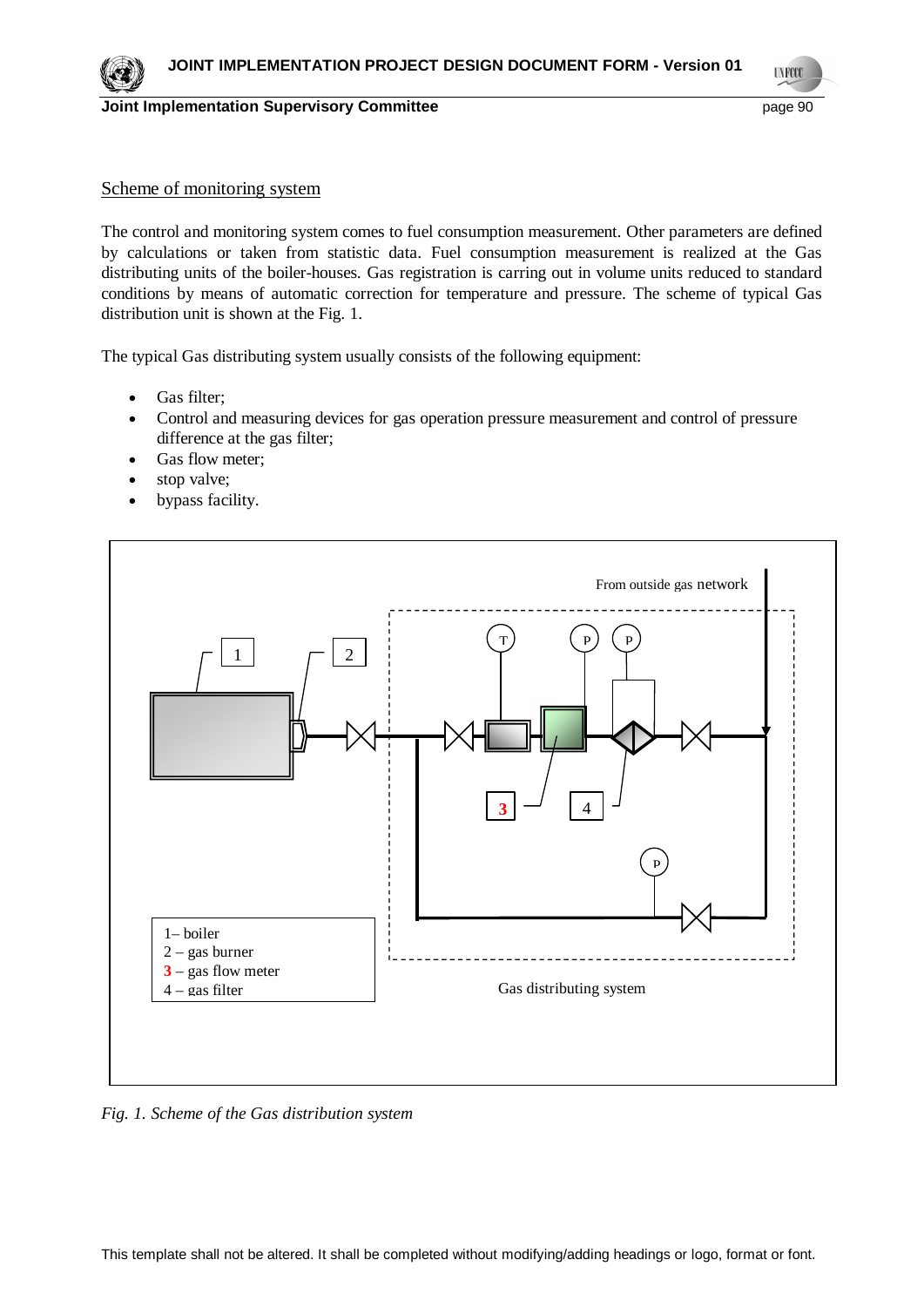**TNFOO** 

#### Monitoring equipment

The equipment to be used by the project executor for monitoring of the relevant parameters are summarized in Table 1. The table also provides information on equipment type, calibration and procedures to follow in case of equipment failure.

| <b>ID</b> number<br>and data<br>variable | Equipment          | Accuracy                             | Calibration                                                                                                                                                                                                                                                                                                                                                                        | Frequency                                                  | Procedure in case of<br>failure                                                                                                                                                                                                                                                                                                                            |
|------------------------------------------|--------------------|--------------------------------------|------------------------------------------------------------------------------------------------------------------------------------------------------------------------------------------------------------------------------------------------------------------------------------------------------------------------------------------------------------------------------------|------------------------------------------------------------|------------------------------------------------------------------------------------------------------------------------------------------------------------------------------------------------------------------------------------------------------------------------------------------------------------------------------------------------------------|
| 1.1 Natural<br>Gas<br>consumption        | Gas flow<br>meters | $+/-$<br>$(0.52)\%$<br>Usually<br>1% | "Oblteplocomunenergo"<br><b>JSC</b><br>its own heat technical<br>has<br>laboratory that is authorized to<br>calibrate<br>the<br>measurement<br>devices for own needs and for<br>other enterprises,<br>JSC "Chernihivgas"<br>service<br>center", JSC "Chernihiv State<br>standardization,<br>of<br>center<br>metrology and certification",<br>"Derzhspozhivstandart" of<br>Ukraine. | Once per<br>from $1$ to $5$<br>years, usually<br>two years | Failure should be firstly<br>reported to the Project<br>manager or Chief<br>Engineer. If failure is<br>not removed within 48<br>hrs, the equipment<br>supplier should be<br>ordered for repair. If<br>repair is not possible,<br>equipment should be<br>replaced by equivalent<br>item. Failure events will<br>be recorded in the site<br>events log book. |



#### Level of uncertainty and errors

Possible uncertainties and errors for such type project may arise from two main reasons: measurement and stipulation. Measurement error is due to metering equipment inaccuracies. Stipulation occurs when some values are required to complete calculations, but these values cannot be measured directly. In these cases estimates are used in place of actual measurements, and therefore error may be introduced. The stipulation error itself may be estimated based on the expected accuracy of the stipulated values.

The project error can be calculated from the two error components described above. The total project error (Standard Error, SE) can be calculated by taking the square root of the sum of the squares of the individual error components, as below:

 $SE = \sqrt{\text{(measurement error)}^2 + \text{(stipulation error)}^2}$ 

The monitoring plan developed for this project does not rely on any estimates and is therefore free of any stipulation errors.

Thus,  $SE = \sqrt{\text{(measurement error)}^2 + (0)^2} = \text{(measurement error)}$ 

Although the project has 17 monitoring parameters, only one of them (volume of natural gas consumption) is measured directly. The remaining monitoring parameters used in calculation of the baseline and project line emissions are taken as statistic data. Furthermore, they are used for adjustment factors calculation. Calculations of adjustment factors are based on reported and base year parameters ratio. For example, temperature change factor is calculated as ratio of inside and outside temperature differences in reported and base years:  $K_2 = (T_{\text{in }r} - T_{\text{out }r}) / (T_{\text{in }b} - T_{\text{out }b})$ . Therefore any error in statistic data will be cancelled.

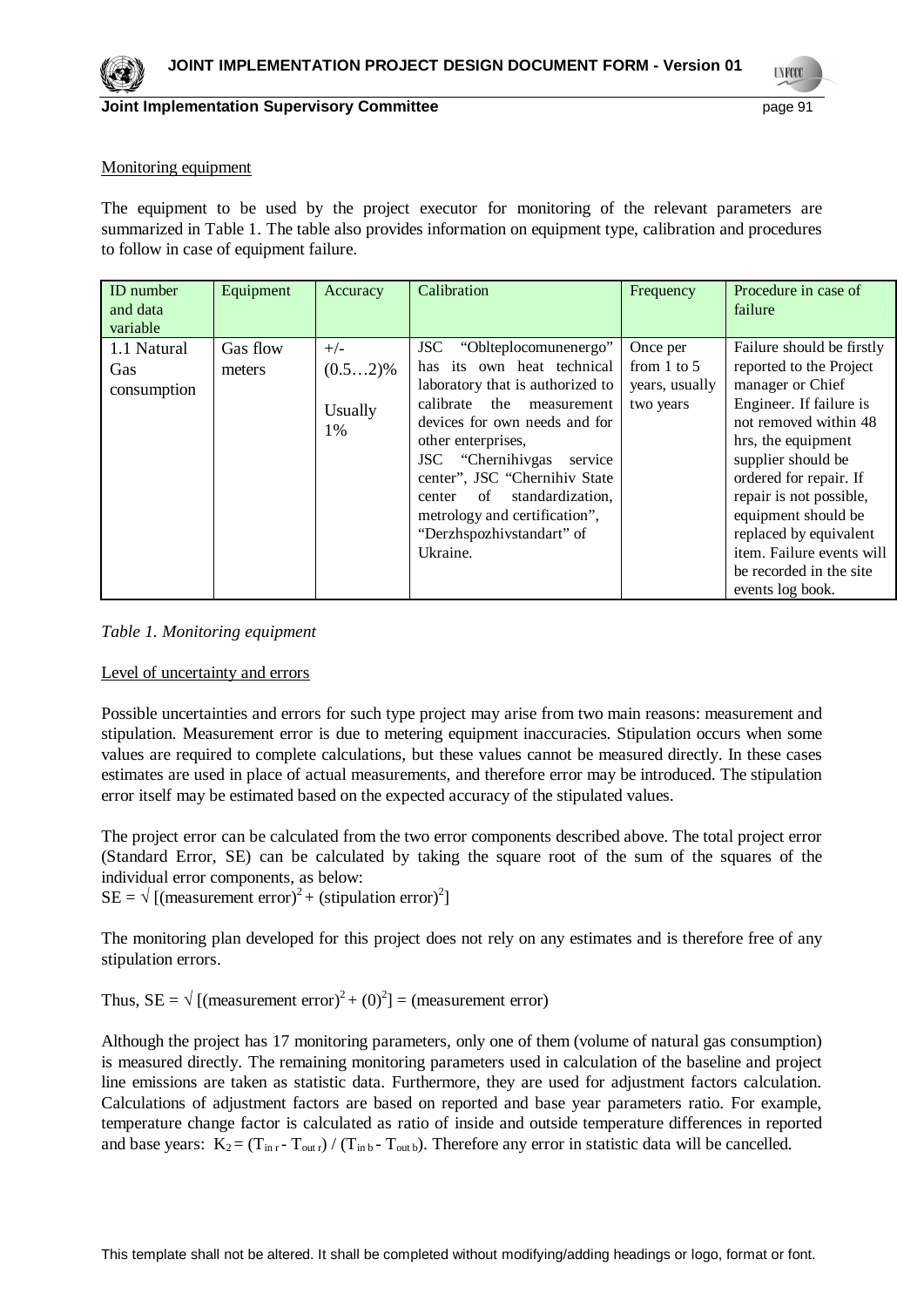

**UNFCCC** 

The volume of natural gas consumption measurement errors which impact the Standard Error and their level of accuracy are:  $\pm$  1.0 % (usual value for the majority of meters).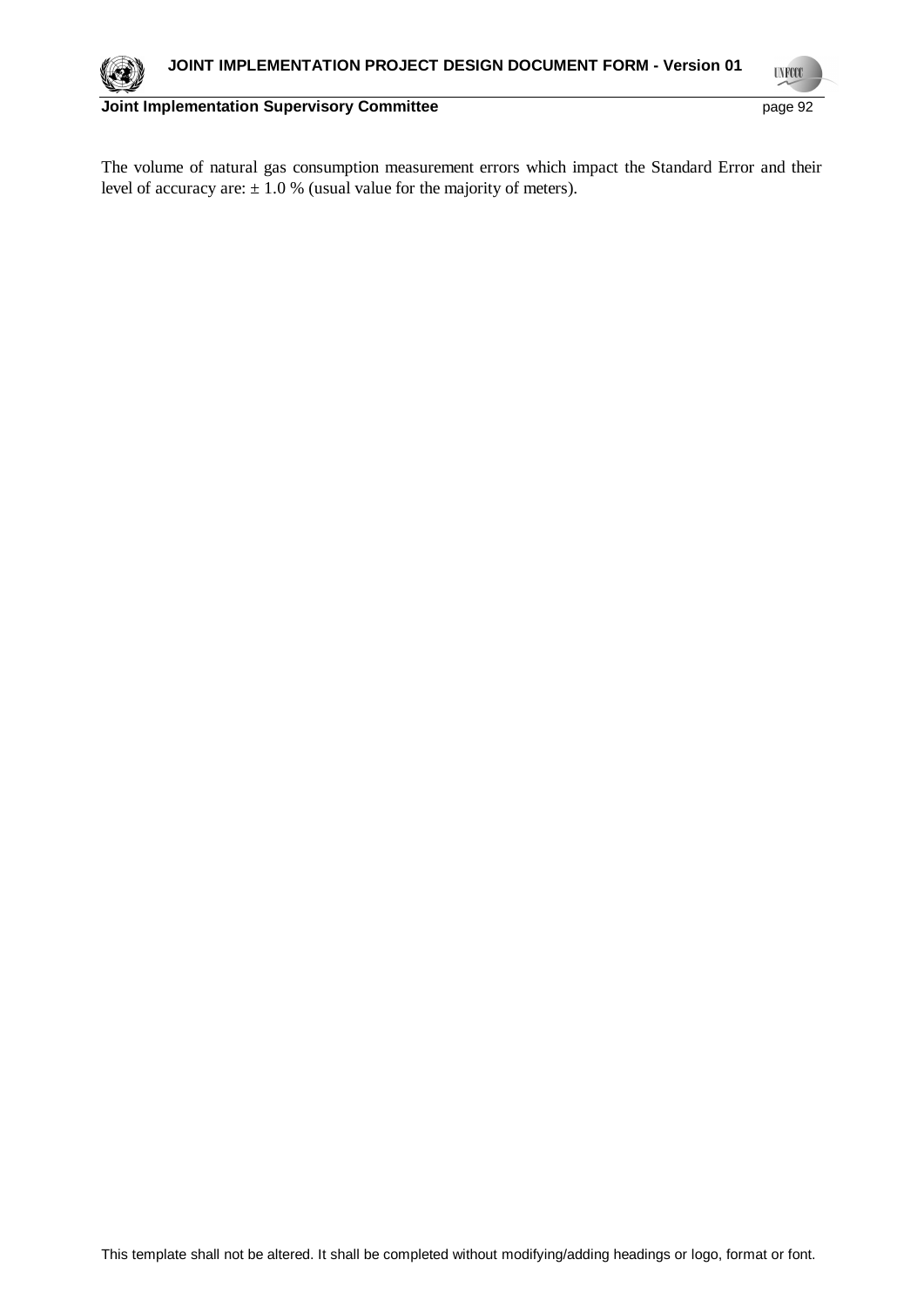

**UNFOCO** 

## 5. MONITORING OF ENVIRONMENTAL IMPACTS

As the project involves rehabilitation of an existing district heating network leading to an improvement of energy efficiency and therefore better environmental performance of the system, and is not a new build project, no negative environmental impacts are expected, and therefore no formal environmental impact assessment is required by the relevant Ukrainian authorities.

There is therefore no need to monitor specified environmental impact indicators during implementation and operation of the project activities.

### 6. PROJECT MANAGEMENT PLANNING

The overall responsibility for the project management and implementation is carried out by the director of JSC "Oblteplocomunenergo", Mr. Yuriy Barbarov, and appointed responsible persons leaded by Mr. Mr. Victor Olejnik , Head of production department of JSC "Oblteplocomunenergo". The stuff of PTD is responsible for project activity.

Compliance of the project activity with the operational requirements is constantly controlled by responsible stuff of a boiler-house, and according to their reports – by PTD.

Possible bottlenecks and mistakes in project implementation should be identified and solved by responsible stuff of PTD.

### Responsibilities for data collection

The chairman of JSC "Oblteplocomunenergo", Mr. Yuriy Barbarov, appointed a responsible person, Mr. Victor Olejnik, for the implementation and management of the monitoring process at the JSC "Oblteplocomunenergo", "Nizhynteplomerezhi" Ltd, ME "Prilukiteplovodopostachannya", ME "Bahmachteplomerezhi", PEHN "Borznateplocomunenergo", ME "Nosivski teplovi merezhi". Mr. Victor Olejnik is responsible for supervising data collection, measurements, calibration, data recording and storage.

Dr. Vladimir Gomon, Managing Engineer of European Institute for safety, security, insurance and environmental techniques, is responsible for baseline and monitoring methodology development.

Dr. Dmitri Paderno, vice director of Institute of Engineering Ecology, is responsible for baseline and monitoring methodology development.

Ms. Tetiana Grechko, senior engineer of Institute of Engineering Ecology, is responsible for baseline and monitoring methodology development and data processing.

Data collection for fuel consumption is providing in the following way:

- 1. Every 2 hours operator of a boiler house read the values of inside air temperature, temperature of the natural gas and gas pressure at the entrance to the boiler-house. Natural gas consumption is measured by gas flow meters, installed at the every boiler-house. Every day operator of a boiler house make registration of daily gas consumption in the special paper journal.
- 2. Instrument readings were summarized daily and transferred to JSC "Oblteplocomunenergo" calculating center.
- 3. Every decade calculating center transferred data to gas supplying company

Scheme of data collection for Monitoring Report is shown at the Fig. 2.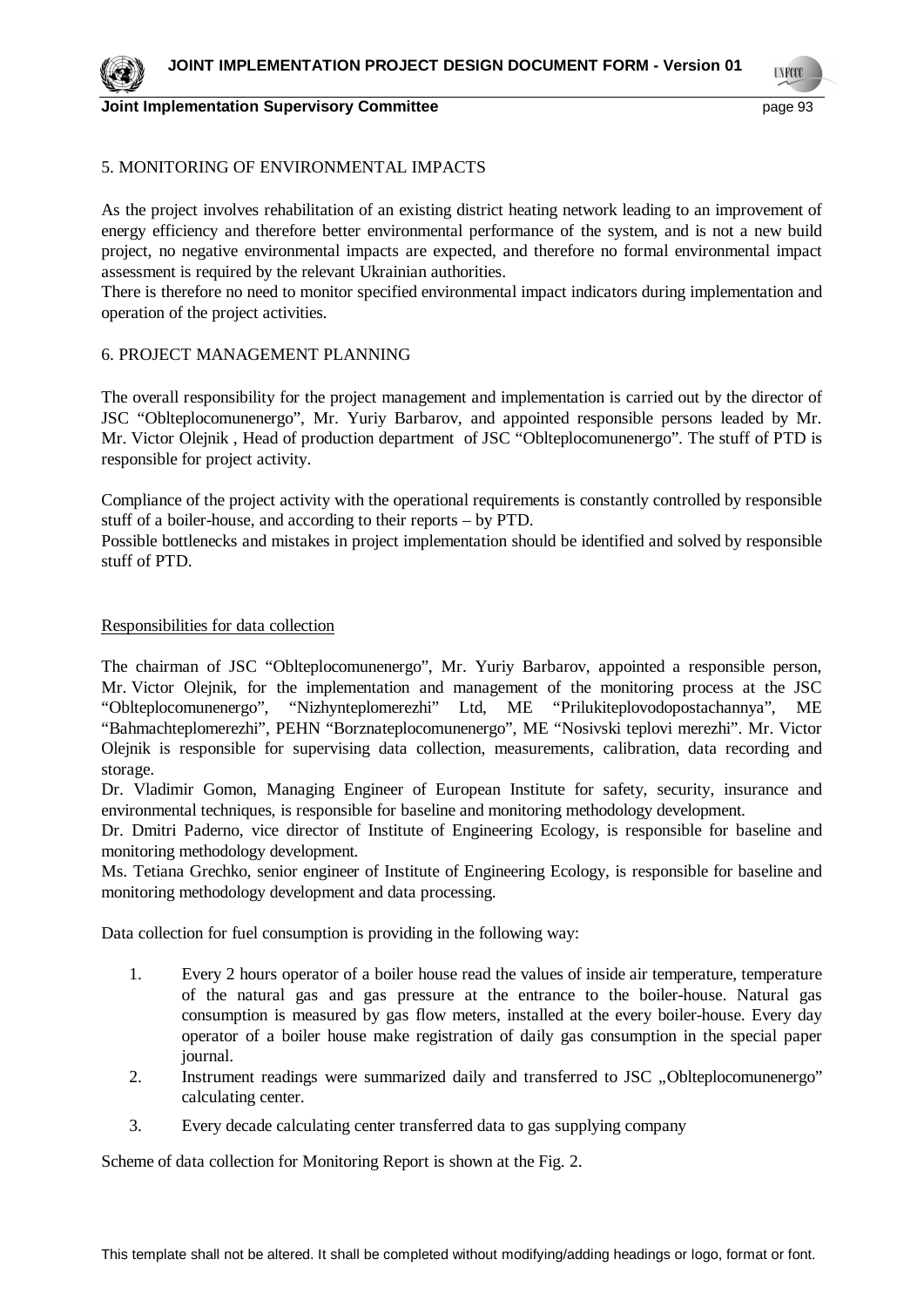

*Fig.2. Scheme of data collection for Monitoring Report*